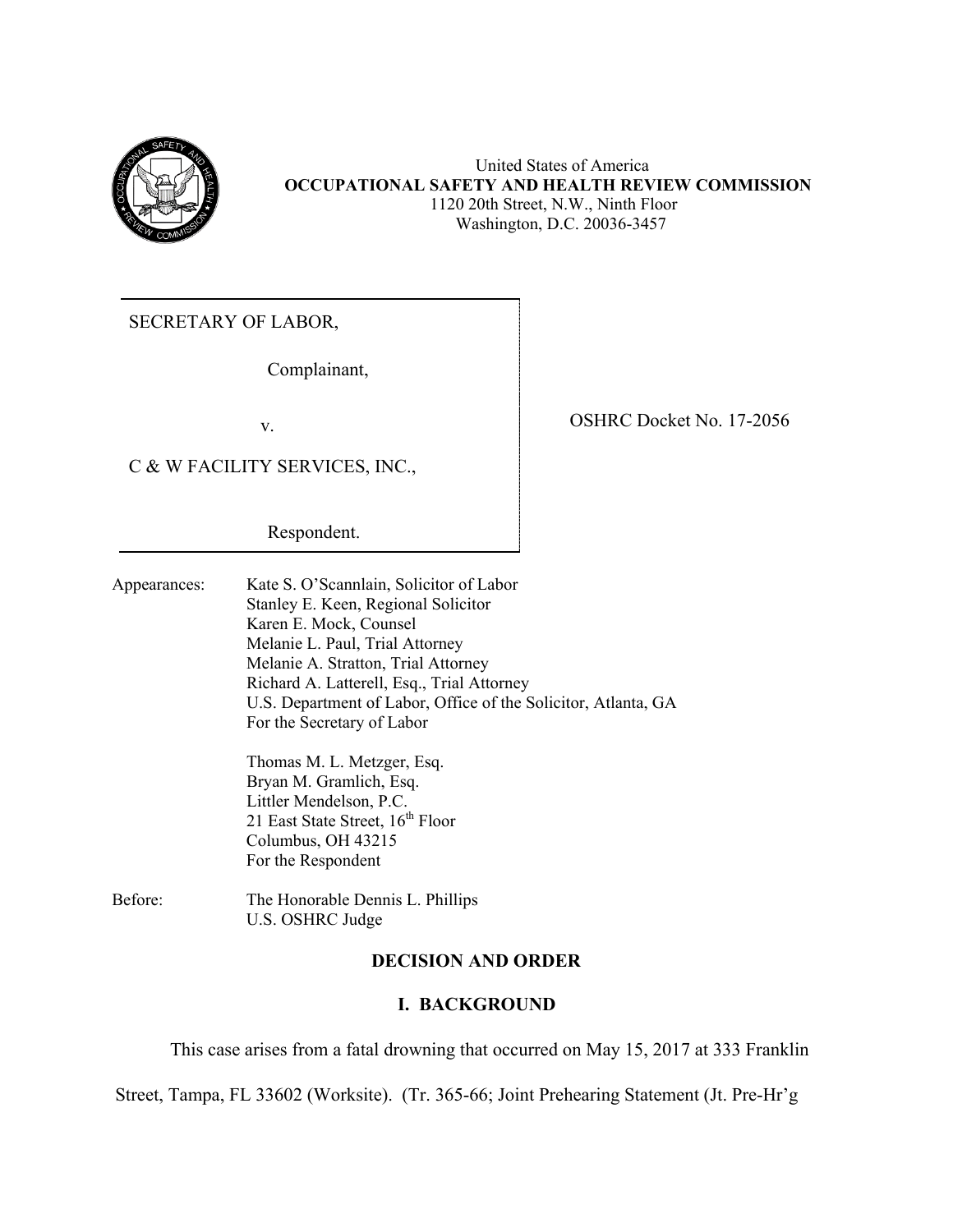Stmt.); Stipulation of Fact (SF) Nos. 1, 13). The victim, Johnnie Norton, was operating a pressure washer on a dock at the Tampa Convention Center (TCC). Mr. Norton was not wearing a personal flotation device (PFD) when he walked backward off the dock and drowned. (SF 11-12). OSHA opened Inspection No. 1237383 of C&W Facilities Services, Inc. (Respondent or C&W) as a result.<sup>[1](#page-1-0)</sup> (Ex. 1).

On November 13, 2017, OSHA issued a one-item serious citation item to Respondent. OSHA cited Respondent for a violation of 29 C.F.R. § 1910.132(a) for the failure to provide and require the use of personal protective equipment (PPE) in the form of PFDs to an employee pressure washing a boat dock. (Ex. l). The total penalty issued to the company was \$12,675. (Ex. 1). Respondent timely contested the Citation and Notification of Penalty. (SF 4).

The Court held an evidentiary hearing in the matter in Tampa, Florida on September 5-6, 2018 and February 20, 2019. (Tr. 1, 226, 576). Both parties filed post hearing briefs and post hearing reply briefs.

### **II. STIPULATIONS OF FACTS**

In the Joint Prehearing Statement at 14-15, the Parties stipulated to the following facts: 1. On and before May 15, 2017, Respondent had a contract with the City of Tampa to provide certain services addressed in the contract at the Tampa Convention Center located at 333 Franklin Street, Tampa, FL 33602.

2. Johnnie Norton was a worker at the Tampa Convention Center Worksite on Awnclean's payroll.

<span id="page-1-0"></span><sup>&</sup>lt;sup>1</sup> Any references herein to C&W Facility Services, Inc.'s or C&W Services' (C&W) predecessors, UGL Services University Cleaning Company Operations CO (UNICCO) or DTZ, Inc. (DTZ), are references to Respondent or C&W, and treated herein as one and the same.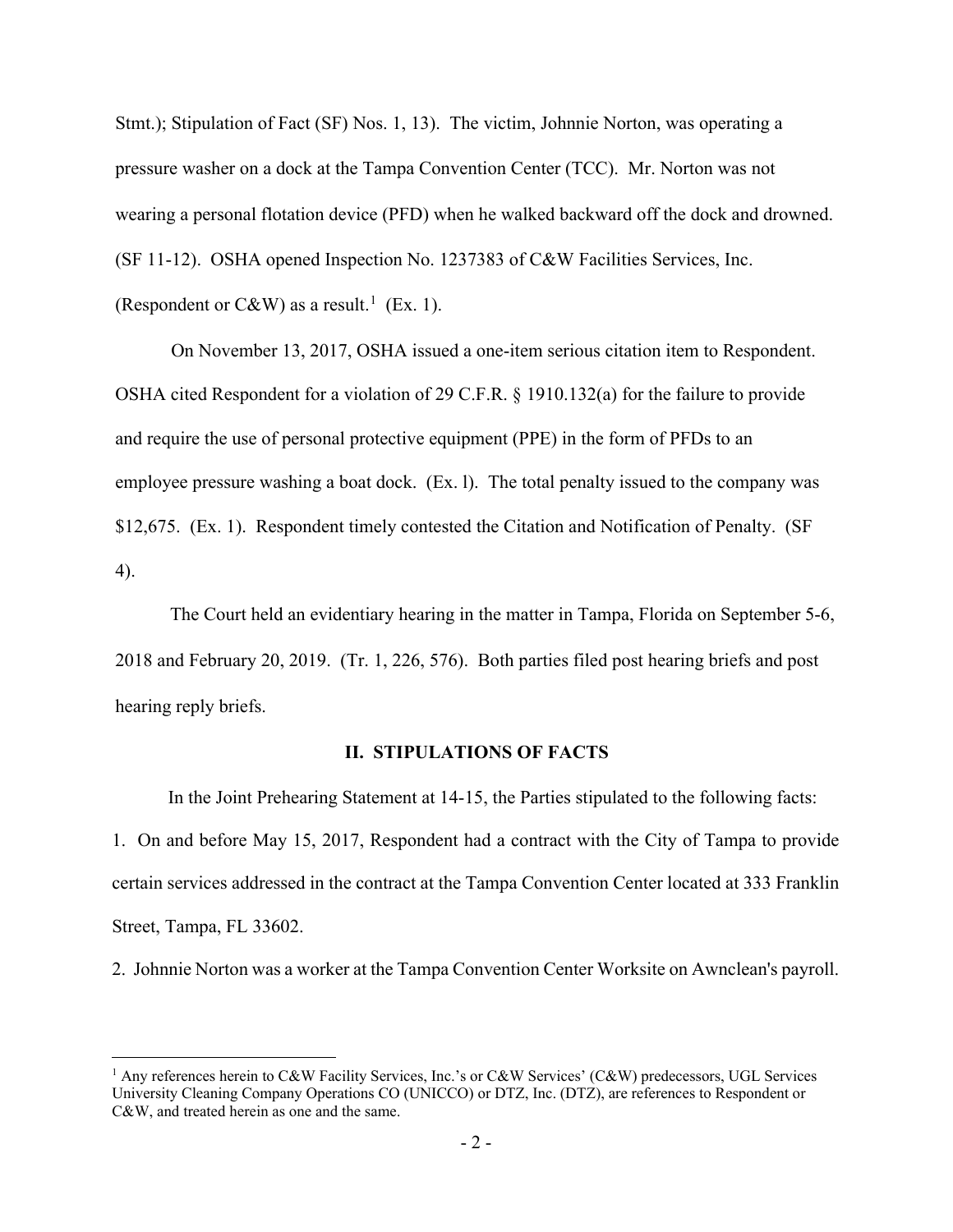3. Johnnie Norton had worked at the Tampa Convention Center for about one year prior to May 15, 2017.

4. Respondent's predecessor DTZ, Inc. and Awnclean USA, Inc. had entered into a contract for Awnclean to provide certain services at the Tampa Convention Center as specified in the contract.

5. DTZ, Inc. changed its name to C&W Facility Services, Inc., on November 20, 2015.

6. On May 15, 2017, Johnnie Norton was pressure washing the docks at the Tampa Convention Center as part of his normal job duties.

7. Mr. Norton was wearing rubber boots while pressure washing.

8. The City of Tampa owned the pressure washer used by Respondent and Awnclean personnel to clean the docks.

9. The dock was approximately 289' 7" long and 10' 2" wide.

10. The bay was approximately 19 feet deep at the end of the dock where Mr. Norton was working on May 15, 2017.

11. While pressure washing the dock, Mr. Norton walked backward off the end of the dock and fell into Tampa Bay.

12. Mr. Norton was not wearing a personal flotation device at the time he fell into the bay.

13. Mr. Norton drowned.

(Tr. 47).

#### **III. STIPULATIONS OF LAW**

In the Joint Prehearing Statement at 13-14, the Parties stipulated to the following Statement of Applicable Principles of Law on which there is agreement: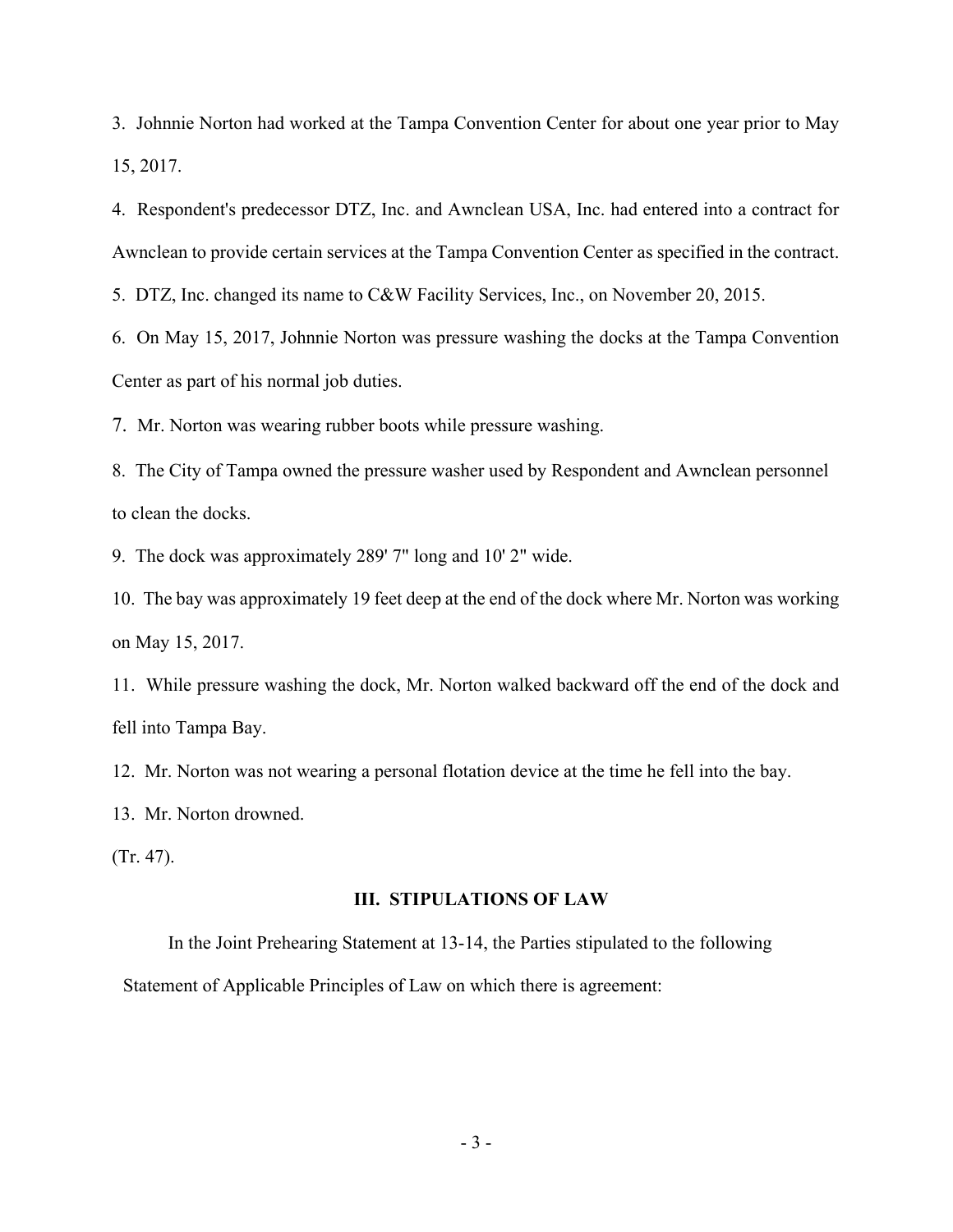1. Respondent, at the time of the OSHA inspection, was an employer engaged in a business affecting commerce within the meaning of section 3(5) of the Occupational Safety and Health Act of 1970 ("the Act" or "OSH Act"), 29 U.S.C. 651, *et seq*.

2. The Occupational Safety and Health Review Commission has jurisdiction of this action pursuant to section  $10(c)$  of the Act.

3. The principal place of business of Respondent is at 275 Grove Street, Suite 3-200, Auburndale, MA 02466, but Respondent operates an office in the state of Florida at 5200 Lagoon Drive, Suite 760, Miami, FL 33126.

4. Respondent timely contested the Citation and the proposed Penalty, pursuant to the provision of Section 10(c) of the Act.

(Tr. 47-48).

#### **IV. JURISDICTION**

The Court finds that, as of the date of the alleged violation, Respondent was an employer engaged in business affecting commerce within the meaning of section 3(5) of the OSH Act. (Stipulation of Law (SL) Nos. 1-2; Resp't Answer, ¶¶ 1-3). Based upon the record, the Court finds that at all relevant times Respondent was engaged in a business affecting commerce and was an employer within the meaning of sections 3(3) and 3(5) of the OSH Act. The Court concludes that the Commission has jurisdiction over the parties and subject matter in this case, and Respondent is covered under the OSH Act.<sup>[2](#page-3-0)</sup>

#### **V. CITATION**

Complainant's Citation alleges a violation of one standard—29 C.F.R. § 1910.132(a). The

<span id="page-3-0"></span><sup>&</sup>lt;sup>2</sup> Respondent was a covered employer under the OSH Act. 29 U.S.C.  $\S 652(5)$  (defining "employer" as a "person engaged in a business affecting commerce who has employees").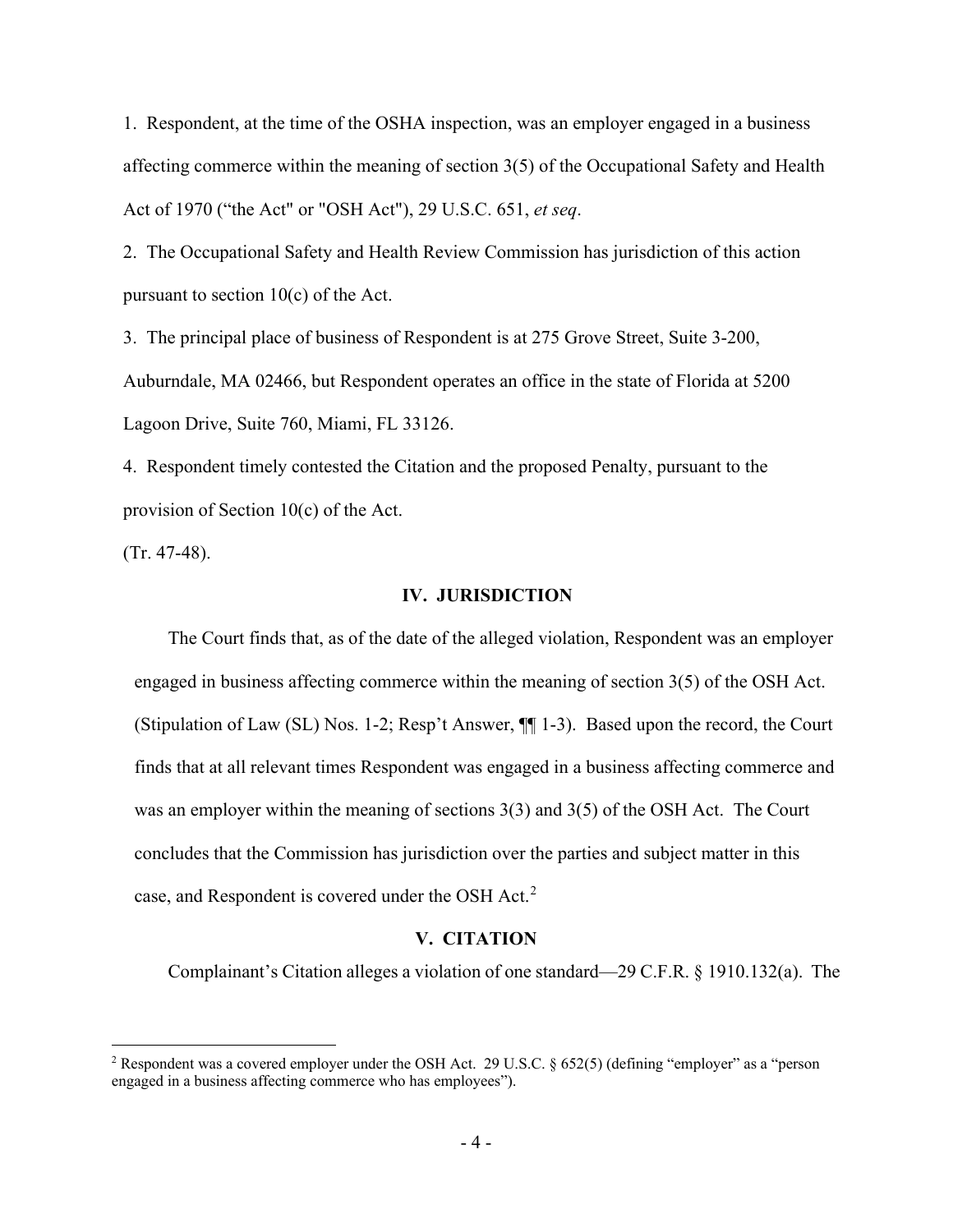Citation alleges the following:

Citation 1, Item 1 Type of Violation: **Serious**

29 C.F.R. § 1910.132(a): Protective equipment was not used when necessary whenever hazards capable of causing injury and impairment were encountered:

a. At the Tampa Convention Center, an employee engaged in pressure washing a boat dock was not provided and wearing a personal flotation device (PFD), on or about May 15, 2017.

(Ex. 1).

## **VI. FACTS**

On October 12, 2012, the City of Tampa issued a Request for Proposals (RFP) for

Operational Staffing Services at the TCC located at 333 South Franklin Street, Tampa, Florida

[3](#page-4-0)3602 calling for proposals to be received by November 16, 2017.<sup>3</sup> (Ex. 37, at 3, 6; SF 1). The

RFP stated that the successful proposer shall be responsible for annually providing: 1)

Cleaning/Setup Personnel: about 110,000 hours, 2) Working Supervisors: about 12,800,<sup>[4](#page-4-1)</sup> 3)

On-Site Manager: about 2,080 hours (salaried),<sup>[5](#page-4-2)</sup> 4) Event Maintenance Personnel: about 12,000

hours, and Event Technical Personnel: about 4,160 hours. The RFP also stated that the

successful proposer shall be responsible for providing on an as needed basis, among other types

of equipment, "Pressure Washer." (Ex. 37, at 6). The RFP stated that it awarded rating points

<span id="page-4-1"></span><sup>4</sup> The RFP stated that the responsibilities of the Working Supervisor included ensuring "proper training programs for Successful Proposer's personnel and generate training schedules." (Ex. 37, § 8.2.5, at 9). It also stated that working supervisors were to "verify that all tasks requested by TCC rep have been completed in proper fashion and in a timely manner. Response time to critical tasks shall be closely monitored." (Ex. 37, § 8.2.14, at 9). The RFP also stated that the responsibilities of the Successful Proposer's Cleaning/Event Set-Up personnel included being "Knowledgeable concerning safety procedures, .…" (Ex. 37, § 8.3, 5., at 10). The RFP further required maintenance personnel to be able "to use a pressure washer." (Ex. 37, § 8.4.8, at 10). Section 12.5 4., Cleaning Requirements, Riverwalk, required the successful proposer to perform work including "Pressure wash outside … docks, etc." (Ex. 37, at 13-14, § 12.5 4.).

<span id="page-4-0"></span><sup>&</sup>lt;sup>3</sup> The RFP stated: "The TCC is directly on the waterfront in the heart of downtown Tampa. The facility, which is an award winning 600,000 feet of meeting space and 2,000 feet of waterfront access .… The facility hosts over 300 events annually." (Ex. 37, at 6).

<span id="page-4-2"></span> $<sup>5</sup>$  The RFP stated that the On-Site Manager shall be responsible for ensuring that proper training programs for the</sup> Successful Proposer's personnel are scheduled and completed to maintain "best practices" standards, including classes for the "Proper use of cleaning equipment". (Ex. 37, at 8).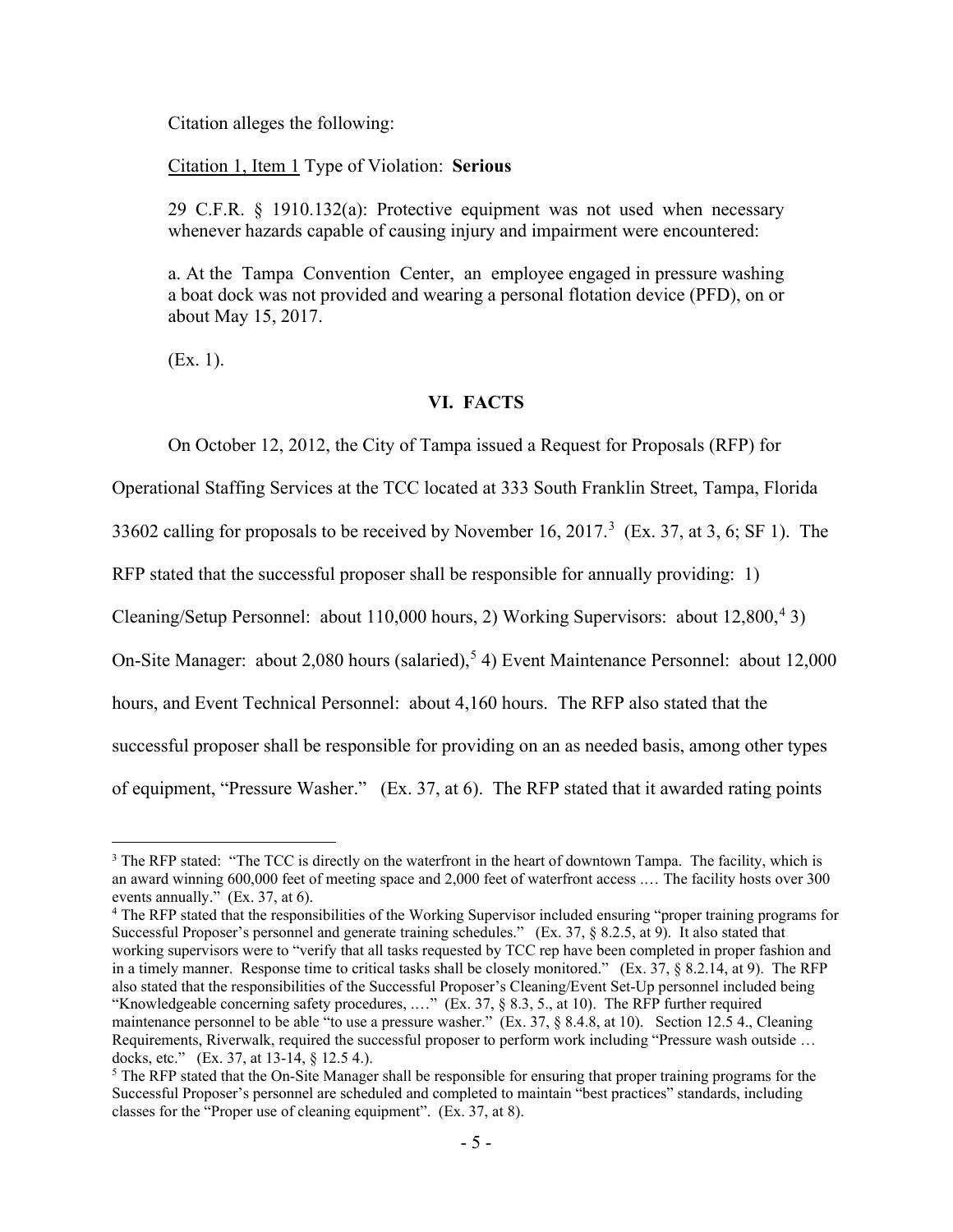for proposals that utilized Small Local Business Enterprise (SLBE or SBE) subcontractors with evaluation criteria that included "Diversity of SLBE subcontractors" and "Percentage of proposal/scope committed to SLBE subcontracting."<sup>[6](#page-5-0)</sup> (Ex. 37, at 24, 52).

On April 1, 2013, the City of Tampa entered into a contract with UGL Services' UNICCO (also referred to as DTZ) for operational staffing services, including janitorial, grounds maintenance, and maintenance, at the TCC. This contract expired on March 31, 2014, subject to renewal for additional one-year periods by agreement of the parties. The contract was repeatedly renewed and continued through July 31, 2018. (Tr. 521-25, 607; Exs. 37, at 27, Y). DTZ identified three subcontractors, including Awnclean, U.S.A., Inc. (Awnclean), Chinchi Janitorial Services, Inc. (Chinchi or Chinchi's), and P&L Cleaning Services (P&L or J&L), for small business enterprise participation. (Tr. 523; Ex. Y, at 6). The contract called for 25% (\$493,339.50) of its total value to be assigned to Awnclean and 13% of its total value to be assigned to Chinchi's (\$256,536.54) and P&L (\$256,536.54).<sup>[7](#page-5-1)</sup> Chinchi and P&L provided janitorial services under the contract. Awnclean provided janitorial services and some maintenance of the exterior grounds under the contract. (Tr. 523-26; Ex. Y at 8).

Ken Jermulka (or Germulka) was a DTZ salesman who handled DTZ's account with the TCC. (Tr. 312). In 2013, Mr. Jermulka was working with Paul Frederick Diehl, then Awnclean's Office Manager, helping Awnclean become a subcontractor for DTZ because DTZ needed minority participation in DTZ's contract with the TCC.<sup>[8](#page-5-2)</sup> (Tr. 140, 312-15). Mr. Diehl

<span id="page-5-0"></span><sup>&</sup>lt;sup>6</sup> The evaluation criteria included the award of "5 Bonus Points" for SLBE participation. (Ex. 37, at 25). <sup>7</sup> Ms. Diaz testified that DTZ "proposed that we would have 51 percent minority spent for SBE component into the

<span id="page-5-1"></span>contract. … Therefore, if you have a contract that is valued at \$1 million, you already know of \$510,000 of that contract value, it's going to go to that SBE component because you proposed 51 percent SBE." (Tr. 604-05). She said once the City of Tampa awarded the contract to DTZ, DTZ had to comply with the 51 percent SLBE participation DTZ had proposed. (Tr. 616-17).

<span id="page-5-2"></span> $\frac{8}{8}$  Mr. Diehl testified that: "We were told that – that we were participating and involved with them because we were going to be the minority business participation, which is what they needed for their contract and so we were one of the two or three or four vendors who provided that." (Tr. 328).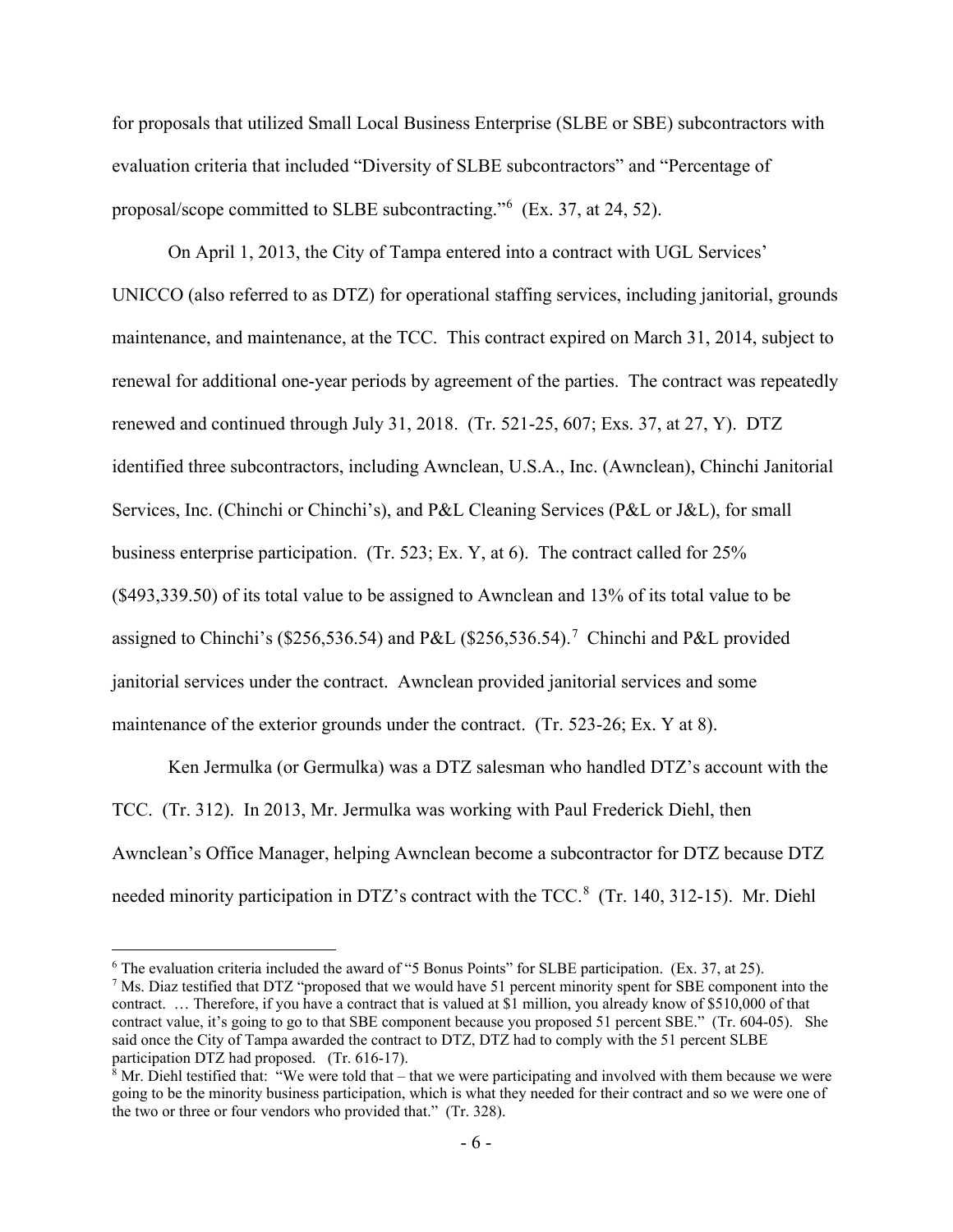testified that "the contract put out by the City was that there had to be a certain amount of minority owned business participation in the contract. And so they had to subcontract out some of their work to minority companies, and we were one of those." (Tr. 329-30).

Amy Diehl is Awnclean's owner and President. She is married to Mr. Diehl. (Tr. 133, 140). Awnclean is a commercial cleaning business that specializes in the clean-up of construction sites. (Tr. 133, 136, 252-53; Ex. D, at 5). It performs roof, building, pressure, awning, and window cleaning. It also does some construction cleanup and interior rafter cleaning in gymnasiums. (Tr. 133, 308-09). Awnclean employs approximately 26 employees. (Tr. 133). It has been in business since 1989, when it was founded by Mr. Diehl. (Tr. 257, 309).

Mr. Jermulka reached out to Ms. Diehl and asked her if Awnclean was interested in joining DTZ to bid for a contract with the City of Tampa to provide operational staffing services (also referred to as janitorial services) at the TCC. (Tr. 134, 285-86, 539-40). He did so because Awnclean is a woman-owned business. (Tr. 134-35, 276, 300, 312; Ex. M). Ms. Diehl testified that, "It was made clear to us on this contract that we were doing – providing staffing. That this was a staffing position." (Tr. 253). She explained that Awnclean "wouldn't have got the contract" if it did not agree to the terms of the contract that said otherwise. (Tr. 253-54). She said "the truth, is that" the workers on Awnclean's payroll who were paid weekly and worked at the TCC "were all run and managed by C&W." (Tr. 253-54).

Mr. Diehl testified that the TCC awarded a contract to DTZ for operational staffing in May 2013. (Tr. 310). He said, during that same year, Awnclean entered into an agreement with DTZ.<sup>[9](#page-6-0)</sup> He said DTZ transferred workers already working at the TCC to Awnclean's payroll. He further said DTZ hired new workers to work at the TCC who were also placed on Awnclean's

<span id="page-6-0"></span><sup>&</sup>lt;sup>9</sup> This agreement is also referred to herein as the subcontract agreement or subcontract.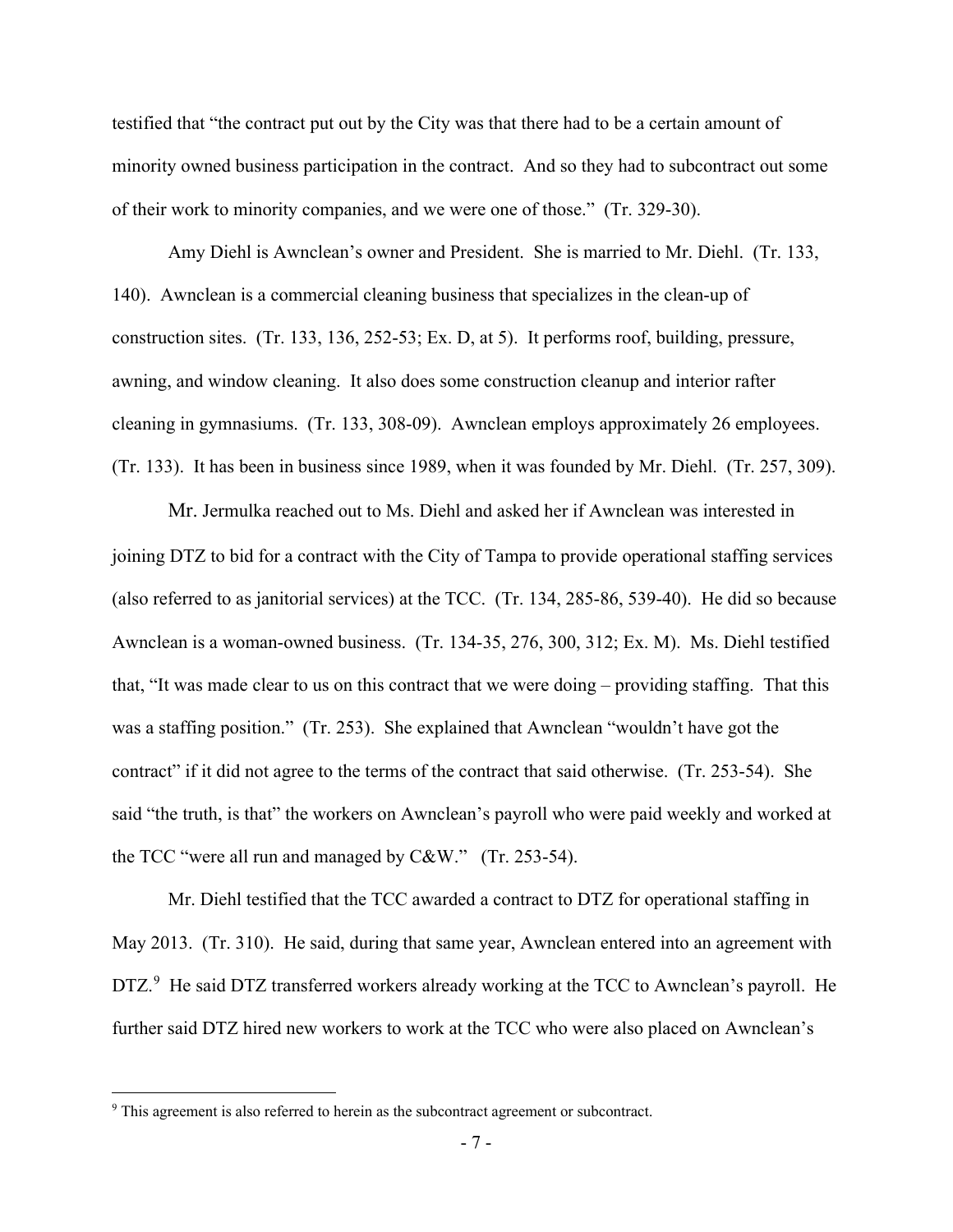payroll. (Tr. 313-14). Mr. Diehl stated that later on DTZ sent workers to be hired to work at the TCC to Awnclean to fill out applications. (Tr. 313-14, 320).

By email dated May 20, 2013, DTZ's Interim Site Manager Tommie Harris<sup>[10](#page-7-0)</sup> asked Ms. Diehl to advise her when Ms. Diehl's attorney approved the subcontractor agreement between DTZ and Awnclean. Ms. Harris also attached "the steps that we will use to get your company started as a subcontractor to DTZ  $\omega$  the Tampa Convention Center." (Tr. 142-43; Exs. 13, at 1, L, at 1). These "Step by Step instructions for a smooth transition" included an unspecified date for DTZ to meet with its current DTZ employees to end their DTZ assignment and identified a list of eleven DTZ employees and one supervisor (for a total of twelve employees), and their "Work Hours", who would be assigned by DTZ to Awnclean to work at the  $TCC$ <sup>[11](#page-7-1)</sup>. The date the "Subcontractor starts employee assignment" was left blank. The email also stated that a weekly payroll, including the signature and time clocked by each worker, would be sent to Awnclean by DTZ weekly by 4:00 p.m., on Mondays. Both Amy and Paul Diehl testified that until Awnclean received a payroll time sheet from DTZ Awnclean did not know who had worked, what hours they had worked, and what rate to pay them for work performed at the TCC.<sup>[12](#page-7-2)</sup> Ms. Diehl testified that the May 20, 2013 email were DTZ's instructions on how to put these twelve DTZ employees on Awnclean's payroll. (Tr. 143, 147-48, 153, 161, 315-16, 322-23; Ex. 13, at 2). Both Paul and Amy Diehl also testified that it was DTZ's policy for Awnclean to pay the

<span id="page-7-0"></span><sup>&</sup>lt;sup>10</sup> Mr. Diehl testified that Ms. Harris handled the administrative side of the contract between DTZ and Awnclean for DTZ. (312-13). Ms. Diaz testified that Ms. Harris was the first account manager on the contract who preceded Ms. Ericka Alberti. (Tr. 553-54).

<span id="page-7-1"></span><sup>&</sup>lt;sup>11</sup> Rigoberto Monteaqudo was atop the list. Ms. Diehl testified that, although he was on Awnclean's payroll, she had never met him in person. (Tr. 141; Ex. 13, at 2). She also testified that she had not met or did not know Jermain Slaughter, Ducatel Watson, or Anita Letourneau, even though the latter two were also on Awnclean's payroll. (Tr. 141-42).

<span id="page-7-2"></span><sup>&</sup>lt;sup>12</sup> Ms. Diehl testified that Ms. Harris or her replacement, Ms. Alberti, sent the time sheets directly to Awnclean's office manager. (Tr. 161).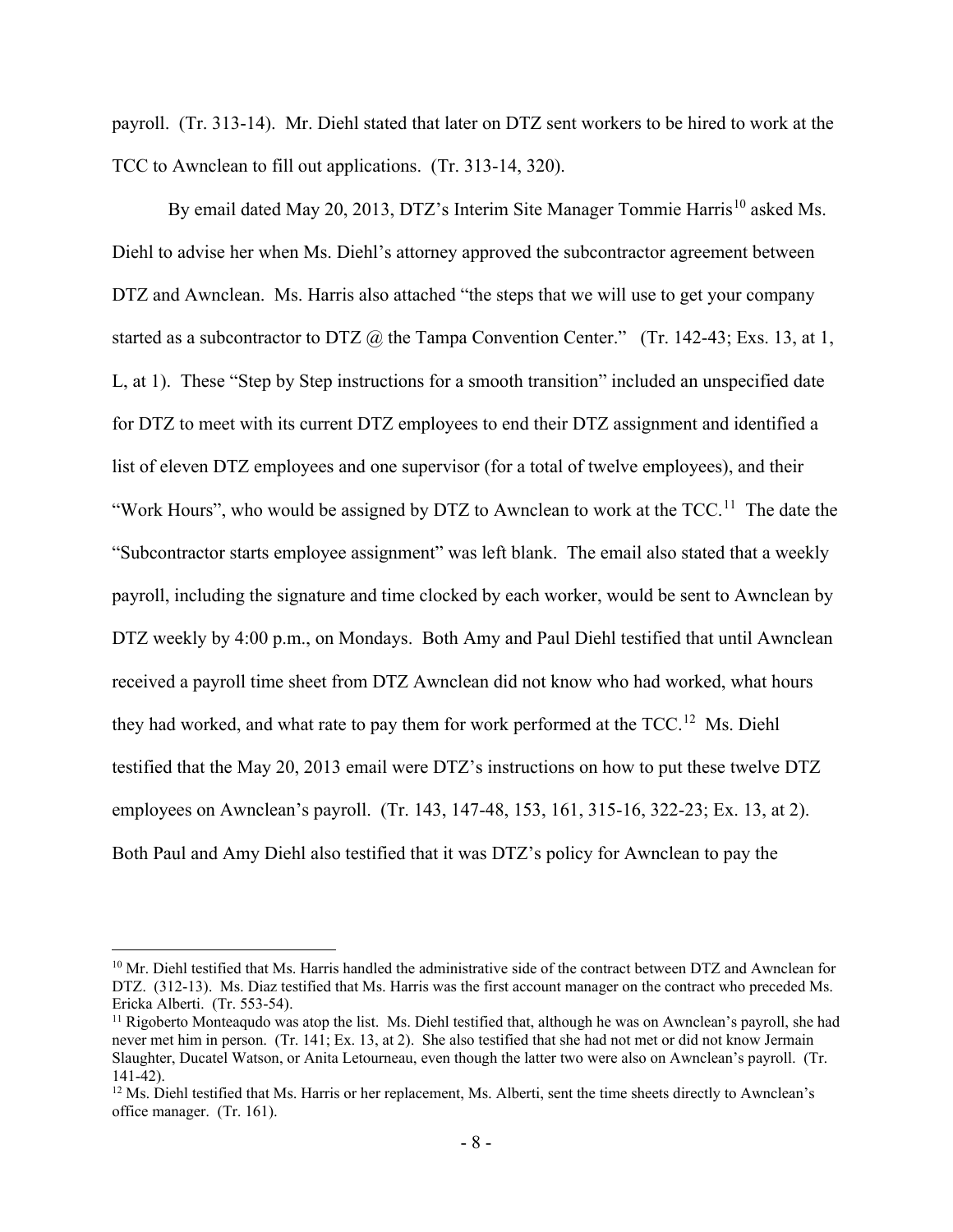workers working at the TCC on a weekly basis. (Tr. 160-61, 327). Paul Diehl testified that "this is the only contract we had that was like that." (Tr. 328).

She said that Awnclean was "working within their [DTZ] payment system" for only these workers on Awnclean's payroll. Paul and Amy Diehl both testified that Awnclean paid all its employees, other than those workers on its payroll working at TCC, on a bi-weekly basis. (Tr. 160-61, 327). Both Paul and Amy Diehl testified that DTZ supervisors set the number of hours each worker was going to work at the TCC. (Tr. 161, 356). Paul Diehl said that Respondent dictated the amount of hours supervisors on Awnclean's payroll paid weekly worked at the TCC. (Tr. 356). Both Amy and Paul Diehl testified that if a worker working at TCC was sick that worker would notify DTZ, but not anyone at Awnclean. (Tr. 161-62, 321-22, 330). Paul and Amy Diehl also stated that DTZ supervisors, specifically Michael Sheehan,<sup>13</sup> provided safety and health training for the workers on Awnclean's weekly payroll who worked at the TCC. (Tr. 173, 303-05, 338; Ex. 19).

Ms. Diehl testified that she was not aware of any Job Hazard Analysis  $(JHA)^{14}$  $(JHA)^{14}$  $(JHA)^{14}$  that Awnclean prepared prior to May 15, 2017 for work at the TCC. (Tr. 239). She said that DTZ made it "really clear" that it did not want Awnclean to write up a JHA for work done at the TCC by workers on Awnclean's weekly payroll. (Tr. 199-200). Awnclean's employees also said that a DTZ supervisor performed the job safety analysis (JSA) for pressure washing at the TCC. She said Awnclean did not perform a JSA because Awnclean assumed DTZ did one. She said after Mr. Norton's drowning, Mr. Sheehan told her that workers on Awnclean's weekly payroll

<span id="page-8-1"></span><span id="page-8-0"></span><sup>&</sup>lt;sup>13</sup> Mr. Diehl testified that Mr. Sheehan handled the management side of the contract between DTZ and Awnclean for DTZ. (Tr. 312-13). Ms. Diaz testified that Mr. Sheehan was an "Assistant Manager." (Tr. 600; Ex. 35, at 34-35). <sup>14</sup> The trial transcript also refers to the JHA as a "JSA"; these terms and abbreviations are used interchang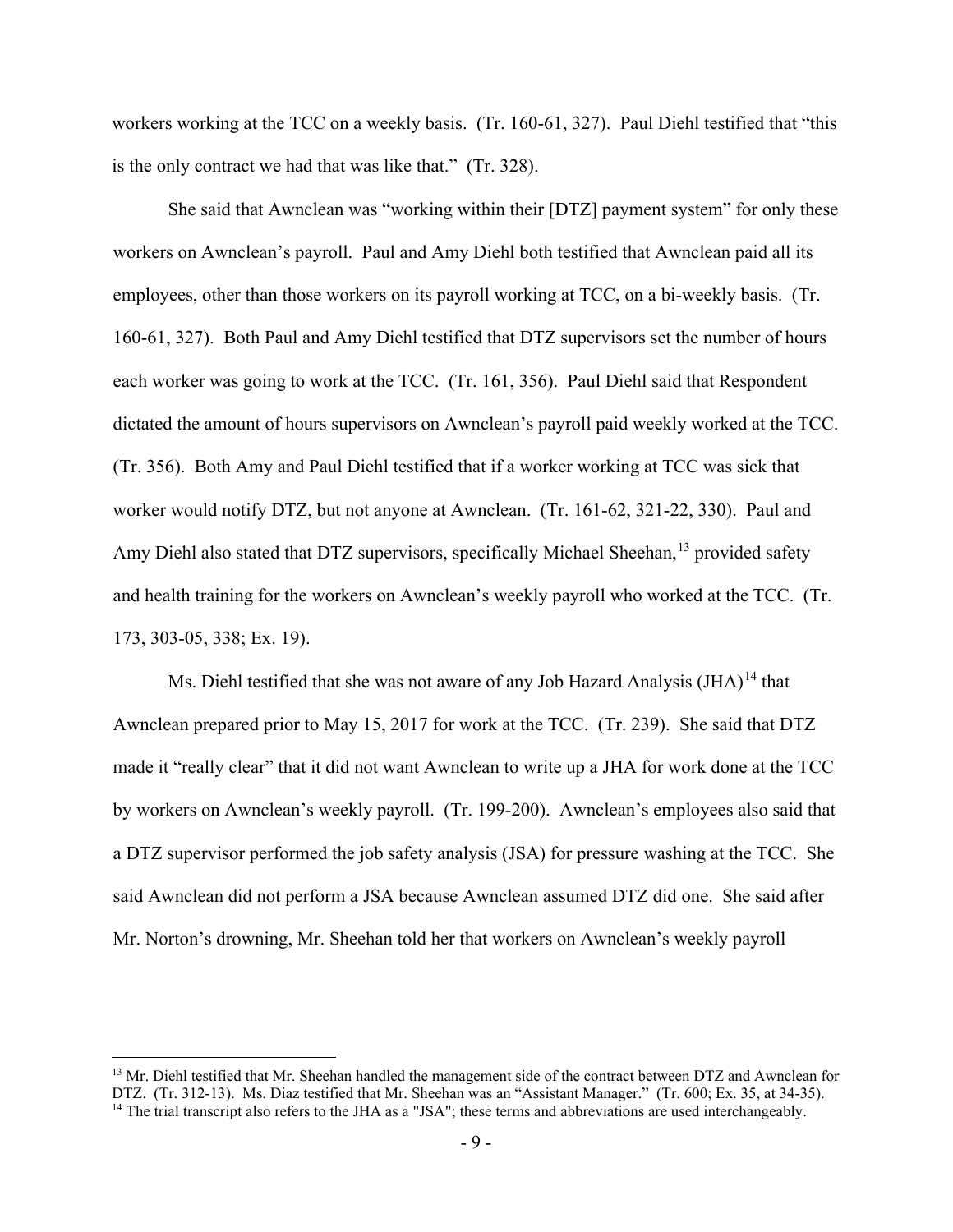working at the TCC had sat in on safety meetings; but may not have signed off on paperwork.<sup>15</sup> (Tr. 174-75, 199).

By email dated May 31, 2013, Ms. Harris indicated that her first meeting with Awnclean would occur on June 4, 2013 where employee information would be transferred from DTZ to Awnclean and DTZ would provide the work schedule for Awnclean's "new employees." Ms. Harris also stated that these employees would start working for Awnclean starting the week of June 17, 2013. Ms. Diehl testified that Ms. Harris was transferring or switching the employees from DTZ to Awnclean's payroll. (Tr. 148, 153-54, 287-88, 607-08; Ex. 14, at 1).

Mr. Diehl testified that he was the only Awnclean representative to show up for the June 4, 2013 "kick off" meeting. He said he thought it would be "like a job's fair." (Tr. 313-14). Mr. Diehl said he went to the meeting "under the assumption that we would be managing our employees." Instead, he said Mr. Sheehan told him that "you don't need to be here" and that DTZ would manage the employees on Awnclean's weekly payroll working at the TCC. (Tr. 314-19). Mr. Diehl testified that he "was surprised by it. I did leave. I didn't stay for the meeting." (Tr. 317-19). He said DTZ did not provide a work schedule to anyone there. (Tr. 317).

By email dated June 12, 2013, Ms. Harris sent Paul Diehl<sup>[16](#page-9-1)</sup> a listing of twelve DTZ employees that omitted one employee whose name appeared on the May 20, 2013 listing and added Jermain Alonzo Slaughter. Ms. Harris stated, "We [DTZ] just made J. Slaughter a new supervisor."<sup>17</sup> The listing included the Job Type and Hourly rate for each employee. (Tr. 149,

<span id="page-9-0"></span><sup>&</sup>lt;sup>15</sup> Ms. Diehl testified that "during the course of the contract. She had talked to Mike [Sheehan] and I knew they were doing safety sessions, because they were very proud of it." (Tr. 176).

<span id="page-9-1"></span><sup>&</sup>lt;sup>16</sup> Mr. Diehl was also an Awnclean officer at that time. (Tr. 308-09).

<span id="page-9-2"></span> $17$  Mr. Diehl testified that Awnclean had no role in making Mr. Slaughter a supervisor or giving him, or any other weekly paid workers, a pay raise. (Tr. 324, 326-27; Ex. 14, at 5). Ms. Diehl testified that she did not know what day-to-day activities of Mr. Slaughter's new role as supervisor involved. (Tr. 156, 167).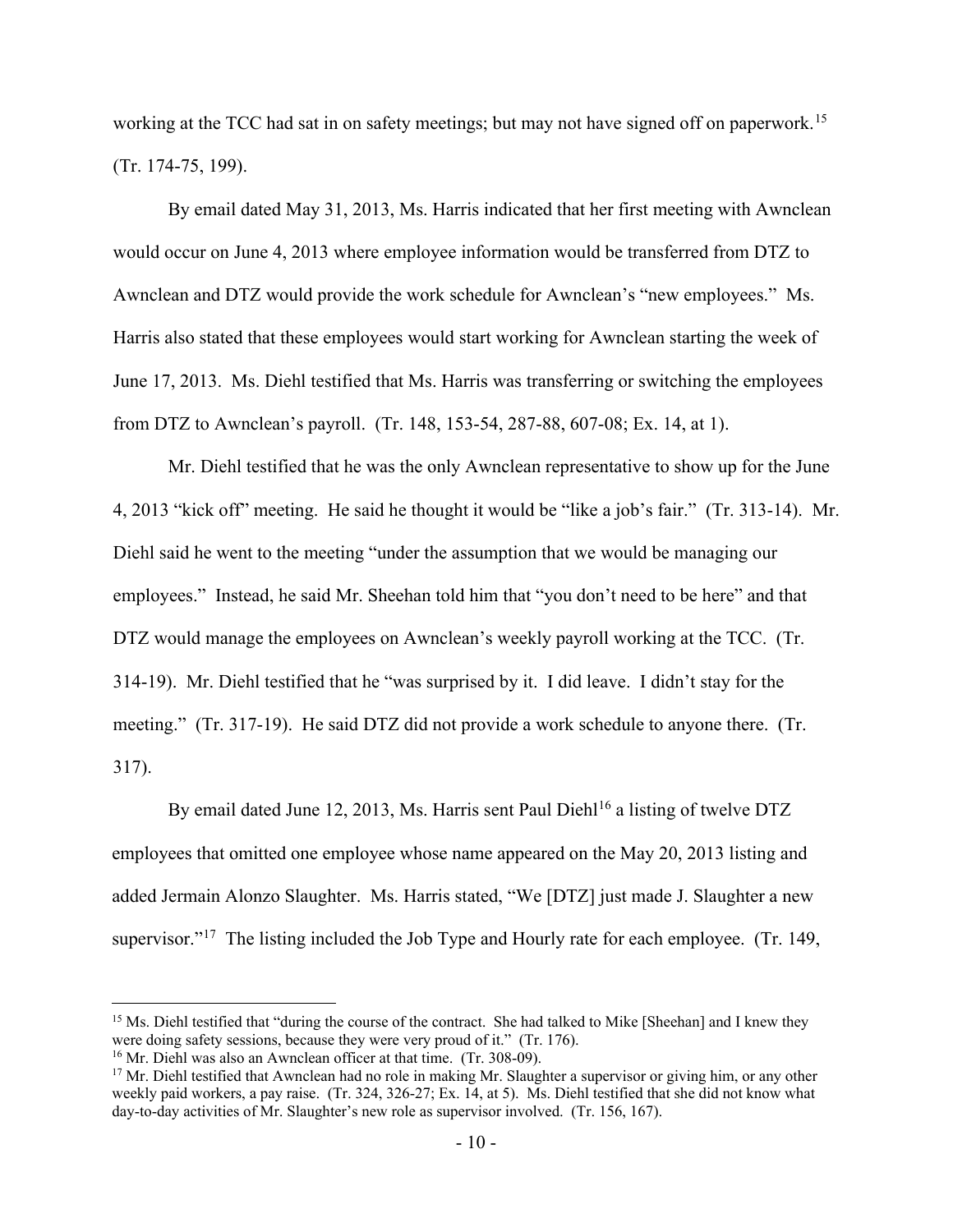155-56, 316; Ex, 14, at 3). Ms. Diehl testified that these were the employees who would be working on the TCC project. She said that DTZ assigned them to Awnclean's payroll to be paid weekly. (Tr. 155, 287, 316-17). Ms. Diehl testified that Respondent set the hourly rate of pay for workers on Awnclean's weekly payroll. (Tr. 159). Mr. Diehl testified that DTZ set up autopay for these workers. He said Awnclean put the autopay information into its system and got it over to Awnclean's accountant, who did Awnclean's weekly payroll. He said Awnclean had no role in soliciting, interviewing, or hiring these workers, or any workers later on. (Tr. 316- 17, 326-27). He said he did not meet any of these twelve workers who were placed on Awnclean's payroll. (Tr. 319; Ex. 14, at 3).

By email dated June 20, 2013, Paul Diehl informed Ms. Harris, and others, that Awnclean would begin processing weekly payroll the next week. He also indicated that he would soon need to pick up "employee files" from DTZ. (Ex. 13, at 3).

By email dated June 21, 2013, Ms. Harris told Paul and Amy Diehl that she [Ms. Harris] had collected applications from potential employees. Ms. Diehl testified that DTZ "ran the employment adds" seeking the applications. (Tr. 143-44, 155; Ex. 13, at 3).

In 2013, Awnclean and DTZ entered into a subcontract for Awnclean to provide certain services at the TCC as specified in the subcontract.<sup>18</sup> (Tr. 205; SF 4). Ms. Diehl testified that Awnclean had annual revenues of about \$2,400,000. (Tr. 184). She said that Awnclean made an annual profit of about \$18,000 under the subcontract, although some years were "slimmer than others." (Tr. 205-06). Both Amy and Paul Diehl testified that when Awnclean entered into the subcontract with Respondent, Awnclean did not have enough employees on its regular payroll to complete the work required by the subcontract. (Tr. 138, 313).

<span id="page-10-0"></span><sup>&</sup>lt;sup>18</sup> The Court is unaware of the exact date in 2013 this subcontract was entered into by Awnclean and DTZ.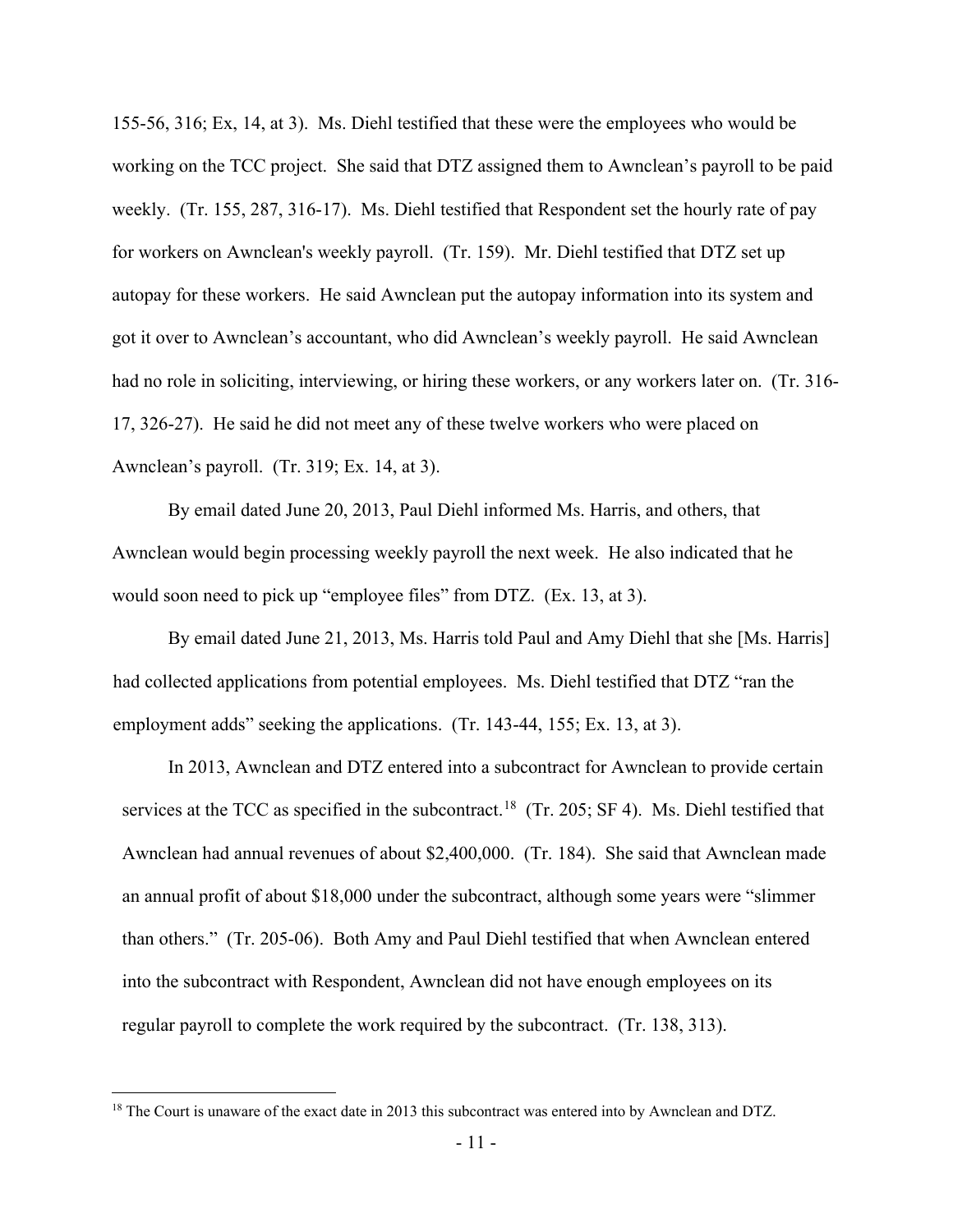By email, Subject: payroll W/E 6/30/13 total hours 354.50, dated July 1, 2013, Ms. Harris told Amy and Paul Diehl that "[t]his is our first week of payroll." Ms. Harris further stated: "We only had 10 employees this week. We did not send the termination papers in for Marie Justinvil. We will get that done this week and she will be on next weeks payroll for your company." Ms. Diehl testified that Ms. Justinvil came onto Awnclean's weekly payroll at DTZ's request. (Tr. 152, 158; Ex. 14 at 10).

 By email dated October 17, 2013, DTZ's Operations Manager, Michael Sheehan, told Awnclean's Scheduler, Brooke Martz, and Paul Diehl that DTZ was "sending a new employee, she [Jill Glass] will be on you[r] (sic) staff starting Monday, 10/21/13. Her rate of pay is \$8.00 an hour." (Tr. 156; Ex. 14, at 7). Ms. Diehl testified that even though Awnclean did not solicit or interview Ms. Glass, Awnclean put her on the weekly payroll. (Tr. 157). She further testified that DTZ sent Awnclean "an email saying we're adding five people to your payroll." (Tr. 284).

Ms. Diehl testified that she had a statewide certification as a Woman Owned Business for quite a few years before 2014. (Tr. 273-74; Ex. L, at 7). She said that since she was going after local work, she submitted an application to Hillsborough County. On February 17, 2014, Hillsborough County, Florida, Minority and Disadvantaged Business Manager, Sheila Hudson, acting on behalf of the Economic Development Department, approved Awnclean's application for certification as a bona fide Disadvantaged Minority/Disadvantaged Woman Business Enterprise for two years effective February 14, 2014.<sup>19</sup> (Tr. 276; Ex. M).

In April 2014, Awnclean's principal place of business was at 501 N. Newport Avenue, Tampa, FL 33606. On April 1, 2014, Awnclean entered into a follow-on one year "Services

<span id="page-11-0"></span><sup>&</sup>lt;sup>19</sup> Ms. Diehl testified that Awnclean was a Woman Business Owner of the Year in 2014. (Tr. 273-74; Ex. L, at 7).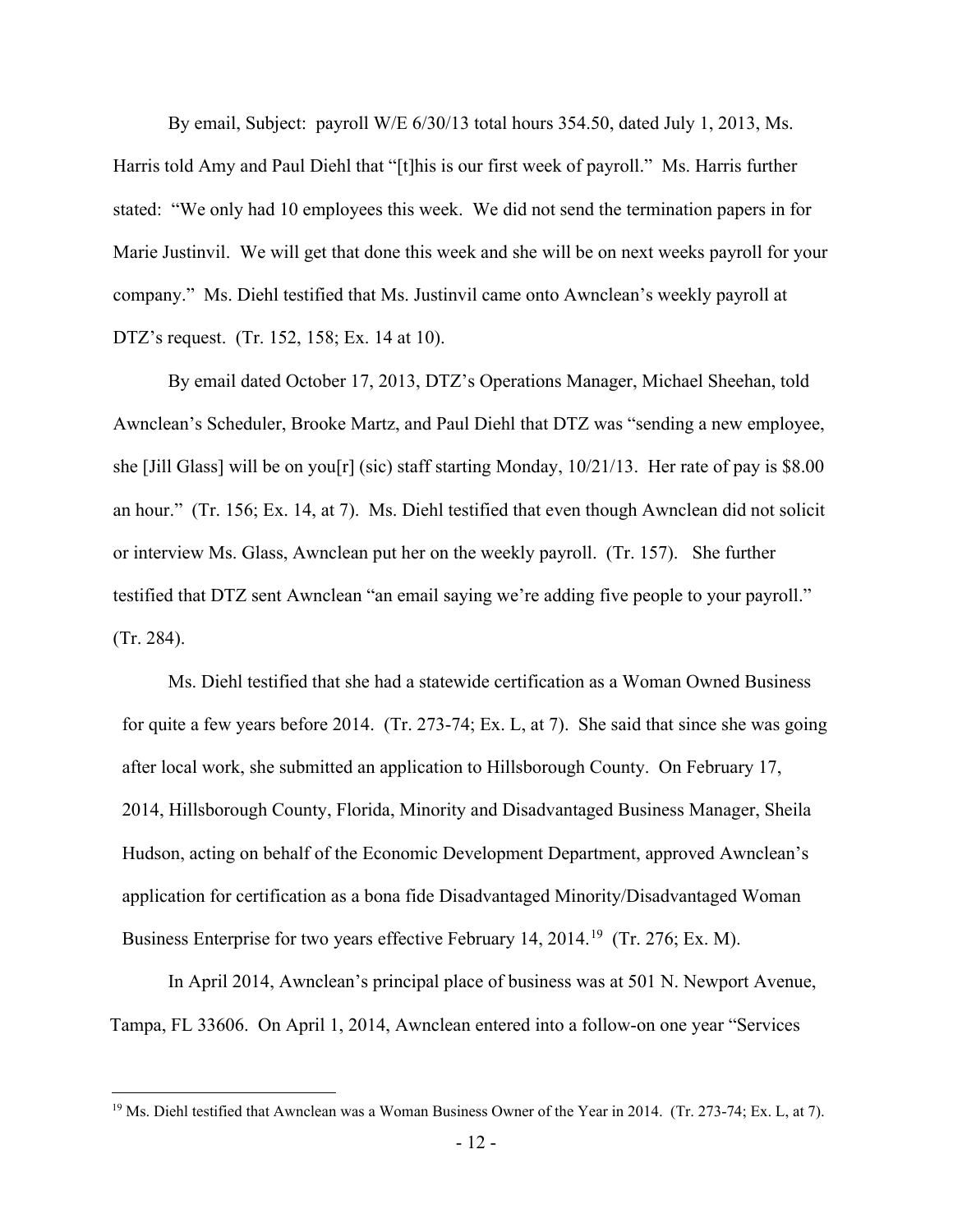Agreement" subcontract with DTZ because it was an opportunity for Awnclean to work with Respondent, a larger company, and learn how to provide janitorial services.<sup>[20](#page-12-0)</sup> (Tr. 135, 253, 526; Ex. A). Ms. Diehl stated she thought Respondent was "going to help us on how to do that [provide janitorial services]" since Awnclean's experience was with construction cleaning which differed from janitorial cleaning. She said, "Yeah, we were kind of learning as we went

along." (Tr. 136).

Paragraph 6, Change in Scope of the April 1, 2014 subcontract, stated, in part: "DTZ

has the right to increase or decrease the scope of Services upon thirty (30) days advanced

written notice to Subcontractor."<sup>[21](#page-12-1)</sup>

Paragraph 11, Contractor Relationship, stated:

In furnishing Services, hereinunder, Subcontractor shall be acting as an independent contractor in relation to DTZ. … Neither Subcontractor nor any personnel employed by or affiliated with Subcontractor for the benefit of DTZ shall be considered as having employee status at  $DTZ<sup>22</sup>$  $DTZ<sup>22</sup>$  $DTZ<sup>22</sup>$ 

(Tr. 286; Ex. 30, at 4).

Paragraph 13, Subcontractor Employees, stated:

DTZ agrees not to directly or indirectly hire or cause to hire, employ or engage the services of Subcontractor's employees during the term of this Agreement. Subject to controlling law, DTZ shall have the right, upon written notice to Subcontractor stating any cause, to require Subcontractor to remove any employee of Subcontractor's from assignment to any locations services under this Agreement.

<span id="page-12-1"></span><sup>21</sup> Ms. Diehl testified that the special, additional or extra projects she was referring to being done by Awnclean's biweekly employees through DTZ at the TCC fell under this section of the subcontract. (Tr. 269-75, 285, 289-90, 299-300, 331-33; Exs. 30, at 3, ¶ 6, L). She said Awnclean's bi-weekly employees who performed these large oneto-four-day projects were always supervised by Awnclean's crew chiefs, and not C&W management. She further stated that none of these projects involved pressure washing the docks, or were near water. (Tr. 290-92).

<span id="page-12-0"></span><sup>&</sup>lt;sup>20</sup> Ms. Diehl testified that Respondent was one of the largest janitorial contractors "in the world and we were following their lead." She said regardless of what the contract said, DTZ "dictated what was going to be done … we did it the way they [DTZ] wanted to do it." (Tr. 236, 245).

<span id="page-12-2"></span> $^{22}$  Ms. Diehl testified that in practice, DTZ and Awnclean did not follow paragraph 11 of the contract. She said, "the people on our [Awnclean's weekly] payroll were essentially DTZ employees. They did everything that their people told them to do. They [DTZ] set the schedules." (Tr. 118-27, 286; Ex. 20). Ms. Diehl testified "that what was put on that contract [in this regard] was not what was put in practice per their [DTZ's] request and their [DTZ's] directions." (Tr. 235).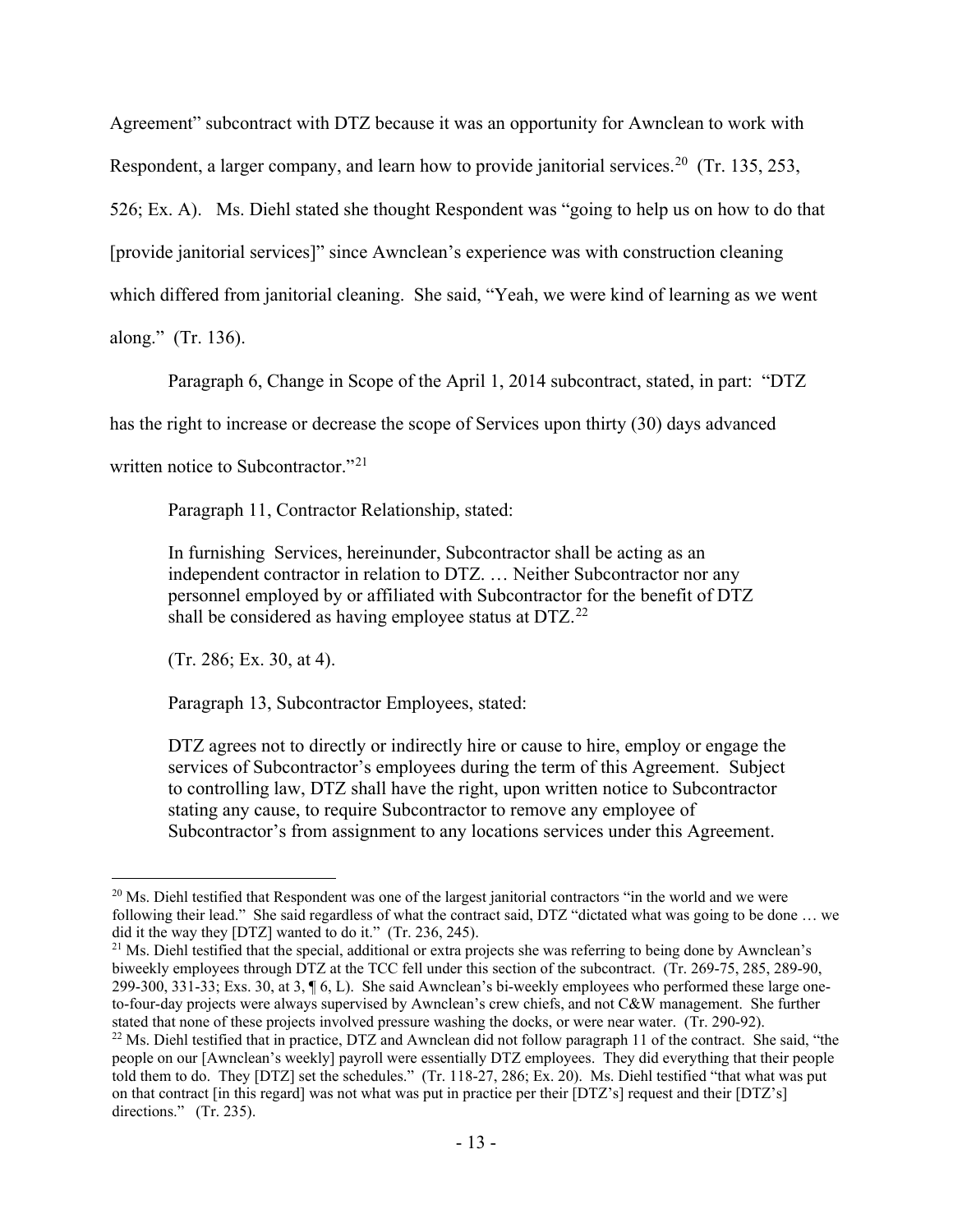Such right of removal shall not be construed as instruction to dismiss the employee(s).

(Exs. 30, at 5, 35, at 14).

Paragraph 17, Indemnification, stated, in part:

(a) Subcontractor shall defend, indemnify, and hold harmless DTZ, Prime Customer, and their respective employees, agents, directors, officers, shareholders, successors, and assigns from any and all claims and liability for ... death to persons providing that such arise out of (1) the presence of Subcontractor's personnel and equipment at the Location serviced under this Agreement, (2) the acts or omissions of Subcontractor or its agents, employees, under this Agreement, or (3) any failure by Subcontractor to conform to the terms of this Agreement and/or Federal, state, and local laws, regulations and ordinances. … In no event shall DTZ be liable for any special, indirect or consequential loss or damage under this Agreement.

(Ex. 30, at 6).

…

The Scope of Services and Locations section at Exhibit A of the subcontract stated, in part:

CLEANING SET-UP PERSONNEL The responsibilities of the subcontractor's Cleaning/Event Set-Up personnel include, but are not limited to the following:

3. Ability to operate all aspects of cleaning equipment. …

5. Knowledgeable concerning safety procedures, ….

(Ex. 30, at 9).

MAINTENANCE PERSONNEL REQUIREMENTS.

Responsibilities of the subcontractor's Maintenance Personnel include, but are not limited to the following:

… 2. Must be skilled in one or more of the following:

 … f. Ability to use a pressure washer.

(Ex. 30, at 9).

# SUBCONTRACTOR'S PERSONNEL UNIFORM REQUIREMENTS

1. DTZ shall provide, …, complete uniforms and require all employees to wear distinctive uniform clothing and assure every employee is in uniform on the date an employee first enters on duty….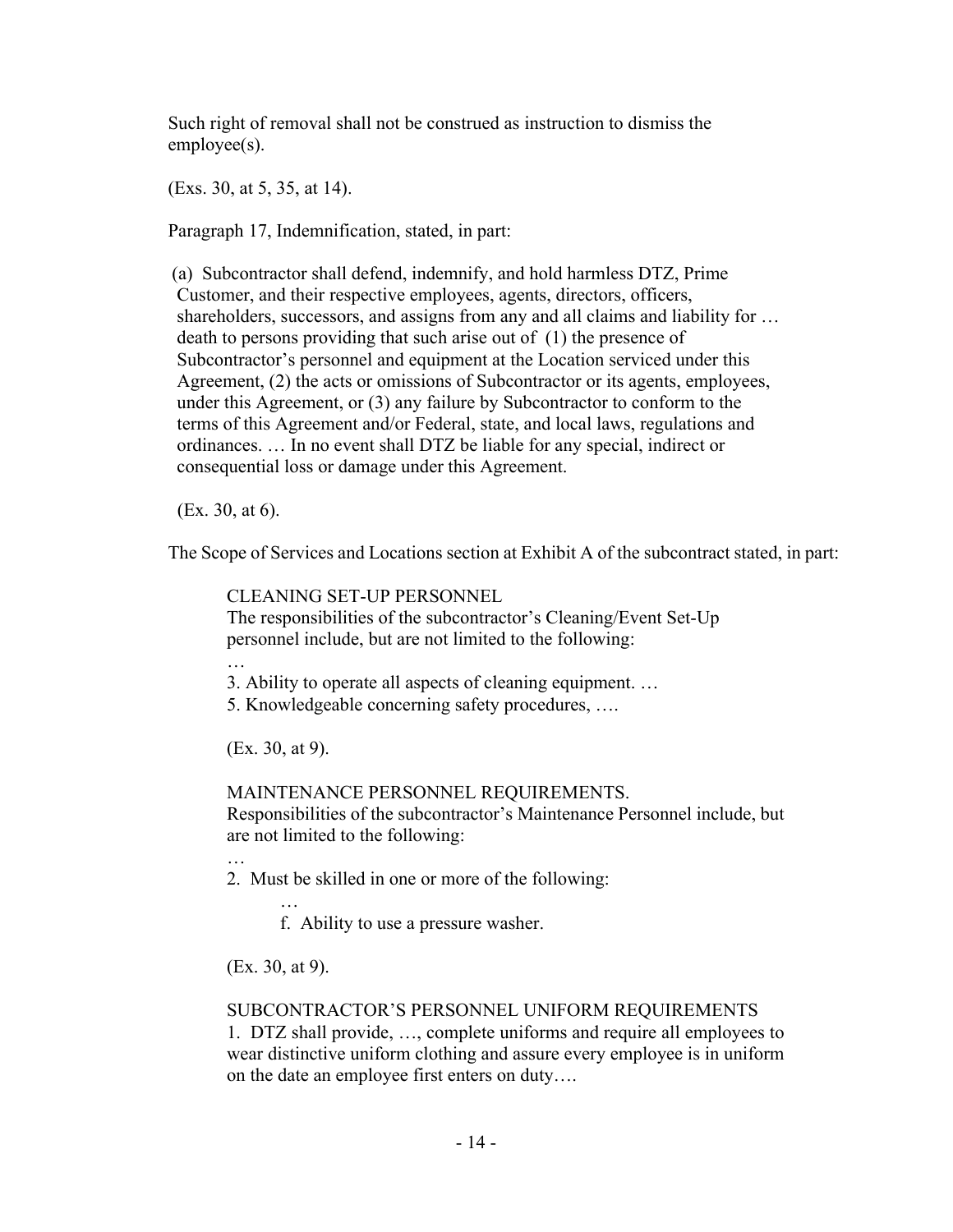3. DTZ shall furnish and require each employee at the work site to wear name tag identification with the names of both the employee and the TCC  $logo. \ldots$ 

(Ex. 30, at 10). …

#### CLEANING REQUIREMENTS

The performance of work to be completed by the subcontractor includes, but is not limited to, the list of duties provided below: …

ENTRANCES/BISTRO/PARK/FRONT DRIVE/RIVERWALK:

4. Pressure wash outside … docks, etc.

(Tr. 134, 197-99; Ex. 30, at 12).

#### OTHER DUTIES:

…

1. Subcontractor shall perform all related tasks as requested [sic] the Operations Manager or designee necessary to fulfill building requirements with the ability of their employee(s) to safely and successfully accomplish the work. $23$ 

(Tr. 201-02; Ex. 30, at 14).

EXHIBIT B, CHARGES, stated:

DTZ shall pay Subcontractor in current funds for the performance of the Subcontract, (actual costs for payroll with the associated taxes, insurance and benefits). Listed below are the regular time billable rates that you will invoice DTZ for the following positions;

Cleaning/Event Setup personnel \$ 10.75 per hour for hours worked

only

Supervisor personnel \$13.25 per hours for hours worked

only.[24](#page-14-1)

(Tr. 160, 207-08; Ex. 30, at 15).

<span id="page-14-0"></span><sup>&</sup>lt;sup>23</sup> Ms. Diehl testified that, when signing the subcontract, she was told "that DTZ was going to be managing these teams and that they [DTZ] did not want us there because there would be too much hassle trying to have all these different companies running around. And I – you're correct that it does say this in the contract. What we were told was, we [DTZ] will take care of it." (Tr. 201-02).

<span id="page-14-1"></span><sup>&</sup>lt;sup>24</sup> Ms. Diehl testified that workers at TCC were not actually paid these hourly wages; these were billable hourly rates paid to Awnclean by DTZ. (Tr. 166-67). For example, she said Supervisor Slaughter was actually paid \$9.50 as of June 12, 2013. By email dated June 12, 2013, Ms. Harris told Paul Diehl to review Mr. Slaughter's performance on August 1, 2013 "and give [him a] raise to 10.00 if doing acceptable job." (Ex. 14, at 3).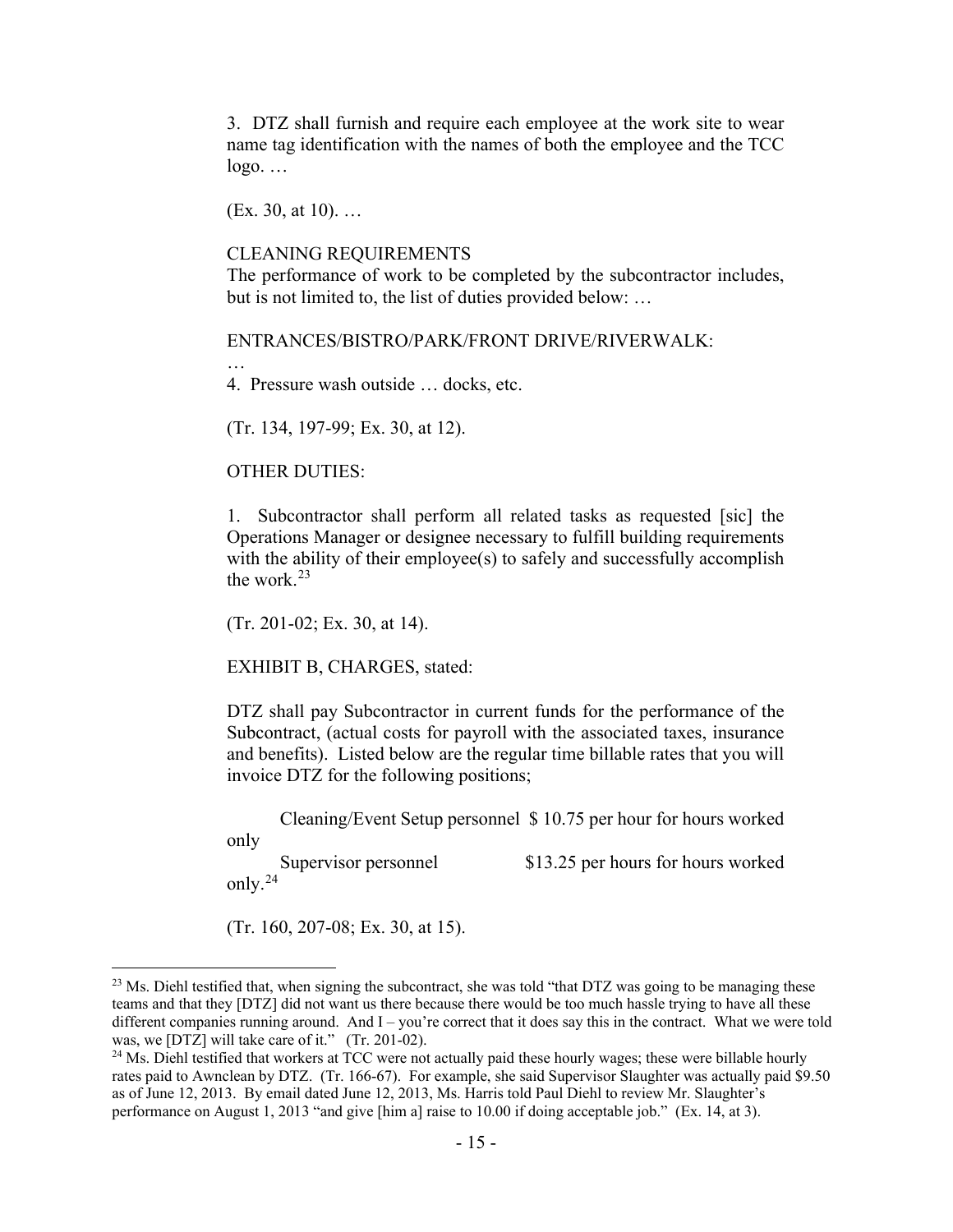On April 1, 2015, the subcontract was extended for 12 months through March 31, 2016. (Tr. 136-37; Ex. 30, at 17). The subcontract was further extended through 2018 until there was a "formal separation" that occurred in December 2017 after Awnclean gave Respondent a 30-day notice. (Tr. 137-38, 297, 527). Ms. Diehl testified that Awnclean terminated the subcontract because it was not making money on it and it "didn't seem like a good fit anymore." (Tr. 137- 38, 206). She said that when the subcontract ended the employees working at the TCC "were transferred back on staff to C&W" or to another company's payroll." (Tr. 140, 297-98).

Ms. Diehl testified that she did not know that docks were being pressure washed at the TCC. (Tr. 198-99, 205). She said Awnclean never identified the need for an employee working near water to wear a PFD "because we were not aware when we started this contract that we were going to be working on any docks. And yes, I see it there and I'm just telling you what happened." (Tr. 205). She further said Awnclean did not provide anybody doing work at the TCC with a PFD or life jacket "[b]ecause we did not know they were doing it, for one thing. We were not directing their bus – their work. That was totally done by DTZ supervisors." (Tr. 256). Ms. Diehl testified that she did not know that some of the workers on Awnclean's weekly payroll were pressure washing the docks. (Tr. 170).

She said that she went to the TCC about three or four times a year, primarily to quote additional work through the subcontract to be performed by Awnclean employees not put on Awnclean's weekly payroll by DTZ, such as large pressure cleaning projects performed away from water. She said that Awnclean did not do a written formal JHA for these jobs because they too were DTZ's "employees in a lot of ways." She acknowledged that she was responsible for the safety and identification of hazards for these employees on Awnclean's bi-weekly payroll. (Tr. 198-204, 237).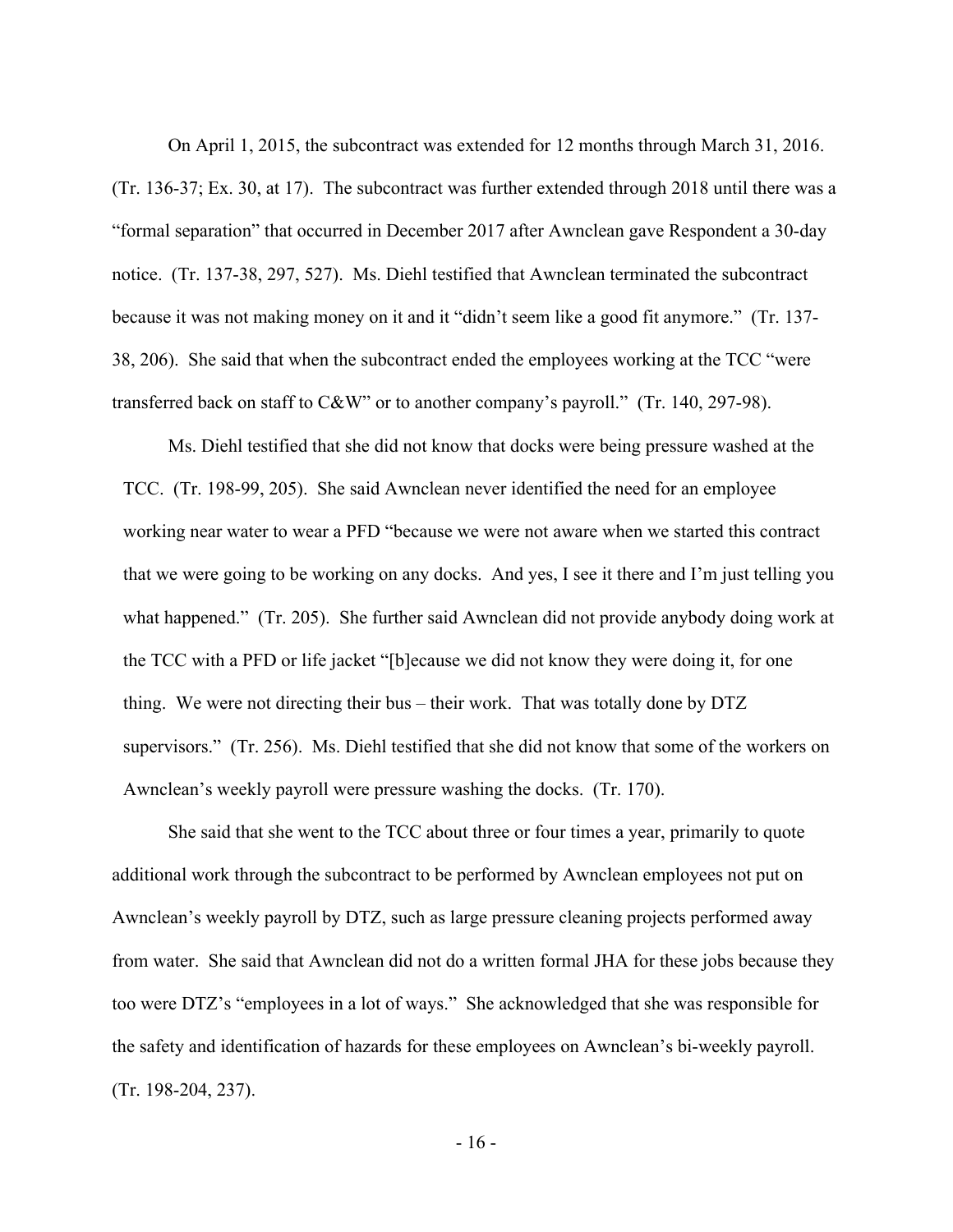Ms. Diehl said that while at the Worksite she was not welcome to check to see what workers on Awnclean's weekly payroll were doing. Ms. Diehl testified that she never attended any scheduling or planning meetings between C&W and employees on Awnclean's weekly payroll regarding getting work done at the TCC. (Tr. 301). She said DTZ "did not want us managing the day-to-day employees." (Tr. 207). Mr. Diehl similarly testified Awnclean never had Awnclean managers managing the day to day activities of workers on Awnclean's weekly payroll working at the TCC. (Tr. 321, 359). He said supervisors on Awnclean's weekly payroll working at the TCC did not report to Awnclean. (Tr. 321).

On about November 20, 2015, DTZ changed its name from DTZ to C&W Facility Services Inc. (Tr. 524-25; Ex. V; SF 5).

Mr. Diehl testified that sometime in about 2016 Respondent got behind in their minority owned business participation rate in their contract with the TCC. As a result, he said, Mr. Sheehan told him:

[W]e're going to put more – we've got to raise this quota and so we're going to give more employees to you, mostly because we just did a good job. We made his life easier. And so we were given quite a few at that point. In round numbers I think our numbers went from, you know, the gross payroll of \$3,800 to it was 5,800 to 6,000. So it substantially increased for that reason, so. (Tr. 328-29).

Ms. Diehl testified that C&W sent Mr. Norton over to Awnclean to fill out Awnclean's paperwork and start working at the TCC. (Tr. 288). On about June 3, 2016, Mr. Norton submitted an Awnclean Employment Application, where he indicated he had worked as a laborer at Staff Zone, at Tampa, Florida from March 2015 through about June 1, 2016. He also indicated that he had some experience performing the service of "Flat Work Pressure Cleaning", including sidewalks, pavers, and hot water pressure washer. He also submitted a Form W-4 (Employee's Withholding Allowance Certificate) and a Form I-9, both forms dated June 3, 2016.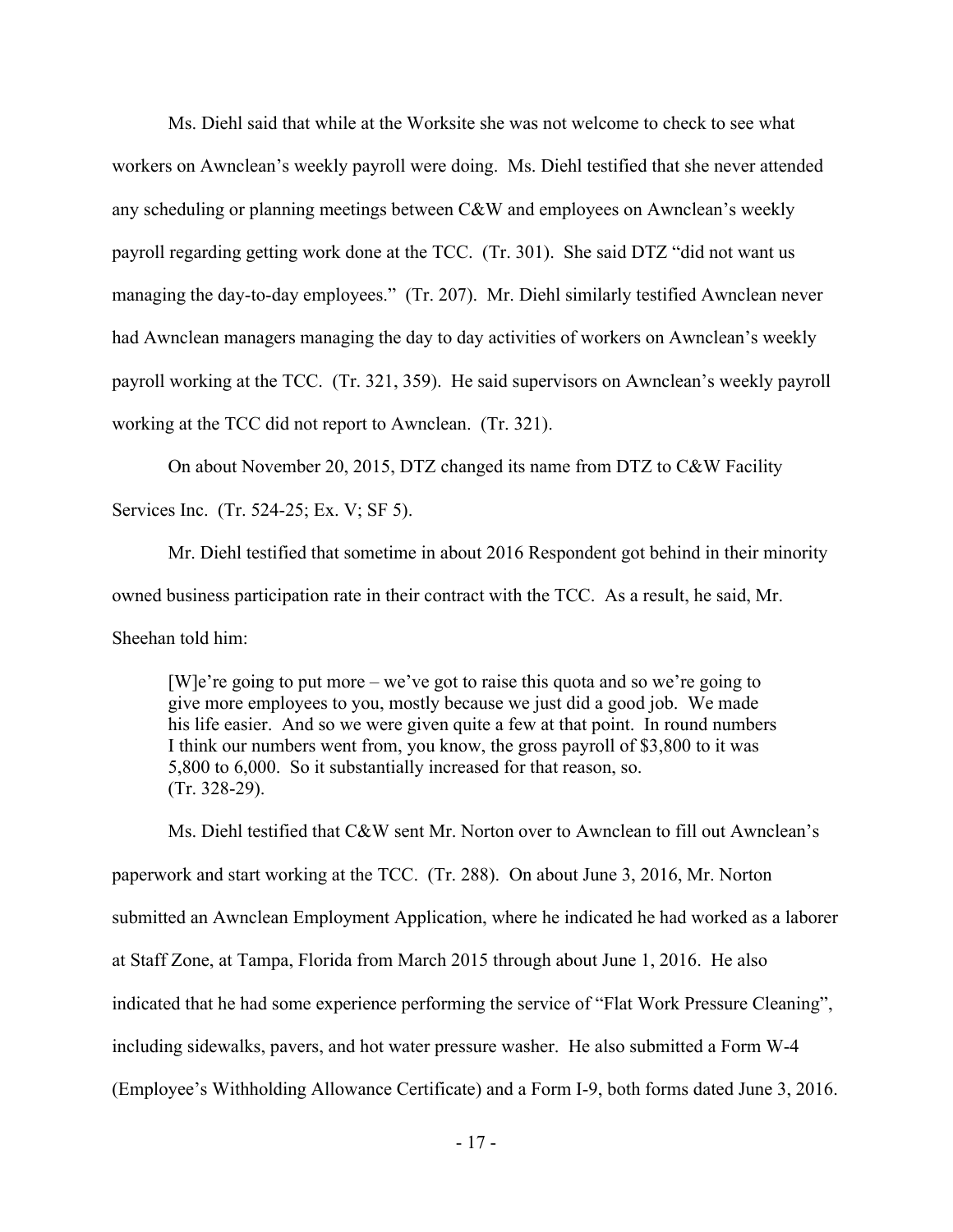(Tr. 211-16; Ex. I). The parties have stipulated that Mr. Norton worked at the TCC for about one year before his death on May 15, 2017. (Tr. 379-80; SF 3). Ms. Diehl believes C&W referred Mr. Norton to Awnclean. (Tr. 212-13). Mr. Diehl testified that "Mike [Sheehan] or someone at DTZ or in this case C&W Services hired him and put him on, instructed us to put him on the [Awnclean weekly] payroll." (Tr. 338-39, 379-80). Ms. Diehl said Awnclean did not assign Mr. Norton to pressure cleaning duties. She testified that either Mr. Sheehan or Ms. Alberti assigned Mr. Norton to perform pressure cleaning. (Tr. 215-16).

By email, Subject: Sam Wilson new employee, dated September 20, 2016, Awnclean's Office Manager, Keith Richardson, told Paul Diehl that "C W Services/DTZ is hiring another person." (Tr. 151; Ex. 14, at 8-9). Ms. Diehl testified that even though Awnclean did not solicit or interview Mr. Wilson, Awnclean put him on the weekly payroll to work at the TCC. (Tr. 157- 58).

Ms. Diehl testified that Respondent disciplined workers on Awnclean's weekly payroll by Respondent's managers "writing up" those employees. (Tr. 170, 336). Ms. Diehl said Awnclean never did these write-ups. (Tr. 289). One worker, Ms. Glass, was written up twice by DTZ supervisors. (Tr. 170). On March 10, 2014, Respondent's Michael Sheehan issued a "Progressive Discipline Notice" to Ms. Glass, a worker on Awnclean's weekly payroll. (Tr. 171-72; Ex. 15, at 8). She said on March 13, 2014, Respondent's Area Manager South Region, Lillian Casiano, and Mr. Sheehan completed an "Incident/Investigation Report" regarding Ms. Glass. (Tr. 171; Ex. 15, at 4-12). By email dated April 30, 2014, Subject: Jill Glass, to Awnclean's scheduler, Sara McGue, with copies to Mr. Sheehan and Paul and Amy Diehl, Ms. Casiano, confirmed her meeting of April 29, 2014 with Amy and Paul Diehl and Mr. Sheehan where another situation with Ms. Glass that occurred during the weekend was discussed. She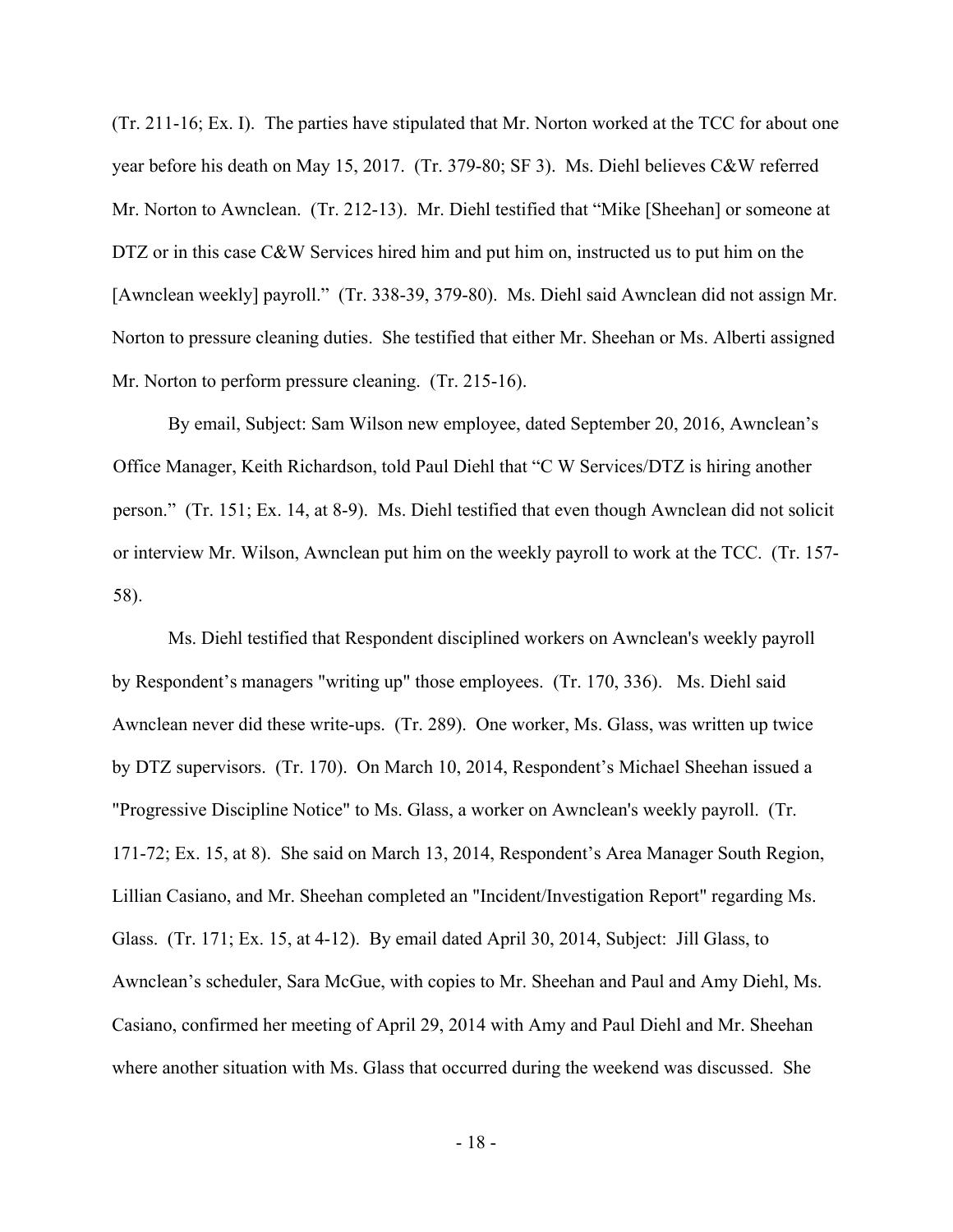further stated Ms. Glass "was given an opportunity when that [previous] situation was enough for immediate termination." (Tr. 170-73, 278-80; Ex. 15). Thereafter, Respondent asked Awnclean "to talk to her and let her go. So she did come over to her office and we fired her."<sup>25</sup> (Tr. 170-71, 280).

By email, Subject: "DTZ janitorial acct.", dated September 20, 2016, Paul Diehl informed Amy Diehl that he was:

> thinking about tell[ing] (sic) DTZ that we are going to drop the account come January, 1 [2017]. Why mostly as a negotiating tool. I had asked roughly .20 cents more starting in August due to the increase in Workers Comp premiums by an injury at their facility.<sup>[26](#page-18-1)</sup> It does not really make sense to drop the account because the account does cover the cost of the [Workers Comp] premium increase, but most if not all profit is gone. Two thoughts, if there is another claim we could readily be upside down. Our three year commitment with them ended in March[2016]. … (Tr. 151, 277-78; Ex. 14, at 8).

Ms. Diehl testified that Mr. Sheehan had told Awnclean that it was "his favorite sub[contractor] because we always did the payroll correctly. They never had problems with us." (Tr. 289). Mr. Diehl testified that Respondent never notified Awnclean that it was not complying with any of the terms of the subcontract. He said "Just the opposite. We were always told we were doing a great job." (Tr. 338).

Mr. Diehl testified that Awnclean's total gross pay for 2016 was \$1,369,421.29. (Tr. 346; Exs. 36, at 1, H, at 1). He further stated that the hourly supervisor and hourly workers on Awnclean's payroll working at the TCC for 2016 was about \$170,000, or more than 10 percent of all Awnclean's gross pay for 2016. (Tr. 344-46; Exs. 36, at 1, 8, H, at 1). Awnclean's Payroll

<span id="page-18-0"></span> $25$  Ms. Diehl testified that DTZ made the decision to terminate Ms. Glass' employment. She said, "we were told to fire her and so we fired her." (Tr. 280-81, 336-37). She acknowledged that this was the practice, even though the subcontract said DTZ cannot make the decision to fire anybody. (Tr. 281).

<span id="page-18-1"></span> $^{26}$  Ms. Diehl testified that the injury involved a slip and fall at the TCC by one of the workers there on Awnclean's weekly payroll. She also said that in 2016 she was aware that an injury by such a worker could impact TCC's Workers' Compensation premiums. (Tr. 278; Ex. 14, at 8).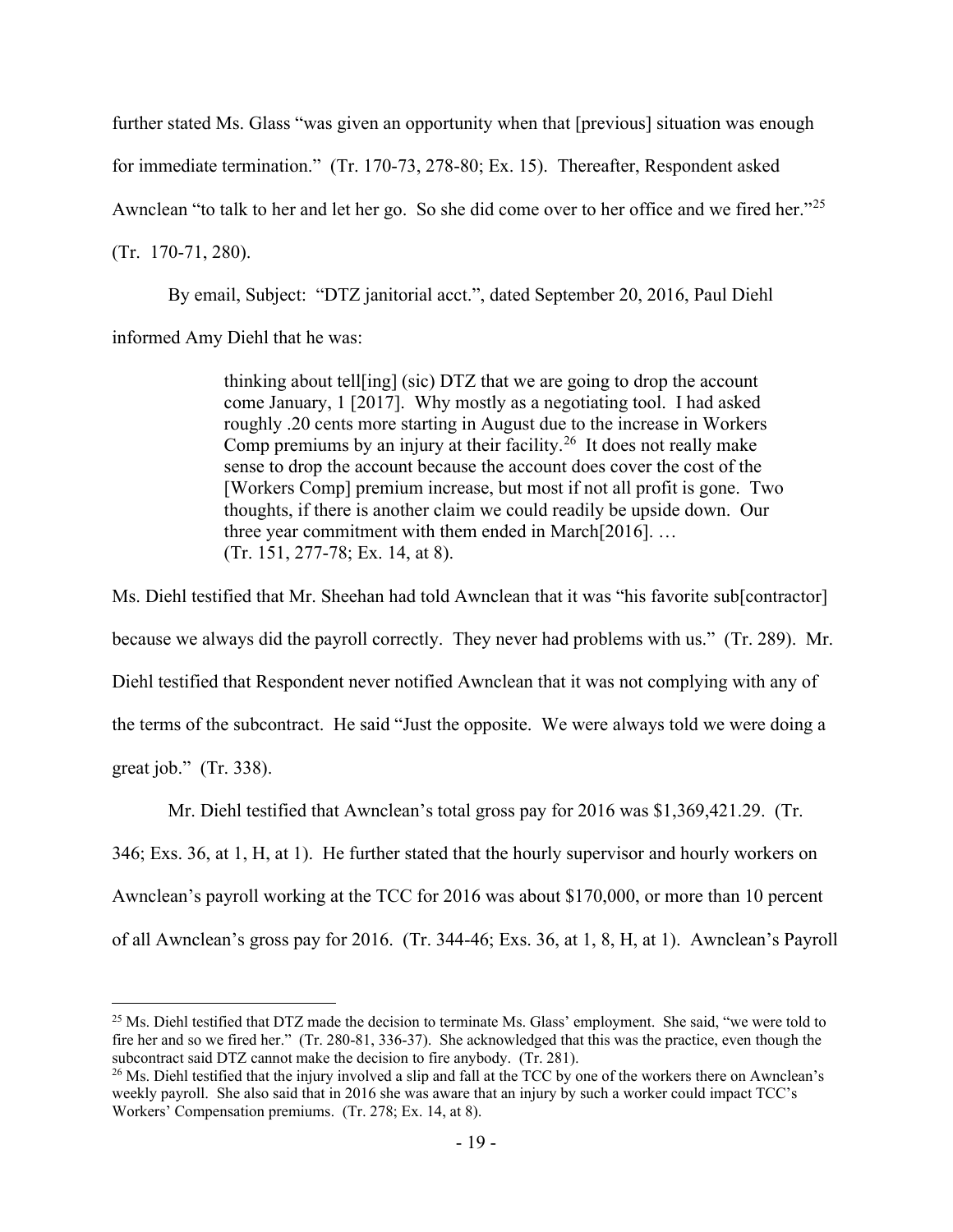Summary for 2016 shows those weekly paid workers on Awnclean's payroll who worked at the TCC included: 1) Rose A. Bonheur, 2) Esther Chery, 3) Nam T. Dam, 4) Jashon D. Davis, 5) Watson Ducatel, 6) Ralph A. Few, 7) James L. Flanning, 8) Cornelious Fiournoy-Walker, 9) Jimmy L. Gilchrist, 10) Kennethia L. Hall, 11) Erica Q. Howard, 12) Virginia N. Lee, 13) Terrance G. Malloy III, 14) Rigoberto Monteaqudo, 15) Johnnie L. Norton, 16) Earnest E. Reid, 17) Jermain A. Slaughter and 18) Latasha G. Williams. (Exs. 36, H). Only two workers, Messrs. Monteaqudo and Slaughter, remained on the Awnclean payroll as of December 31, 2016 from those twelve workers identified in Ms. Harris's June 12, 2013 email to Mr. Diehl. (Exs. 14, at 3, 36).

 On February 8, 2017, Messrs. Sheehan and Taurus Gadsden taught a course entitled "2017 Hazard Communications (GHS)" at the TCC. The Class Attendance Sign-In sheets show that several C&W employees on Awnclean's weekly payroll, including Deanna Ballard, Rigoberto Monteaqudo, Anita Letourneau and Watson Ducatel, attended the course. (Tr. 304- 05; Ex. 19).

On May 15, 2017 at 10:57 a.m., E.D.T., Mr. Norton fell into the water at Tampa Bay and drowned while pressure washing the dock at the TCC. (Tr. 366-71, 374; Ex. 12; SF 6, 11-13). OSHA's Safety and Health Compliance Officer (CO) Winfred E. Marrero explained how Mr. Norton died.

Q And what did you learn during your investigation about how Mr. Norton drowned?

A That he was doing some pressure washing with the use of a rotating scrubber, and that accidentally he fell on the – I think this is the Hillsborough River – into the Hillsborough River. And that there was nobody nearby and as much as he tried to surface or save his life, you know, he was not able to do so. $27$ 

<span id="page-19-0"></span><sup>27</sup> OSHA's Fatality/Catastrophe Report's "Preliminary Description (Hazard Description and Location" stated: "Johnny Norton, 53 was pressure washing the docks at the Tampa Bay Convention Center when his pressure washer fell on top of him and he fell off the dock being pinned by the pressure washer under the water." (Ex. U, at 3). The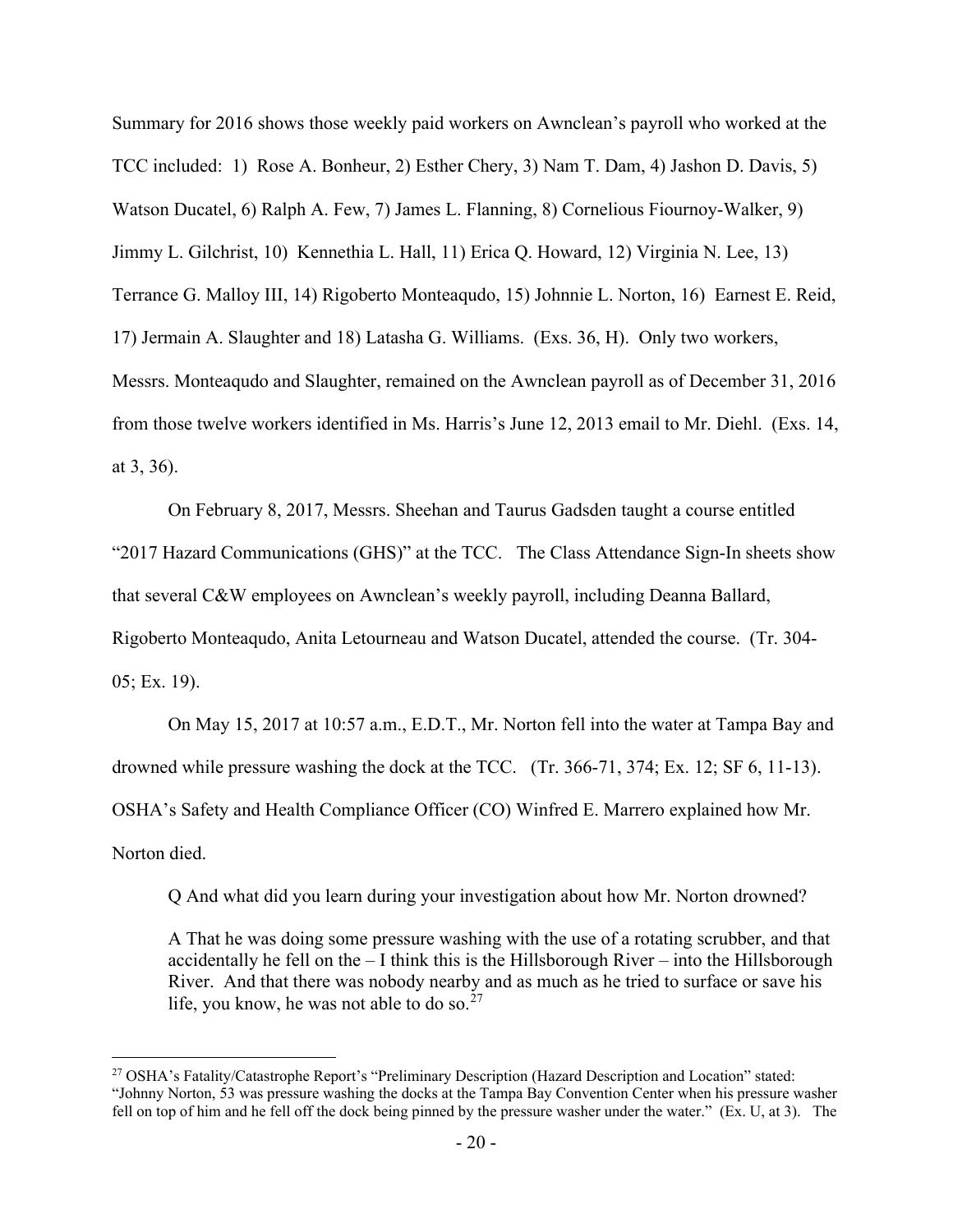(Tr. 371; Ex. 12).

Ms. Diehl testified that she first learned of Mr. Norton's drowning a couple of hours after it happened. She said she went to the TCC and Mr. Sheehan showed her where he drowned. They did not go out onto the dock, which she agreed was a solid concrete structure that did not move or shake when stepping on it. She said that she had previously been on the dock for nonbusiness occasions. Unless coming onto the dock from a boat, she did not wear any PFD. (Tr. 216-18). Ms. Diehl testified that Awnclean made a call to the police, its insurance company, and a report to OSHA regarding the fatality.<sup>[28](#page-20-0)</sup> She also believed C&W made a report to OSHA. (Tr. 232).

On May 16, 2017, Ms. Diehl testified that she also met with CO Marrero at the TCC.<sup>[29](#page-20-1)</sup>

CO Marrero testified that Ms. Diehl told him that C&W "was in charge of the process or the

activity inside the Convention Center which Johnnie Norton was involved." (Tr. 369). Ms.

Diehl testified that she told the CO that Awnclean's role was to administer the weekly payroll on

the project as a subcontractor. She confirmed that Mr. Norton was on Awnclean's weekly

payroll. She said she was unaware of any distinction between subcontractor and independent

<span id="page-20-0"></span>Court finds this to be inaccurate as the video shows that only the rotary scrubber fell into the water and it was retrieved from the water and returned atop the dock two minutes after Mr. Norton fell into the water. (Ex. 12) <sup>28</sup> Ms. Diehl signed OSHA's Form 301 "Injury and Illness Incident Report" for 2017 that indicated Mr. Norton was an Awnclean employee who drowned at 11:00 a.m., May 15, 2017 while "pressure cleaning the dock at the Convention Center." It further stated Mr. Norton "stepped backward and fell in the water and never came up." (Tr. 264-65; Ex. G, at 14; SF 6, 11, 13). OSHA's Form 300 "Log of Work-Related Injuries and Illnesses" for 2015 reported injuries to three Awnclean employees, including Ralph Few, that occurred at the TCC. Ms. Diehl stated she never met the three injured workers. She said Respondent notified Awnclean of the injuries. (Tr. 263-64, 298- 99; Ex. G, at 4). The OSHA Form 300A "Summary of Work-Related Injuries and Illnesses" for 2016 stated that the average number of employees for 2016 was "22" with total hours worked at 32,000 and for 2017 stated that the average number of employees for 2017 was "25" with total hours worked at 43,750. (Ex. G, at 10, 13). The OSHA Form 300A and Payroll Summary for 2016 shows that the Awnclean weekly paid workers at the TCC completed 24,384.03 hours (or 76%) of the 32,000 total hours performed by all workers on Awnclean's payroll in 2016. (Exs. G-H, 36). The Court finds that at least one-half of the average number of 22 employees at Awnclean for 2016 worked at the TCC and were on Awnclean's weekly payroll. (Exs. G-H, 36).

<span id="page-20-1"></span><sup>&</sup>lt;sup>29</sup> CO Marrero has a Bachelor of Science degree in Chemistry. He has been an OSHA CO with a specialty in industrial hygiene for 28 years. He is a senior industrial hygienist. He has been trained in and able to handle both health and safety-related issues. (Tr. 362-63, 396). CO Marrero said that the Tampa Police Department notified OSHA of Mr. Norton's fatality. (Tr. 367).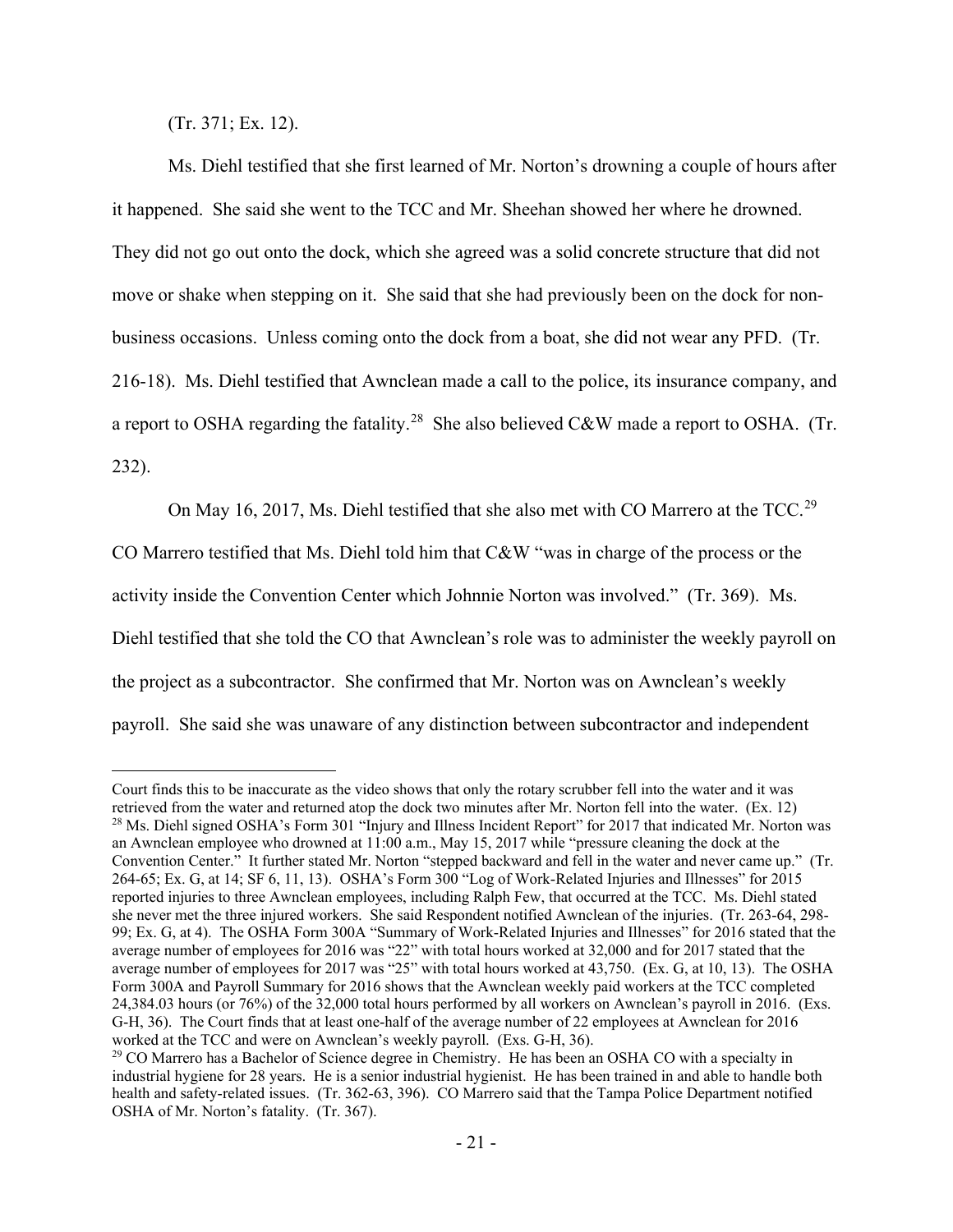contractor. (Tr. 233-34, 362-67; SF 2). Ms. Diehl said she told CO Marrero that Awnclean's employees were "absolutely not" washing the docks.<sup>[30](#page-21-0)</sup> (Tr. 235). She said she later found out that someone on Awnclean's weekly payroll was washing the docks. (Tr. 235).

Upon arrival at the dock on May 16, 2017, CO Marrero spoke briefly with the TCC's dock master, who told him that he gives permission for people to go onto the dock. (Tr. 411-13).

During the course of his on-site investigation on May 16, 2017, CO Marrero took photographs of the dock area where Ms. Diehl described that the incident occurred. (Tr. 370-71, 432-33; Exs. 2-6, 9). He said Mr. Norton fell off the far right of the dock shown in the photograph at Exhibit 9. (Tr. 433**,** 451**;** Ex. 9). He said that the photograph at Exhibit 9 was a close-up view where Mr. Norton fell from at the end of the dock. (Tr. 451, Ex. 9). On a different day, he took measurements of the length and width of the dock. (Tr. 371-72, 426). The CO said there were no guardrails or barricades around the dock between the dock and the water.<sup>[31](#page-21-1)</sup> He said the dock was surrounded by three sides of water. He said that the water was 19 feet deep at the location where Mr. Norton drowned. (Tr. 372-73; Exs. 2-6; SF 9-11).

CO Marrero testified that the only PPE Mr. Norton was wearing when he drowned was rubber boots.<sup>32</sup> (Tr. 373; SF 7). Mr. Norton was not wearing a PFD at the time he fell into Tampa Bay. (SF 11-12). CO Marrero testified that when personnel working at the TCC needed PPE or equipment, they would contact a C&W supervisor, such as Mr. Sheehan, to obtain the equipment from a warehouse that the City of Tampa maintained. (Tr. 383-84).

<span id="page-21-0"></span><sup>&</sup>lt;sup>30</sup> Ms. Diehl testified that Mr. Sheehan had told her after Mr. Norton's drowning that regularly pressure washing the docks had recently been added to the service list.

<span id="page-21-1"></span> $31$  At her Rule 30(b)(6) deposition, Ms. Diaz admitted that there were no guardrails or barriers on the dock that separated the dock from the water. (Ex. 35, at 28).

<span id="page-21-2"></span><sup>&</sup>lt;sup>32</sup> CO Marrero testified that Mr. Norton was still wearing rubber boots when his body was recovered from the bottom of the Hillsborough River. (Tr. 375). The parties have stipulated that Mr. Norton fell into Tampa Bay. (SF 11).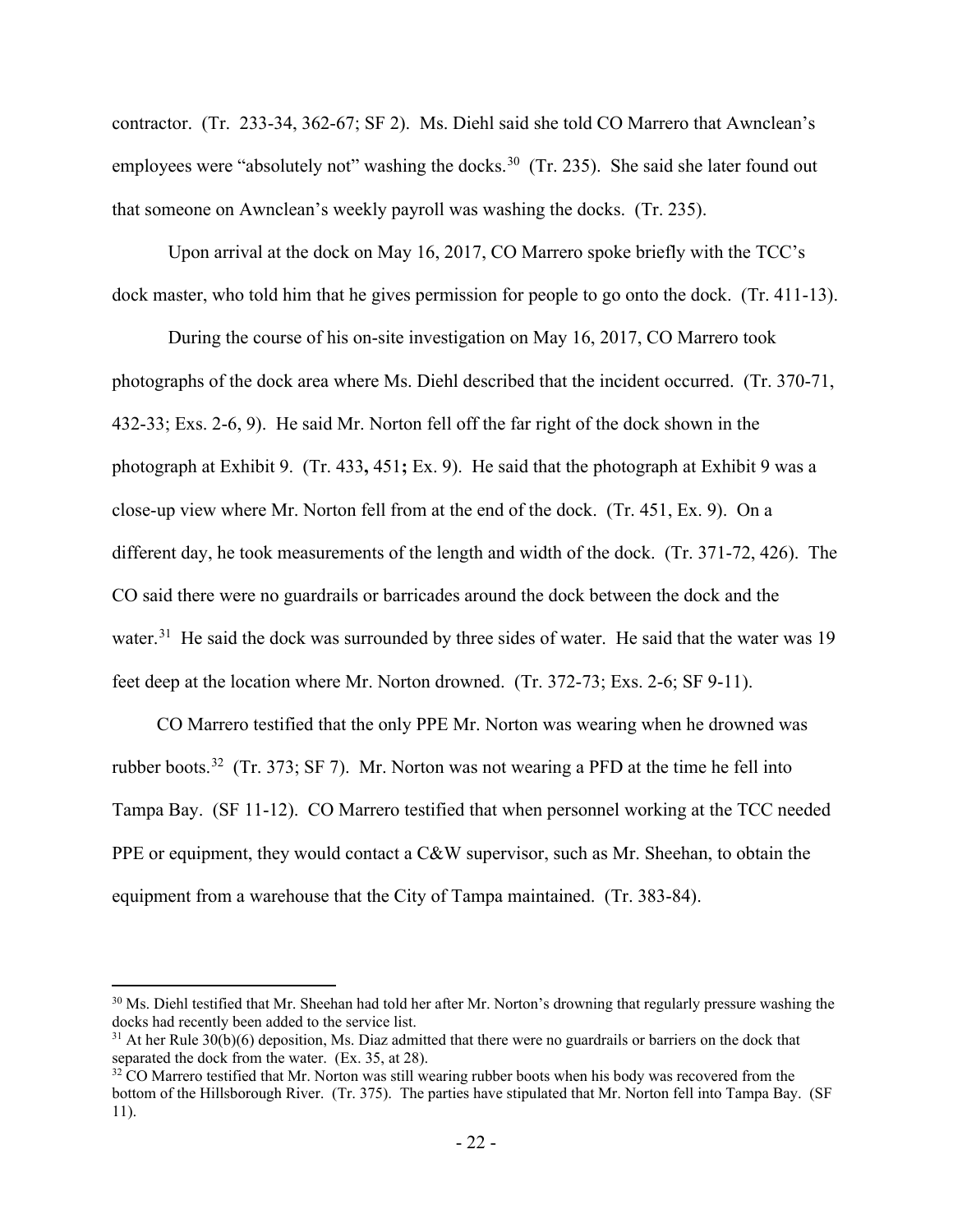At the trial, CO Marrero narrated a TCC video that recorded Mr. Norton's drowning.<sup>[33](#page-22-0)</sup> Mr. Norton can be seen pushing the rotary scrubber forward and pulling it backwards cleaning the dock. CO Marrero stated and the video shows that Mr. Norton was using the rotary scrubber all the way at the very edge of the dock. The video shows Mr. Norton walking backwards with the rotary scrubber at his front and falling off the very end of the dock into the water at about 10:57 AM. He can be seen splashing around in the water for about 30 seconds during which time he was unable to reach the dock or remain on the surface of the water. The CO said, and the video shows, the rotary scrubber<sup>[34](#page-22-1)</sup> went into the water as well. At 10:59 AM, the video shows three unidentified men appearing at the end of the dock. One man is seen diving into the water at 10:59 AM. The two men atop the dock are seen pulling the cord of the rotary scrubber. At 10:59 AM, these three men are shown pulling and pushing the rotary scrubber back atop the dock. The man in the water stretches to reach the level of the dock and returns to the top of the dock. At 11:00 AM, the man dives into the water a second time. Two minutes later, a second unidentified man dives into the water. The divers are shown getting help to get back atop the dock. Other dives into the water by unidentified men are shown. At 11:21 AM, a boat appears near where Mr. Norton fell into the water. At 11:27 AM, a diver, with the help of others atop the dock, is seen placing Mr. Norton back atop the dock where he is removed on a gurney from the scene of the incident. (Tr. 373-75; Ex. 12; SF 11).

CO Marrero testified that during his investigation he requested that Respondent provide to him all documentation pertaining to Respondent's Hazard Communication (HazCom)

<span id="page-22-0"></span><sup>&</sup>lt;sup>33</sup> The video at Exhibit 12 shows Mr. Norton using the rotary scrubber at the end of the dock where he fell into the water from 10:55 AM through 11:32 AM, May 15, 2017. (Ex. 12). With the consent of the parties, the video itself has been sealed by Order of the Court in the public record of this case pursuant to Fed. R. Civ. P. 5.2(d), (e) and 29 C.F.R. § 2200.67(c).

<span id="page-22-1"></span><sup>&</sup>lt;sup>34</sup> CO Marrero testified that the photograph at Exhibit 11 shows the pressure washer and rotary scrubber. He said that the rotary scrubber [at photograph's right] was an attachment to the pressure washer [at photograph's left]. (Tr. 450; Ex. 11).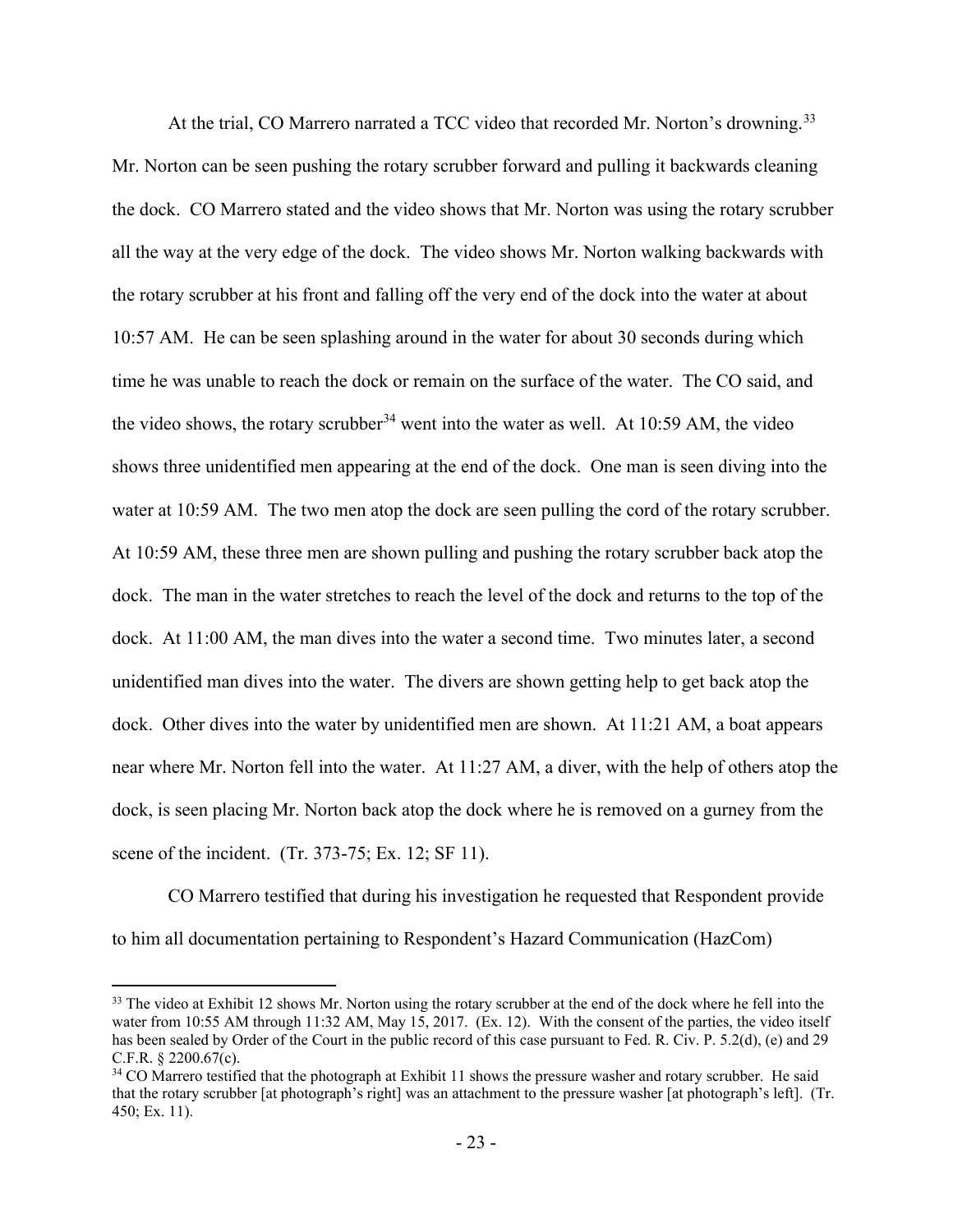program, Respondent's policy, supervision of Awnclean employees, and training records. He said Respondent's response to his document request was that "it was not related to the accident, therefore they did not provide me with that documentation."<sup>[35](#page-23-0)</sup> (Tr. 391-92, 443-44). He said that the only thing Respondent provided to him was the JSA at Exhibit 21, dated 12/8/2014, "Description of Job/Task: Pressure Washer." (Tr. 391-92; Ex. 21). CO Marrero testified that the JSA "fail[ed] to address an obvious hazard, which was drowning while doing the pressure washing on the dock area." (Tr. 392-93; Exs. O, at 2, U, at 5, 8). He said that the hazard was obvious "because the person is working around water. If there's going to be some slips, trips and fall, the person basically can fall in water. There was nothing to prevent an individual to fall into the water, regardless if the person knew how to swim or not."[36](#page-23-1) (Tr. 392-93).

Ms. Diehl said after Mr. Norton's drowning Mr. Sheehan told her workers on Awnclean's weekly payroll were not going to be performing work on the docks anymore. (Tr. 244, 248-49).

On May 24, 2017, CO Marrero discussed the incident with Milagros Diaz<sup>37</sup> and Robert Mucinski, Respondent's Southeast Regional Safety and Health person. (Tr. 375-76, 485). He was seeking to obtain further information from them as to who supervised Mr. Norton and told him to pressure wash the dock. (Tr. 375-76). They told him that Marvin Walker was Mr. Norton's immediate supervisor. They also identified Erika Alberti as the "top person to speak to in reference to the job that he was performing. And also Mike Sheehan was kind of like a top person involved with the services that they were being provided to the Convention Center."[38](#page-23-3) 

<span id="page-23-0"></span><sup>&</sup>lt;sup>35</sup> Consequently, during cross examination, CO Marrero acknowledged that he did not identify any records showing that C&W told Mr. Norton how to perform pressure washing on the dock. (Tr. 419).

<span id="page-23-1"></span><sup>&</sup>lt;sup>36</sup> At her Rule 30(b)(6) deposition, Ms. Diaz testified that she dd not know if working close to the water presented a potential drowning hazard. (Ex. 35, at 30).

<span id="page-23-2"></span> $37$  Ms. Diaz is C&W's Director of Operations in Florida. (Tr. 519-21, 591).

<span id="page-23-3"></span><sup>&</sup>lt;sup>38</sup> CO Marrero testified that "top person" was referring to managers. (Tr. 376).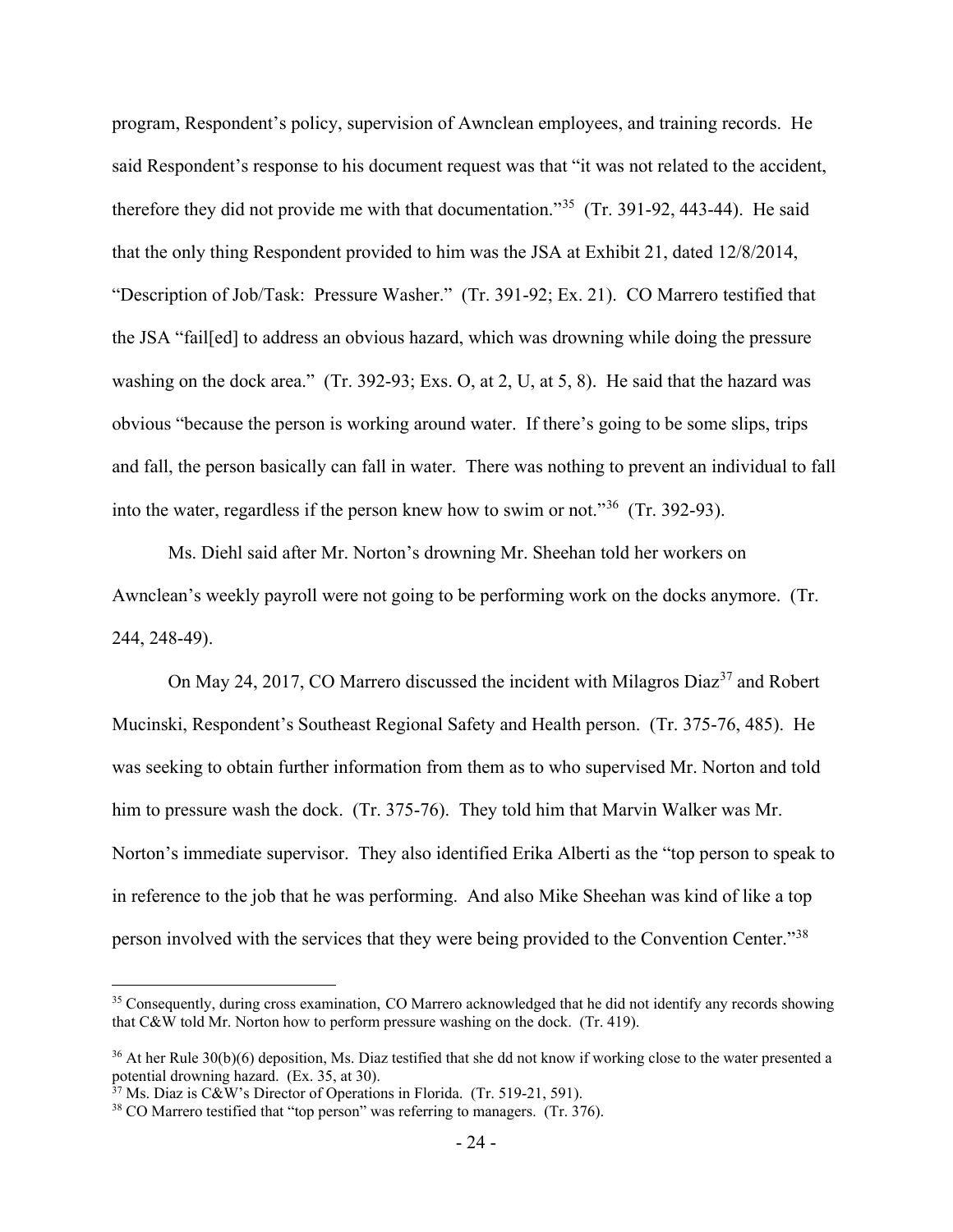(Tr. 376). CO Marrero requested C&W provide him with documentation concerning safety and health programs and training records relating to Mr. Norton. (Tr. 377).

CO Marrero testified that he interviewed several C&W employees and workers on Awnclean's weekly payroll randomly selected by Ms. Alberti.<sup>39</sup> (Tr. 393-94). The interviews occurred in a meeting room on the fourth floor of the TCC. (Tr. 393-94). On May 24, 2017, CO Marrero interviewed Marvin Dwayne Walker, Respondent's Supervisor of Grounds, who said he had worked for C&W for one year, six months.<sup>40</sup> Written notes of the interview show that Mr. Walker told CO Marrero that when he [Mr. Walker] pressure washed the north dock he [Mr. Walker] "was not given and they didn't have a PFD to wear. Now after the accident, they are available (5) But prior to the accident there were none. Now they require that you wear it when doing pressure washing in the docks or checking the trash in the docks." His interview notes further state he told the CO he had:

never seen a job hazard analysis and training for the docks pressure washing process. They just hire someone and put them to do pressure washing without any training "(sic) because they say they know how' and they just put them to perform the work. It's always rush, rush, rush. Johnny didn't had (sic) a radio. He had done some pressure washing that morning but he went back because he was told to clean a rust stain on the floor of the dock area.

Mr. Walker's interview notes state that "They never did asked (sic) me if I knew how to

swim."[41](#page-24-2) (Tr. 390-91, 395; Exs. 22, U, at 9).

<span id="page-24-0"></span><sup>&</sup>lt;sup>39</sup> CO Marrero testified that although he had asked to interview a supervisor on Awnclean's weekly payroll he was not given that opportunity. (Tr. 415).

<span id="page-24-1"></span><sup>&</sup>lt;sup>40</sup> CO Marrero testified that Mr. Walker supervised Mr. Norton on May 15, 2017 and that the task assigned to Mr. Norton that day to scrub and pressure wash the docks "probably came in from Mr. Mike Sheehan." The CO said that C&W was preparing the dock area for the Special Operations Forces Industry Conference event that was going to occur on May 16, 2017. (Tr. 450-51; Exs. O, at 2, U, at 5).  $41 \text{ Ms}$  been noticed by the Secretary of Labor  $41 \text{ Ms}$ . Diaz testified that Mr. Walker did not appear at his deposition that had been noticed by the Secre

<span id="page-24-2"></span>for July 25, 2018. She said that he stopped working for C&W in "late July, beginning of August", 2018. (Tr. 601- 02).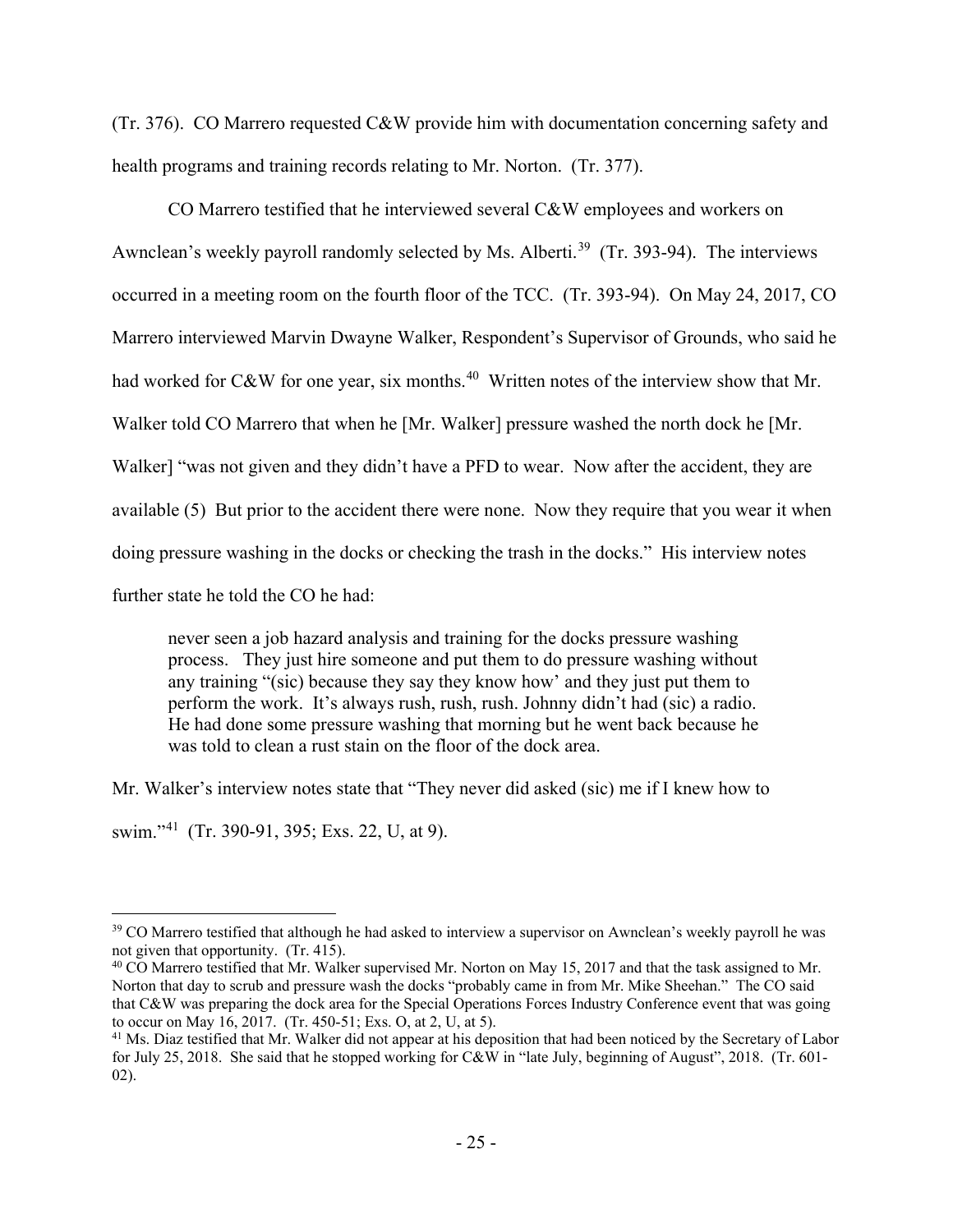On May 24, 2017, Ms. Diehl sent an email to Mr. Sheehan and Ms. Alberti seeking, at OSHA's request, a copy of their most recent signed subcontract, information relating to DTZ's Safety Training Program, and JHAs. Later that evening, Respondent's Ms. Diaz responded by stating:

As a subcontractor to C&W Services and as Mr. Norton's employer, Awnclean should be maintaining the documents requested by OSHA. C&W Services, as the prime contractor, will provide any information requested by OSHA directly to OSHA. C&W Services is not responsible for maintaining compliance records for subcontractors or their employees. I also do not think that you should be communicating with C&W Services' client, Tampa Convention Center, regarding OSHA's request for information.

(Tr. 175-76, 281-82; Ex. 16, at 3).

Ms. Diehl said, "that was the first time we'd ever had any kind of conversation like that, ever." (Tr. 282). She never received the three items she requested from C&W Services. (Tr. 176). She also said that Respondent never asked Awnclean to provide it with any safety documentation or safety training documents for the workers on Awnclean's weekly payroll. (Tr. 289).

On June 5, 2017, CO Marrero also interviewed Ms. Alberti in the presence of an attorney representing C&W. Ms. Alberti had worked at the TCC for three years as Respondent's Account Manager. In that position she received instructions from the City of Tampa as to what needed to be done at the TCC; such as setting up for activities, doing maintenance work and housekeeping. She also routinely walked around to insure employees were doing their work. CO Marrero described her as "top top management" and testified his impression was that she was at the TCC "every single day." (Tr. 377-80, 600; Exs. 24, 35, at 31). The CO testified that Ms. Alberti told him that "C&W was in charge of providing the supervision to all the employees working at the Convention Center." She said that supervisors worked under two operational managers. If one of the operational managers is not available, the supervisors can go directly to her. She said supervisors make sure jobs are completed and direct orders to subcontractor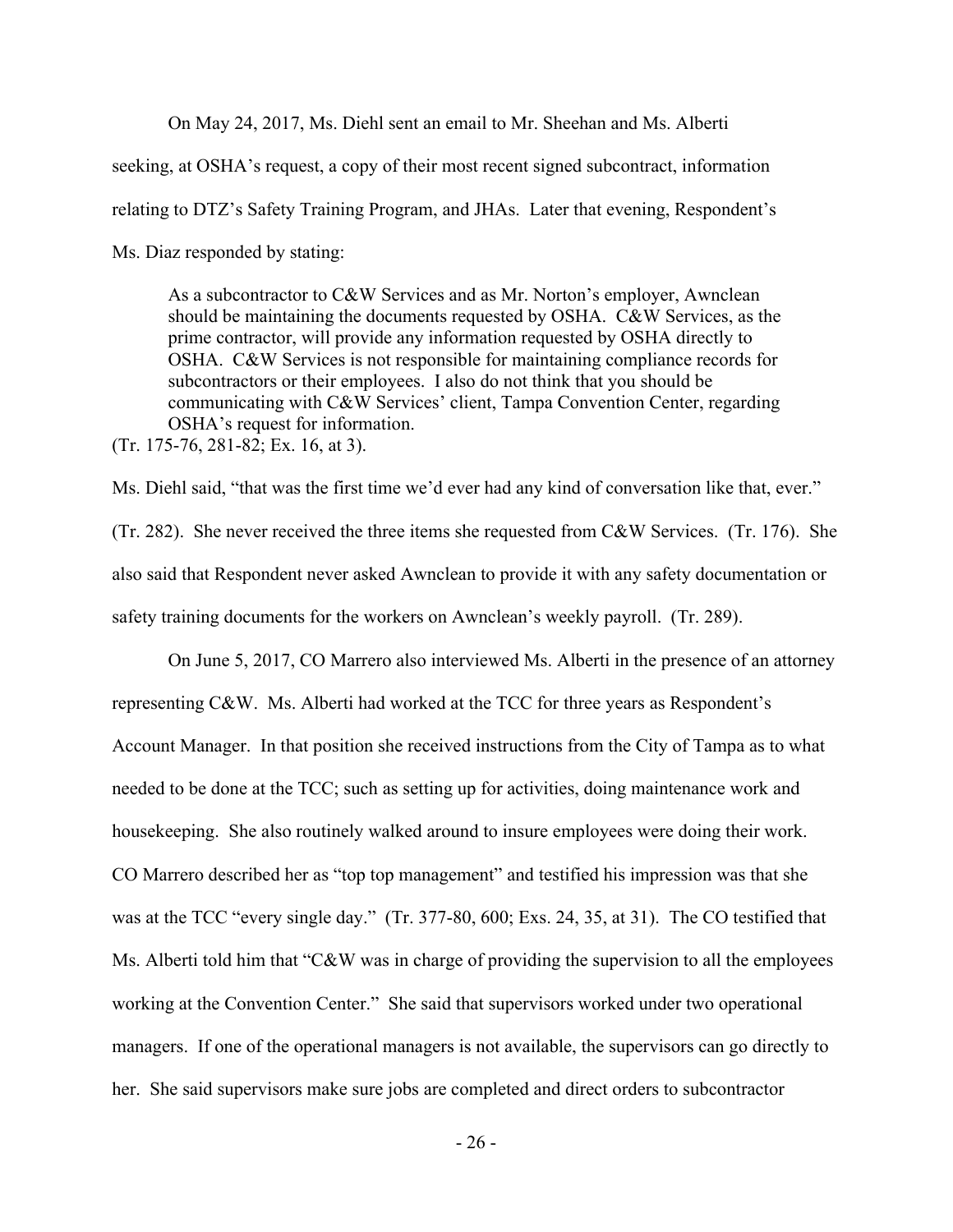employees. She said Chinchi employees provide supervision to their employees. She said "Awnclean use to provide with supervision but not … right now, probably couple of months ago. There was no supervisor from Awnclean when the accident took place." He said she told him that Mr. Norton had been working for about a year under her direction and was being supervised by C&W employee, Marvin Walker. She further said that Mr. Walker "had to follow the supervision of Mike Sheehan." (Tr. 378-82; Exs. 24, Y, at 6).

Ms. Alberti told the CO that Charlie Estonier, and two other men, did the pressure washing before Mr. Norton. She said that Mr. Estonier did not know how to swim and always use to wear a PFD if he was doing work close to water. (Tr. 382-83, 386; Ex. 24). She did not know how he got his PFD because he was working at the TCC before she arrived. She said the City of Tampa warehouse will provide PPE upon request. She said that Mr. Norton did not tell her that he could not swim. (Tr. 383-84; Ex. 24). Ms. Alberti said she saw Mr. Norton perform his work the day of the accident. She saw him pressure washing the dock area many times. She said he performed pressure washing "most of the time." CO Marrero testified that Ms. Alberti told him that she saw Mr. Norton on May 15, 2017 pressure washing or scrubbing the dock without wearing a PFD. (Tr. 450; Exs. 24, U, at 8).

Ms. Alberti told CO Marrero that there was a JHA for pressure washing that did not specify the use of a RFD when pressure washing the dock area. She said that "Nobody that works on the docks wears a PFD. Including City employees, basically all employees working at the Tampa Convention Center." She told the CO that she "will not wear a PFD because she knows how to swim." She said, "nobody has ever asked to wear a PFD while working in the dock area", including Mr. Norton. CO Marrero also testified that Ms. Alberti created the

- 27 -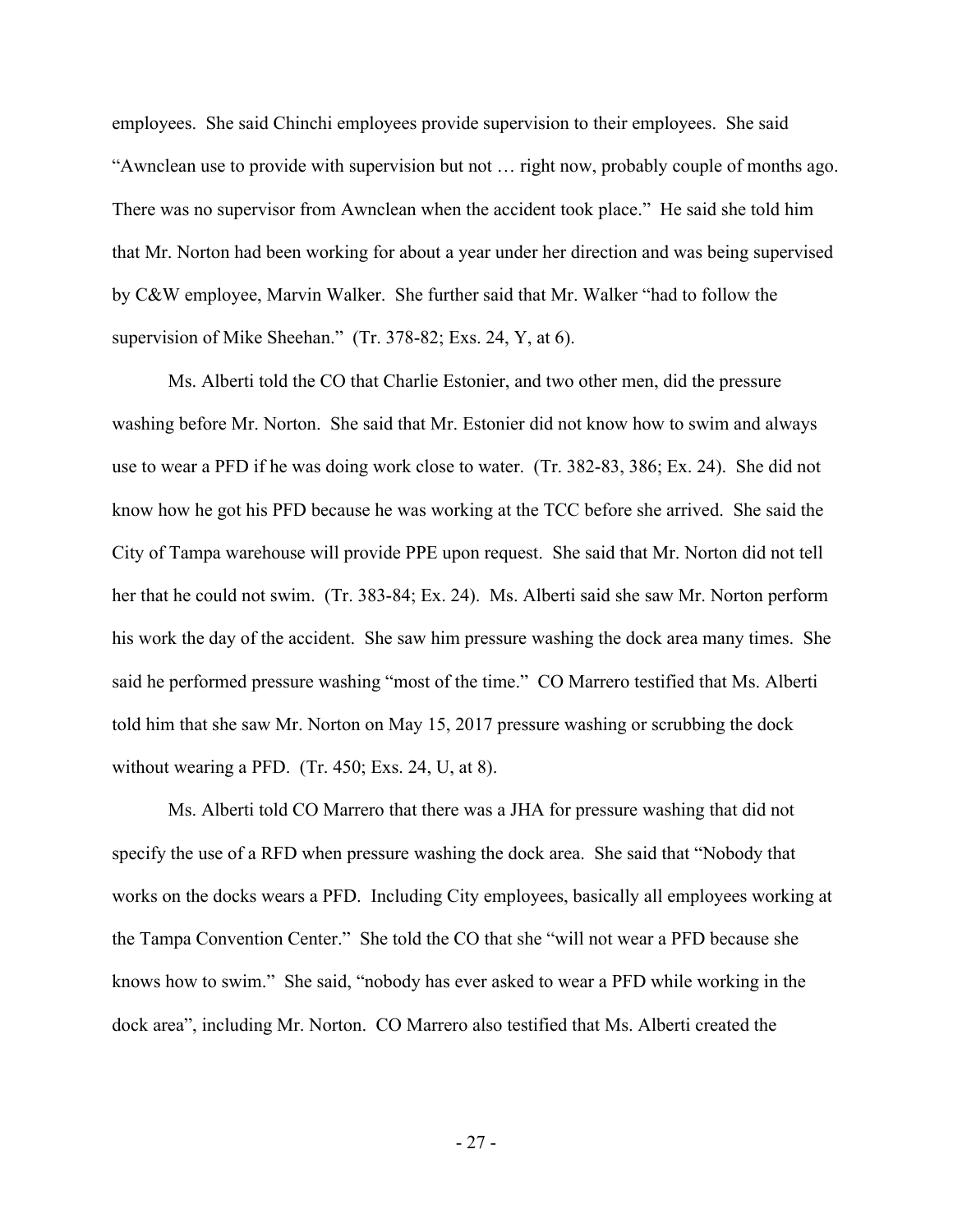schedules assigning tasks to different employees of different companies working at the TCC. (Tr. 387, 439; Ex. 24).

On June 16, 2017, CO Marrero interviewed James Flanning, who worked in Housekeeping at the TCC on Awnclean's weekly payroll for about two years. (Tr. 401; Ex. 28). He said about a year before he cleaned and picked up trash in the dock area. He said he knew how to swim; but no one asked him at work if he did. He said he saw only one worker, Charlie [Court finds that Charlie's last name is Estonier], wear a PFD while working close to the water. He also said he had received training from C&W and the City of Tampa; but not from Awnclean. (Tr. 401-03; Ex. 28).

On June 16, 2017, CO Marrero interviewed Virginian Lee, who worked in Housekeeping at the TCC on Awnclean's weekly payroll for about two and one-half years. (Tr. 404; Ex. 29). She said that she "never worked close to water that will require me to wear a personal floatation device. Have never worked close to the edge of the river or dock area." She also said she had received training from C&W, an unidentified Awnclean representative, and the unidentified "distributor." She said some supervisors at the TCC were from C&W, and others were Awnclean supervisors. $42$  (Tr. 404-05; Ex. 29).

On June 16, 2017, CO Marrero interviewed Mr. Sheehan who told him that he had been working at C&W since April 2013, and before that with DTZ, for a total of nine years at the TCC. (Tr. 385; Ex. 23). Mr. Sheehan was the Operations Manager in control of the supervision and employee work at the TCC. (Tr. 386; Ex. 23). CO Marrero testified that Mr. Sheehan told him that he was aware of a worker that had a fear of water using something similar to a PFD while pressure washing the docks. The written, signed statement of Mr. Sheehan's interview

<span id="page-27-0"></span> $42$  Ms. Lee identified her job classification as "housekeeping" and she did not identify herself as a supervisor during her interview. (Ex. 29).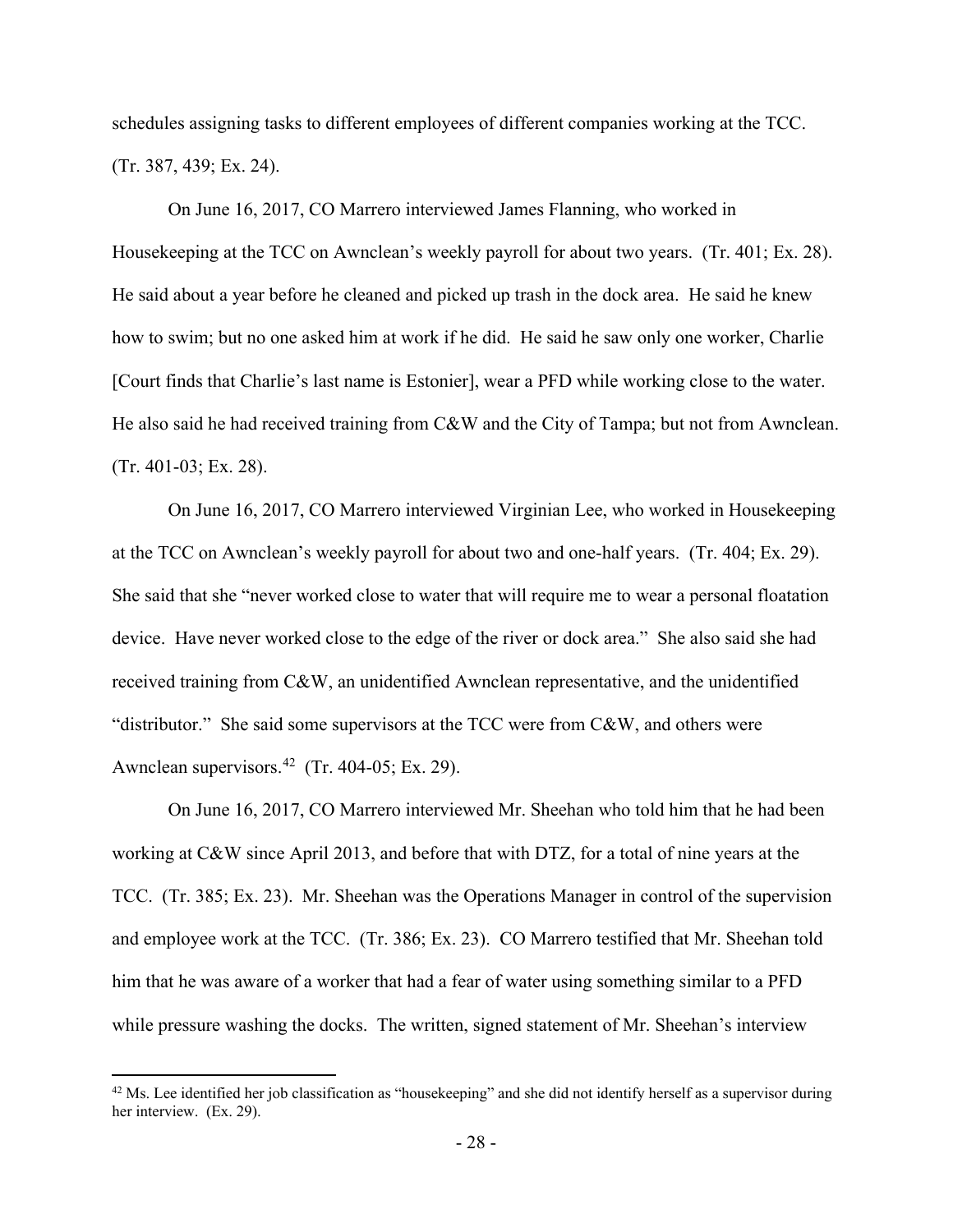states that he told the CO that Mr. Norton had told him a couple of months after Mr. Norton began working at the TCC that he knew how to swim. He stated, "[Norton] told me that he knew how to swim. This conversation happened when he was told to do pressure washing. He was asked because the person that used to clean the area had a fear of water and used to put a jacket [on]." Mr. Sheehan's statement also states that he had "never seen anybody wearing a personal floatation device working in the dock area."[43](#page-28-0) His statement says if Mr. Norton had asked for a PFD, he [Mr. Sheehan] would have been able to get him one from the City of Tampa. (Tr. 385-88, 439; Ex. 23).

On about June 16, 2017, CO Marrero also interviewed Mario Arana who had worked "the grounds as maintenance" for C&W for two-and-a-half years. (Tr. 399; Exs. 25-26). He told the CO that he last pressure washed the dock when Mr. Norton was sick. He said he went to the warehouse and got a life jacket (PFD) and put the PFD on to wash the dock. Mr. Arana said no one told him to get the PFD. Even though he knows how to swim, he said he wanted to make sure that he was protected. He said that he did not "remember having seen anyone else using the life jacket during the pressure washing process in the dock area." (Tr. 399-400; Exs. 25-26).

On June 16, 2017, CO Marrero also interviewed Ms. Ballard who had worked for DTZ and C&W for about 7 years. (Tr. 76, 401; Ex. 27). At the trial, Ms. Ballard testified that she worked in housekeeping and maintenance at the TCC. At that time, she was employed by Owens Realty, the company that take over from Respondent in about July 2018 after Respondent lost the contract. (Tr. 75-76). She said she had performed pressure washing at TCC, but never on the docks near the water. (Tr. 76). Ms. Ballard testified that in 2017 Messrs. Marvin Walker, Norton, Ralph [Few], Mario [last name not given; believed by the Court to be Arana], and others

<span id="page-28-0"></span><sup>&</sup>lt;sup>43</sup> CO Marrero testified that Mr. Sheehan had also told him that he knew one worker, with a fear of water, had worn something similar to a PFD while pressure washing the docks. (Tr. 386, 442; Ex. 23).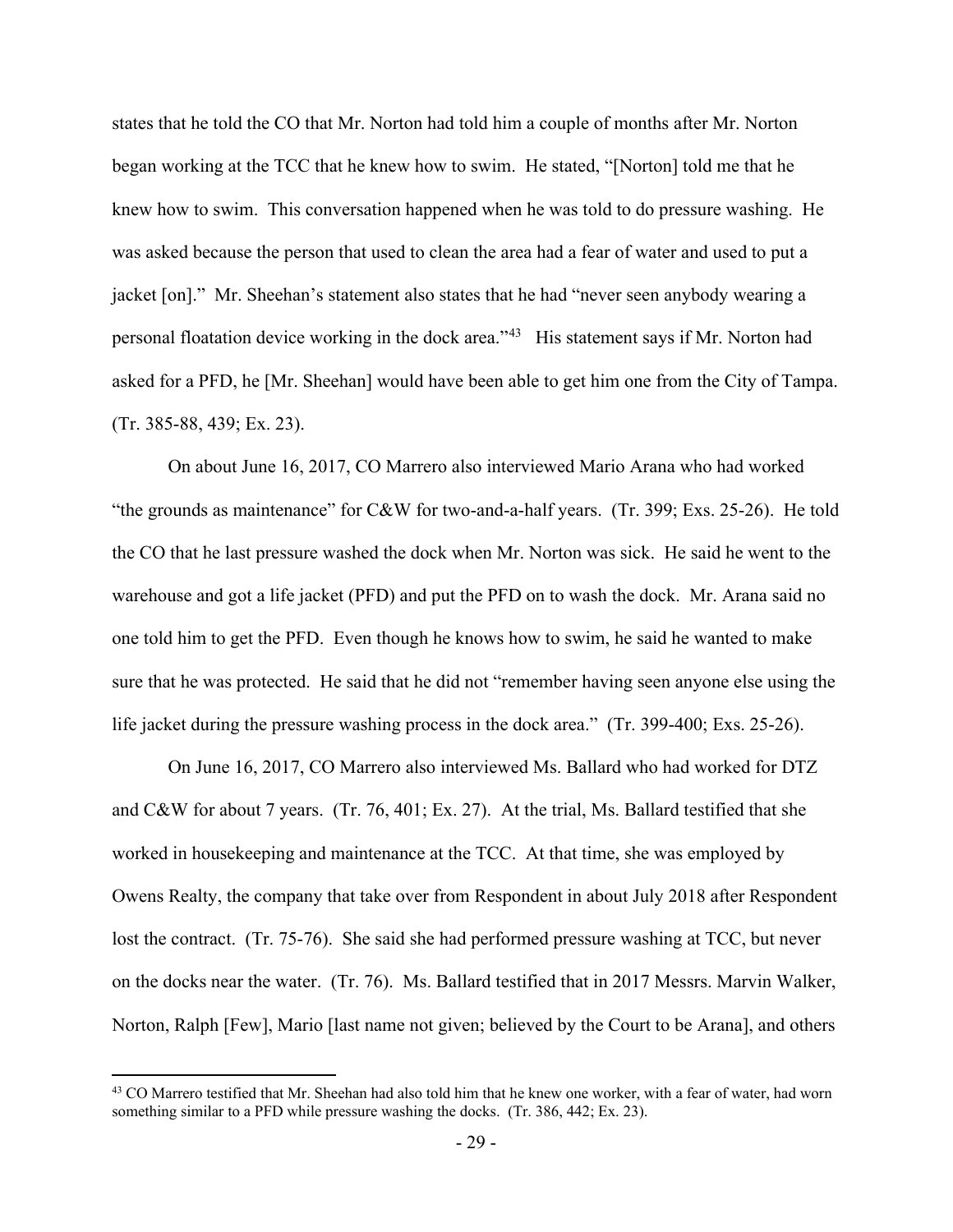pressure washed the docks at TCC.<sup>[44](#page-29-0)</sup> (Tr. 77-78; Exs. 25-26, 35, at 59). Derrick [last name not given], and Supervisor Torres [no last name given], who did both inside and outside work, also performed pressure washing at TCC when she worked for Respondent. (Tr. 78-79).

Ms. Ballard said Michael Sheehan was the top supervisor at TCC and Mr. Walker, who was responsible for outside work, was a supervisor subordinate to Mr. Sheehan. (Tr. 79). She said workers paid by Chinchi and Awnclean also worked at the TCC performing the same types of activities as those performed by Respondent's employees.[45](#page-29-1) (Tr. 79).

Ms. Ballard testified that supervisors working for Respondent provided all the workers at the Worksite, including those from C&W, Chinchi, Awnclean, and J&L Services, with safety equipment. (Tr. 81, 110-11). She said she was working at the Worksite on May 15, 2017 when Mr. Norton drowned. She said Mr. Norton was not wearing a PFD when he was pressure washing the docks. (Tr. 81-82; SF 12). She testified that starting on May 16, 2017 all C&W workers had to wear a PFD when pressure washing the docks or pulling the "garbage" off the dock.[46](#page-29-2) (Tr. 82).

Ms. Ballard attended, along with many other C&W employees, HazCom training taught by Mr. Sheehan at Taurus Gadson at the TCC on February 8, 2017. (Tr. 84, 116; Ex. 19, at 1). She later said everyone had to attend safety meetings, including Chinchi employees. (Tr. 116). CO Marrero testified that he concluded during his investigation that employees from Awnclean attended training presented by Respondent. (Tr. 386-87).

<span id="page-29-0"></span><sup>44</sup> At her Rule 30(b)(6) deposition, Ms. Diaz stated C&W employees Messrs. Walker, Mario [Arana], and Jason Wilson pressure washed the docks in 2017. (Exs. 35, at 24-25, X, at 3).

<span id="page-29-1"></span><sup>45</sup> Ms. Ballard testified that these workers were "fill-ins" who worked with Respondent's employees under the same supervisors Respondent's employees worked for. (Tr. 80-81).

<span id="page-29-2"></span><sup>&</sup>lt;sup>46</sup> Ms. Ballard stated: "They just said nobody can go on the dock without a floatation device." (Tr. 83-84).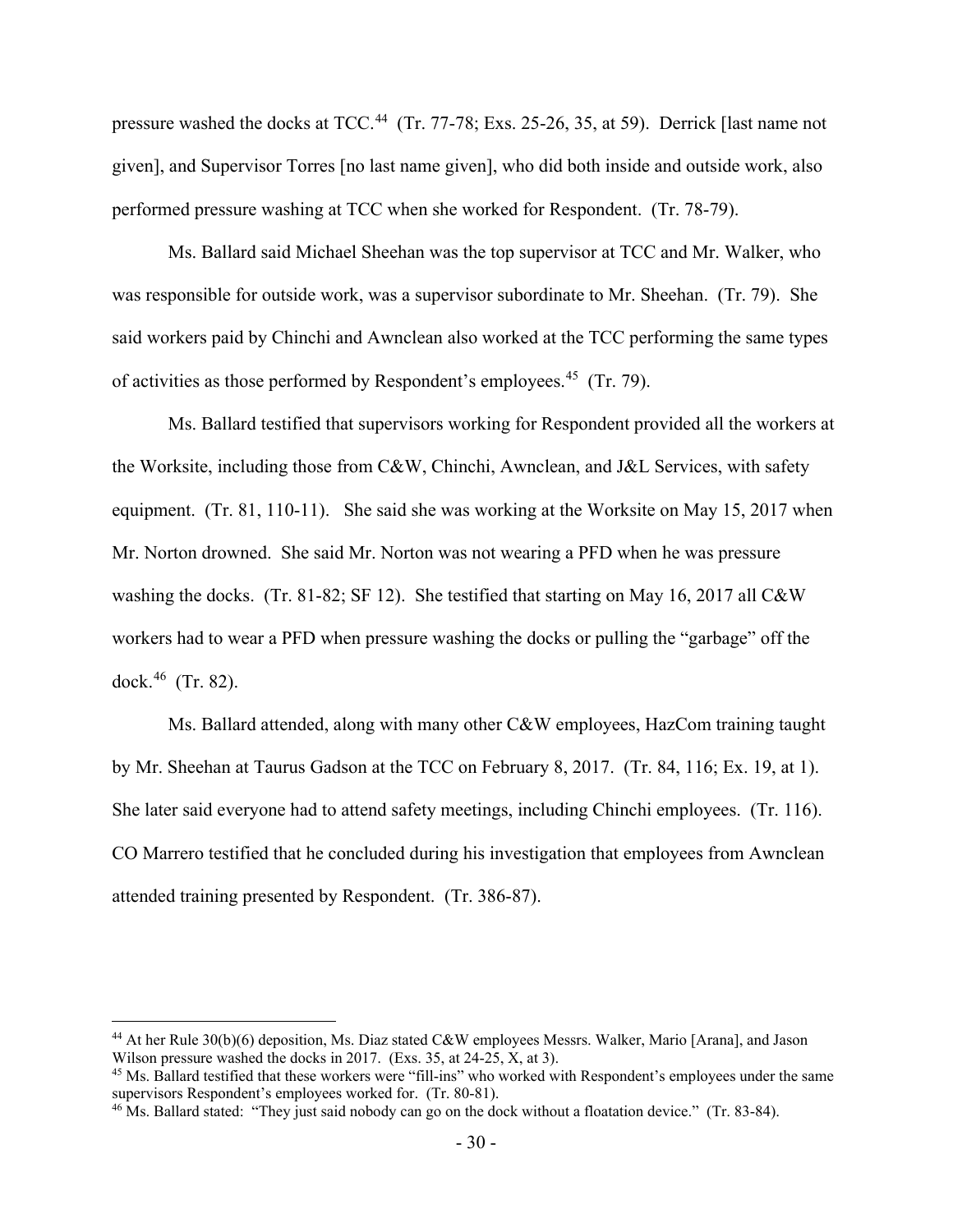On June 16, 2017, the CO Marrero interviewed Ms. Ballard at the TCC. She read,

initialed and signed the written account of her interview. (Tr. 395, 400-01; Ex. 27). At the trial, Ms. Ballard acknowledged that she told CO Marrero on June 16, 2017 that Respondent "has never asked me if I knew how to swim." She further said that Respondent did not require her to wear a PFD when she worked near the water collecting trash from around the dock area. She also acknowledged that she told the CO that she recalled that a C&W employee named "Charlie" wore a life jacket when he was collecting trash along the river or pressure washing. He stored the life jacket in his locker. She said Charlie "wore it [a life jacket] a lot", and Respondent's management knew that.<sup>47</sup> (Tr. 89-92, 102, 110-11; Ex. 27).

During cross examination, Ms. Ballard testified that she was a C&W hourly employee who operated a sweeper machine, backpack blower, pressure washer and other extractor machines as part of her job at the TCC. She also cleaned restrooms, swept mostly outside, and pulled "garbage around the south pavilion where the docks are and pulling garbage down the river walk." (Tr. 103-04). She said that she did not wear a PFD when she swept or cleaned the trash by the water in 2011. (Tr. 105). She testified that C&W provided her with the PPE that she needed. She said that some PPE was stored in a warehouse controlled by the TCC. (Tr. 108). Ms. Ballard said she never requested a PFD, and was never told by Respondent that she could not have a PFD. She did not feel that she needed a PFD because she knew how to swim. (Tr. 109-110; Ex. 27). She said that Respondent never said she needed to wear a PFD during training she attended. (Tr. 110). She explained that the statement in her interview with CO Marrero that Charlie "stood out wearing the jacket" meant that Charlie "left it on for such a long period, like half the day." She further explained that Charlie "kind of stood out, running outside

<span id="page-30-0"></span> $47$  Later, Ms. Ballard said Charlie left Respondent in about 2015. (Tr. 112). The Court finds that she was referring to Charlie Estonier.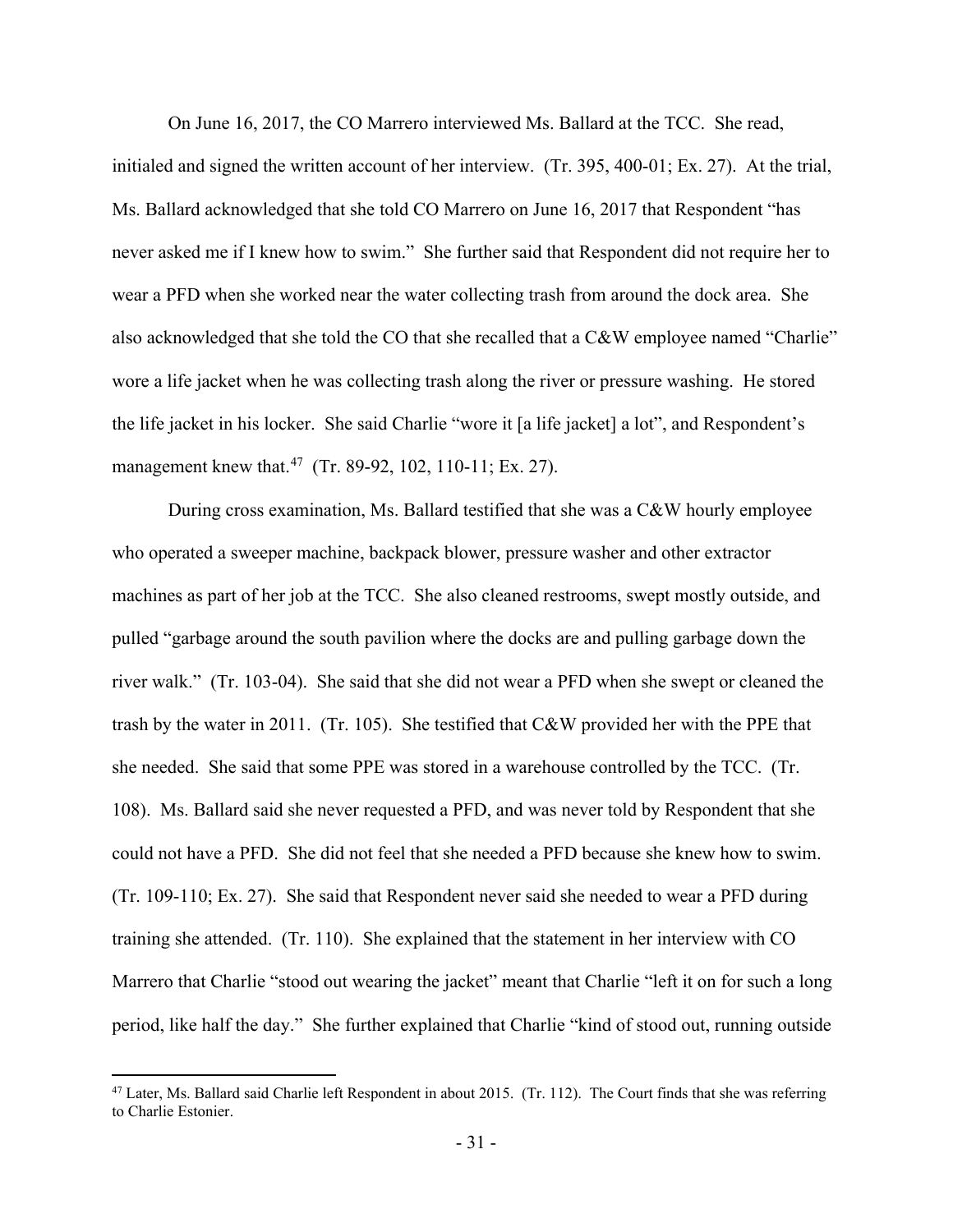with a hot life jacket on." (Tr. 112-13; Ex. 27). She said she never saw anyone, other than Charlie, wear a PFD while working at the TCC. (Tr. 113). She also said she never saw a sign or notice from the City [of Tampa] saying if you're going out on the dock you have to wear a PFD. (Tr. 113; Ex. 27, at 2). Ms. Ballard also said C&W managed other contractors at the Tampa Convention Center, including Chinchi and J&L Services. (Tr. 110-11). Ms. Ballard said she saw Mr. Norton actually pressure washing on May 15, 2017. She did not observe him going into the water. She said nobody was on the dock with Mr. Norton. (Tr. 115; Ex. I, at 8).

During redirect examination, Ms. Ballard stated C&W directed all the employees at the TCC, including those on Awnclean's and Chinchi's payrolls, and told them where to work and what tasks to perform. (Tr. 118). She said, "[w]e would go in and they [C&W] would tell you in the morning at the table which break you have, what you're supposed to be doing." She further said C&W had a written weekly schedule that told her and others at the Worksite, including workers from C&W, Awnclean, Chinchi, and P&L, what tasks were going to be performed each day. (Tr. 120-21, 125-26; Exs. 20, Y, at 6). She said C&W Supervisor Erika Alberti prepared the work schedule for the period May 15 through May 21, 2017.<sup>[48](#page-31-0)</sup> (Tr. 126-27; Ex. 20).

<span id="page-31-0"></span><sup>&</sup>lt;sup>48</sup> The weekly schedule showed Mr. Norton assigned to the Exterior: "Water pressure and river walk" for Monday, May 15, 2017. (Ex. 20, at 1). Of the 39 workers identified on the schedule for the week of May 15 through May 21, 2017, seven workers (or 18%): Johnnie Norton, Ralph Few, James Flanning, Jimmy Gilchrist, Marie Justinvil, Virginia Lee, and Dam Nan, were identified as "Awnclean". The Court finds that the Awnclean Payroll Summary for 2017 shows that, with the very limited exception of Ms. Lee, none of the other six workers served as a supervisor in 2017. Ms. Lee was paid the same hourly wage rate of \$8.25 as her six other colleagues for 1,654.7 hours, and the supervisor wage rate of \$10 for only 7.75 hours in 2017. The Court further finds that Ms. Lee was not working as a supervisor during the week starting May 15, 2017. Her tasks that week included cleaning the grounds, restrooms, and halls. 18 other workers on the May 15, 2017 weekly schedule were identified as "C&W", 5 workers as "Chinchi", 3 workers as P&L, and 6 workers were not identified with any company. (Tr. 125, 444-45, 514, 525, 559-60; Exs. 20, 35). Ms. Diaz testified at her Rule 30(b)(6) deposition that Awnclean not have any supervisor at the TCC on May 15, 2017. (Ex. 35, at 3).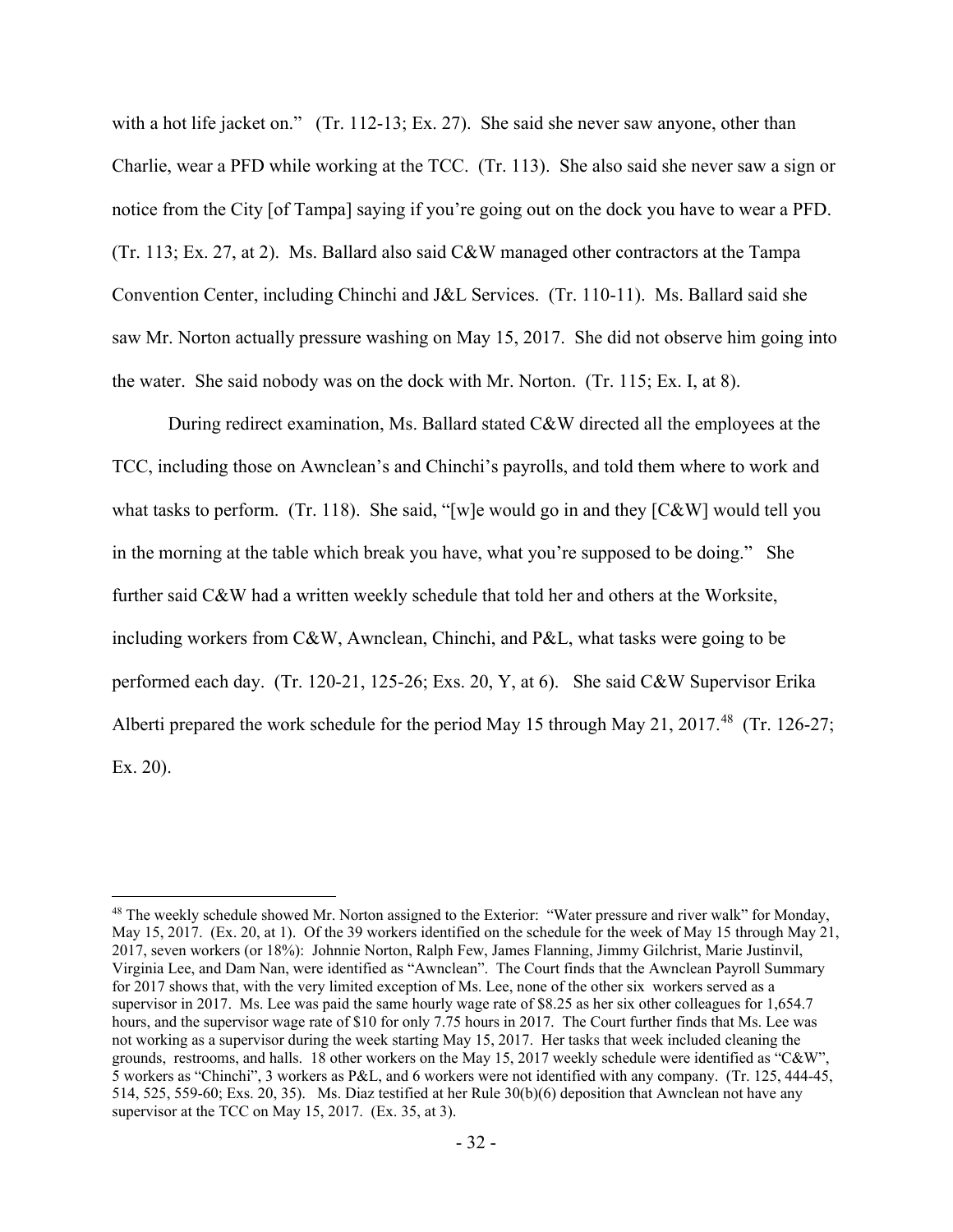At trial, CO Marrero testified that he determined that it was appropriate for him to cite Respondent with the general industry standard for PPE at 29 C.F.R. § 1910.132(a) because it is a performance standard and addressed PPE whenever an employee is exposed to a hazard that could cause severe injury or death. (Tr. 406, 438; Ex. 1). He said he concluded that C&W, and not Awnclean, was providing the supervision of workers on Awnclean's weekly payroll at the TCC, including Mr. Norton. He further stated that C&W had control over the environment, which was an unguarded dock 300 feet in length and only 10 feet in width, $49$  and was capable of correcting the condition.<sup>[50](#page-32-1)</sup> (Tr. 406-07). CO Marrero testified that C&W obtained PPE from the City of Tampa and gave the PPE to workers on Awnclean's weekly payroll at the TCC. (Tr. 81, 404, 447; Ex. 35, at 115). He said Messrs. Arana and Estonier were able to detect that there was a hazard and find a way to protect themselves through the use of PFD. (Tr. 408). He said Awnclean was "just providing employee service to" C&W. (Tr. 406-07).

The CO said the citation was classified as Serious since the case involved a fatality. He said that the proposed penalty of \$12,675 was derived from the OIS "system" where the severity was high because a fatality occurred, and the probability was greater because the activity was being done almost on a daily basis. He said no reductions were allowed to the original proposed penalty of \$12,675 due to the fatality.<sup>[51](#page-32-2)</sup> (Tr. 409-10; Ex. U, at 7-8).

<span id="page-32-0"></span><sup>&</sup>lt;sup>49</sup> CO Marrero testified that a dock width of only 10 feet provided an insufficient 5 feet of distance from the center point. (Tr. 407; Exs. 2-6, 9). He later testified that the dock was a solid, level cement structure. (Tr. 419-20).  $\frac{50}{10}$  The parties have stipulated that the dock was approximately 289' 7" long and 10'2" wide. (SF 9).

<span id="page-32-2"></span><span id="page-32-1"></span><sup>51</sup> OSHA's C&W Services Inspection Narrative for Inspection No. 1237383, dated 9/20/2017, stated that C&W Services had "no prior OSHA history". (Ex. U, at 4). OSHA's C&W Services Violation Worksheet for Inspection No. 1237383 indicated that "information obtained from the NOK [next of kin] indicated his [Mr. Norton's] lack [of] knowledge on how to swim." (Ex. U, at 8-9). It also indicated C&W Services as the "Exposing, Controlling" employer for C&W Services employee, Marvin Walker, and Awnclean's Virginia Lee. (Ex. U, at 7-8). The Court need not decide whether or not Mr. Norton could swim. He should have been issued and required to wear a PFD to accomplish his assigned task to scrub the dock regardless.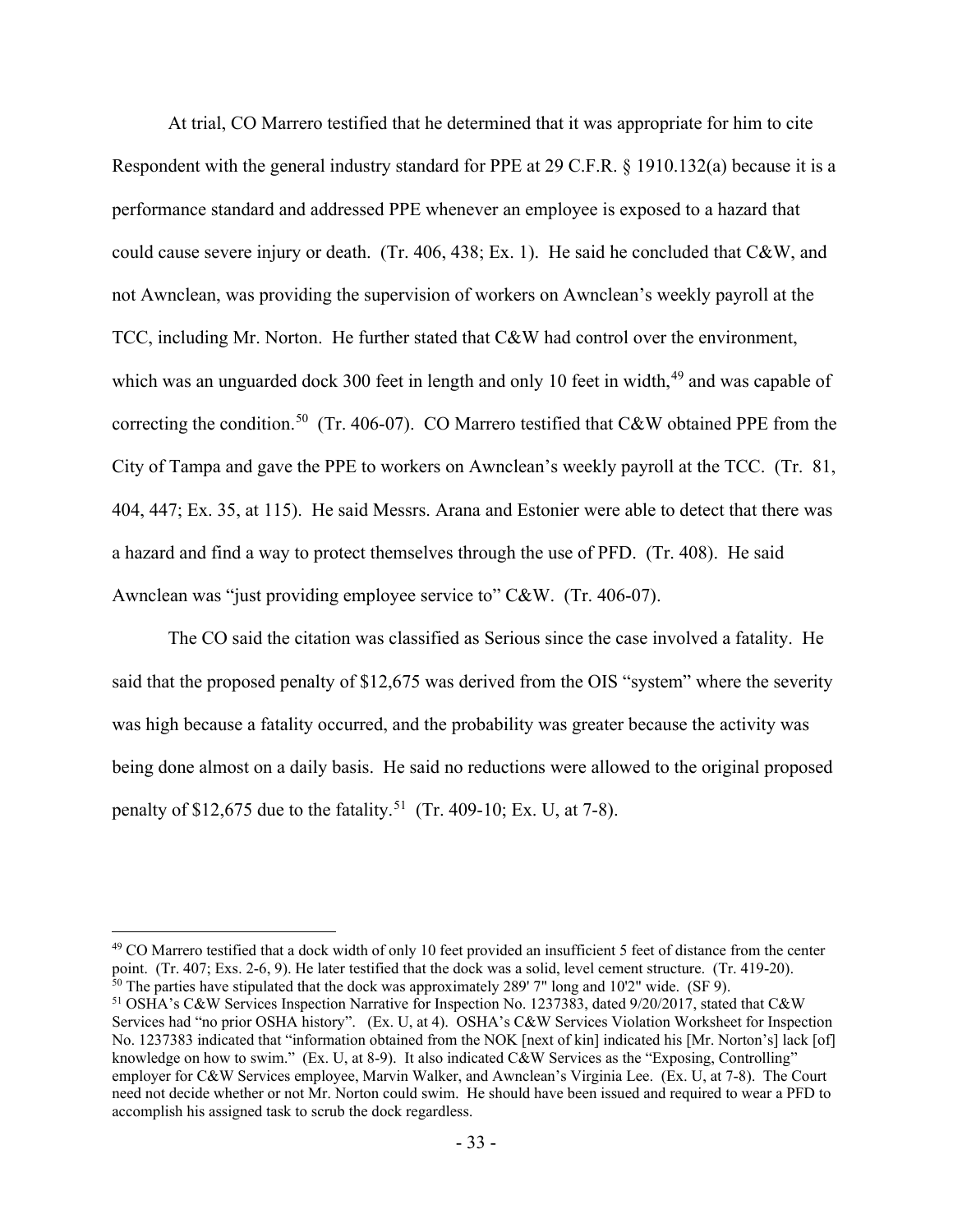During cross examination, CO Marrero that he said during his July 19, 2018 deposition that Awnclean's owner had confirmed that Mr. Norton was an Awnclean employee and that he had been pressure washing the docks for about one year. (Tr. 410-11, 414; SF 3). He acknowledged at trial that he understood that the City of Tampa and the TCC were "owners of the dock" who controlled and operated the dock. (Tr. 411). He also acknowledged that he said at his deposition that the City of Tampa was providing PPE for individuals working at the TCC, including workers on Awnclean's weekly payroll.<sup>[52](#page-33-0)</sup> (Tr. 414-15). He also acknowledged that at his deposition he said that C&W did not provide any safety rules to workers on Awnclean's payroll.<sup>53</sup> (Tr. 418-19). He also said that he did not find any information related to any industry standard for somebody to wear a PFD while working on the dock. (Tr. 422-23). He further acknowledged that at the start of his investigation he spoke with Mr. Mucinski about any requirement to wear a PFD on the dock. CO Marrero testified that Mr. Mucinski told him that a lot of people working adjacent to water were not wearing PFDs.<sup>[54](#page-33-2)</sup> The CO told him that whenever a company is doing work close to water there is a more direct requirement under the "construction industry standard" to use a PFD. CO Marrero stated that he continued his investigation "to determine if indeed there was a need to have a personal floatation device while conducting this type of task." (Tr. 423-24, 448-49). CO Marrero testified that he did not

<span id="page-33-0"></span><sup>&</sup>lt;sup>52</sup> At trial, CO Marrero clarified his deposition by saying he was "not a hundred percent" sure of that because his conclusion was based on his interviews with employees. (Tr. 414-15, 445-47).

<span id="page-33-1"></span><sup>&</sup>lt;sup>53</sup> During re-direct examination, CO Marrero explained that at the time of his deposition he was unaware of C&W's HazCom Program, a document C&W had not provided to him during his investigation even though he had asked for it. (Tr. 391-92, 443).

<span id="page-33-2"></span><sup>&</sup>lt;sup>54</sup> At trial, he clarified this early belief of what Mr. Mucinski told him by saying "it was not something that I made a conclusion in my mind that that was a real statement or a statement to take as solid from C&W." The Awnclean USA, Inc., Inspection No. 1234048, Inspection Narrative, dated 9/20/2017, prepared by CO Marrero states that "[i]t was C&W Services (sic) belief that there was no regulation and/or requirement for the use of PFD while working on a boat dock area; therefore, employees that conducted the task even prior to Mr. Norton were not offered and/or provided PFD's as part of their ppe." (Tr. 424, 452; Exs. N-O, at 2, U, at 5, HHH, at 58). OSHA's Awnclean Inspection Report for Inspection No. 1234048 identifies C&W Services Inspection No. 1237383 as a Joint-Employer related Inspection type. (Ex. N).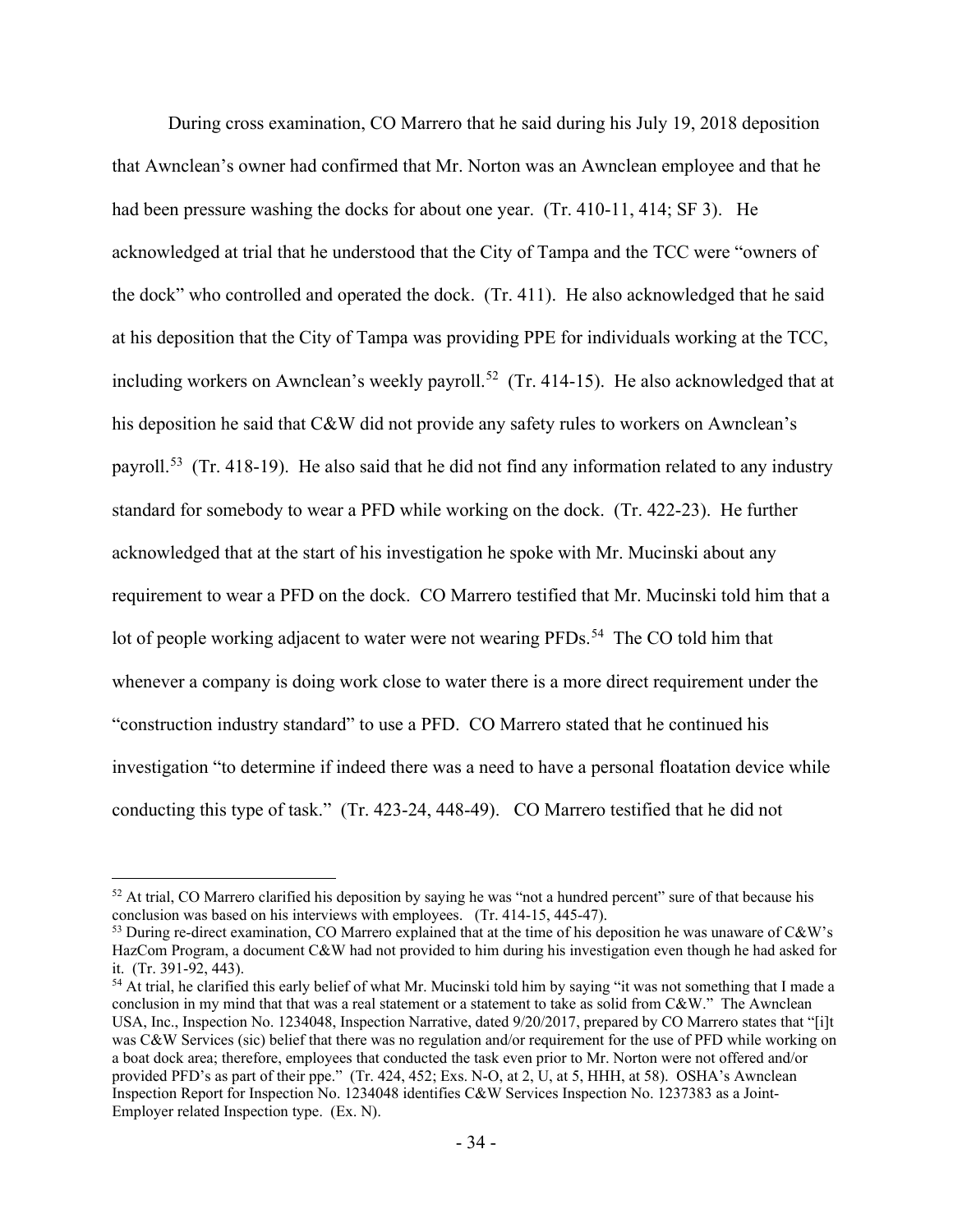identify any incidents before May 15, 2017 where Mr. Norton, or any other employee, including C&W or Awnclean employees, had fallen into the water. (Tr. 424-25).

Ms. Diehl testified that OSHA did not issue a citation to Awnclean for events related to Mr. Norton's drowning. She said it was her understanding that OSHA's investigation determined that Mr. Norton was an employee on Awnclean's weekly payroll working under the direction of Respondent's management. (Tr. 237). By letter dated November 13, 2017, OSHA's Tampa Area Office Area Director (AD), Leslie L. Grove III, sent to Awnclean copies of the citations OSHA issued to Respondent for violations of the OSH Act. AD Grove asked Ms. Diehl to review the citations "and ensure that appropriate steps are taken to protect your employees at that job site." He also stated:

While the extent of responsibility under the law for staffing agencies and host employers is dependent on the specific facts of each case, staffing agencies and host employers are jointly responsible for maintaining a safe work environment for temporary workers. Temporary staffing agencies and host employers share control over the worker, and OSHA may hold both the host employer and the staffing agency responsible for violative condition(s) in the appropriate case. (Tr.238; Ex. R, at 2).

At the trial, Ms. Diehl testified that Respondent provided Awnclean with the employees needed to fulfill the contract at TCC. (Tr. 138). Awnclean did not advertise or solicit employees to work on the contract at the TCC. (Tr. 138). Respondent ran employment advertisements for the contract at the Tampa Convention Center. (Tr. 155). Mr. Diehl attempted to attend a job fair to recruit workers for the subcontract on or about June 4, 2013. Upon arriving at the job fair, Mr. Sheehan told Mr. Diehl that he did not need to be [at the job fair] because Mr. Sheehan would be "managing everyone." (Tr. 140, 313-15). Awnclean never interviewed applicants or candidates to work on the subcontract with Respondent at the TCC. (Tr. 138). Awnclean received completed employment applications for jobs at Awnclean from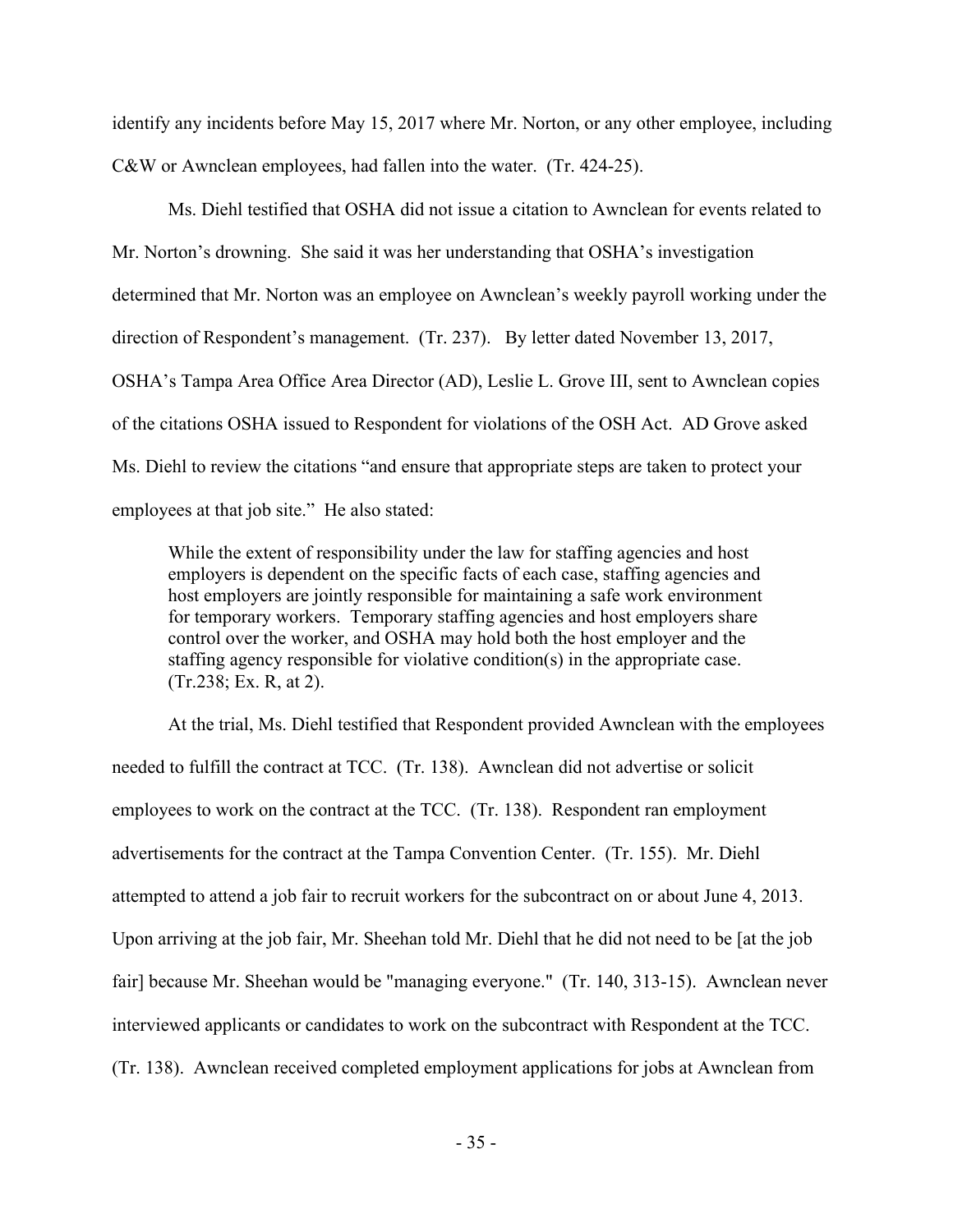Respondent. (Tr. 143; Ex. 13, at 3). Ms. Diehl testified that Awnclean did not independently hire or fire any of the weekly payroll workers working at the Tampa Convention Center. (Tr. 138-39, 289). Respondent conducted criminal background checks for employees hired to work under the subcontract and placed them on Awnclean's weekly payroll. Respondent also handled the drug screening of these workers.<sup>[55](#page-35-0)</sup> (Tr. 287, 315, 320; Ex. 30, at 11).

Ms. Diehl testified that Awnclean provided supervision and project managers to, and conducted monthly safety meetings and JHAs with, the Awnclean employees who worked on special projects at the TCC. (Tr. 290-91). Ms. Diehl said that the Awnclean employees who worked on "special projects" at the TCC did not interact with, or work on, the same projects as the Awnclean workers at the TCC being paid weekly. (Tr. 292). She said Awnclean staffed those special projects with different workers than the Awnclean workers working under the subcontract at the TCC. The Awnclean special project employees were paid on a biweekly basis. (Tr. 300).

Except when performing large special projects, such as multi-story building window cleaning regularly done by Awnclean employees paid bi-weekly and not assigned to Respondent, Amy and Paul Diehl said Awnclean did not have any management employees supervising supervisors who were working on Awnclean's payroll at the TCC. (Tr. 166-68, 331). Ms. Diehl testified that Respondent did not want Awnclean to have any of its actual employees on site daily at the TCC to manage the subcontract on Awnclean's end. (Tr. 167- 68). Ms. Diehl said C&W management decided that there would not be any workers paid at the supervisory level working at the TCC on Awnclean's payroll in 2017. (Tr. 168-69). If an

<span id="page-35-0"></span><sup>&</sup>lt;sup>55</sup> Mr. Diehl testified that Awnclean's subcontract with Respondent called for criminal background checks and drug screening to be handled by Awnclean. (Tr. 287, 315, 320; Ex. 30, at 11).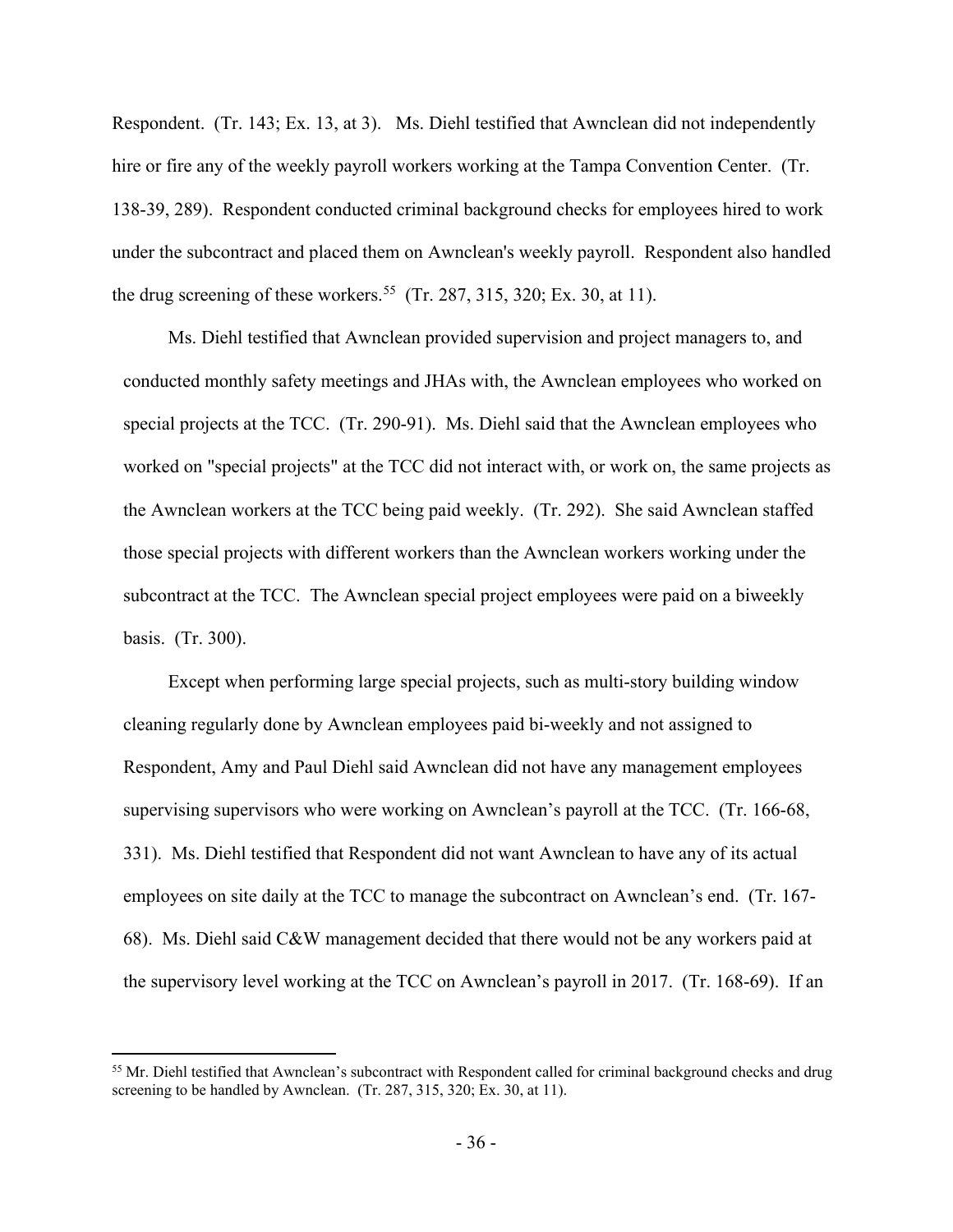Awnclean worker did not report to work, C&W would "pull from their [C&W] resources" to cover the work. (Tr. 35, at 44).

Ms. Diehl testified C&W set vacation and sick time policies for the workers working at TCC on Awnclean's weekly payroll. (Tr. 162-63, 282; Ex. 17). Mr. Diehl testified that Respondent "didn't have any vacation pay for them. … They didn't have PTO hours for them, they didn't have 401(k)'s for them. They didn't have anything. You got basically a paycheck, which did create a conflict for us, because it created two tiers of employees."<sup>[56](#page-36-0)</sup> (Tr. 330).

Ms. Diehl said Awnclean withheld taxes from, gave W-2 forms to, and went through the I-9 [Employment Eligibility Verification] process for workers, including supervisors, on Awnclean's weekly payroll who worked at the TCC. (Tr. 195-97, 209). Mr. Diehl testified that Awnclean handled the deductions for Mr. Norton while he was on Awnclean's weekly payroll, including Federal tax, Medicare and social security withholdings. (Tr. 350; Exs. 36, at 32, H).

Ms. Diehl testified that Awnclean only gave copies of Awnclean's Employee Handbook to Awnclean's employees who were on its biweekly payroll. (Tr. 249-50, 295, 320-21; Ex. D). She said Awnclean's Employee Handbook was kept at Awnclean's office and was not disseminated to workers on its weekly payroll who were working at the TCC since it was not part of the TCC project. Both Paul and Amy Diehl said the workers on Awnclean's weekly payroll working at the TCC followed C&W policies. (Tr. 170, 249-50, 295, 321; Ex. D). Ms. Diehl also stated that Awnclean's "Crew Handbook" only applied to Awnclean's employees who were paid bi-weekly. She said there was nothing in the Personal Protection section of the

<span id="page-36-0"></span><sup>56</sup> During cross examination, Mr. Diehl admitted that Awnclean's Payroll Summary for 2017 showed that James L. Flanning. a worker on Awnclean's weekly payroll who worked at the TCC, was paid a vacation hourly rate of \$10.00 for 34.5 hours. (Tr. 348-49; Exs. 36, at 27; Supplement to H, at 27**).** He said that Mr. Flanning would have to clear any vacation with Respondent. (Tr. 359).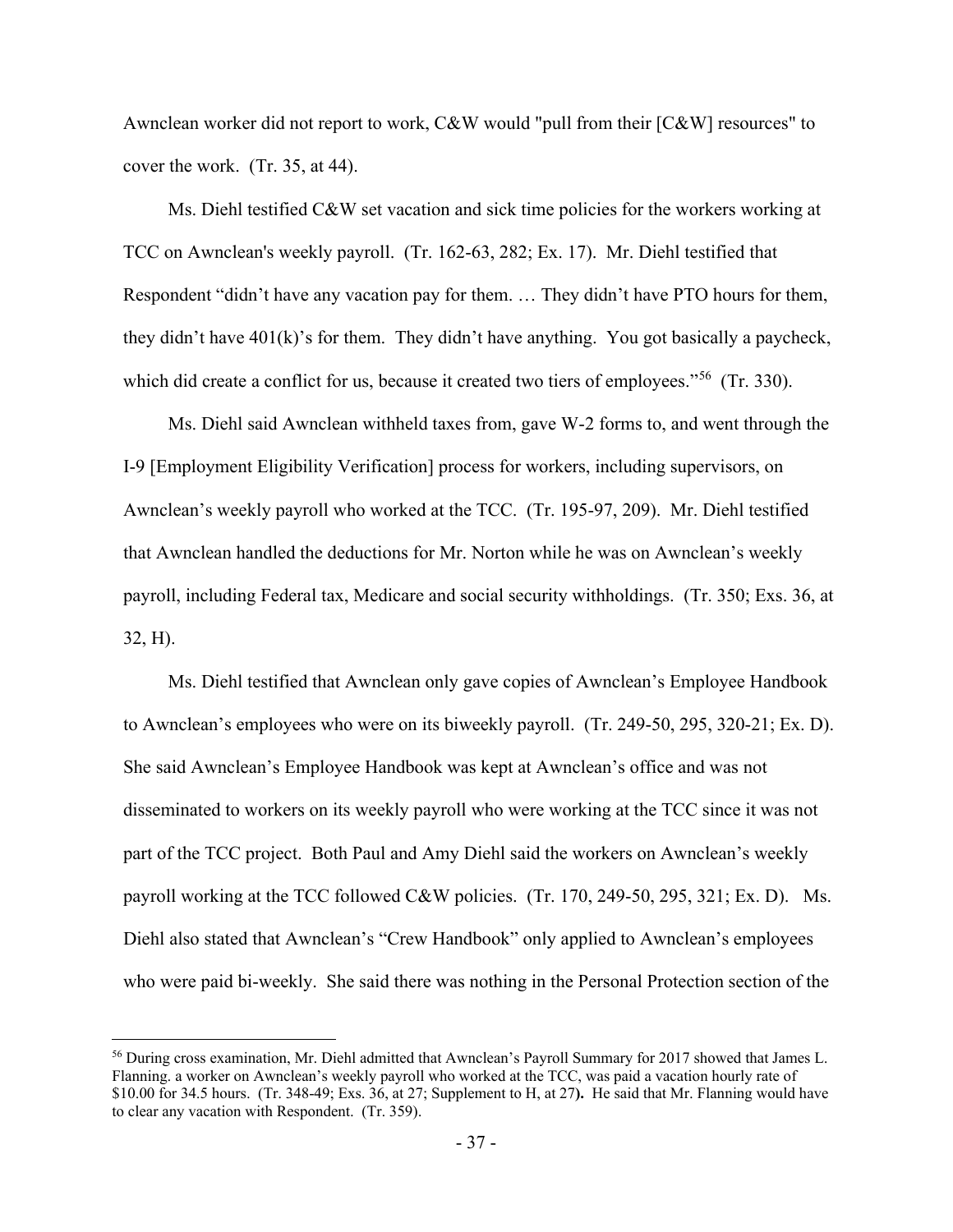Crew Handbook that defined the use of PFDs or life jackets. She explained that Awnclean had "not actually done work on any docks or anything that would have required anything like that." (Tr. 257-58, 295-96; Ex. E, at 3, ¶ C).

Both Amy and Paul Diehl testified that Awnclean did not provide tools to the Awnclean workers on its weekly payroll working at the TCC. (Tr. 177, 334). Amy and Paul Diehl and Ms. Diaz all said Respondent provided uniforms to the workers on Awnclean's weekly payroll. (Tr. 177-78, 330, 549; Ex. 30, at 10). Mr. Diehl stated that the uniforms were printed with the words "The Convention Center." (Tr. 330-31). Ms. Diehl said Respondent provided cleaning supplies to the workers on Awnclean's weekly payroll who worked at the TCC. (Tr. 177-78).

Mr. Diehl testified that Awnclean's total gross pay for 2017 was \$1,479,285.59. (Tr. 346; Exs. 36, at 1, H, at 3). He further stated that the hourly supervisor and hourly workers on Awnclean's weekly payroll working at the TCC were paid about \$128,000 during 2017, or a little less than 10 percent of all Awnclean's gross pay for 2017. (Tr. 347-48; Exs. 36**,** at 1, H, at 1).

Respondent called Marc Lee Hale Wendall (also referred to in exhibits as Wendell) as a witness during its case-in-chief.<sup>[57](#page-37-0)</sup> He started working for UNICCO in 2003 as the manager of the Plant Services Group through 2005, and later as the director overseeing the business as a whole. In 2015, he was promoted to Vice President of Health, Safety, Security and Environment (HSSE) reporting to the chief executive.<sup>58</sup> He is one of about 15 who serve as the executive leadership team for C&W's 15,000 employees. He is Respondent's head of safety.

<span id="page-37-0"></span><sup>57</sup> Mr. Wendall is a chemical engineer who graduated from the University of Illinois with the highest distinction. He also has a Master's degree in organizational systems and communication. For four and one-half years, he later taught and pursued a Ph.D. at Cornell University reaching a level of "all but dissertation." (Tr. 468-69). Thereafter, he worked for Environmental Resources Management as an auditor and compliance expert for about 8-

<sup>10</sup> years. He then spent another 8-10 years working at Foster Wheeler's Environmental Remediation section before coming to UNICCO. (Tr. 468-70).

<span id="page-37-1"></span><sup>&</sup>lt;sup>58</sup> Mr. Wendall is also a certified safety professional, who has received PPE training on OSHA standards. (Tr. 473).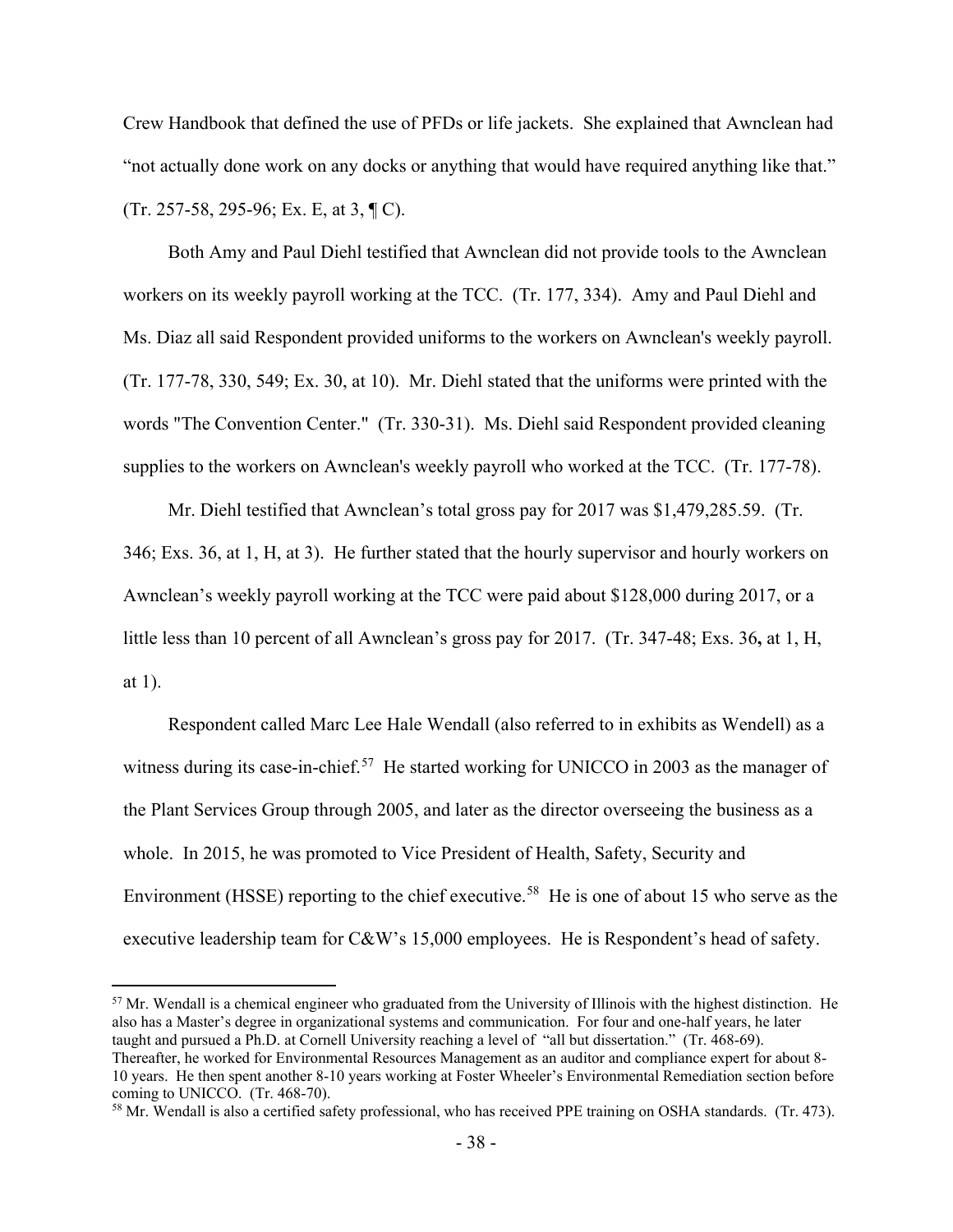He testified that C&W is in the "general industry, it's 1910, and the PPE portion is ... in that realm, 1910, 132 and --." He said it's called either "facilities management or facilities services." (Tr. 470-74, 477; Ex. 18, at 1, 18, 20-22).

Mr. Wendall testified that it was his understanding that the TCC provided in its warehouse PPE for employees working at the TCC. (Tr. 477-79). He said that he knew "that Awnclean was responsible for doing certain pieces of the work" at the TCC, but later admitted on cross examination that he "didn't know the specifics of what each contractor was doing" before May 15, 2017. (Tr. 480, 491-92). He said Respondent often invites its subcontractors to voluntarily participate in Respondent's training. Doing so, he said, "doesn't negate their [subcontractors'] requirement to do their training." He said Respondent does not track the training of subcontractor personnel. (Tr. 481-82).

Mr. Wendall testified that C&W developed multiple JSAs for the TCC, including a JSA for pressure washing. He said Jaime Gonzalez, a Florida based safety professional reporting to Mr. Mucinski, prepared the JSA for the Pressure Washer task at the TCC that was prepared in 2014 and revised on January 10, 2017. He said that he did not know whether Mr. Gonzalez considered the 300-foot dock when he created the JSA. (Tr. 484-85, 502-03; Exs. 21, 31, at 8, 35, at 57-58). He said that Messrs. Jason Wilson, Marvin Walker and Mario [no last name identified; believed by the Court to be Arana] signed off on the JSA for pressure washing. (Tr. 483-87; Ex. X). He said Respondent does not give its JSAs to subcontractor personnel. He also said Respondent does not train subcontractor personnel on its JSAs. (Tr. 486).

Mr. Wendall testified that Respondent looks at the hierarchy of controls when preparing a JSA, including the use of PPE, which he described as the "last and least significant important or the least effective" control. (Tr. 486-86). He said that Respondent's Pressure Washer JSA for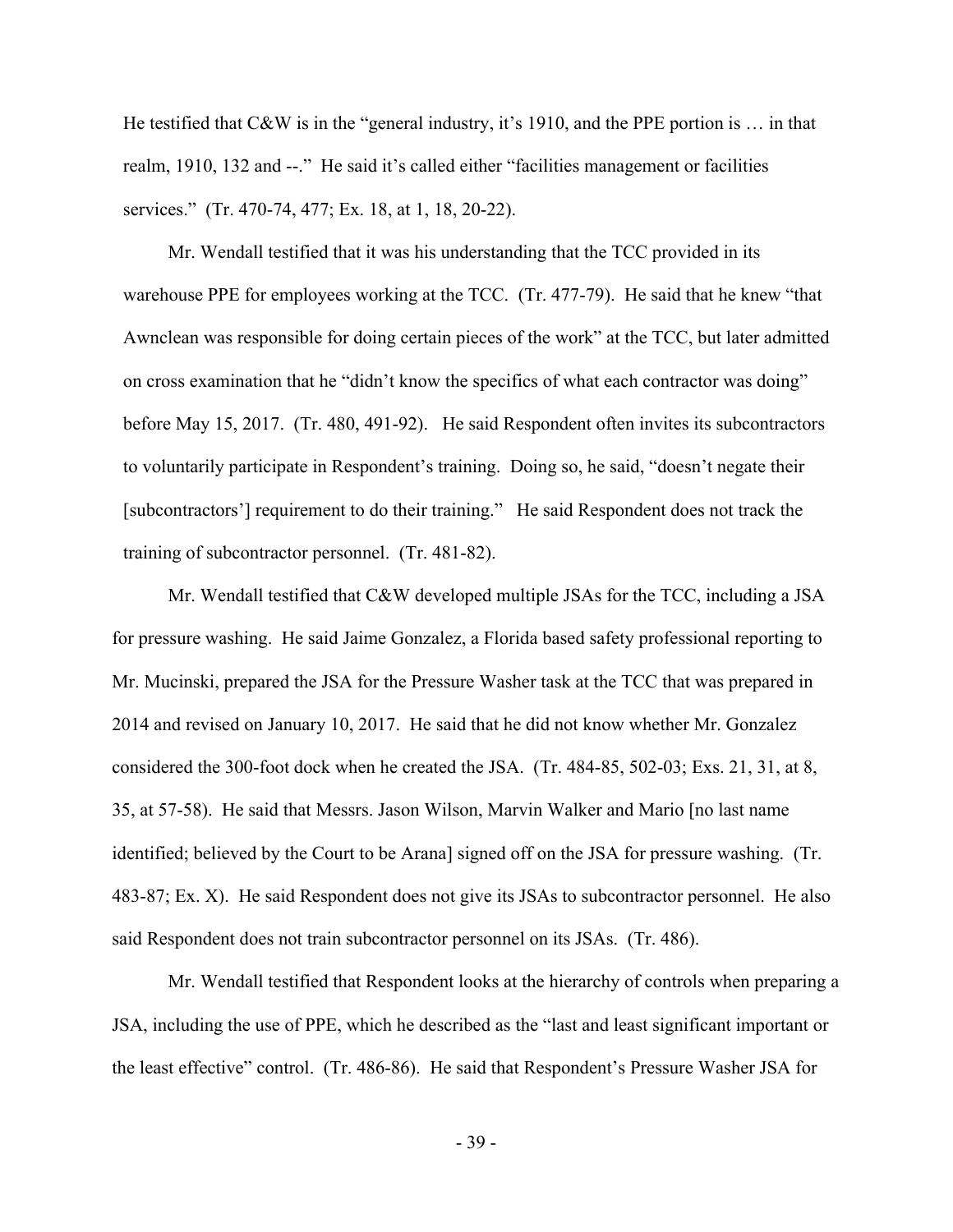the TCC does not identify a PFD.<sup>59</sup> (Tr. 487-89). Mr. Wendall said that JSAs are site specific and any need for PPE is situational. (Tr. 494-95; Ex. 35, at 54-55). He said a pressure washer is powerful and the one used by Mr. Norton had 4,200 pounds per square inch of pressure. He said that rubber boots provided protection from cuts, for traction, and help keep bodies dry when water is sprayed.<sup>60</sup> (Tr. 496-97; Ex. 35, at 59-61, 68). He said rubber boots do not prevent tripping. He agreed that every inch of the dock had to be cleaned, initially saying "Absolutely", then adding "I'm presuming, yeah", and knew that Ms. Alberti directed Mr. Norton to go back a second time to clean the dock to remove some rust stains.<sup>61</sup> He agreed that "people can have a slip, trip or fall anywhere, including the dock." (Tr. 498-99, 601). He said it was possible, but "very improbable", that a person on an unguarded 300 feet long dock could trip, slip, or fall and end up in the water, with an injury.<sup>62</sup> He said when preparing a JSA you look at the various possibilities "within the realm of significant possibility and that present a significant risk", where an employee can get injured when performing a particular task. (Tr. 502; Ex. 35, at 71-72).

Mr. Wendall also testified that HSSE's HazCom Program, last reviewed on June 1, 2016, was in effect at all C&W work sites. He said the HazCom Program required C&W to provide subcontractor employees working under C&W's direction "precautions to be taken to protect subcontractor employees".<sup>63</sup> He said C&W invited subcontractor personnel, including

<span id="page-39-0"></span><sup>59</sup> Mr. Wendall testified that he "didn't see a risk that warrants a PFD".

<span id="page-39-2"></span><span id="page-39-1"></span><sup>&</sup>lt;sup>60</sup> Respondent's response to Interrogatory No. 13, Request for Admission No. 10, states "that the City of Tampa provided the rubber boots, safety glasses and ear plugs used by Awnclean USA, Inc. employees." (Ex. 32, at 16).  $\frac{61}{10}$  Ms. Diaz testified at her Rule 30(b)(6) deposition that Ms. Alberti told Mr. Norton to go back and clean some rust stains. (Ex. 35, at 23). At his Rule 30(b)(6) deposition, Mr. Wendall said that he considered Ms. Alberti's statement to Mr. Norton to be "a direction." (Ex. 35, at 78). Nonetheless, Respondent asserts that "Mr. Norton was not supervised by C&W Services." (Resp't Post Hr'g. Br., at 18, ¶ 63). The Court rejects this assertion and finds that on May 15, 2017, C&W, and not Awnclean, was directly supervising Mr. Norton's work at the TCC. (Tr. 166-69, 331, 378-82; Exs. 24, 35, Y at 6).

<span id="page-39-3"></span> $62$  Mr. Wendall said that Mr. Norton "didn't fall off the dock, he walked off the dock." (Tr. 502). At his Rule 30(b)(6) deposition, Mr. Wendell said that walking "backwards off of a dock is very improbable. Extremely improbable." (Ex. 35, at 72).

<span id="page-39-4"></span> $63$  At his Rule 30(b)(6) deposition, Mr. Wendall said he did not know whether C&W complied with this provision. (Ex. 35, at 75-77).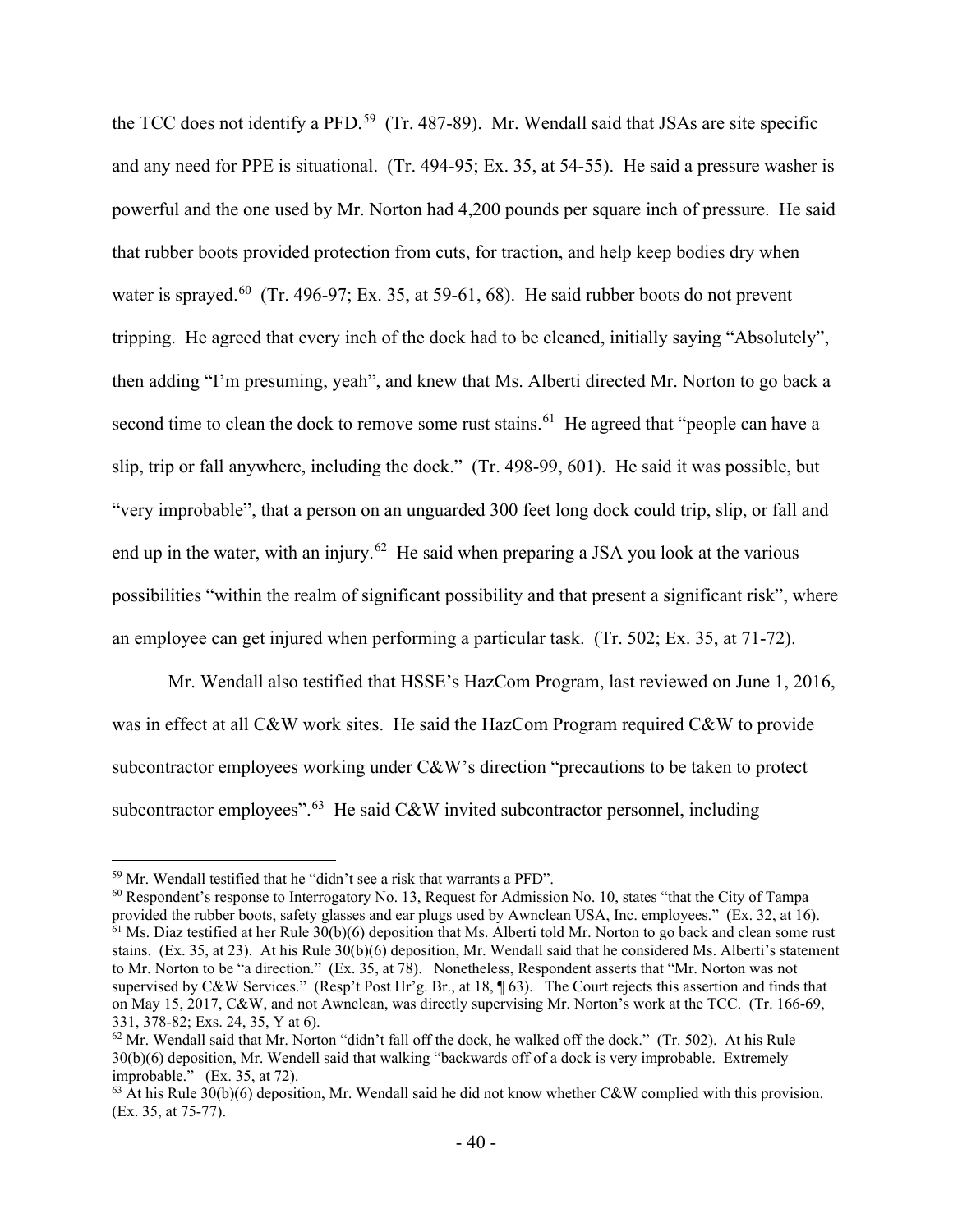Awnclean, to attend C&W's HazCom training. But, he said, these subcontractor employees were "not temp agency employees, they're independent contractors." He said it was not C&W's "job to train them." He acknowledged that C&W did not verify whether Awnclean or Chinchi had provided HazCom, PPE, and/or safety and health training to their employees on their weekly payroll. He said C&W had not alleged Awnclean had breached its contract with C&W. (Tr. 505-16; Ex. 18, at 17).

Mr. Wendall said that C&W was not aware of any alleged requirement for an employee to wear a PFD on a dock prior to May 15, 2017. (Tr. 487-91). After reviewing photographs, including exhibit 2, Mr. Wendall testified that the dock was solid concrete, with a uniform, flat surface, that was low to non-turbulent water and not slippery. He said that the 10-foot width of the dock was not a significant concern to him. (Tr. 488-90; Ex. 2). Both Ms. Diaz and Mr. Wendall said they knew that people on Awnclean's and Chinchi's weekly payroll were performing the same job classifications as C&W employees; i.e. custodial, janitorial, groundkeepers, and maintenance. (Tr. 493, 540; Ex. 35, at 2). He said prior to May 15, 2017, C&W had not identified any circumstance where an employee of any contractor had fallen off the dock at the TCC. (Tr. 516-17).

At his pre-trial Rule 30(b)(6) deposition, Mr. Wendall agreed that anyone tasked with using a pressure washer to clean the dock would have to get the entire dock including the very edge of the dock that abuts the water. He agreed that workers can sometimes be distracted in their jobs and do things that are unsafe. He also stated he was not sure what Mr. Norton did on May 15, 2017 that was improper. Specifically, he said:

Q And you are saying that – what are you saying was improper about what Mr. Norton did on that day? A My perspective? Q From C&W's perspective. You are answering for C&W.

- 41 -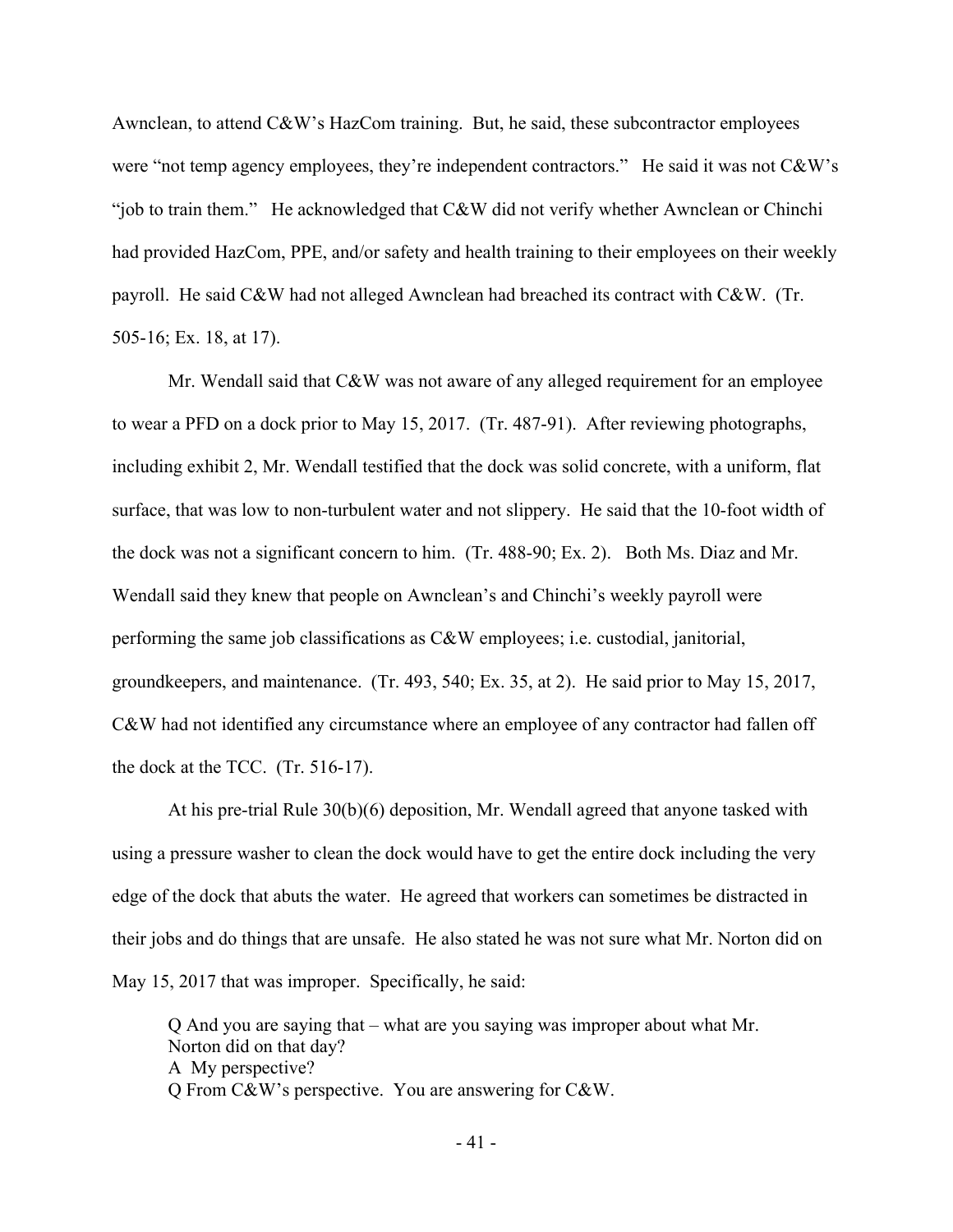A I'm not sure. I'm not sure. I'm not sure what he did wrong. Certainly walking backwards off a dock is something that you shouldn't do.

(Tr. 499-501; Ex. 35, at 63-67).

Mr. Wendall said:

Q Falling into water; let's say water that's 19 feet deep, is that a drowning hazard"

A The Witness: Falling into a swimming pool that's a foot deep or 5 feet deep could be a hazard. It's a hazard. There's hazards, you know, everywhere. That's a hazard, but it wasn't identified in this case. We don't see the hazard here.

(Ex. 35, at 69).

When asked during his Rule 30(b)(6) deposition if the JSA anticipated that a person performing the task of pressure washing on the dock could trip or slip or fall, Mr. Wendall stated, "It's possible, yeah, because that is a general hazard that you see." He further said that "it's possible" that a person can slip or fall in the water when on an unguarded edge that's abutting water. (Ex. 35, at 72-73). He also said that he did not know if any subcontractor employees sat in on any HazCom training provided by C&W. (Ex. 35, at 74).

Milagros Diaz testified that since July 2011 she has worked as C&W's Director of Operations responsible for, and oversees, all 18-19 accounts in Florida. Before that, she served as C&W's general manager at the Miami International Airport. (Tr. 519-21, 591). She said C&W hired Awnclean as a subcontractor under its contract with the City of Tampa based on its expertise, experience, and strength with regards to pressure washing, among other things. (Tr. 527-29). Ms. Diaz said that Awnclean employees pressure washed the docks "multiple days during the week" including after May 15, 2017 through the end of the subcontract in December 2017. (Tr. 530). She said C&W did not consider Awnclean's employees to be employed by C&W. She said Awnclean was an independent contractor. She said that a provision for the small business enterprise in the contract between the City of Tampa and C&W required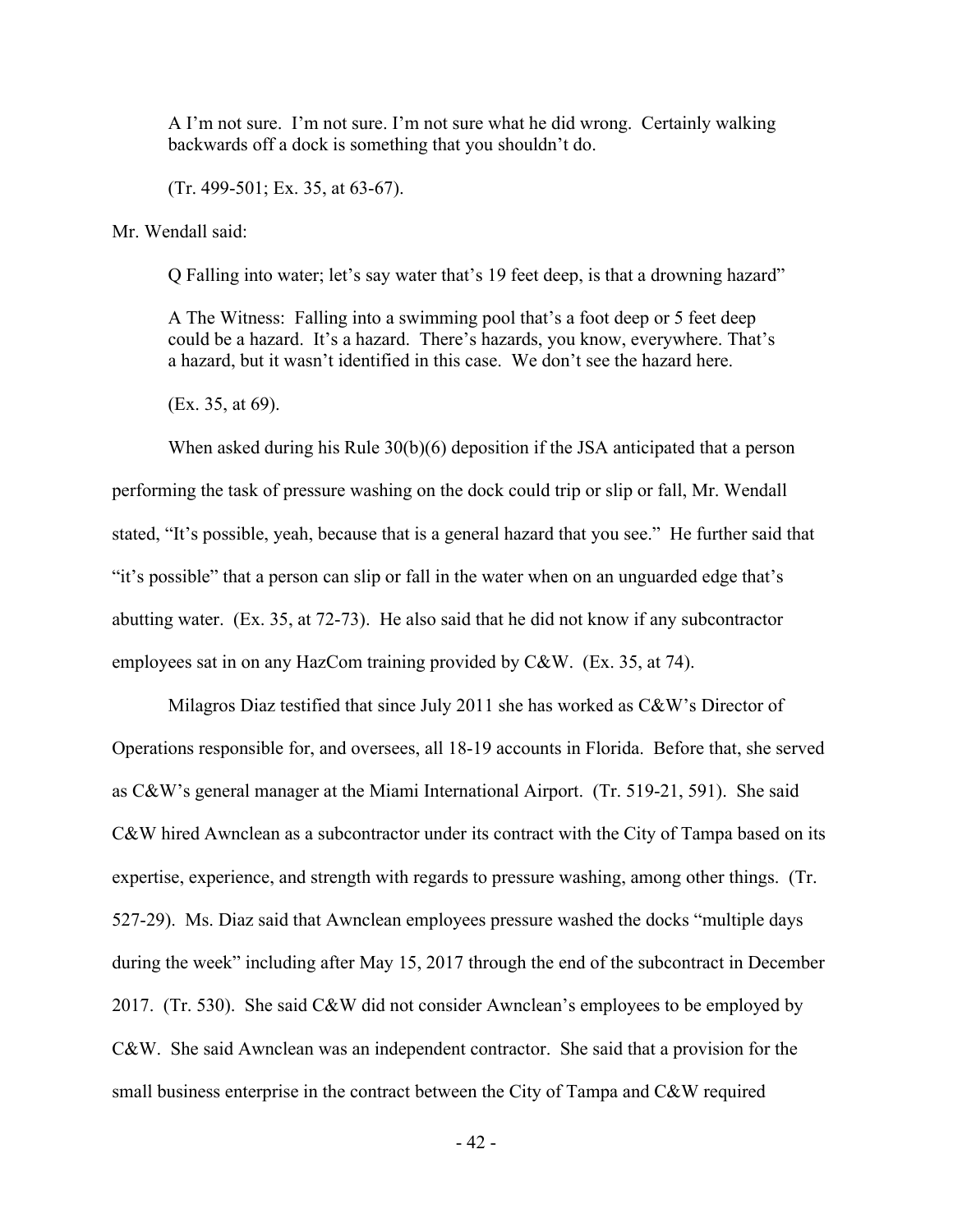Awnclean to perform a "useful function" which required Awnclean to manage, supervise, pay, process, and "cover all of their operational needs of the facility." She said, "useful function" "means that the companies have to be engaged in the operation, have to have a useful function in managing their contracts." (Tr. 530-32). She said, "employee discipline, employee communications, schedulings, supervision, direction of the work, checking of the quality of the work are requirements in order for the subcontractors to comply and maintain their SLBE certification with the City or the County." (Tr. 592-93).

Ms. Diaz said Awnclean's employees were not on  $C\&W$ 's payroll and  $C\&W$  did not pay them for vacation. She said workers on Awnclean's weekly payroll had to notify C&W if they were going to be absent from working at the  $TCC<sup>64</sup>$  (Tr. 590-91; Ex. 35, at 18-19). She said C&W never employed Mr. Norton. Ms. Diaz said C&W did not maintain a personnel or training file for Mr. Norton. (Tr. 532-33). She said work schedules were prepared after production meetings between C&W and the TCC's project manager. Thereafter, she said "an allocation of hours had to be made according to the subcontractors and the percentage of allocation that needed to go to each of them." She said other assignments could either be emailed to Awnclean or assigned to Awnclean supervisors. At her Rule  $30(b)(6)$  deposition, Ms. Diaz said that C&W dispatched work to Awnclean. She said C&W assigned tasks, such as cleaning a space, to particular individuals, including workers on Awnclean's weekly payroll. She said C&W did "not necessarily" go through "the Awnclean executive team. We could go directly to a supervisor at the site, to Awnclean, or to the employee that's been performing the task." Ms.

<span id="page-42-0"></span> $64$  Ms. Diaz said absence notifications "ideally needs to come from the subcontractors. That's as per contract and as per policy." (Tr. 590-91). But, she later agreed what's written in the contract on paper is not necessarily how things progress in reality. (Tr. 594). At her Rule  $30(b)(6)$  deposition, she said C&W "could pull from their resources" if an Awnclean worker called out sick or did not report to work when Awnclean did not have any supervisors at the TCC. (Ex. 35, at 18-19).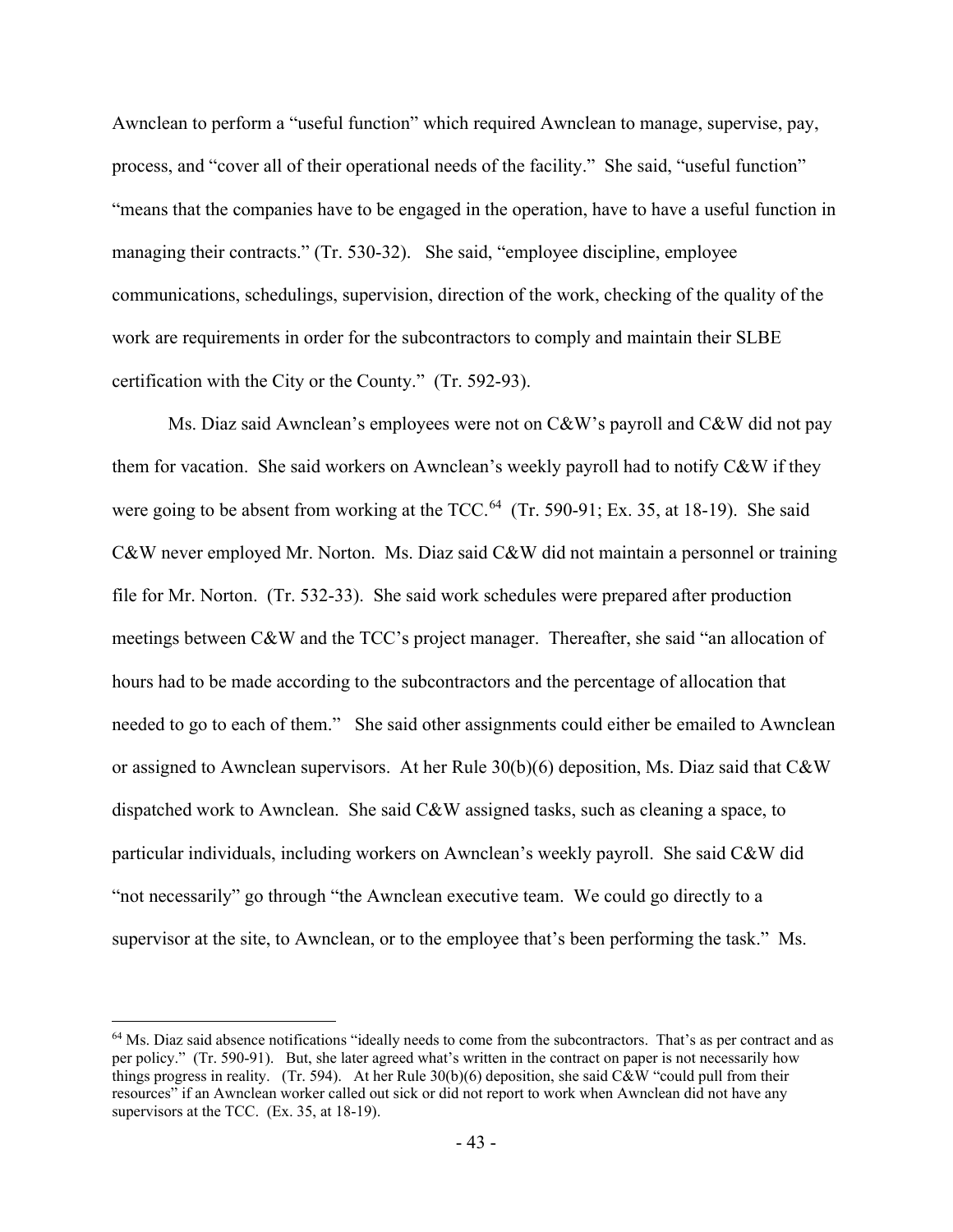Diaz agreed that C&W Managers, Ms. Alberti and Mr. Sheehan, told Awnclean employees directly what tasks they needed to perform. (Ex. 35, at 3-9). She stated that C&W checked work performed by Awnclean workers for quality purposes when Awnclean did not have any supervisors at the TCC. She admitted that C&W had the ability to "ask" Awnclean workers to redo work that it decided was deficient when done the first time. (Ex. 35, at 10-11, 21-22). She also said Ms. Alberti and Mr. Sheehan could stop any Awnclean worker from working in an unsafe manner. (Ex. 35, at 12-13). She said C&W did not tell Awnclean how to do the work. She said Awnclean had supervisors at the TCC "on a regular basis, depending on the number of allocated hours given to us by the City of Tampa and the events that were going to be taking place." She said Awnclean had responsibility for supervision of its employees on site "because it's part of the useful function of the subcontractor. Each of the subcontractors had responsibility for the supervision, the management, and the operation of their portion of the contract."

Ms. Diaz testified that the City of Tampa requested the dock be pressure washed on May 15, 2017 because of a scheduled large military event where the dock would be used. She said C&W did not tell or show Mr. Norton how to clean the dock. She said Mr. Norton never told C&W that he had a concern about working on the dock or that he could not swim.<sup>[65](#page-43-0)</sup> She said that C&W's work schedule for the week starting May 15, 2017 showing "Awnclean" to the right of Mr. Norton's name indicates that Mr. Norton was an employee of Awnclean. (Tr. 533-37; Ex. 20, at 3).

During cross examination, Ms. Diaz testified that she did not "remember if it was required or optional" under the 2013 contract between the City of Tampa and DTZ to use subcontractors as part of the small business/minority business component. She acknowledged

<span id="page-43-0"></span><sup>&</sup>lt;sup>65</sup> Ms. Diaz testified at her Rule  $30(b)(6)$  deposition that C&W did not know whether Mr. Norton could swim. (Ex. 35, at 23).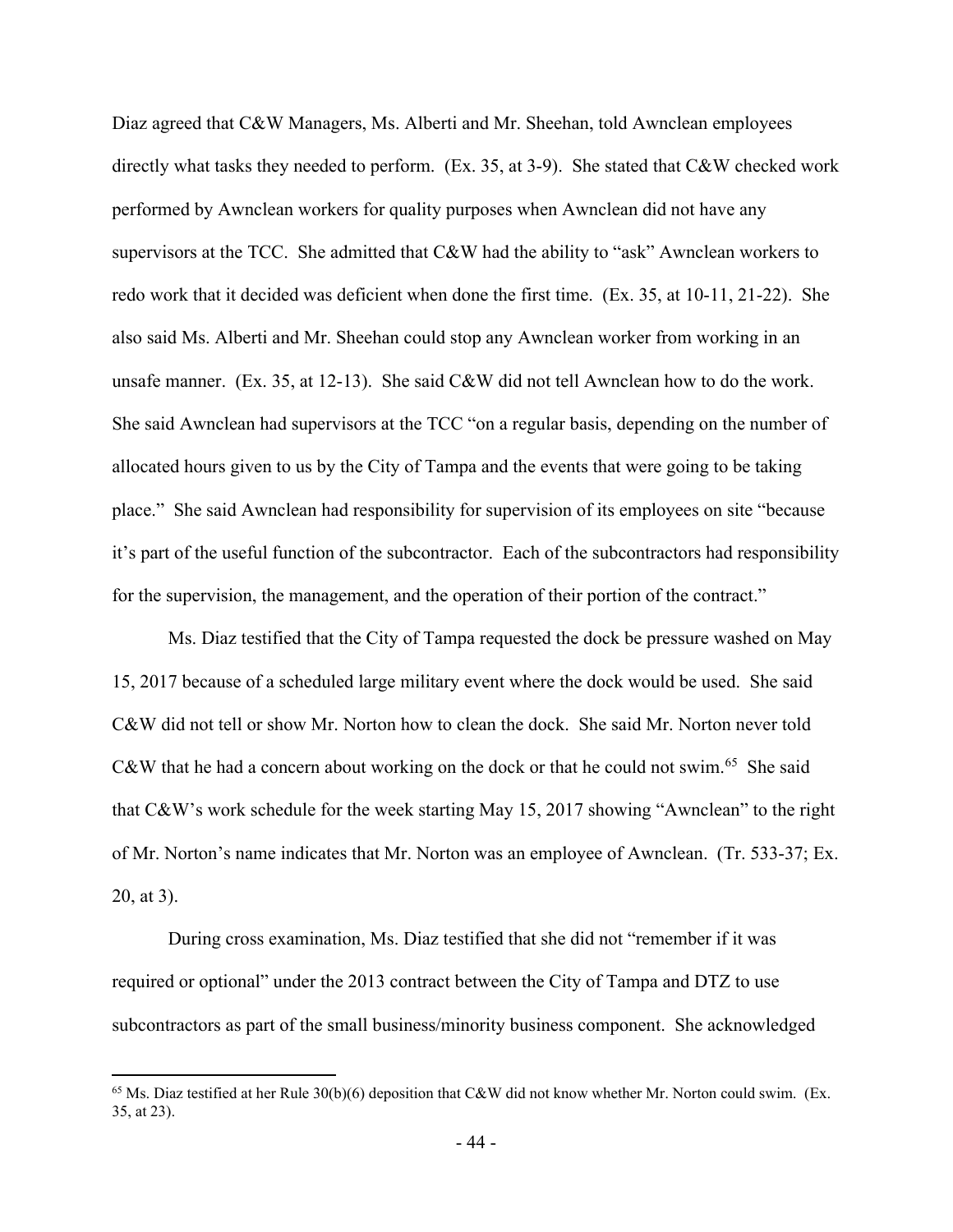that the City of Tampa would look more favorably upon a company bidding for the contract if it were utilizing minority owned, small businesses. She agreed that C&W transferred C&W employees to Awnclean at the beginning of the contract in order to fulfill the minority small business requirement with the City of Tampa. (Tr. 555).

Ms. Diaz said the agreement between C&W and Awnclean called for C&W to provide uniforms to employees on Awnclean's weekly payroll who worked at the TCC. (Tr. 549-50; Ex. 37, at 9, § 10). She said C&W required workers on Awnclean's payroll who worked at the TCC to be paid by Awnclean on a weekly basis. (Tr. 549-50). Ms. Diaz agreed that Ms. Alberti created the weekly schedules that provided the scheduling of all people on Awnclean's weekly payroll for work to be performed at the TCC. C&W designated the "break times" for the workers shown on the weekly schedules.<sup>[66](#page-44-0)</sup> She said the draft schedules did not assign specific work to a specific subcontractor's employee. She agreed that the weekly schedules identified "C&W Services" in several places, including the top caption. (Tr. 551, 558-59, 585-86, 606; Exs. 20, 35, at 16-17, 32). She said, "as a prime contractor we had to create drafts and make allocations because the point of contact between the Tampa Convention Center and the contract and the operations was C&W Services." (Tr. 586). Ms. Diaz testified that C&W communicated the number of draft hours that were allocated by the City of Tampa for operations at the TCC for a particular week to "each of the subcontractors [including Awnclean] in order to be able to schedule the staff to come in and for the staff to know when to show up to work assignments and projects that were to be conducted." (Tr. 581-82). She said that she was not involved in the dayto-day activities at the TCC. (Tr. 552). Ms. Diaz testified that C&W did not set the hourly rate of pay for workers on Awnclean's weekly payroll who worked at the TCC. (Tr. 553-54). She

<span id="page-44-0"></span><sup>&</sup>lt;sup>66</sup> Ms. Diaz testified that "assignments were given, not directions." (Tr. 558-59; Ex. 20). She said Awnclean could schedule any worker on Awnclean's weekly payroll to perform the work that needed to be completed. (Tr. 603-06).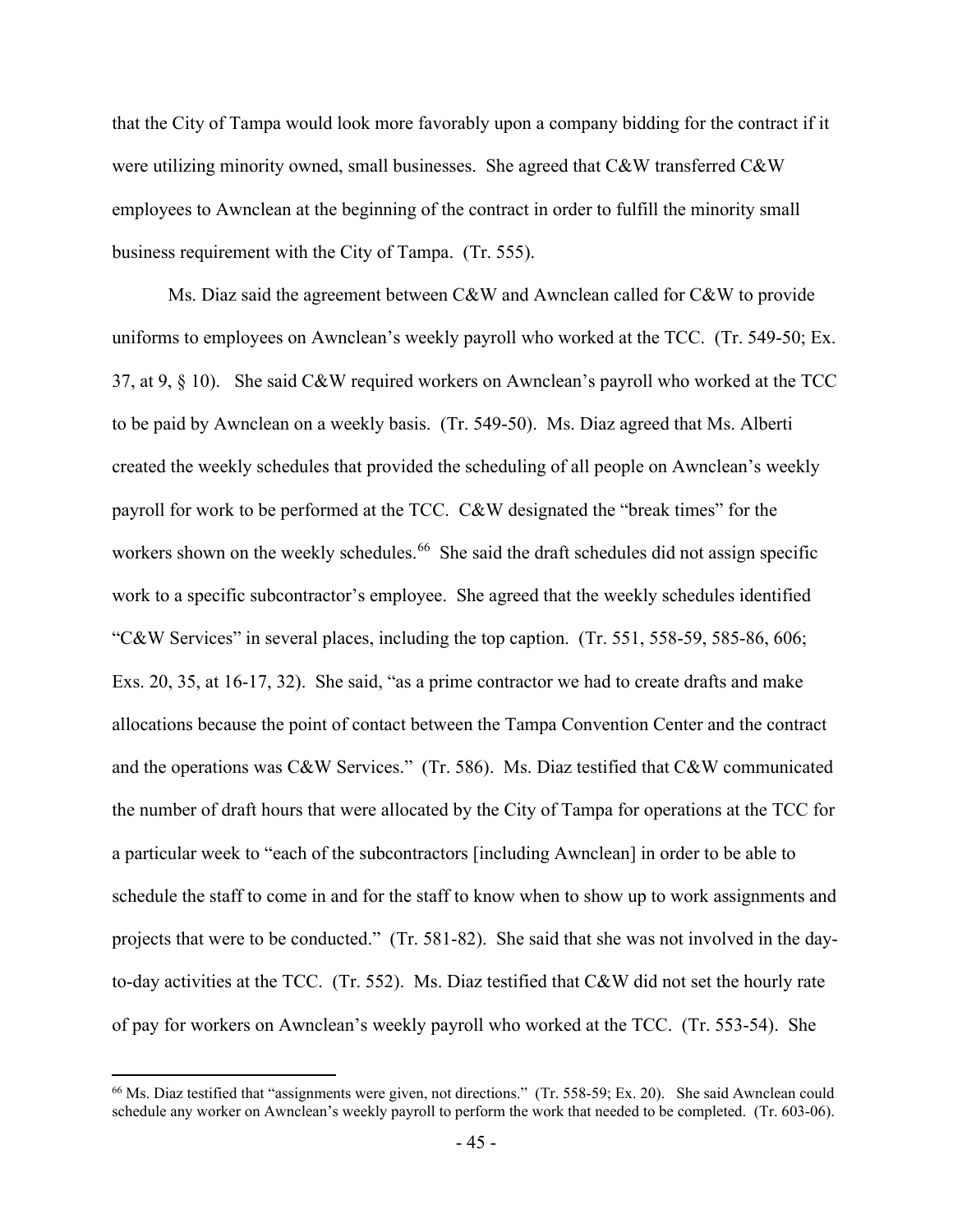said Awnclean would submit an invoice to C&W after Awnclean received payroll information from C&W that included the names and hours worked by workers on Awnclean's weekly payroll who had worked at the TCC. Ms. Diaz initially denied having any knowledge that C&W continued to hire employees to be put on Awnclean's payroll after the initial transfer of C&W employees to Awnclean's payroll. Based upon C&W emails shown to her at trial, she agreed that C&W continued to hire employees and send them to Awnclean to be placed on Awnclean's payroll as late as September 2016. (Tr. 556-58, 583-84; Ex. 14).

Ms. Diaz testified that as prime contractor, C&W's Ms. Alberti and Mr. Sheehan had the responsibility to do joint checks with the City of Tampa on the quality of work performed by individuals on Awnclean's weekly payroll at the TCC. Ms. Diaz said that Ms. Alberti and Mr. Sheehan "did not have authority to direct staff that belongs or are employees of another company. In this case the subcontractors. They had to communicate to each of the vendors, whether it was the company owner, the supervisor on site or the point of contacts for each of the subcontractors."<sup>67</sup> (Tr. 587). She agreed that Awnclean did not always have supervisors on site at the TCC on a day-to-day basis. She agreed that Awnclean did not have any supervisors at the TCC for a period of several months prior to May 15, 2017.<sup>68</sup> (Tr. 587-88, 594-95; Ex. 35, at 3). She said as an independent contractor, Awnclean had to "supervise and manage their staff, comply with the contract and the supervisors don't necessarily work with the employees every hour of a shift or every single day." She said the main reason Awnclean did not have supervisors on site was because the City of Tampa started reducing the number of hours and

<span id="page-45-0"></span> $67$  Ms. Diaz later contradicted herself by testifying that if C&W, after checking on the quality of work performed, identified work that needed to be redone "you could either communicate it to a subcontractor or the employee." (Tr. 589, 595). She also said at her Rule 30(b)(6) deposition that Mr. Sheehan could tell Awnclean workers what tasks they needed to perform on any given day. (Ex. 35, at 35).

<span id="page-45-1"></span><sup>&</sup>lt;sup>68</sup> The Payroll Summary for 2017 shows that the amount of hours supervisors were paid was only about 3.7% (558.75 hours) for the total hours of 15,515.85 worked by both supervisory and hourly Awnclean workers (14,957.10 hours). (Ex. H, at 3).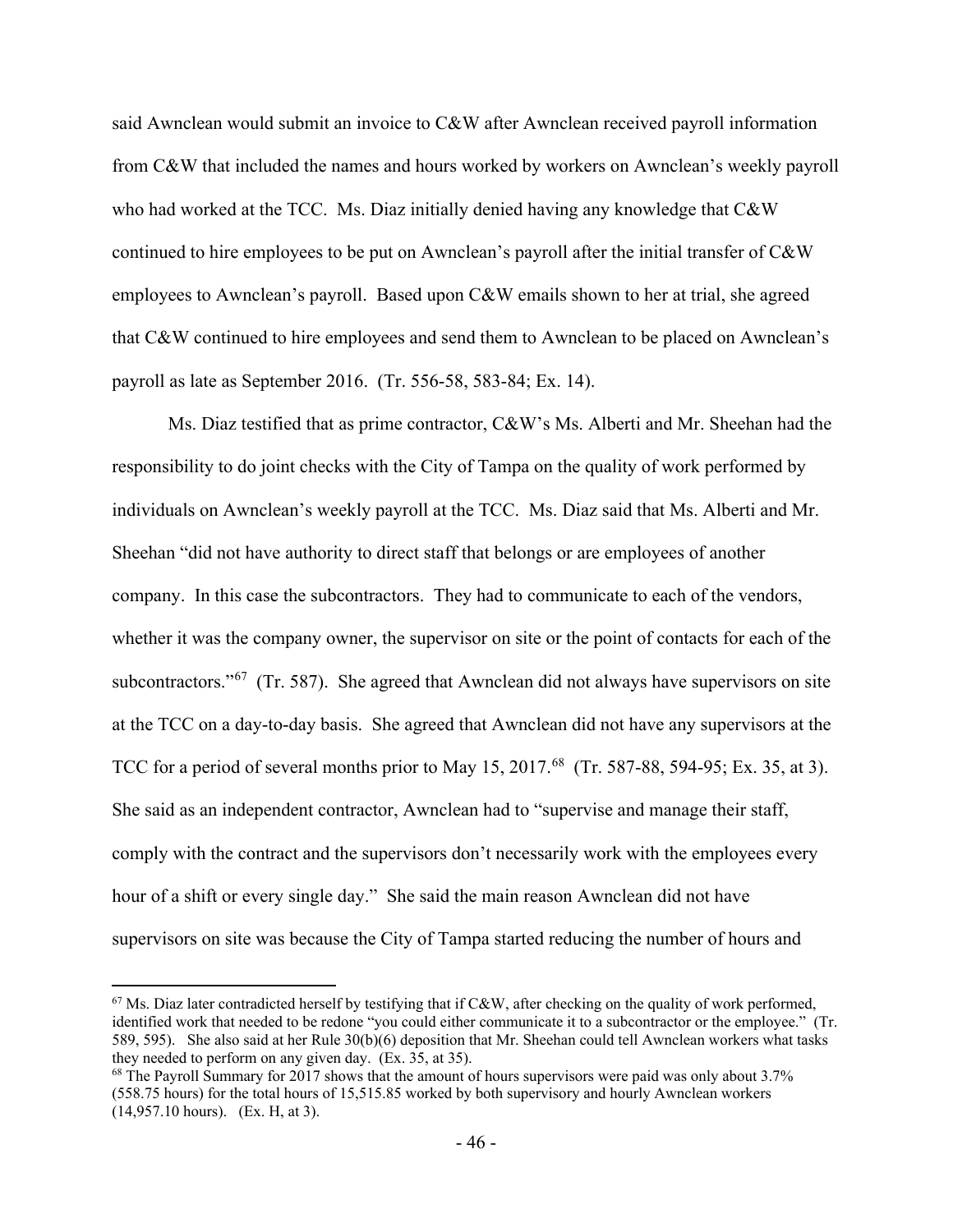projects being scheduled in exterior grounds, window cleaning, and pressure washing. (Tr. 610- 11). She said that C&W did not direct, assign or tell subcontractor employees how to perform their tasks. She said that Ms. Alberti or Mr. Sheehan could stop the work of a worker on Awnclean's weekly payroll's if they saw something occurring at the TCC that was unsafe. She also testified that C&W had the contractual right to ask that a worker on Awnclean's weekly payroll be dismissed from working at the TCC. (Tr. 590).

At the trial, Ms. Diaz testified that Marvin Walker was not a  $C&W$  supervisor.<sup>69</sup> She said he was a "lead worker."[70](#page-46-1) She was unaware that Mr. Walker told OSHA during his interview that he was "Supervisor of Grounds." She said Mr. Walker did not tell Mr. Norton to pressure wash the dock on May 15, 2017.<sup>[71](#page-46-2)</sup> (Tr. 596-97). She also said C&W did not know that Charlie Estonier wore a life jacket while pressure washing the docks.<sup>[72](#page-46-3)</sup> (Tr. 598).

At her Rule 30(b)(6) deposition, Ms. Diaz testified that she did not know what C&W believed that it did to protect against the Citation's alleged violation. (Ex. 35, at 38). She also did not identify any specific measures C&W took to prevent any drowning hazards at the TCC.

<span id="page-46-0"></span><sup>69</sup> Respondent's response to Request for Admission No. 4 states, "Respondent admits that Marvin Walker was a supervisor for C&W Services at the Tampa Convention Center and was employed by C&W on May 15, 2017." (Ex. 31, at 4-5). Respondent also identified Mr. Walker as "Supervisor of Grounds" in its Answer to Interrogatory No. 12 verified by Ms. Diaz on June 20, 2018. (Tr. 599; Ex. 32, at 12, 20). Ms. Alberti also told the CO on June 5, 2017 that Mr. Norton worked under her supervision for about a year. She further said Mr. Norton was supervised by Mr. Walker, who reported to Mr. Sheehan. (Tr. 378-82; Exs. 24, Y, at 6). Nonetheless, Respondent asserts in its post hearing brief that "Mr. Marvin Walker was not a supervisor for C&W Services." (Resp't Post Hr'g. Br., at 16, ¶ 54). The Court finds Ms. Diaz's trial testimony that Mr. Walker was not a supervisor to not be credible. (Tr. 596- 97). The Court further rejects Respondent's position and finds that Mr. Walker was a C&W supervisor who supervised Mr. Norton on and before May 15, 2017. (Tr. 378-82, 599, Exs. 24, 31-32, Y, at 6).

<span id="page-46-1"></span> $70$  At her July 25, 2018 Rule 30(b)(6) deposition, Ms. Diaz described Mr. Walker on May 15, 2017 as a "working lead so he was one more individual working in the area." (Tr. 615-16; Ex. 34, at 13). She also said his role with C&W was as a "Working supervisor." (Ex. 35, at 33).

<span id="page-46-2"></span><sup>&</sup>lt;sup>71</sup> Ms. Diaz agreed that at her July 25, 2018 Rule  $30(b)(6)$  deposition she answered, "They worked as a team, yes." when asked if "So Marvin Walker would tell Johnny Norton to go pressure wash the dock on May 15, 2017." (Tr. 597-98; Ex. 35, at 20-21). Ms. Diaz also stated Mr. Walker could have conveyed the task to clean the dock to Mr. Norton on May 15, 2017. (Ex. 35, at 26). She said she did not know whether Ms. Alberti or Mr. Sheehan told Mr. Norton to pressure wash the dock on May 15, 2017. (Ex. 35, at 26, 35).

<span id="page-46-3"></span> $^{72}$  Ms. Diaz testified that she never reviewed statements made to OSHA by Ms. Alberti, Mr. Sheehan or Mr. Walker. (Tr. 598-99; Ex. 35, at 44, 46-48).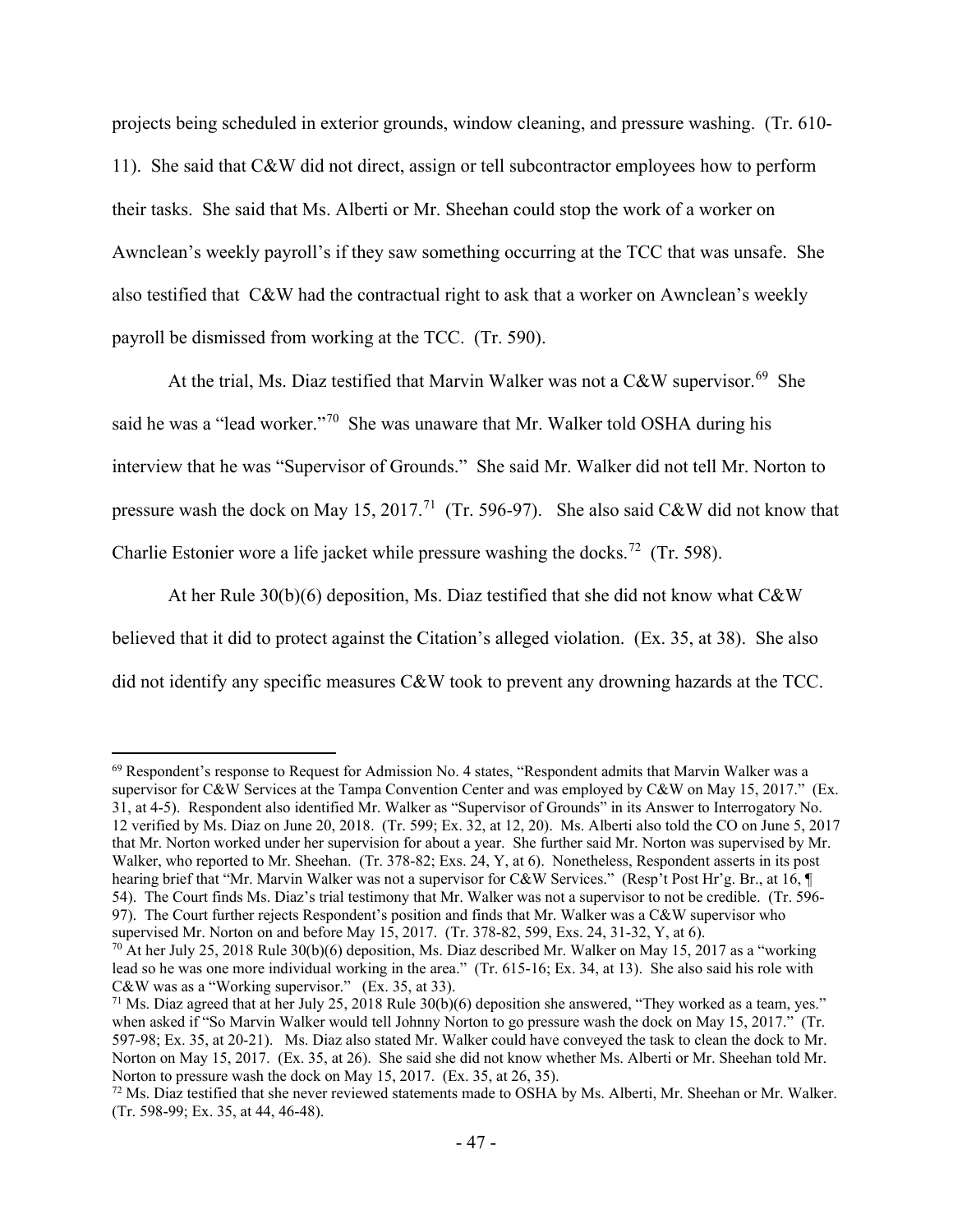(Ex. 35, at 39). She further stated that there is no state or federal regulation that requires employees pressure washing docks to wear a PFD. She also said that pressure washing a dock does not require an employee to work on the dock's edge. Specifically, she said: "It's not to work on the edge. You work off the center side to side, or front to back, always keeping your eyes looking at the machine in front of you. So, you know, it's not a function that you do in any other manner." (Exs. 32, at 9, 35, at 40-42). Ms. Diaz also said the City of Tampa's training and recommendations from the pressure washer manufacturer do not recognize the need for a worker to wear a PFD when working on a dock.<sup>[73](#page-47-0)</sup> (Ex. 35, at 43).

## **VII. ARGUMENT**

A. Respondent was in an Employer-Employee Relationship with Workers on Awnclean's Weekly Payroll, including Mr. Norton, who worked at the TCC for at least Several Months on and before May 15, 2017.

This case raises the issue of whether C&W, the prime contractor, was in an employeremployee relationship with workers who were on Awnclean's weekly payroll who worked at the TCC on and before May 15, 2017, including the worker exposed to the violative condition, Johnnie Norton. In cases in which the cited employer asserts that it was not the statutory employer of Mr. Norton as of May 15, 2017, resolution of the issue turns on the application of the common law test for agency, based on the Supreme Court's decision in *Nationwide Mut. Ins. Co. v. Darden* (*Darden*)*,* 503 U.S. 318 (1992) (holding, in an ERISA context, that the common law test for master/servant relationships applies). The Commission has harmonized its test with *Darden*. *See e.g., All Star Realty Co., Inc.,* 24 BNA OSHC 1356, 1358 (No. 12- 1597, 2014); *Don Davis, d/b/a Davis Ditching and Davis Ditching Inc.*, 19 BNA OSHC 1477,

<span id="page-47-0"></span><sup>&</sup>lt;sup>73</sup> Ms. Diaz also said at her Rule 30(b)(6) deposition that she was not saying that there are other companies within the facilities management industry that do not recognize the need for PFDs when working on a dock. (Ex. 35, at 43).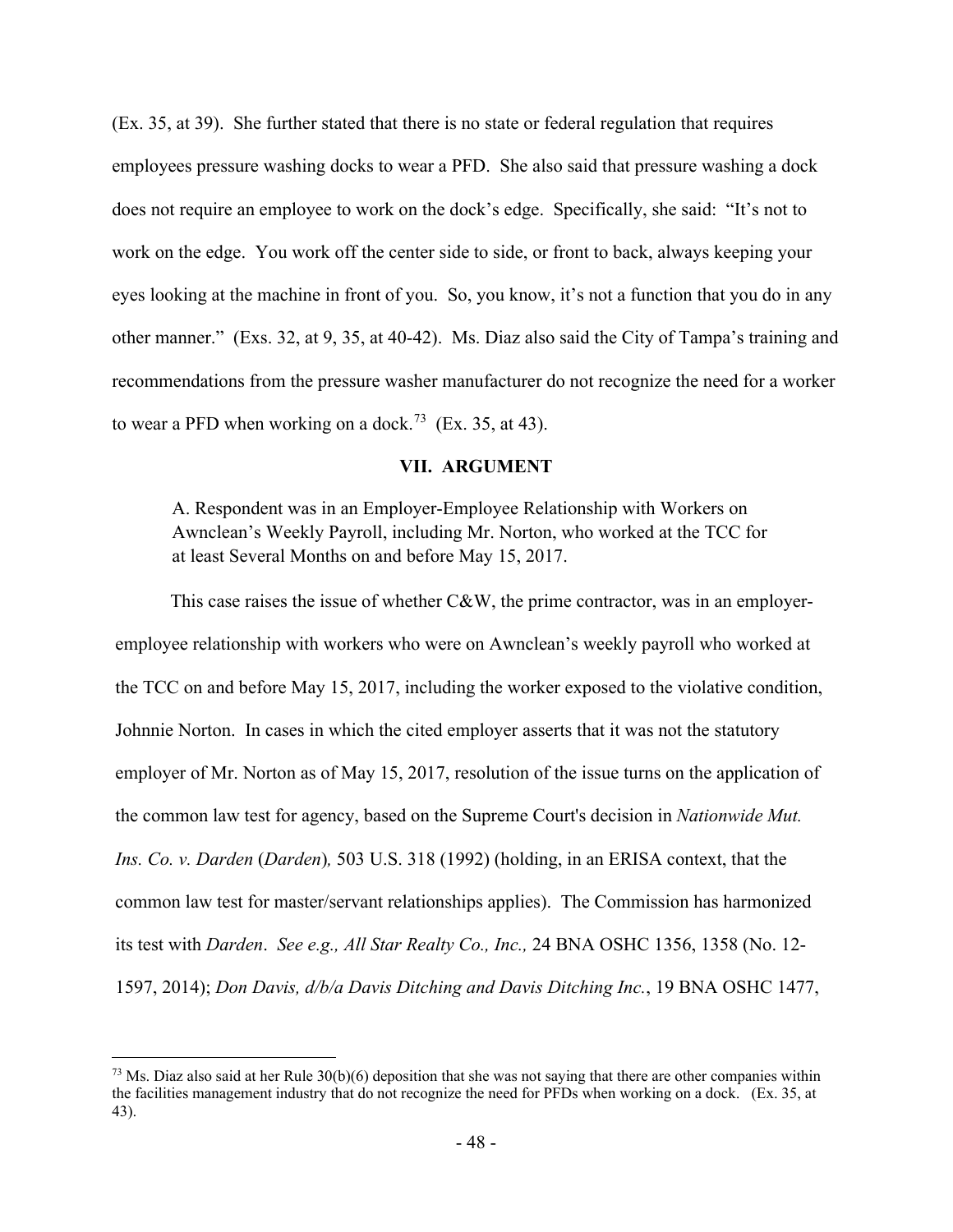1480 (No. 96-1378, 2001); *Timothy Victory,* 18 BNA OSHC 1023, 1026 (No. 93-3359, 1997); *Vergona Crane Co*., 15 BNA OSHC 1782, 1784 (No. 88-1745, 1992).

In determining whether a hired party is an employee under the general common law of agency, the Court considers the hiring party's right to control the manner and means by which the product is accomplished. Other factors relevant to this inquiry are: (1) the skill required; (2) the source of the instrumentalities and tools; (3) the location of the work; (4) the duration of the relationship between the parties; (5) whether the hiring party has the right to assign additional projects to the hired party; (6) the extent of the hired party's discretion over when and how long to work; (7) the method of payment; (8) the hired party's role in hiring and paying assistants; (9) whether the work is part of the regular business of the hiring party; (10) whether the hiring party is in business; (11) the provision of employee benefits; and (12) the tax treatment of the hired party. *Darden*, 503 U.S. at 323-24**;** *Richard Hargrove d/b/a R.H. Constr.,* 25 BNA OSHC 1702 (O.S.H.R.C.A.L.J. Sept. 8, 2015). The single most important question is whether the putative employer controls the means and manner of the employee's work. *See Darden,* at 323; *Timothy Victory*, 18 BNA OSHC at 1026-27; *Barbosa Grp., Inc*., *d/b/a Executive Security,* 21 BNA OSHC 1865, 1867 **(**No. 02-0865, 2007)(stating "[r]egardless of whether the INS had any sort of employment relationship with the security personnel supplied by Barbosa, the degree of control Barbosa retained over its contract security personnel compels the conclusion that Barbosa remained their employer in these circumstances and was properly cited as such under the OSH Act.")(emphasis added). (*Id.*).

The record shows that Complainant has established that Respondent controlled the means and manner of the workers who were on Awnclean's weekly payroll who worked at the TCC for at least several months on and before May 15, 2017, including Mr. Norton. *See Timothy* 

- 49 -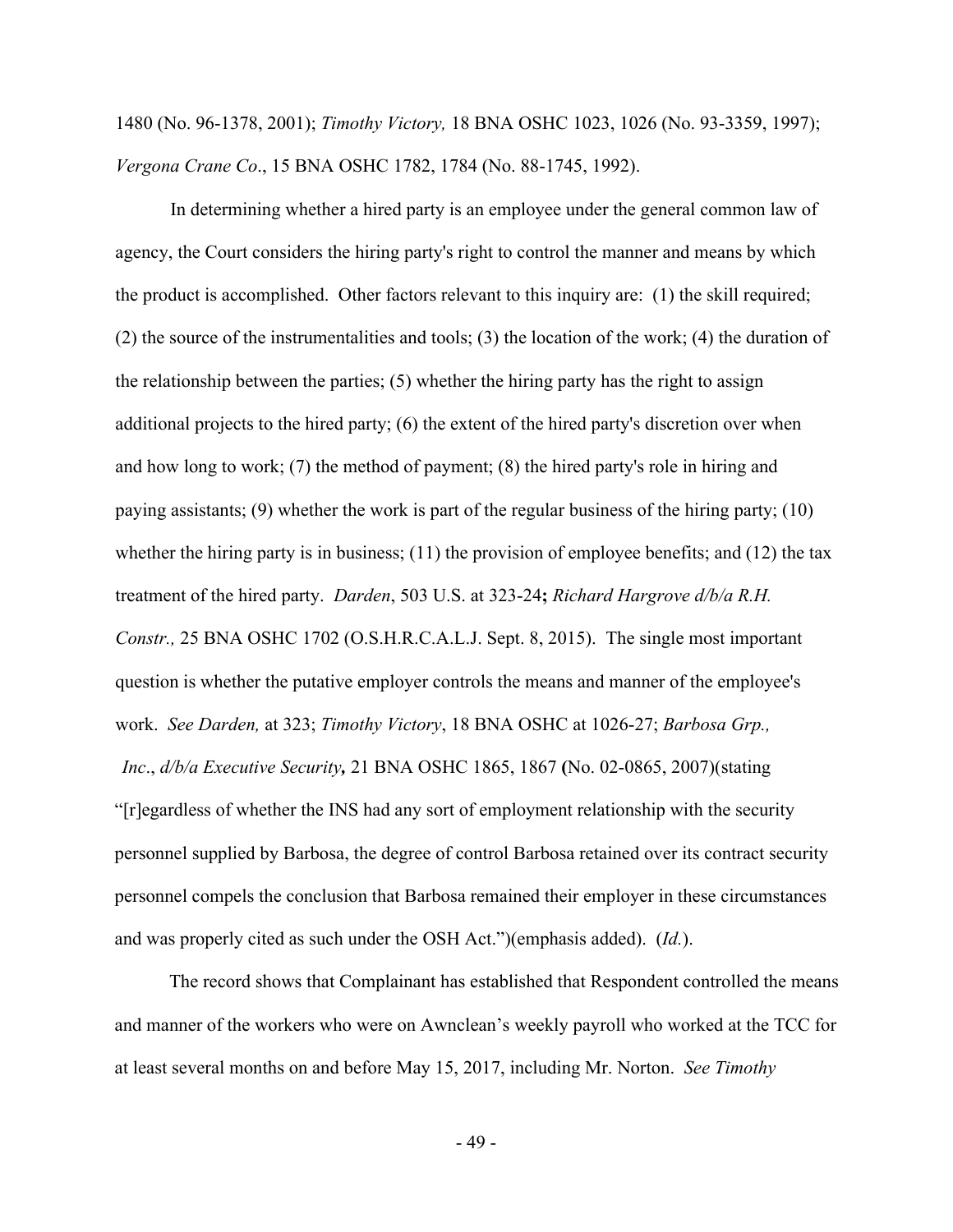*Victory*, 18 BNA OSHC at 1026-27. Respondent exercised daily control over the weekly Awnclean workers at the TCC by assigning work directly to the weekly Awnclean workers, including Mr. Norton. The City of Tampa sent daily work orders directly to Respondent. (Tr. 377-80, Exs. 20, 24, 35, at 24, 31). After receiving a work order, Respondent dispatched the work order to its own staff and to the workers on Awnclean's weekly payroll who worked at the TCC. (Exs. 20, 35, at 3-9, 21-24).

Both Amy and Paul Diehl credibly testified that Awnclean did not conduct daily supervision or management of the workers on Awnclean's weekly payroll who worked at the TCC.<sup>74</sup> Respondent exercised virtually complete control over these workers, especially during the several months preceding May 15, 2017. (Tr. 167- 68, 331). During that time frame, Awnclean did not have any supervisor at the Worksite. (Tr. 166-69, 331, 378-82, 587-88, 594- 95; Ex. 24, 35, at 20, Y, at 6). It is undisputed that on the day Mr. Norton drowned, Awnclean did not have a supervisor at the Worksite. Ms. Alberti testified that "[t]here was no supervisor for Awnclean when the accident took place." Mr. Norton worked for about a year under Ms. Alberti's direction. On May 15, 2017, he was being supervised by Ms. Alberti and C&W employee, Marvin Walker, who followed the directions of C&W's Mike Sheehan. (Tr. 378-82; Exs. 24, 35, at 20, Y at 6).

In addition to assigning work, Respondent also exercised control over the workers on Awnclean's weekly payroll by inspecting their work at the TCC and ordering them to redo work if their initial work was deficient. (Ex. 35, at 29-30). Here, Mr. Norton drowned after

<span id="page-49-0"></span> $74$  Ms. Diehl testified that its subcontract with Respondent called for Awnclean to provide "staffing" to Respondent and the workers on Awnclean's weekly payroll who worked at the TCC "were all run and managed by C&W." (Tr. 253-54). She said, "They were essentially DTZ employees." (Tr. 286). Respondent's Alberti admitted "C&W was in charge of providing the supervision to all the employees working at the Convention Center." (Tr. 378-82, 406-07; Exs. 24, Y, at 6). Ms. Diaz agreed that Awnclean did not have any supervisors at the TCC for a period of several months prior to and on May 15, 2017. (Tr. 587-88, 594-95; Ex. 35, at 3).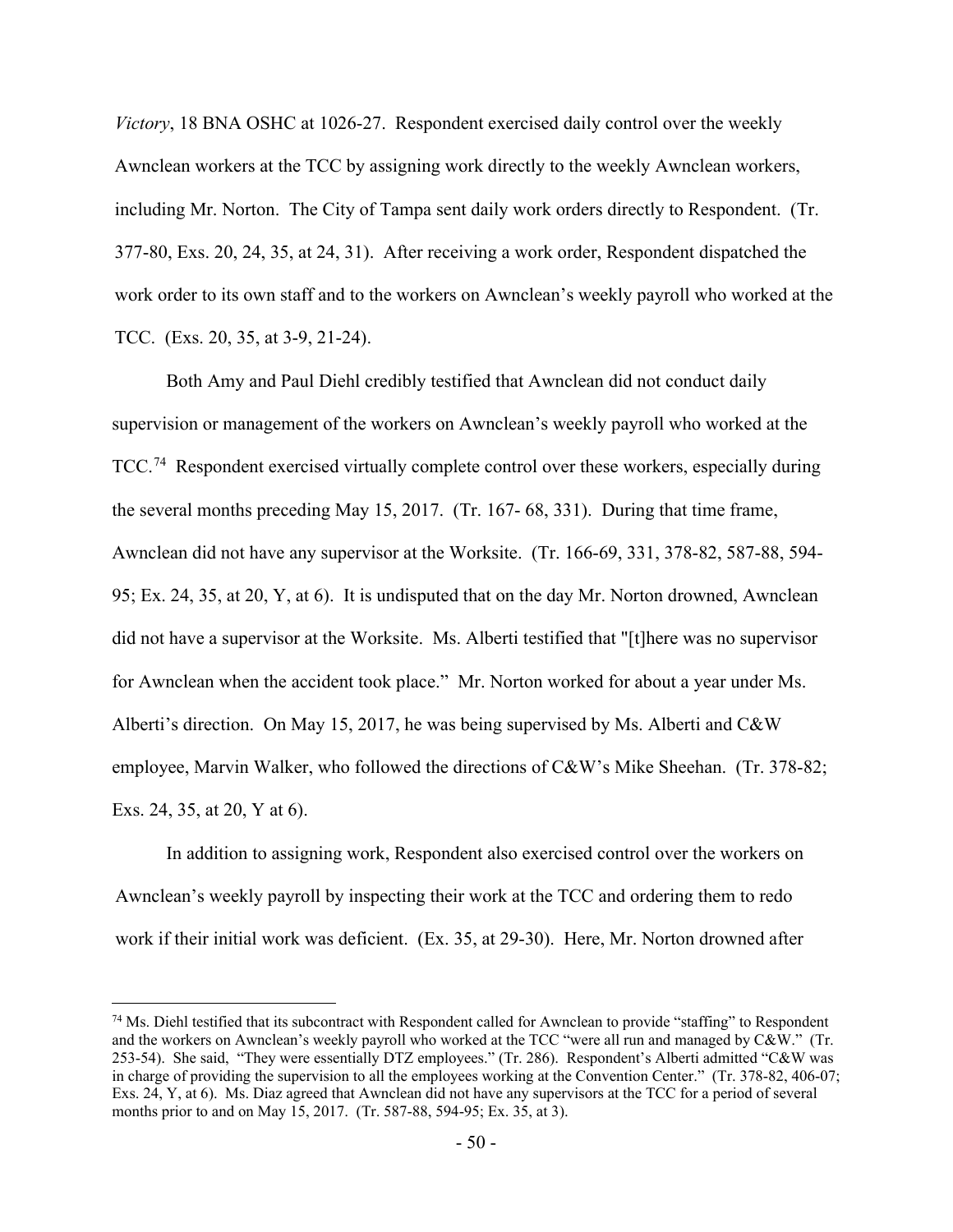C&W Supervisor Alberti directed him to again pressure wash the dock in order to remove some rust stains.<sup>[75](#page-50-0)</sup> (Tr. 390-91, 395, 498-99, 601; Exs. 22, 35, at 54, 65, 78, U, at 9).

1. The Secretary has established an employer-employee relationship under the *Darden* factors.

The record demonstrates Respondent's control over the workers on Awnclean's weekly payroll at the TCC on and before May 15, 2017 and substantiates a finding of an employer relationship under the *Darden* factors.<sup>76</sup> Here, Respondent was motivated to enter into a subcontract with Awnclean that included some provisions that were generally not enforced; e.g. paragraphs 11 and 13, in order to: a) better posture itself to secure the contract with the City of Tampa through the engagement of a SLBE and b) directly control the day-to-day activities of the workers on Awnclean's weekly payroll at the TCC. In doing the latter, C&W created and maintained an actual employer-employee relationship between itself and the workers on Awnclean's weekly payroll who worked at the TCC. (Tr. 118-27, 207, 253-54, 314-21, 328-29, 359, 387, 439; Exs. 20, 24, 30, at 4-5, Y, at 6).

First, with regard to the skill required for pressure washing and scrubbing the dock, the work itself is essentially manual labor and does not require specialized skill. This favors the existence of an employer-employee relationship.

Second, the *Darden* factor regarding the provisions of instrumentalities and tools favors an employer-employee relationship. Respondent obtained and gave workers at the TCC on Awnclean's weekly payroll all the tools and equipment needed to perform assigned tasks. C&W employee Deanna Ballard testified that C&W provided equipment, including safety equipment,

<span id="page-50-0"></span> $75$  Mr. Wendell testified that he knew that Ms. Alberti directed Mr. Norton to go back a second time to clean the dock to remove some rust stains. (Tr. 498-99, 601; Ex. 35, at 78).

<span id="page-50-1"></span> $76$  The Secretary's position is that Mr. Norton and other workers similarly situated to him on Awnclean's weekly payroll, were "*both* Awnclean *and* C&W employees." (emphasis in original) (Sec'y Reply to Resp't Post Hr'g. Br., at 2).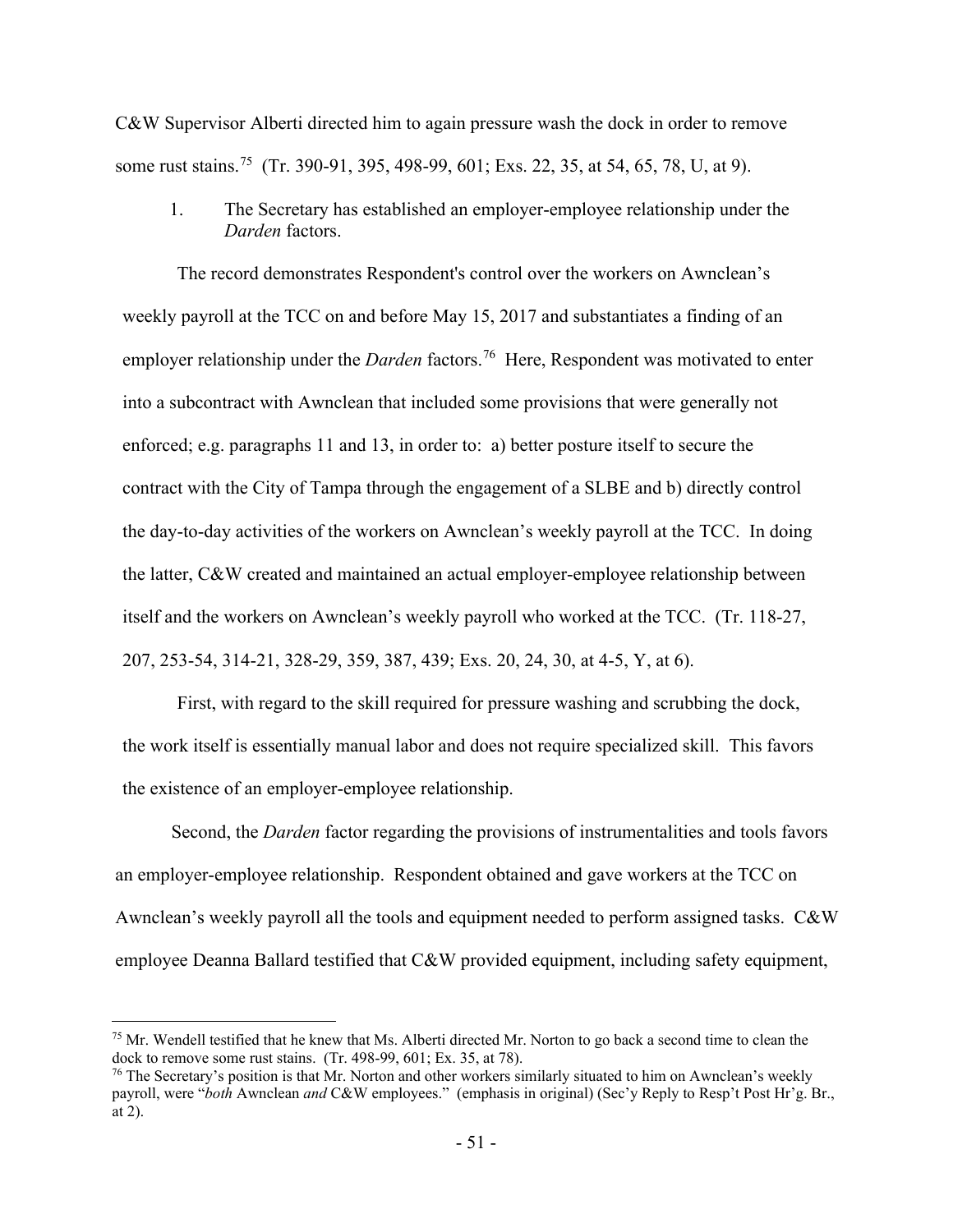to these workers. (Tr. 81, 110-11). Respondent's argument that it did not own the equipment does not overcome the fact that it provided the equipment to these workers.<sup>[77](#page-51-0)</sup> Respondent determined what equipment was needed and obtained equipment from the City of Tampa. Respondent then gave the equipment directly to the workers on Awnclean's weekly payroll. (Ex. 35, at 115). C&W obtained the pressure washer and rotary scrubber Mr. Norton was using atop the dock when he drowned. (Tr. 211). Respondent's attempt to argue that it did not own the pressure washer obfuscates the fact that Respondent, not Awnclean, obtained and provided the pressure washer and rotary scrubber to Mr. Norton. Respondent could also have provided workers pressure washing the dock with a PFD and required its use — but chose not to. Mr. Sheehan told the CO that he could have obtained a PFD from the City of Tampa's warehouse for Mr. Norton to use when pressure washing the dock. (Ex. 23). Of the eight workers who reportedly pressure washed the dock before May 15, 2017, only Messrs. Estonier and Arana wore PFDs. (Tr. 77-82, 113, 598; Exs. 25-26, 35, at 59).

In addition to tools, Respondent also provided the workers on Awnclean's weekly payroll with uniforms. (Tr. 177-78, 330, 549). Respondent provided all Chinchi, J&L Services and Awnclean workers on its weekly payroll with identical uniforms that said, "The Convention Center." (Tr. 330). These workers were indistinguishable from every other worker working under C&W's contract with the City of Tampa, including C&W's own employees.

<span id="page-51-0"></span><sup>77</sup> Ms. Diehl testified that she did not know whether the pressure washer was owned by the TCC or Respondent. (Tr. 211). The parties have stipulated that the City of Tampa owned the pressure washer used by Respondent and Awnclean personnel to clean the docks. (Tr. 414; SF 8; Ex. 35, at 45). The CO testified that the City of Tampa and the TCC owned both the pressure washer and the rotary scrubber used by Mr. Norton on the dock on May 15, 2017. (Tr. 414).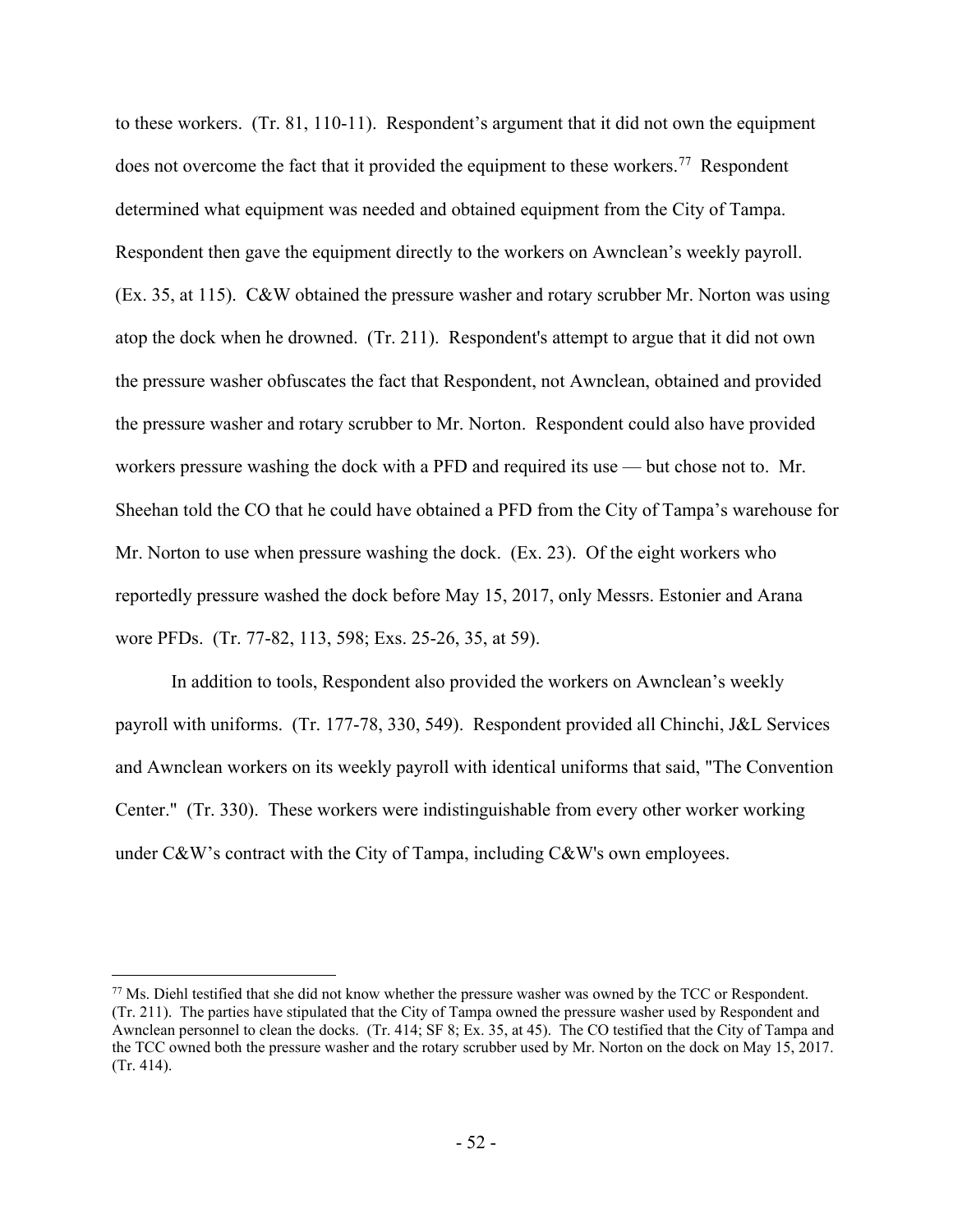Third, the *Darden* factor regarding work location also favors an employer-employee relationship. Respondent managed the personnel of multiple subcontractors at the TCC, including those of Awnclean, Chinchi, and J&L Services. (Tr. 110-1l). Workers on Awnclean's weekly payroll worked side by-side with C&W, Chinchi's, and J&L Services workers; performing the same tasks. (Tr. 79; Ex. 35, at 17).

Fourth, the duration of the relationship between the parties favors an employer-employee relationship. The workers on Awnclean's weekly payroll were not simply hired for one job or one project; some worked continuously at the TCC for a period of years.[78](#page-52-0) Mr. Norton worked there for about one year. (SF 3).

Fifth, the *Darden* factor regarding whether the hiring party has the right to assign additional projects to the hired party is indicative of an employee-employer relationship. Respondent could and did assign tasks to the workers at the TCC on Awnclean's weekly payroll at will. (Tr. 118-27, 207, 253-54, 314-21, 328-29, 359, 387, 439; Exs. 20, 24, 35, at 3- 9, 10-13, 21-22, Y, at 6).

Sixth, the *Darden* factor regarding discretion over when and how long to work favors an employer-employee relationship. C&W assigned work and set the weekly schedules for the workers on Awnclean's weekly payroll working at the TCC. (Tr. 118-27, 207, 253-54, 314-21, 328-29, 359, 387, 439; Exs. 20, 24, Y, at 6). Respondent exercised near total control over the schedules for all the workers at the TCC on Awnclean's weekly payroll. Ms. Ballard testified that C&W had a written weekly schedule that told her and others at the Worksite, including workers from C&W, Awnclean, Chinchi, and P&L, what tasks were going to be performed

<span id="page-52-0"></span><sup>&</sup>lt;sup>78</sup> Workers on Awnclean's weekly payroll began working at the TCC in 2013 and continued working there through December 2017. (Tr. 137-38, 297, 314,527; Exs. 13, at 3, 30).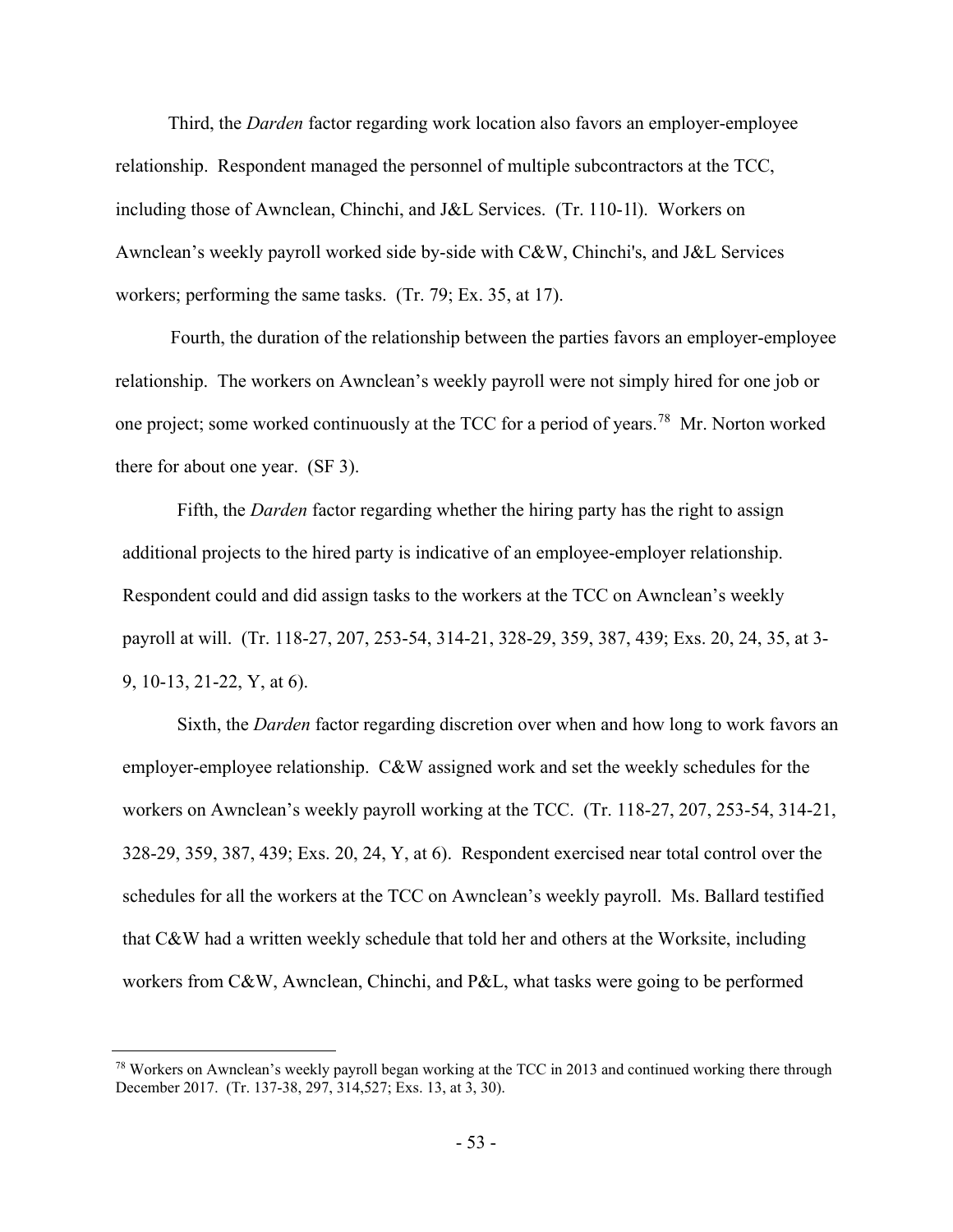each day.<sup>79</sup> (Tr. 120-21, 125-26; Exs. 20, 35, at 36-37, 87, Y at 6).<sup>80</sup> Respondent then gave Awnclean the weekly schedules so Awnclean could process the weekly payroll. (Tr. 154, 322; Ex. 14, at 1). Awnclean had no idea how many hours the workers were working until after Respondent provided the records. (Tr. 322). Awnclean did not have discretion over when workers on its weekly payroll could start and finish jobs at the TCC.

Seventh, the *Darden* factor regarding the method of payment also favors an employeremployee relationship. Awnclean managed the payroll of the workers paid on a weekly basis while working at the TCC under the subcontract between C&W and Awnclean. However, Respondent wielded total control over Awnclean's payroll practices for these paid weekly workers. Respondent required Awnclean to bifurcate its pay practices; demanding that Awnclean pay workers working under the subcontract at the TCC on a weekly basis. (Tr. 160, 327, 549). Awnclean paid all its remaining workers on a bi-weekly basis; its usual practice. (Tr. 160-61, 168, 327-28, 181). Respondent also told Awnclean which workers to place on its weekly payroll. (Tr. 143, 155, 316; Exs. 13, at 2, 14, at 3). For example, Respondent sent Awnclean an email with a list of workers to add to its weekly payroll. Some of the workers that Respondent told Awnclean to place on its weekly payroll were previously on Respondent's payroll. Awnclean never interviewed, solicited, or made any hiring decisions for any of the twelve workers identified in Ms. Harris' email to Mr. Diehl in June 2013. (Tr. 316-17; Ex. 14). Awnclean was merely a conduit for Respondent's own payroll practices. This practice continued even after Awnclean ended its contractual relationship with Respondent in December 2017, when Respondent just transferred the workers on Awnclean's weekly payroll to another

<span id="page-53-0"></span><sup>&</sup>lt;sup>79</sup> The Court finds the testimony of Ms. Diaz that C&W's weekly schedules did not assign specific work to Awnclean workers to not be credible. (Tr. 551, 558-59, 585-86, 606; Exs. 20, 35, at 16-17, 32).

<span id="page-53-1"></span> $^{80}$  Ms. Ballard said C&W Supervisor Erika Alberti prepared the work schedule for the period May 15 through May 21, 2017. (Tr. 126-27; Ex. 20).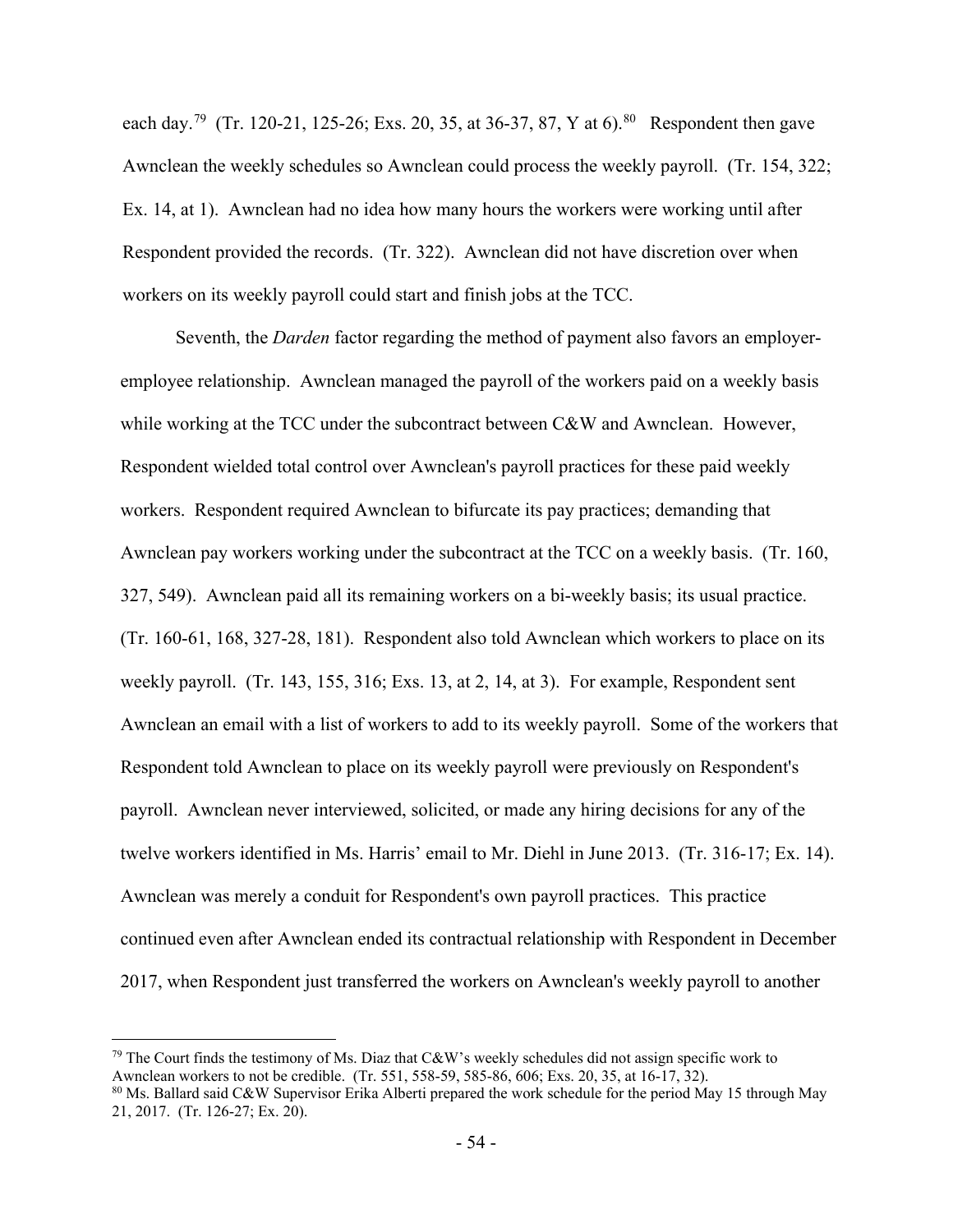subcontractor's payroll. (Tr. 297-98). Respondent also set the hourly rate of pay for workers on Awnclean's weekly payroll. (Tr. 159). Respondent decided which workers on Awnclean's weekly payroll to promote and how much their pay raises should be. (Tr. 156; Ex. 14, at 3).

 Eighth, the *Darden* factor regarding whether the hired party's role in hiring and paying assistants favors an employer-employee relationship. Respondent exercised hiring and firing power over the workers who worked at the TCC who were on Awnclean's weekly payroll. Awnclean never solicited or interviewed applicants or candidates to work at the TCC on Awnclean's weekly payroll. (Tr. 138, 143-44, 155, 316-17, 326-27; Ex. 13, at 3). In 2013, Mr. Diehl attempted to participate in an employee recruiting event and Respondent's Michael Sheehan told him that he did not need to be there. (Tr. 313-15). Respondent recruited and interviewed applicants to work at the TCC under Awnclean's subcontract with C&W. Respondent sent Awnclean completed employment applications for these jobs. (Tr. 143; Ex. 13, at 3). Ms. Diehl testified that C&W sent Mr. Norton over to Awnclean to fill out Awnclean's paperwork and start working at the TCC. (Tr. 288). Respondent also conducted the criminal background checks for these workers. (Tr. 287, 320).

Respondent also controlled disciplinary and firing decisions. Respondent disciplined workers on Awnclean's weekly payroll by "writing up" those employees. (Tr. 170). In at least one instance, Respondent completed an "incident report" and a "Progressive Discipline Notice" for Jill Glass, a worker at the TCC on Awnclean's weekly payroll. (Tr. 171; Ex. 15, at 4-12). Respondent ultimately directed Awnclean to fire Ms. Glass. ( Tr. 170-71). While Respondent may argue that Awnclean fired Ms. Glass, the Court agrees with the Secretary that it was Respondent who "wielded the ax."<sup>[81](#page-54-0)</sup> (Sec'y Post Hr'g. Br., at 25).

<span id="page-54-0"></span><sup>&</sup>lt;sup>81</sup> Ms. Diehl acknowledged that she could "[t]heorectically" terminate a supervisor who worked at TCC who was on Awnclean's payroll. (Tr. 209).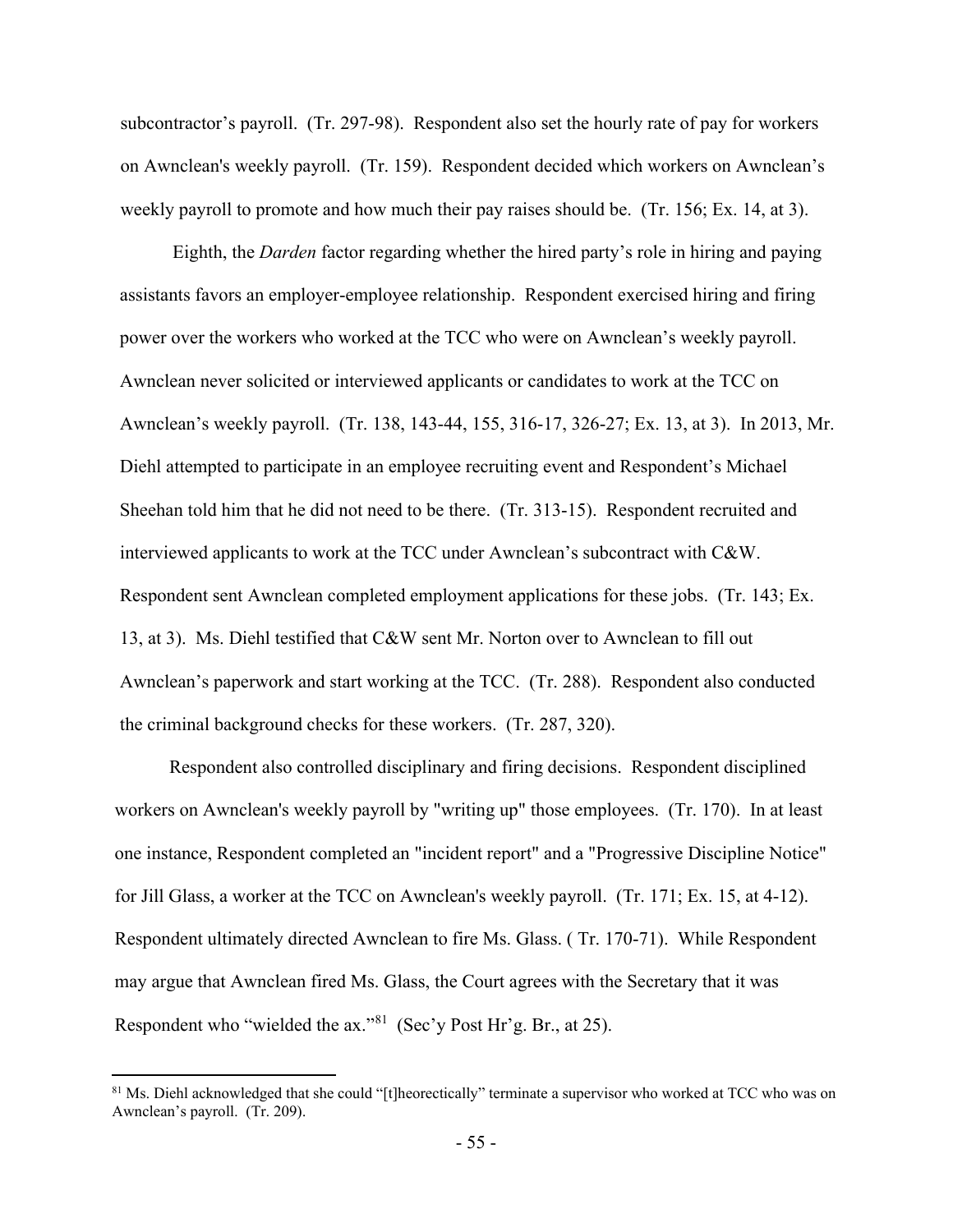Ninth, the *Darden* factor regarding whether the work is part of the regular business of the hiring party favors an employer-employee relationship. C&W was the prime contractor on a contract to provide janitorial services to the TCC. Respondent's own employees worked on the contract as managers, custodial and maintenance workers, and groundskeepers. (Ex. 35, at 16- 17). Respondent did not hire Awnclean so that Awnclean's actual employees would provide janitorial services at the TCC. Respondent's own workers were already doing that. Awnclean was merely a conduit for Respondent to obtain the contract in the first place. The Court agrees with the Secretary that Respondent courted Awnclean in order to help obtain the award of the contract with the City of Tampa for the work at the TCC because Awnclean is a woman-owned small business.<sup>82</sup> (Tr. 134-35, 276, 300, 312-13, 329-30, 555; Exs. 37, at 24, 52, M; Sec'y Post Hr'g. Br., at 23). During contract performance, Respondent needed to ensure that it was spending more on Awnclean to meet the SLBE component in its contract with the City of Tampa. (Tr. 328-29, 616-17).

Tenth, the *Darden* factor regarding whether the hiring party is in business favors an employer-employee relationship. It is undisputed that Respondent is in business. Respondent was one of the largest janitorial contractors "in the world." As noted above, Respondent provided janitorial services to the TCC and its own employees worked on the contract as managers, custodial and maintenance workers, and groundskeepers. (Tr. 236; Ex. 35, at 16-17).

Eleventh, the *Darden* factor regarding the provision of employee benefits favors an employer-employee relationship. Respondent set vacation and sick time policies for the workers at the TCC on Awnclean's weekly payroll. (Tr. 163; Ex. 17). Awnclean employees paid on a biweekly basis received vacation time, whereas Awnclean workers working at the TCC who

<span id="page-55-0"></span><sup>&</sup>lt;sup>82</sup> Awnclean did not have sufficient actual employees on its regular payroll at that time to complete the work required under its subcontract with C&W. (Tr. 138, 313-14, 320).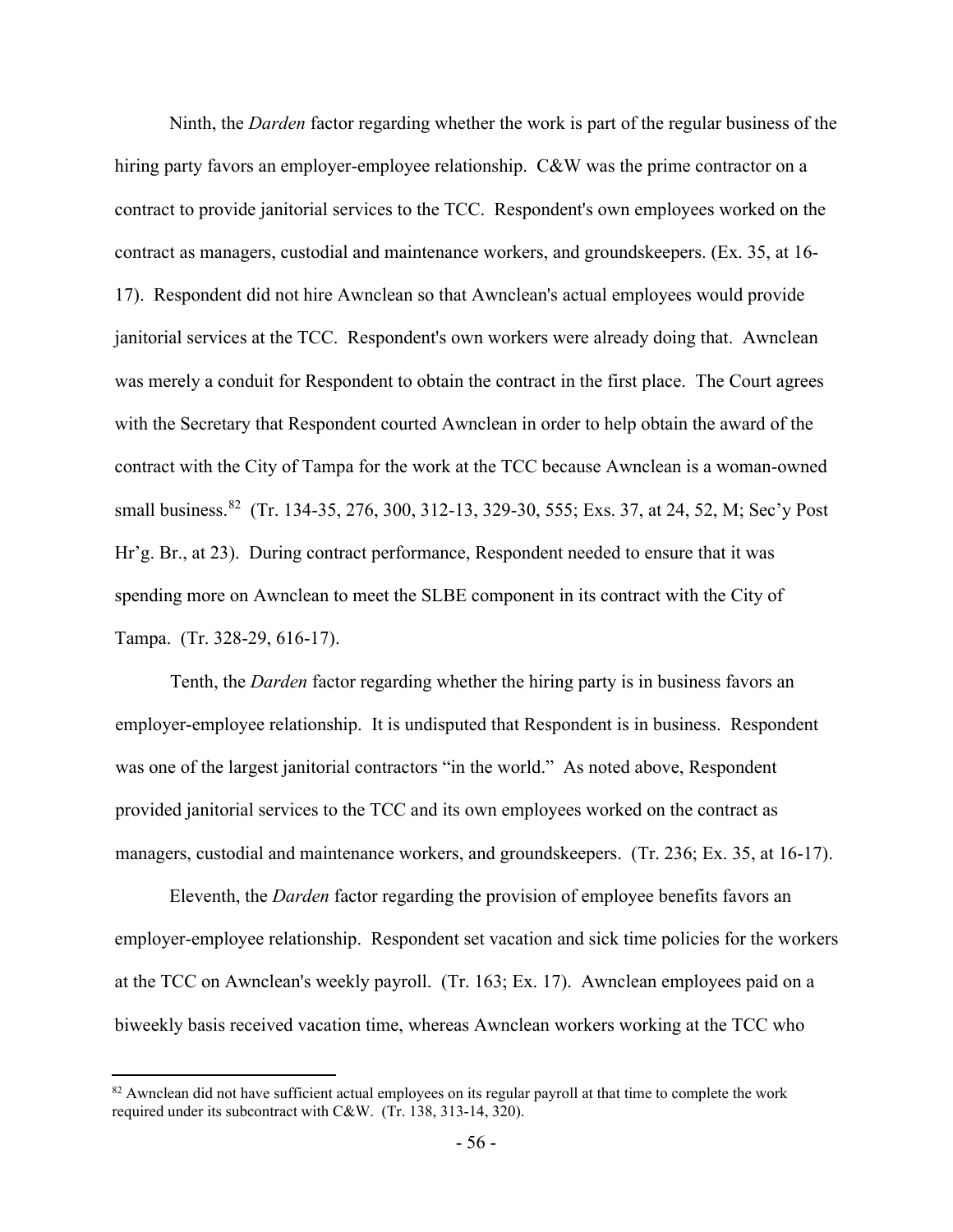were paid on a weekly basis did not, with very limited exception.<sup>[83](#page-56-0)</sup> When a worker at the TCC on Awnclean's weekly payroll was sick and needed to request time off, the worker called Respondent, and not Awnclean. (Tr. 161-62, 321-22, 330; Ex. 35, at 43).

Here, the tax treatment of the hired party favors a non-Employer-employee relationship. Awnclean withheld taxes from, gave W-2 forms to, submitted W-4 forms for, and went through the I-9 [Employment Eligibility Verification] process for workers, including supervisors, on Awnclean's weekly payroll who worked at the TCC. (Tr. 195-97, 209). Awnclean also handled the deductions for Mr. Norton while he was on Awnclean's payroll, including Federal tax, Medicare and social security withholdings. (Tr. 350; Exs. 36, at 32, H, at 9, Supplement to Ex. H, at 32; Resp't Post Hr'g. Reply Br., at 10-11).

With limited exception, the Court's analysis of the *Darden* factors demonstrates that Respondent was in an employer-employee relationship with the workers at the TCC who were on Awnclean's weekly payroll on, and for at least several months before, May 15, 2017, including Mr. Norton. (Sec'y Post Hr'g. Br., at 19-26).

B. Respondent Controlled the Workers on Awnclean's Weekly Payroll at the TCC, including Mr. Norton, on, and for at least Several Months before, May 15, 2017.

Pursuant to OSHA Directive CPL 2-0.124 (Multi-Employer Citation Policy (MEP)), OSHA may cite an employer if it creates a hazard, exposes employees to a hazard, has the ability to correct a hazardous condition, or is a controlling employer. A controlling employer has "general supervisory authority over the worksite, including the power to correct safety and health violations itself or require others to correct them." *Summit Contractors Inc.,* 22 BNA OSHC 1777, 1780-81 (No. 03-1622, 2009) (agreeing with and quoting the MEP's definition of a controlling employer). Although control can be established by explicit contractual authority,

<span id="page-56-0"></span><sup>83</sup> *See* n. 56, above.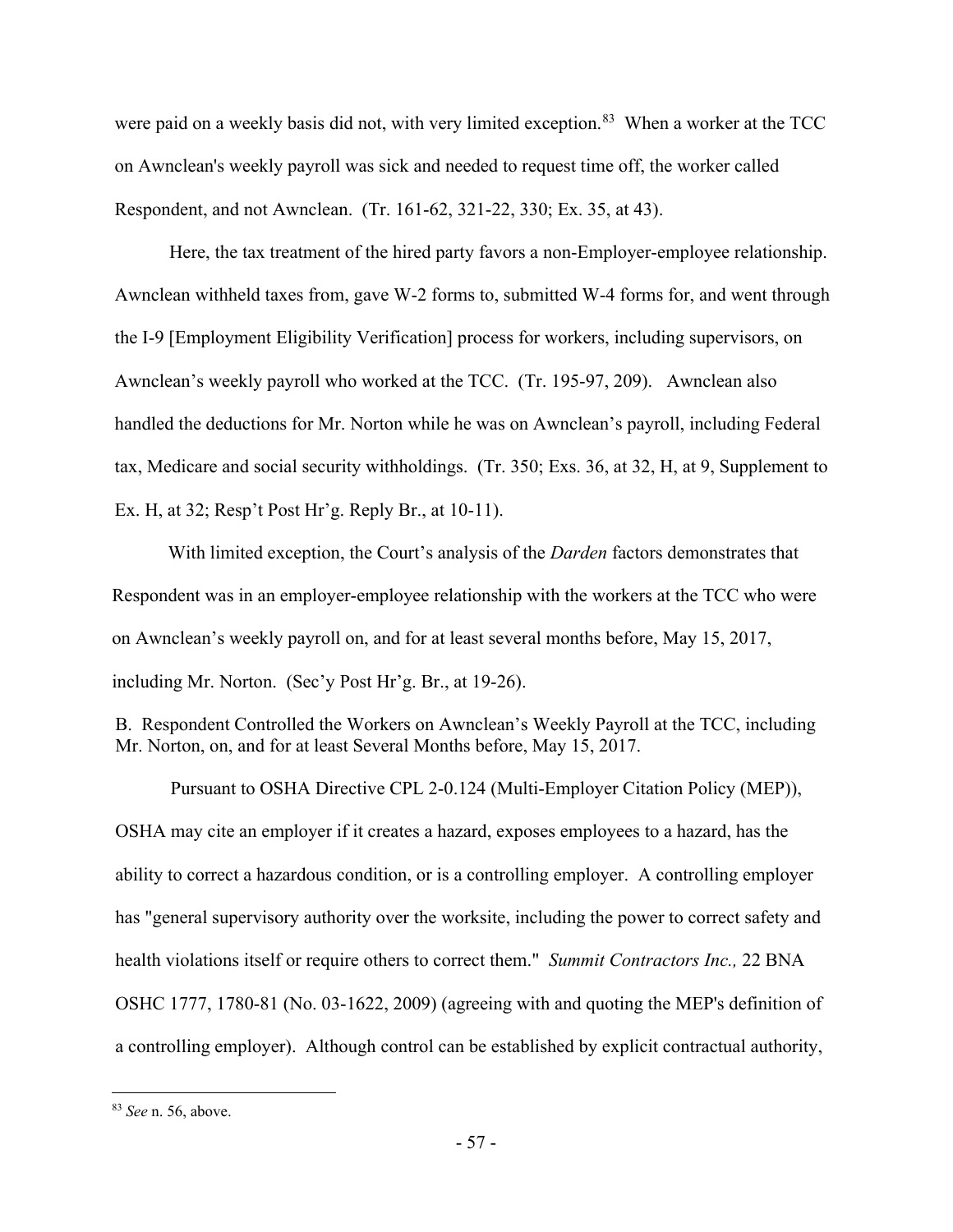it is not required where an employer exercises control in practice. Where a right to control safety is not clearly defined or where the contract says that the employer does not have such a right, an employer may still be deemed "controlling" based on a totality of circumstances, including analysis of other contractual rights that may grant an employer broad responsibility over almost all aspects of the job that necessarily involve safety, i.e. resolving disputes between subcontractors, setting schedules, making purchase decisions, and determining project sequencing. Even in the complete absence of explicit contractual provisions, the exercise of control in practice is equally enough to deem an employer "controlling." (CPL 2-0.124, ¶ E-5(b)). Here, the provision in the subcontract stating Awnclean was an "independent contractor" was more form than substance. (Tr. 286; Ex. 30, at 4,  $\P$  11). In practice, the subcontract provisions at paragraphs 11 and 13 were ignored with regard to workers on Awnclean's weekly payroll. (Tr. 118-27, 161-63, 168-70, 201-02, 235-36, 245, 281-82, 286, 316-17, 336, 356, 378-82, 594; Exs. 17, 20, 30, at 4-5, Y, at 6). Ms. Diaz agreed that what's written in the contract on paper is not necessarily how things progress in realty. (Tr. 594).

Under Commission precedent, an employer who either creates or controls the cited hazard has a duty under section  $5(a)(2)$  of the Act to protect not only its own employees, but those of other employers "engaged in the common undertaking." *McDevitt St. Bovis, Inc*., 19 BNA OSHC 1108, 1109 (No. 97-1918, 2000) (citing *Anning-Johnson*, 4 BNA OSHC 1193, 1199, (No. 3694, 1976); *Grossman Steel & Aluminum Corp*., 4 BNA OSHC 1185, 1188 (No. 1275, 1976). Specifically, the Commission has concluded that an employer may be held responsible for the violations of other employers "where it could reasonably be expected to prevent or detect and abate the violations due to its supervisory authority and control over the worksite." *Centex-Rooney Constr. Co*., 16 BNA OSHC 2127, 2130 (No. 92-0851, 1994).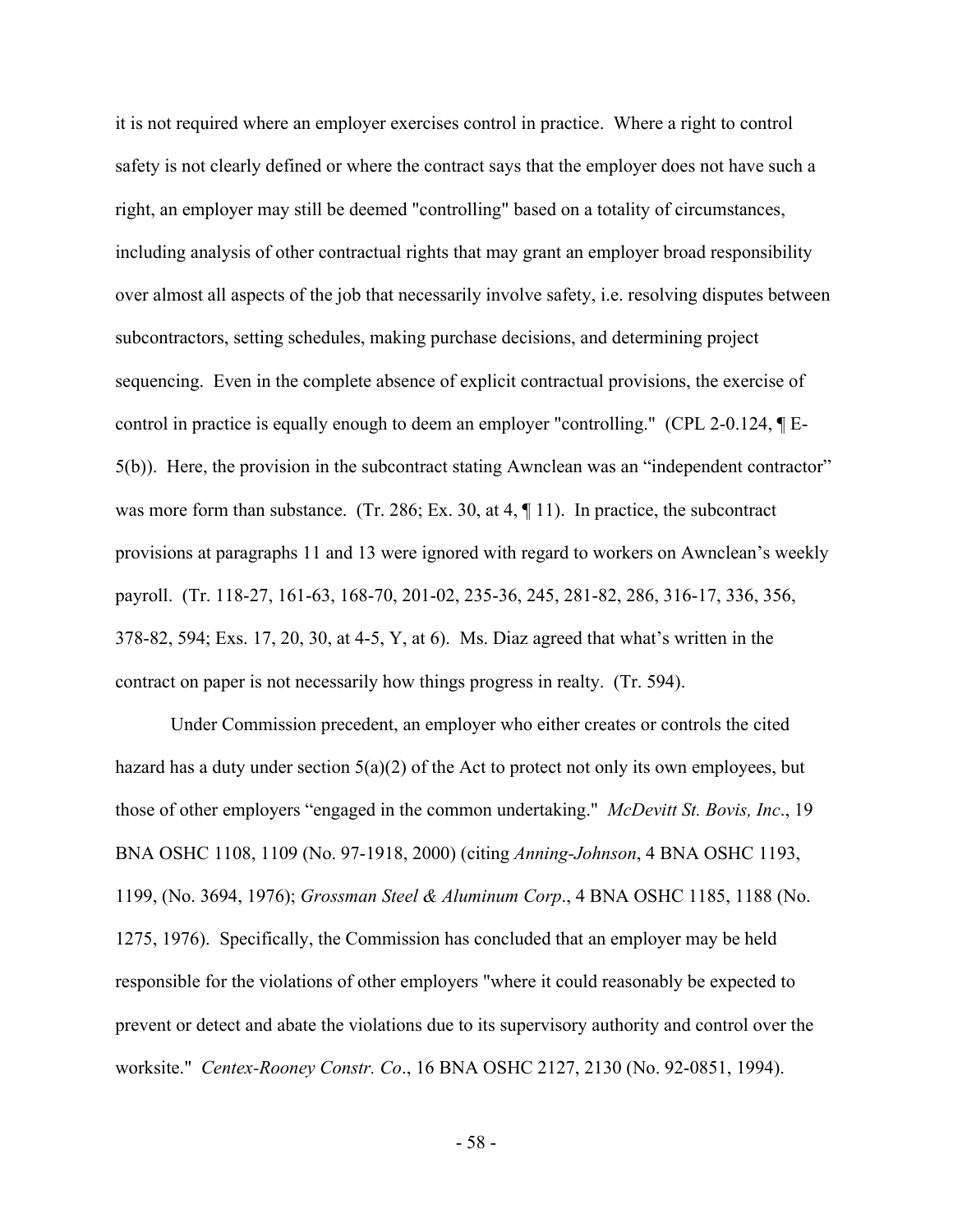Here, Respondent was the prime contractor of a facilities services contract. The MEP applies. *See Harvey Workover, Inc.,* 7 BNA OSHC 1687 (No. 76-1408, 1979) (holding "We no longer find the distinction between construction sites and other worksites valid. The safety of all employees can best be achieved if each employer at multiemployer worksites has the duties to: (1) abate hazardous conditions under its control and (2) prevent its employees from creating hazards.

In addition to its own employees, Respondent managed three subcontractors at the Worksite, including Awnclean, Chinchi and P&L. (Tr. 110-11). These workers generally performed similar tasks, wore identical uniforms, and were supervised by Respondent. (Ex. 35, at 17). Workers on Awnclean's weekly payroll and C&W employees alike were "engaged in the common undertaking" of cleaning and maintaining the Worksite. Respondent had a duty to protect the workers on Awnclean's weekly payroll working at the TCC, including Mr. Norton. *See McDevitt St. Bovis, Inc*., 19 BNA OSHC at 1109.

Respondent argues that Awnclean's subcontract with Respondent does not establish C&W's control within the meaning of OSHA's MEP. It further argues that the subcontract specifically disclaims an employment relationship (or any "engagement") with workers on Awnclean's weekly payroll working at the TCC. (Tr. 190; Ex. 30; Resp't Post Hr'g. Br., at 28-29). An employer cannot shift to another its responsibilities under the Act. *See Pride Oil Well Serv*., 15 BNA OSHC 1809, 1815-17 (No. 87-692, 1992). In *Summit Contractors, Inc.* 23 BNA OSHC 1196, 1207 (No. 05-0839, 2010), citing to *Cent. of Ga. R.R. Co. v. OSHRC*, 576 F.2d 620, 624-25 (5th Cir. 1978), the Commission stated that "Commission precedent establishes that 'an employer may not contract out of its duties under' the OSH Act." *Summitt Contractors Inc*., 23 BNA OSHC at 1207.

- 59 -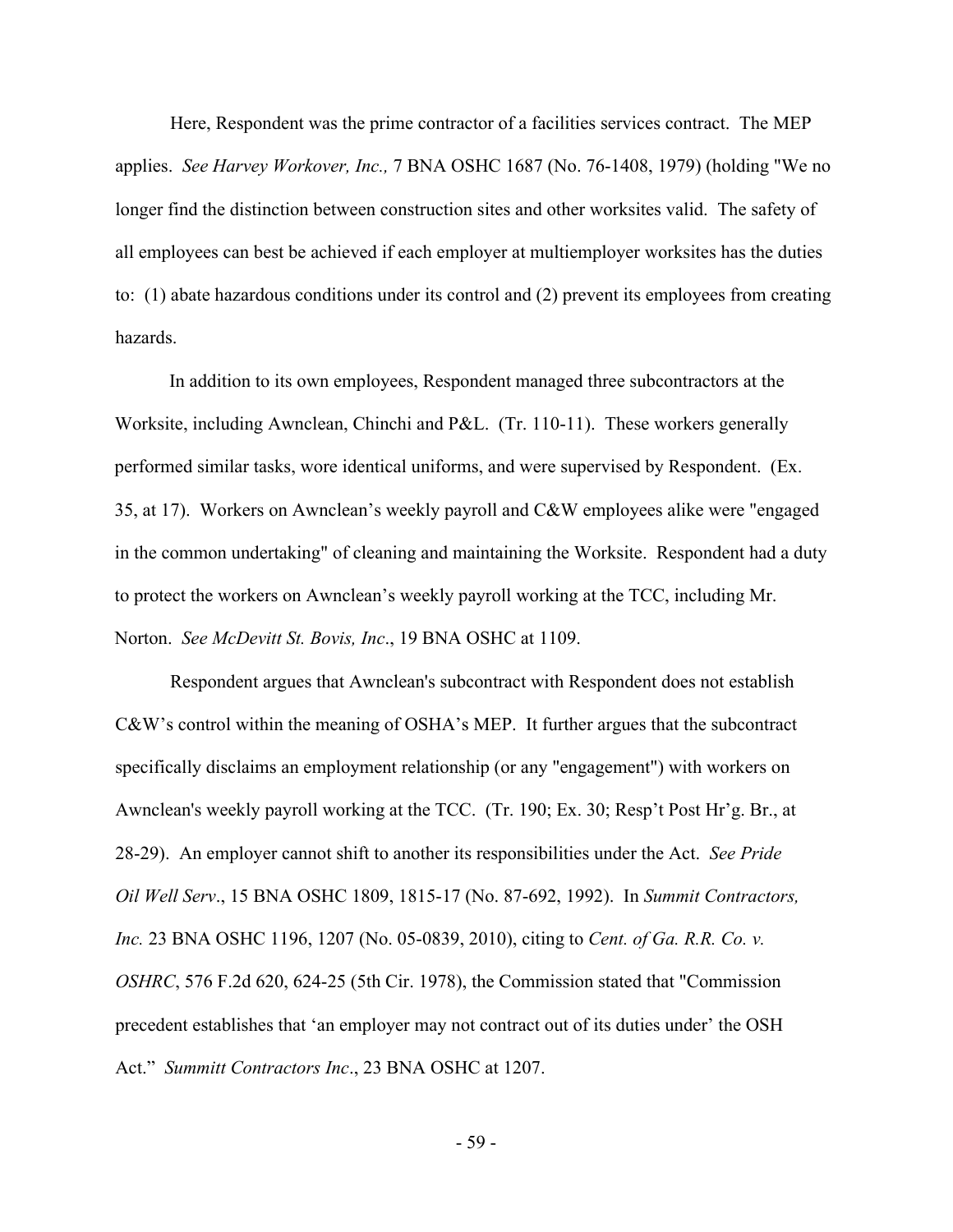The exercise of control in practice is enough to deem an employer "controlling." (CPL 2-0.124, ¶ E-5(b)). Respondent could "reasonably be expected to prevent or detect and abate the violations due to its supervisory authority and control over the worksite" because on the day Mr. Norton drowned and the months leading up to May 15, 2017, Awnclean did not have a supervisor at the Worksite. (Tr. 166-69, 331, 378-82, 587-88, 594-95; Ex. 24, 35, at 20, Y, at 6). *See also Centex-Rooney Constr. Co*., 16 BNA OSHC at 2130; *Double "A" Indus., Inc*., 19 BNA OSHC 1833**,** 1836 **(**No. 01-0534, 2002) (finding controlling employer status where the prime contractor's project manager was overseeing the work, could stop work, make corrections to the work, and the subcontractor 's foreman was not at the worksite).

Respondent exercised control and supervision over its own workers and the workers on Awnclean's weekly payroll at the TCC. It made safety decisions, set schedules, and exercised hiring and firing power for workers at the TCC on Awnclean's weekly payroll. C&W supervisors had the authority to stop Awnclean personnel from working if they observed the employee doing something unsafe. (Ex. 35, at 31-32). Respondent could, and did, require a subcontractor to remove its employee from the Worksite. (Ex. 35, at 33). Respondent could also obtain safety equipment for all its subcontracted workers. C&W Supervisor Michael Sheehan stated that "[i]f Johnnie [Norton] would have asked for a PFD I would have been able to get him one."<sup>[84](#page-59-0)</sup> (Ex. 23).

Respondent set the work schedules for all the personnel who worked under Respondent's contract with the City of Tampa at the Worksite. C &W Supervisor Alberti created and implemented a weekly schedule that directly affected workers on Awnclean's weekly payroll. The weekly schedule designated assignments, set the allocation of the hours

<span id="page-59-0"></span><sup>&</sup>lt;sup>84</sup>After Mr. Norton drowned, C&W provided PFDs to all the workers who worked under its contract with the City of Tampa at the TCC, including workers on Awnclean's weekly payroll. (Tr. 389; Ex. 22).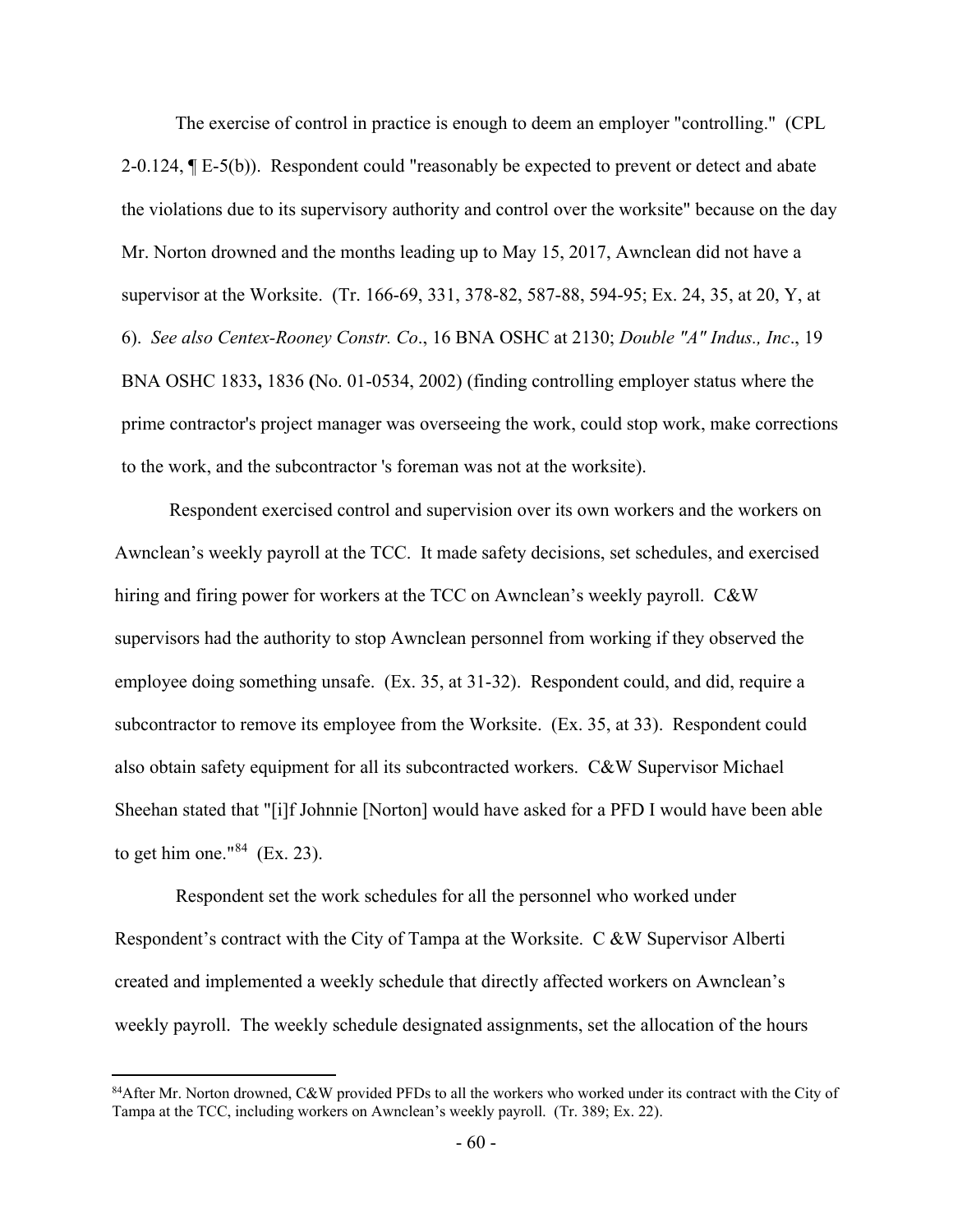and assigned specific workers to specific tasks.<sup>85</sup> (Tr. 118-27, 207, 253-54, 314-21, 328-29, 359, 387, 439; Exs. 19-20, 24, Y, at 6). Ms. Alberti's schedule included assignments for both C&W and workers on Awnclean's weekly payroll who worked at the TCC. (Tr. 387, 439; Exs. 20, 24, 35**,** at 36-37, 87). Respondent, not Awnclean, told Mr. Norton to pressure wash the dock. (Tr. 498, 601; Ex. 35, at 23, 78).

C&W exercised hiring and firing power over Awnclean workers. Awnclean never interviewed applicants or candidates to work at the TCC under its subcontract with Respondent. (Tr. 138). Respondent explicitly told Awnclean who to place on its weekly payroll. Awnclean's President never met many of these workers, including Mr. Norton.

In addition to having hiring authority over the Awnclean workers, Respondent also disciplined and fired workers on Awnclean's weekly payroll who worked at the TCC. Respondent completed an "incident report" and a "Progressive Discipline Notice" for Ms. Glass, a worker on Awnclean's weekly payroll. Respondent ultimately directed Awnclean to fire Ms. Glass. (Tr. 170-71, 280-81, 336-37; Ex. 15, at 4-12).

All these facts establish Respondent's "general supervisory authority over the worksite, including the power to correct safety and health violations itself or require others to correct them."[86](#page-60-1) *Summit Contractors Inc.*, 22 BNA OSHC at 1780-81. The Court finds that OSHA properly cited Respondent as the controlling employer pursuant to OSHA's MEP. (Sec'y Post Hr'g. Br., at 26-31).

> 1. Respondent Failed to Exercise Reasonable Care to Prevent and Detect Violations at its Worksite.

<span id="page-60-0"></span> $85$  To the extent that Ms. Diaz testified to the contrary, she was either mis-informed or not credible. (Tr. 551, 558-59, 585-86, 606; Exs. 20, 35, at 16-17, 32).

<span id="page-60-1"></span><sup>&</sup>lt;sup>86</sup> The facts of this case as enumerated herein refute Respondent's discredited argument that it "did not supervise Awnclean's employees, did not provide them with the tools to complete their work, did not control the quality of the Awnclean's employees' work, [and] did not have the authority to remove or terminate any Awnclean employee,.…" (Resp't Post Hr'g. Br., at 34, Resp't Post Hr'g. Reply Br., at 4).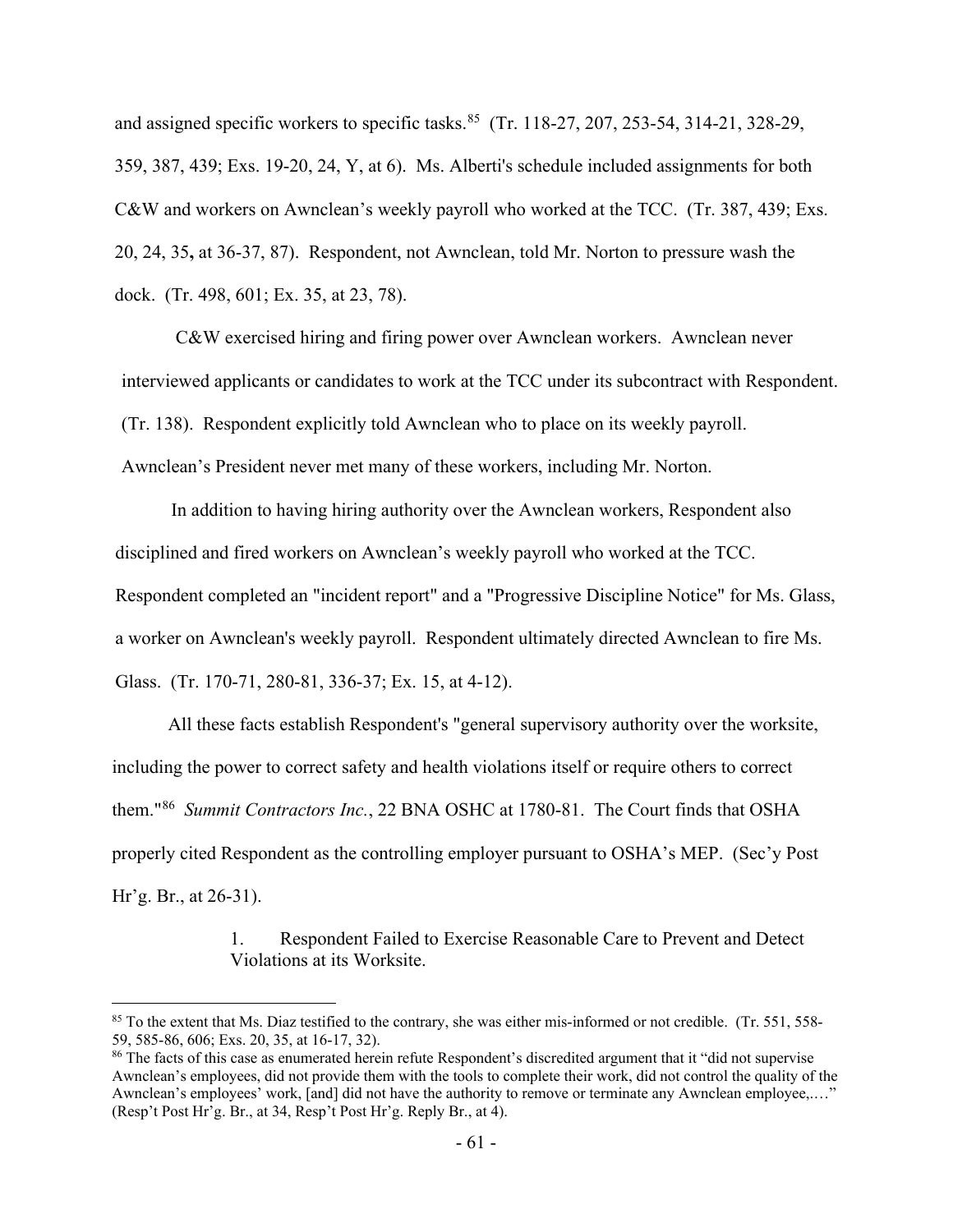A controlling employer must "exercise reasonable care to prevent and detect violations on the site." CPL 2-0.124, ¶ E-2. In *Grossman Steel & Aluminum Corp*., 4 BNA at 1188, the Commission articulated the position that:

The general contractor is well situated to obtain abatement of hazards, either through its own resources or through its supervisory role with respect to other contractors. It is therefore reasonable to expect the general contractor to assure compliance with the standards insofar as all employees on the site are affected. Thus, we will hold the general contractors responsible for violations it could reasonably have been expected to prevent or abate by reason of its supervisory capacity.

(*Id*. at 1188).

The Commission has not required a general contractor to conduct continuous inspections of the subcontractor's work. A general contractor does have responsibility to seek to have worksite hazards corrected, if it was aware of the hazards or could reasonably be expected to have detected them. Many facts may bear on the issue of reasonableness. These may include the manner, frequency or extensiveness of an employer's efforts to monitor the worksite; the difficulty an employer might have had in discovering the alleged hazards; or the length of time the hazards existed. (CPL 2-0. 124, ¶¶ E-3-4). Where work is not routine or where unusual hazards are present, it is not "reasonable to completely rely on [an employee's] experience and provide no supervision or oversight…." *Wayne J. Griffin Elec., Inc*., 26 BNA OSHC 1786, 1805 (No. 15-0858, 2017) (ALJ).

Here, Respondent was well suited to ensure that workers on Awnclean's weekly payroll whom it tasked to pressure wash and rotary scrub the dock at the TCC wore PFDs because it exercised supervisory control over them and was aware that workers had pressure washed the dock without wearing PFDs. The Court agrees with the Secretary that Respondent could have

- 62 -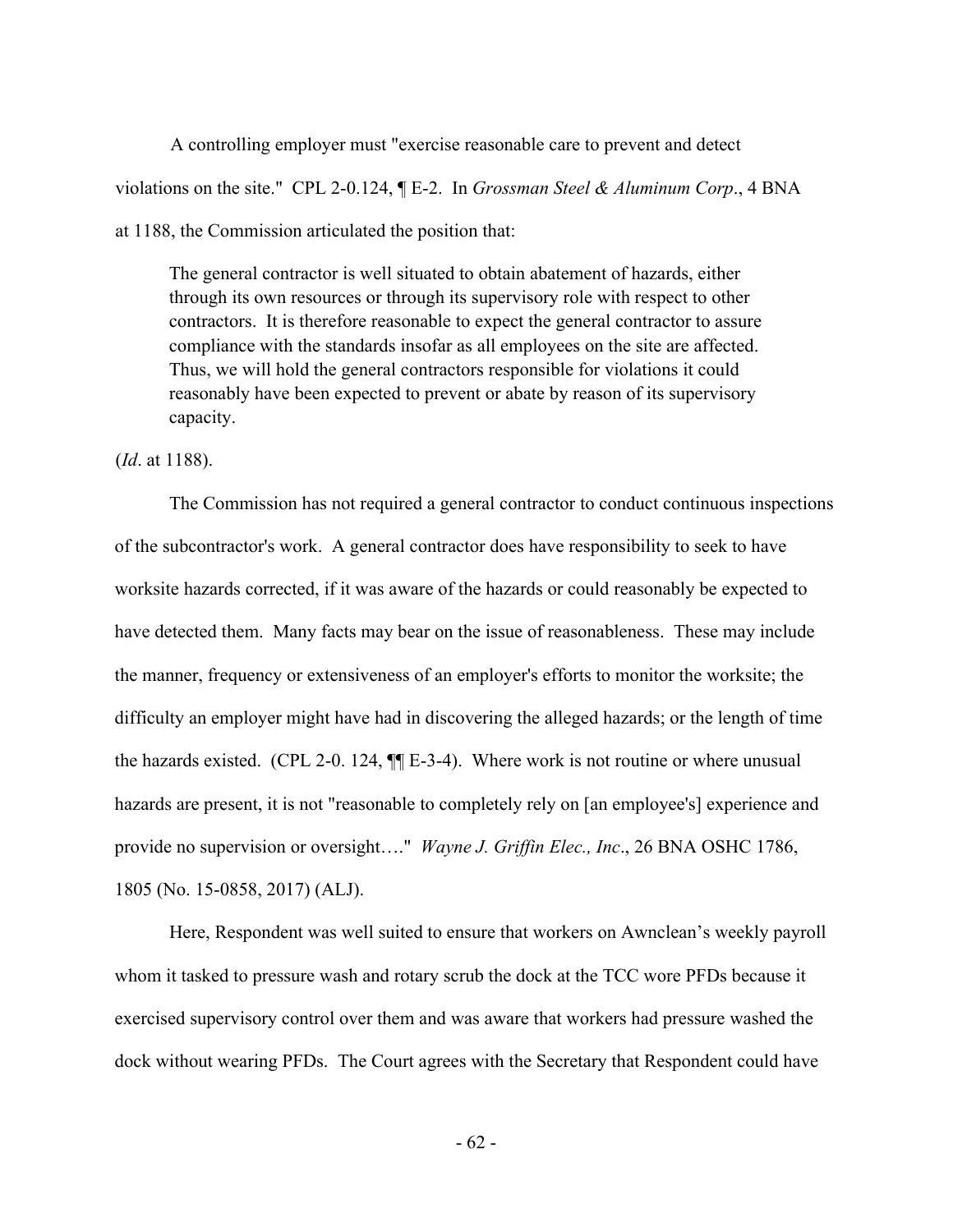prevented or abated the hazardous drowning condition involving the use of a pressure washer and rotary scrubber on a dock adjacent to deep water without wearing a PFD.

First, Respondent monitored the Worksite. This is not the situation where the contractor was unaware of what was happening at the Worksite or where Respondent relied on the experience of a supervisor when assessing the frequency of inspections.<sup>[87](#page-62-0)</sup> Here, Respondent was well aware of what was happening at the Worksite because it exercised near complete control over the workers on Awnclean's weekly payroll at the TCC, including Mr. Norton. Respondent did not rely on Awnclean supervisors to inspect the Worksite and detect hazards because on the day of, and months leading up to, the accident Awnclean did not have any supervisory personnel at the Worksite. Respondent knew that Mr. Norton was going to pressure wash the dock and work close to surrounding water because Respondent's supervisors ordered Mr. Norton to do so. Further, C&W supervisors Walker and Alberti knew Mr. Norton was not wearing a PFD while he was pressure washing and rotary scrubbing the dock on May 15, 2017. (Tr. 390-91, 395, 450; Exs. 22, 24, U, at 8-9). Respondent was monitoring the Worksite with its supervisory personnel who knew exactly what Mr. Norton was doing, and was, therefore, aware of the hazard.

Next, pressure washing a dock using a rotary scrubber to clean every inch of the dock up to and including the very edges of a ten foot wide, 289 feet long unguarded, raised above the water, dock while wearing rubber boots and not wearing a PFD while surrounded on three sides by open, 19 feet deep water in Tampa Bay, Florida, is an open and obvious drowning hazard. Respondent had no difficulty in assessing how obviously hazardous this was. Respondent knew

<span id="page-62-0"></span><sup>87</sup> *Cf. E.P. Guidi, Inc. and Haines & Kibblehouse, Inc.,* No. 04-1055, 2005 WL 3338020 ((O.S.H.R.C.A.L.J., Sept. 16, 2005) (consolidated) (noting prime contractor not liable for subcontractor's violation because it neither controlled safety measures at the work site nor had authority to direct the means or methods of the subcontractor's work, and the Secretary failed to show prime contractor should have known of the violative conditions.).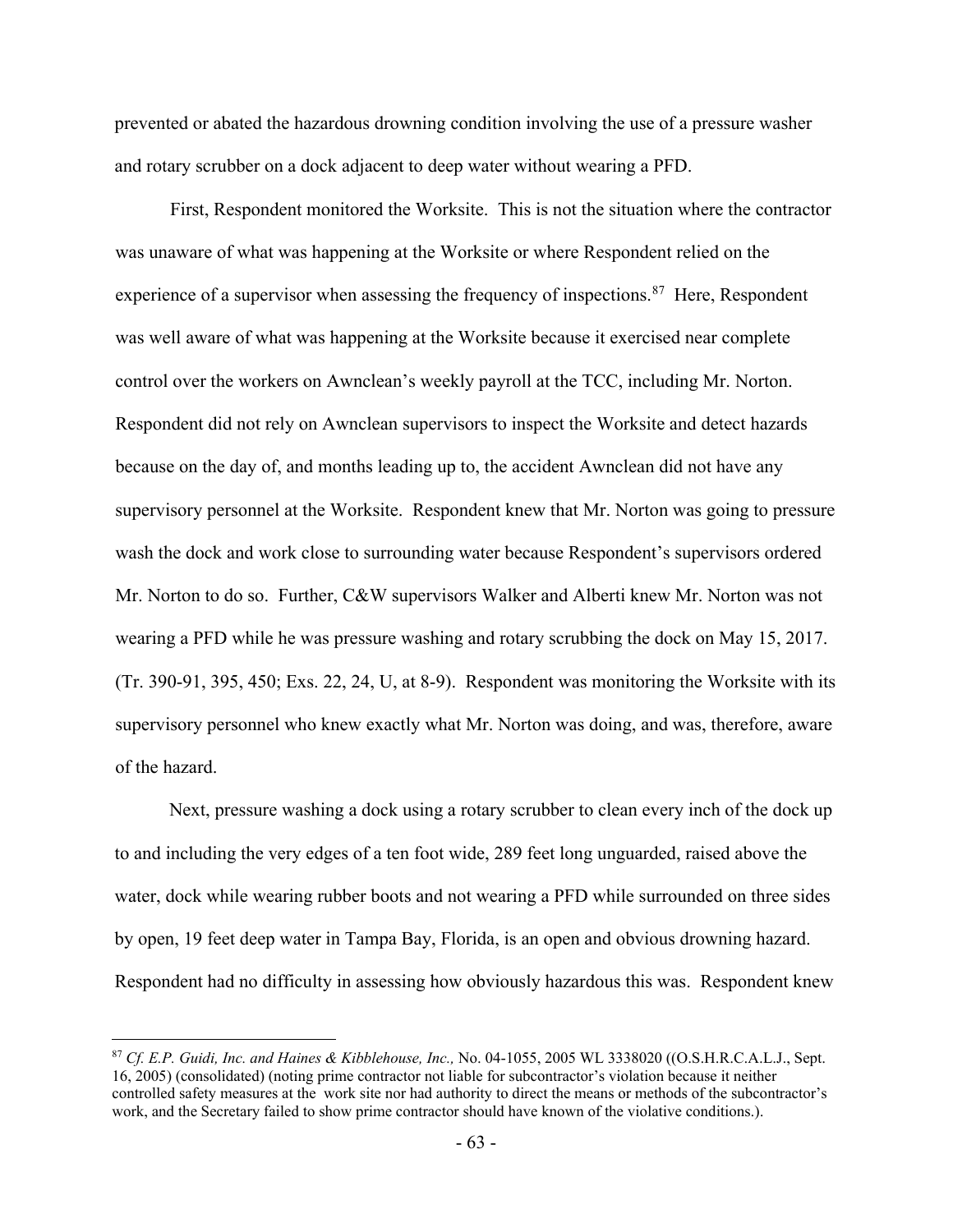that pressure washing the dock without a PFD presented a hazard after at least two of Respondent's own employees used a PFD to do so. Respondent recognized the hazard because C&W Supervisor Sheehan specifically asked Mr. Norton if he could swim. This conversation happened when Mr. Norton was told to pressure wash the dock. Mr. Sheehan's inquiry was made because one of the employees that used to clean the dock "area had a fear of water and used to put a jacket [on]." If Respondent was unaware of the drowning hazard, Mr. Sheehan would not have asked Mr. Norton if he could swim. It was foreseeable to Respondent and its Worksite supervisors that an employee looking forward and down at a rotating scrubber dragging a cord could fall into the bay while cleaning the edges of the TCC's boat dock on May 15, 2017. (Tr. 371-73, 392-93, 426, 498-501, 601; Exs. 1, 23, 35, at 63-73; SF 2-6, 9-11).

Finally, this is not the case were Respondent was caught unaware because the hazard existed for a short period. This hazard played out repeatedly, as Respondent routinely ordered many workers, including Messrs. Walker, Estonier, Norton, Arana, Wilson, and Few to pressure wash the dock on and before May 15, 2017. Respondent could have reasonably been expected to prevent or abate the hazard. (Sec'y Post Hr'g. Br., at 31-35).

C. Judicial Notice is Not Suitable for the Factual Assertion Sought by the Secretary.

 In Complainant's Reply to Respondent's Post Hearing Brief "[t]he Secretary asks the Court to take judicial notice of the dangers of swimming or falling into open water pursuant to Rule 201 of the Federal Rules of Evidence." (Sec'y Reply to Resp't Post Hr'g. Br., at 9- 10). The Secretary asserted that "[o]pen water presents additional dangers due to limited visibility, depth, distance, and drop-offs, currents and tides, water temperature, and weather and seasonal differences [fn omitted]." *(Id*.). The Secretary asserts that "the dangers of swimming or falling into open water are generally known." He argues that these facts can be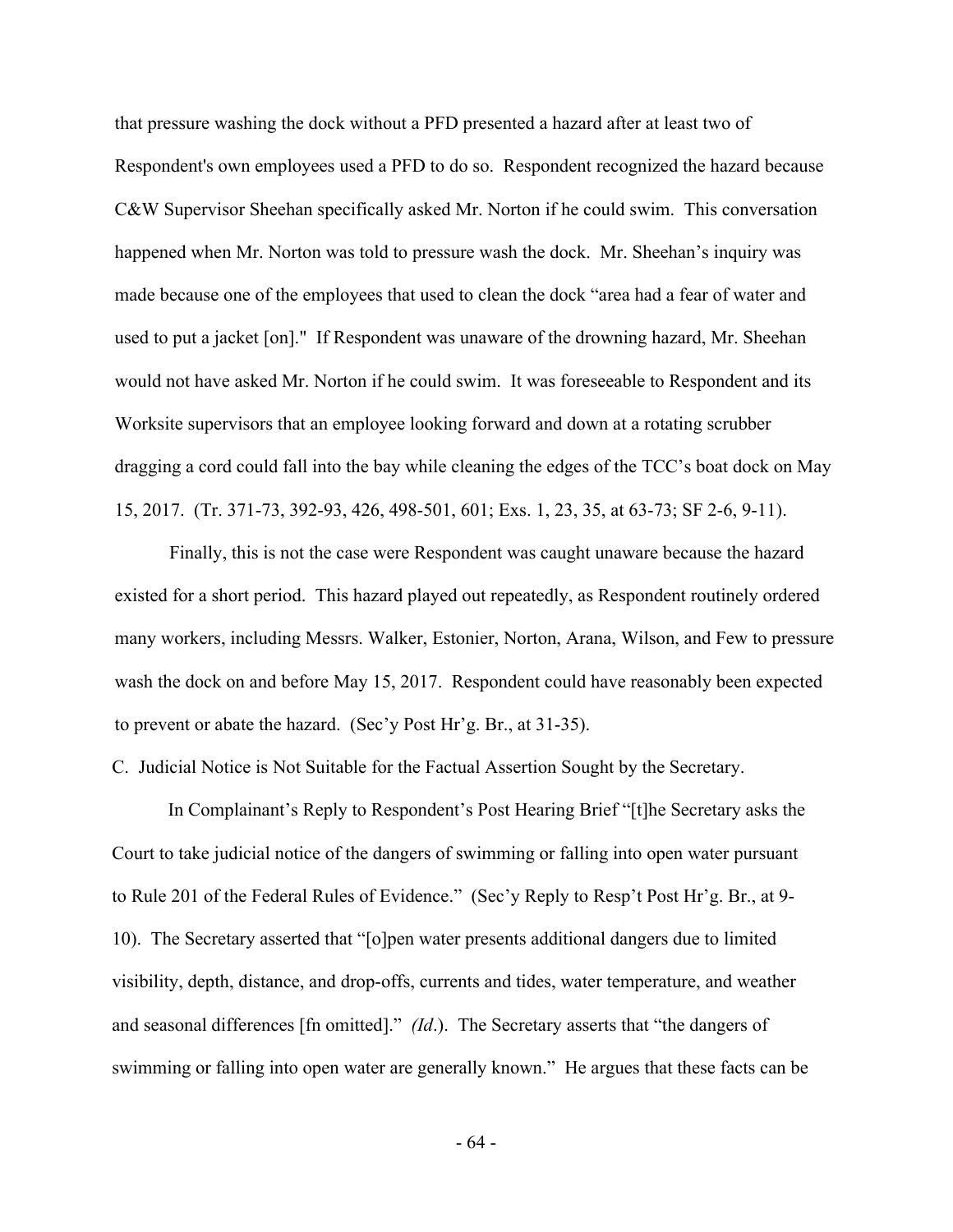accurately and readily determined from a handout produced by Safe Kids Worldwide, *available at* [https://www.safekids.org/blog/five-hidden-hazards-open-water,](https://www.safekids.org/blog/five-hidden-hazards-open-water) and another document produced by the Red Cross and available on the Bureau of Resource Management's webpage at [https://www.usbr.gov/watersafety/docs/RedCrossWater](https://www.usbr.gov/watersafety/docs/RedCrossWater%20Safety.pdf.)  [Safety.pdf.](https://www.usbr.gov/watersafety/docs/RedCrossWater%20Safety.pdf.)

Federal Rule of Evidence 201(c) states the court "must take judicial notice if a party requests it and the court is supplied with the necessary information." Subsection e of the same Rule continues, noting, "[o]n timely request, a party is entitled to be heard on the propriety of taking judicial notice and the nature of the fact to be noticed." On January 13, 2020, the Court ordered the parties to state their respective positions concerning Complainant's request that the Court take Judicial Notice of the dangers of swimming or falling into open water pursuant to Rule 201, F.R.E. *See* 29 C.F.R. § 2200.67(l). On January 17, 2020, both parties filed their respective positions.[88](#page-64-0) 

Federal Rule of Evidence 201 allows judicial notice of "a fact that is not subject to reasonable dispute because it: (1) is generally known within the trial court's territorial jurisdiction; or (2) can be accurately and readily determined from sources whose accuracy cannot reasonably be questioned." *See* Fed. R. Evid. 201(b)(1)(2). Judicial notice is an adjudicative device that alleviates the parties' evidentiary duties at trial, serving as "a substitute for the conventional method of taking evidence to establish facts." *[Grand Opera Co. v. Twentieth](http://www.westlaw.com/Link/Document/FullText?findType=Y&serNum=1956117085&pubNum=350&originatingDoc=I3e3f4d3f934611d9bdd1cfdd544ca3a4&refType=RP&fi=co_pp_sp_350_307&originationContext=document&vr=3.0&rs=cblt1.0&transitionType=DocumentItem&contextData=(sc.Search)#co_pp_sp_350_307)  Century–Fox Film Corp.,* [235 F.2d 303, 307 \(7th Cir. 1956\).](http://www.westlaw.com/Link/Document/FullText?findType=Y&serNum=1956117085&pubNum=350&originatingDoc=I3e3f4d3f934611d9bdd1cfdd544ca3a4&refType=RP&fi=co_pp_sp_350_307&originationContext=document&vr=3.0&rs=cblt1.0&transitionType=DocumentItem&contextData=(sc.Search)#co_pp_sp_350_307) It replaces the evidentiary procedure that would otherwise be necessary to establish "adjudicative fact[s]" that are generally known or "capable of accurate and ready determination" by resort to reliable sources. *York v.* 

<span id="page-64-0"></span><sup>88</sup> Neither party took advantage of the Court's offer to allow the parties the opportunity to present oral argument on the Secretary's request that judicial notice be taken.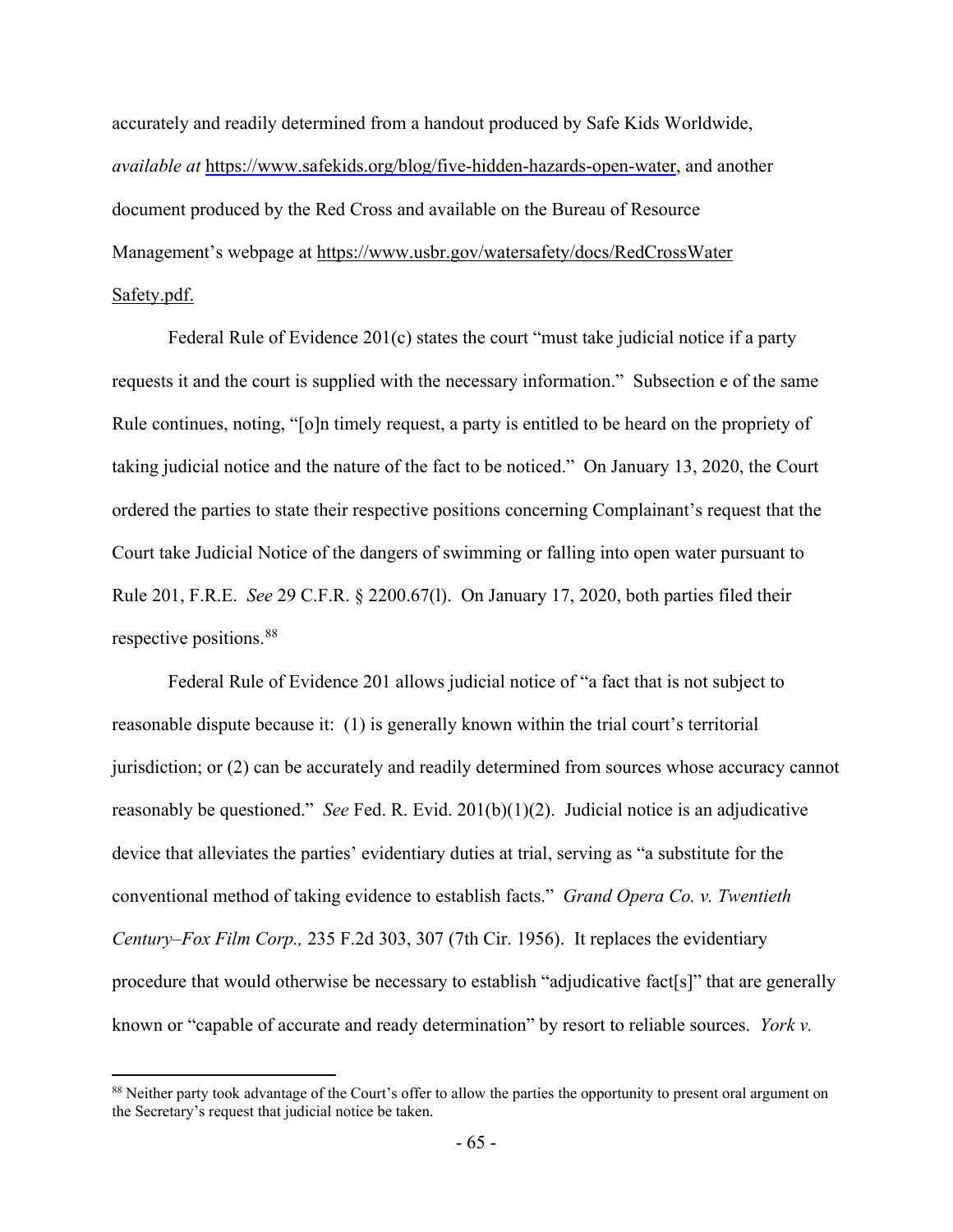*Am. Tel. & Tel. Co.,* 95 F.3d 948, 958 (10th Cir. 1996). Caution must be used in determining that a fact is beyond controversy under Rule 201(b). *See*, Fed. R. Evid. 201(b) Advisory Committee Notes; *Int'l Star Class Yacht Racing Ass'n v. Tommy Hilfiger USA, Inc.*, 146 F.3d 66, 70 (2d Cir. 1998) (noting that "[c]are must be taken that the requisite notoriety exists [and] [e]very reasonable doubt upon the subject should be resolved promptly in the negative"). Here, the Secretary's request for judicial notice falls short of qualifying under Rule 201(b).

The Secretary cites to several federal and state court premises liability cases in support of his argument that the Court should take judicial notice of the fact that open water may be deemed an obvious danger as a matter of law.<sup>89</sup> (Sec'y Position Stmt., at 2-3). None of these cases are in the context of the OSH Act and "judicial notice" was not taken by any of these courts in these cited cases.

The Secretary also cites to *Knife River, Contestant v. Sec'y of Labor, Mine Safety and Health Admin. (MSHA)*, No. WEST 2009-1147-RM, 2011, 2011 WL 3794326 (F.M.S.H.R.C.A.L.J., June 16, 2011) (consolidated) , a Federal Mine Safety and Health Review Commission (FMSHRC) case where the Secretary asserts that a FMSHRC judge observed that a dock that lacked handrails and toe boards exposed "miners to the risk of fatal drowning in the event of a slip or fall into water reported to be … approximately 20 feet deep" and presented a clear and present danger. (*Id.* at 1460). Again, no "judicial notice" was taken in that case.

Respondent argues that taking judicial notice of "the dangers of swimming or falling into open water" is inconsistent with Federal Rule of Evidence 201 and should be denied. C&W asserts that Secretary's general request is subject to reasonable dispute, and the assertion is not

<span id="page-65-0"></span><sup>&</sup>lt;sup>89</sup> The Secretary cites to one OSHA-related case concerning 11th Circuit law on what the Secretary is required to show to make out a prima facie case for a violation of an OSHA standard. (Sec'y Position Stmt., at 2-3).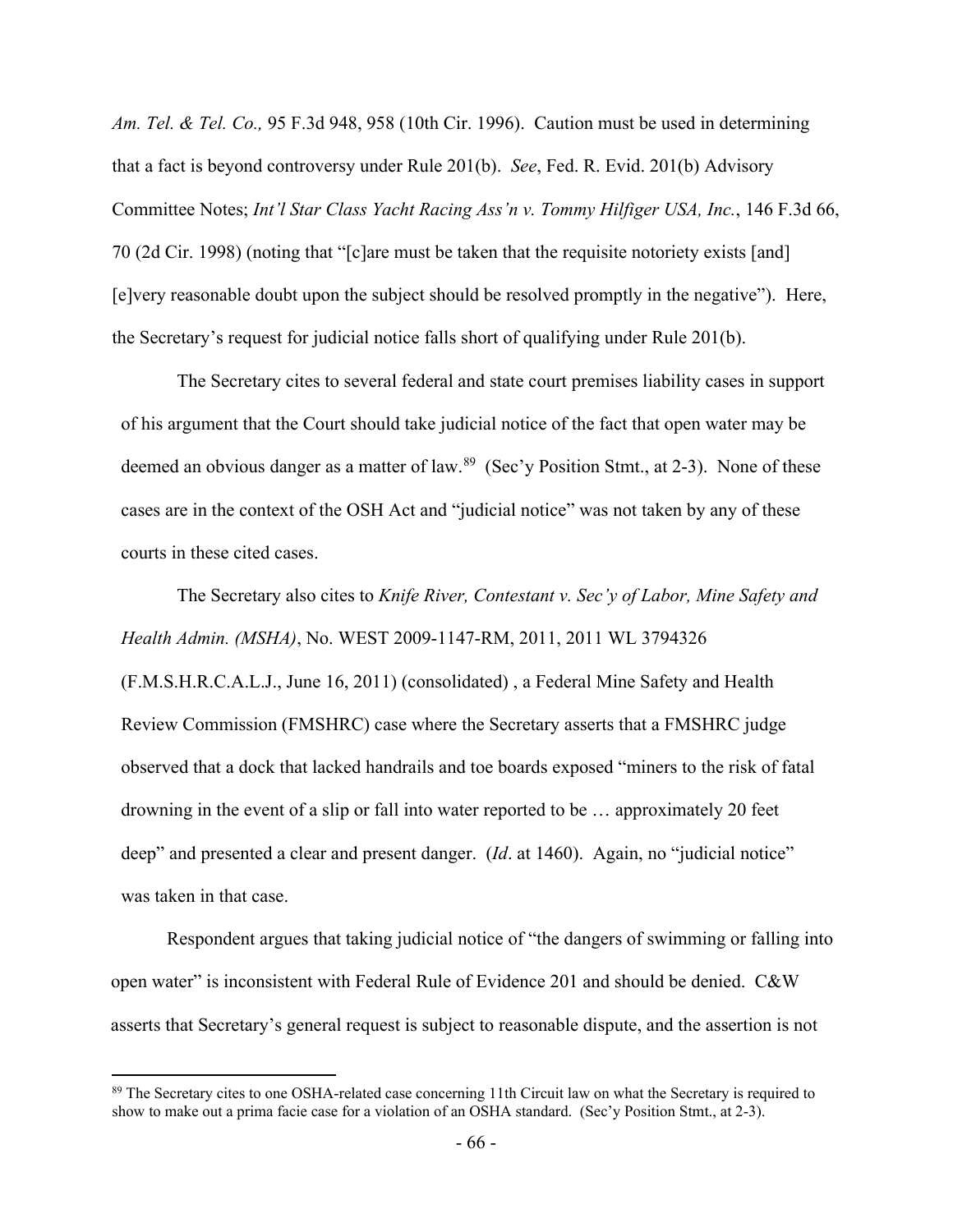capable of ready determination with accurate sources whose accuracy cannot reasonably be questioned. Citing to *Shahar v. Bowers*, 120 F.3d 211, 214 (11th Cir. 1997), Respondent asserts that judicial notice would apply to an indisputable fact such as the number of days in a week, or that the sun rises in the east, e.g. "the kinds of things about which courts ordinarily take judicial notice are (1) scientific facts: for instance, when does the sun rise or set; (2) matters of geography: for instance, what are the boundaries of a state; or (3) matters of political history: for instance, who was president in 1958."(*Id. at* 214). Respondent states that a high degree of *indisputability* is an essential prerequisite for judicial notice. *See* Fed. R. Evid. 201(b) Advisory Committee's Notes to subdivision (b) ("With respect to judicial notice of adjudicative facts, the tradition has been one caution in requiring that the matter be beyond reasonable controversy").

 Here, the Secretary's request to take judicial notice of swimming or falling into open water" is general and not indisputable. The Secretary's assertion does not define "open water" or conditions of the open water.<sup>[90](#page-66-0)</sup> It does not identify particular "dangers."<sup>91</sup> As noted by Respondent, courts have declined to take judicial notice of general assertions that do not meet the test of indisputability. *See Shahar v. Bowers*, 120 F.3d at 214 (declining to take judicial notice of newspaper accounts or press releases of a public official's conduct); *Howard v. Hyundai Motor Mfg. Ala.*, 754 F. App'x 798, 807 (11th Cir. 2018) (declining to take judicial notice of the general "fact that, in most employment situations, an applicant is required to submit the name of his or her last employer to the new employer") (unpublished) *cert. denied*, 140 S.Ct. 126 (2019); *Kerruish v. Essex Holdings, Inc.*, 777 F. App'x 285, 293 (11th Cir. 2019) (declining to take

<span id="page-66-0"></span> $90$  Here, the parties have stipulated that the waters of Tampa Bay were approximately nineteen (19) feet deep at the end of the dock, where Mr. Norton was working before he fell and drowned.

<span id="page-66-1"></span><sup>91</sup> Complainant asserts that "[o]pen water presents additional dangers due to limited visibility, depth, distance, and drop-offs, currents and tides, water temperature, and weather and seasonal differences. [fn. omitted]". (Sec'y Reply Br., at 10).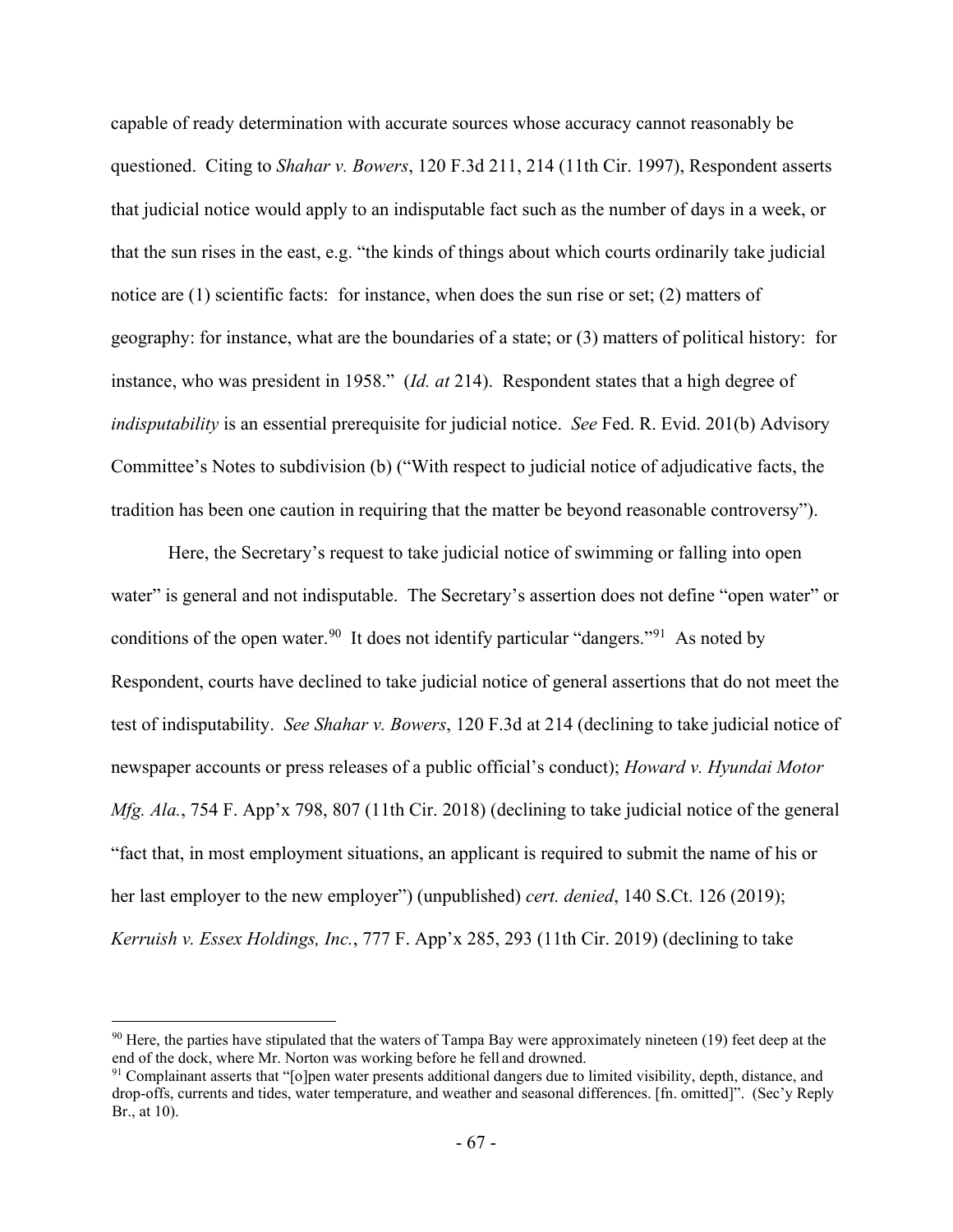judicial notice of an affidavit never made part of the district court record) (unpublished) ; *United States v. Jones*, 29 F.3d 1549, 1553 (11th Cir. 1994) (stating that judicial notice is appropriate if the fact is "one that only an unreasonable person would insist on disputing" and declining to take judicial notice that a defendant "refused to come to work"); *Davis v. Valsamis, Inc.*, 752 F.App'x 688, 697 (11th Cir. 2018) (unpublished) , *cert. denied,* 139 S. Ct. 1283 (2019) (declining to take judicial notice that defendant received knowledge of the plaintiffs' injuries through the news). (Resp't Opp. To Sec'y Request for Judicial Notice, at 4-5).

Judicial notice is also improper if a legitimate question exists as to the underlying source(s) of the information upon which the proponent relies. Accurate records or other sources of a judicially noticed fact must be known to the court to enable it to consider whether the fact is amenable to judicial notice. Here, the Secretary did not provide the Court with sources whose accuracy cannot reasonably be questioned. As support for his request for judicial notice, the Secretary refers to two general online handouts or pamphlets that it never identified during the trial, and that he never introduced as trial exhibits. No one testified at trial regarding either of these two documents and their authors are unknown. The Safe Kids Worldwide handout describes potential risks of open water for children and teens. The Red Cross document provides general guidelines on what to look out for near a natural water environment. Both publications describe potential variables of open water; not facts about a particular body of water. Neither publication is specific to the body of water around the dock at issue in this case. Neither document indicates the source of its information. *See Carley v. Wheeled Coach*, 991 F.2d 1117, 1126 (3rd Cir. 1993) (refusing to take notice of government test on vehicle rollovers because results are not "readily provable through a source whose accuracy cannot be reasonably questioned"); *Cofield v. Ala. Pub. Serv. Comm'n,* 936 F.2d 512, 517 (11th Cir. 1991) (holding

- 68 -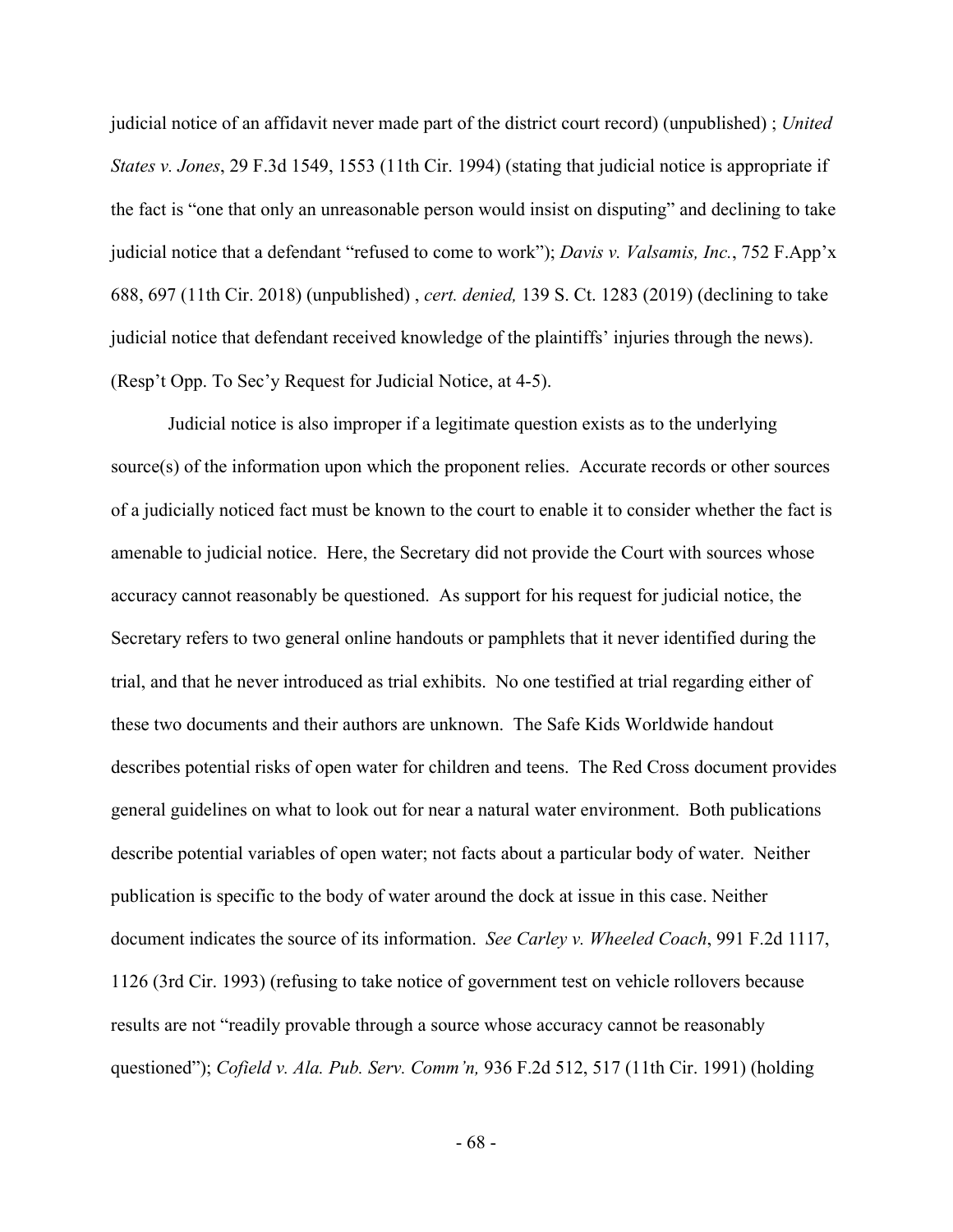that a statement of fact that appears in a daily newspaper does not of itself establish that the stated fact is "capable of accurate and ready determination by resort to sources whose accuracy cannot reasonably be questioned") (citing Fed. R. Evid.  $201(b)(2)$ ). Here, the accuracy of the sources referenced by the Secretary in his request for judicial notice can reasonably be questioned.

D. The Secretary Has Met His Burden of Proving That Respondent Violated 29 C.F.R. § 1910.132(a).

In order to establish that an employer violated an OSHA standard, the Secretary must show: (1) the standard applies to this employer at this workplace; (2) the employer failed to comply with the standard; (3) employees were exposed to the hazard; and (4) the employer knew or could have known of the conditions with the exercise of reasonable diligence. *See Astra Pharm. Prods., Inc*., 9 BNA OSHC 2126 (1981), *aff'd in relevant part*, 681 F.2d 69 (1st Cir. 1982); *Pressure Concrete Constr. Co.*, 15 BNA OSHC 2011, 2015 (No. 90-2668, 1992).

1. The Standard Applies to this Worksite

The Secretary cited Respondent for violating 29 C.F.R. § 1910.132(a).

That standard provides:

Protective equipment, including personal protective equipment for eyes, face, head, and extremities, protective clothing, respiratory devices, and protective shields and barriers, shall be provided, used, and maintained in a sanitary and reliable condition wherever it is necessary by reason of hazards of processes or environment, chemical hazards, radiological hazards, or mechanical irritants encountered in a manner capable of causing injury or impairment in the function of any part of the body through absorption, inhalation or physical contact.

General industry standards under 29 C.F.R. § 1910 apply at this Worksite. Respondent was engaged in providing janitorial services at the Worksite, and it is undisputed that their employees were custodians, groundskeepers, and maintenance workers. (Ex. 35, at 16-17).

- 69 -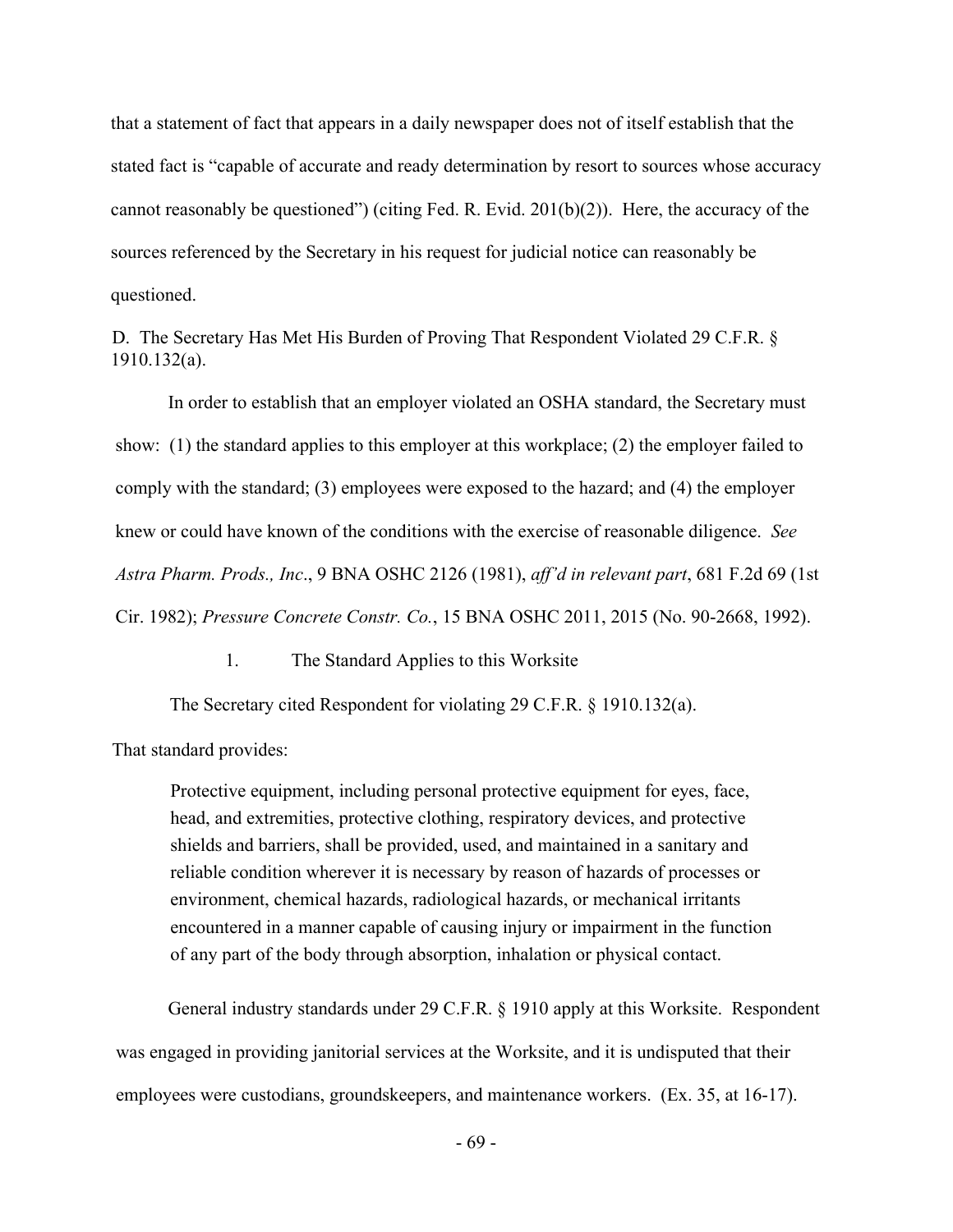PFDs are considered PPE within the meaning of 29 C.F.R. § 1910.132(a). *United Geophysical Corp*., 9 BNA OSHC 2117, 2121-22 (No. 78-6265, 1981) (holding section 1910.132(a) "may properly be read to encompass flotation devices to protect against the hazard of drowning."). (*Id*. at 2122). In *United Geophysical Corp.,* the Commission concluded "that the hazard of drowning in the gravel pit is part of the surroundings in which United's employees worked." (*Id.*). Respondent was in an employment relationship with workers on Awnclean's weekly payroll, including Mr. Norton, for a period of several months on and before May 15, 2017. The evidence establishes that the cited standard applies to Respondent at this Worksite.<sup>[92](#page-69-0)</sup>

2. Respondent Failed to Comply with the Standard.

On May 15, 2017, Mr. Norton was pressure washing and rotary scrubbing the docks at the TCC as part of his normal job duties. (SF 6). The dock was unguarded on three sides and was approximately 289'7" long and 10' 2" wide. (SF 9). The bay at the end of the dock where Mr. Norton was working was approximately 19 feet deep. (SF 10). Mr. Norton was not wearing a PFD when he drowned. (SF 12-13). Respondent failed to ensure that Mr. Norton was issued and wore a PFD while he was pressure washing the dock. Respondent violated the standard.

## 3. Johnnie Norton was Exposed to the Hazard

Mr. Norton was not wearing a PFD on May 15, 2017 when he drowned. (SF 12-13). *See Id.* at 2123 ("By inquiring whether any employee could swim across the pit at a time when no protective equipment was available at the site, [the head linesman] demonstrated that he was willing to expose an employee to the hazard of drowning in order to accomplish the assigned work."). (*Id.*). Mr. Norton was exposed to the hazard. (SF 12).

<span id="page-69-0"></span> $92$  The Court notes that it is unaware of any indication that the drafters of the standard intended to exclude PFDs from the scope of the standard. *See United Geophysical Corp*., 9 BNA OSHC at 2122.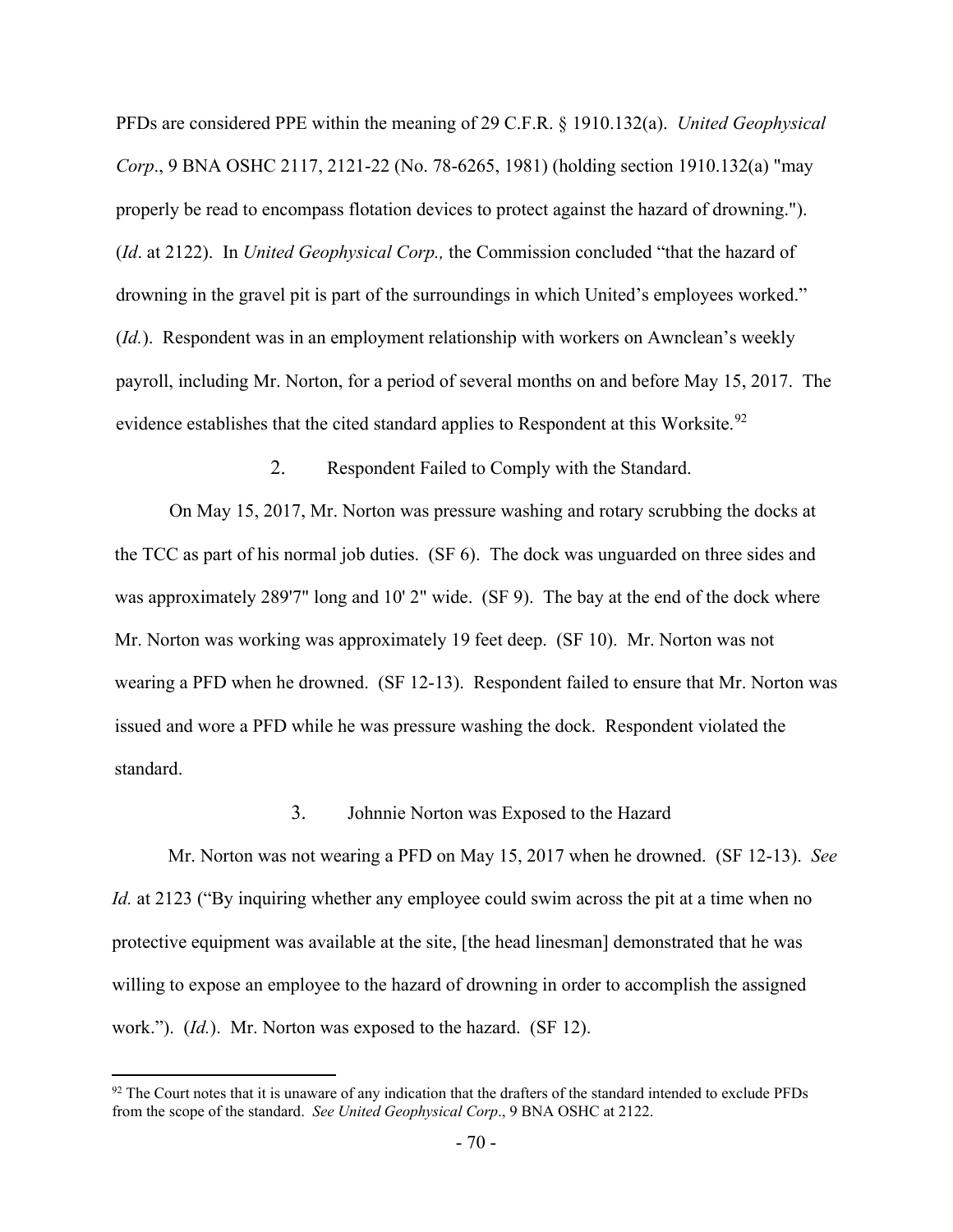## 4. Respondent Had Actual Knowledge of the Hazard

"To meet [his] burden of establishing employer knowledge, the Secretary must show that the cited employer either knew or, with the exercise of reasonable diligence, could have known of the presence of the violative condition." *Pride Oil Well Serv.,* 15 BNA OSHC at 1814. An employer is required to make a reasonable effort to anticipate the particular hazards to which its employees may be exposed during the course of their scheduled work. *Automatic Sprinkler Corp. of Am.*, 8 BNA OSHC 1384, 1387 (No. 76-5089, 1980). The actual or constructive knowledge of a foreman or supervisor can be imputed to the employer. *Tampa Shipyards,* 15 BNA OSHC 1533, 1537 (No. 86-368, 1992) (consolidated) (citing *A.P. O'Horo Co*., 14 BNA OSHC 2004, 2007 (No. 85-369, 1991); *N&N Contractors, Inc*., 18 BNA OSHC 2121, 2123 (No. 96-0606, 2000); *Cent. soya de P. R., Inc*., 653 F.2d 38, 39 (1st Cir. 1981).

Because the site of the alleged violation was in Florida, this case can be appealed to the United States Court of Appeals for the Eleventh Circuit. The Eleventh Circuit has held that to prove a violation of a generally-worded PPE standard such as section 1910.132(a), unless he has proven actual knowledge, the Secretary must show that the protective equipment sought by the Secretary is what the employer's industry would deem appropriate under the circumstances.<sup>93</sup> *Farrens Tree Surgeons Inc.*, 15 BNA OSHC 17[93](#page-70-0) (No. 76-4083, 1992) citing *Fl. Mach. & Foundry, Inc*., 693 F.2d 119, 120 (11th Cir. 1982).

Here, Respondent had actual knowledge on May 15, 2017 that Mr. Norton was pressure washing a dock at the Worksite using a rotary scrubber to clean every inch of the dock up to and

<span id="page-70-0"></span><sup>&</sup>lt;sup>93</sup> The parties agree that the Secretary did not put forth evidence of industry custom at trial. The Secretary asserts that he need not address "industry custom" because here Respondent had actual knowledge of the hazard. (Sec'y Reply to Resp't Post Hr'g. Br., at 8, Resp't Post Hr'g. Br., at 18).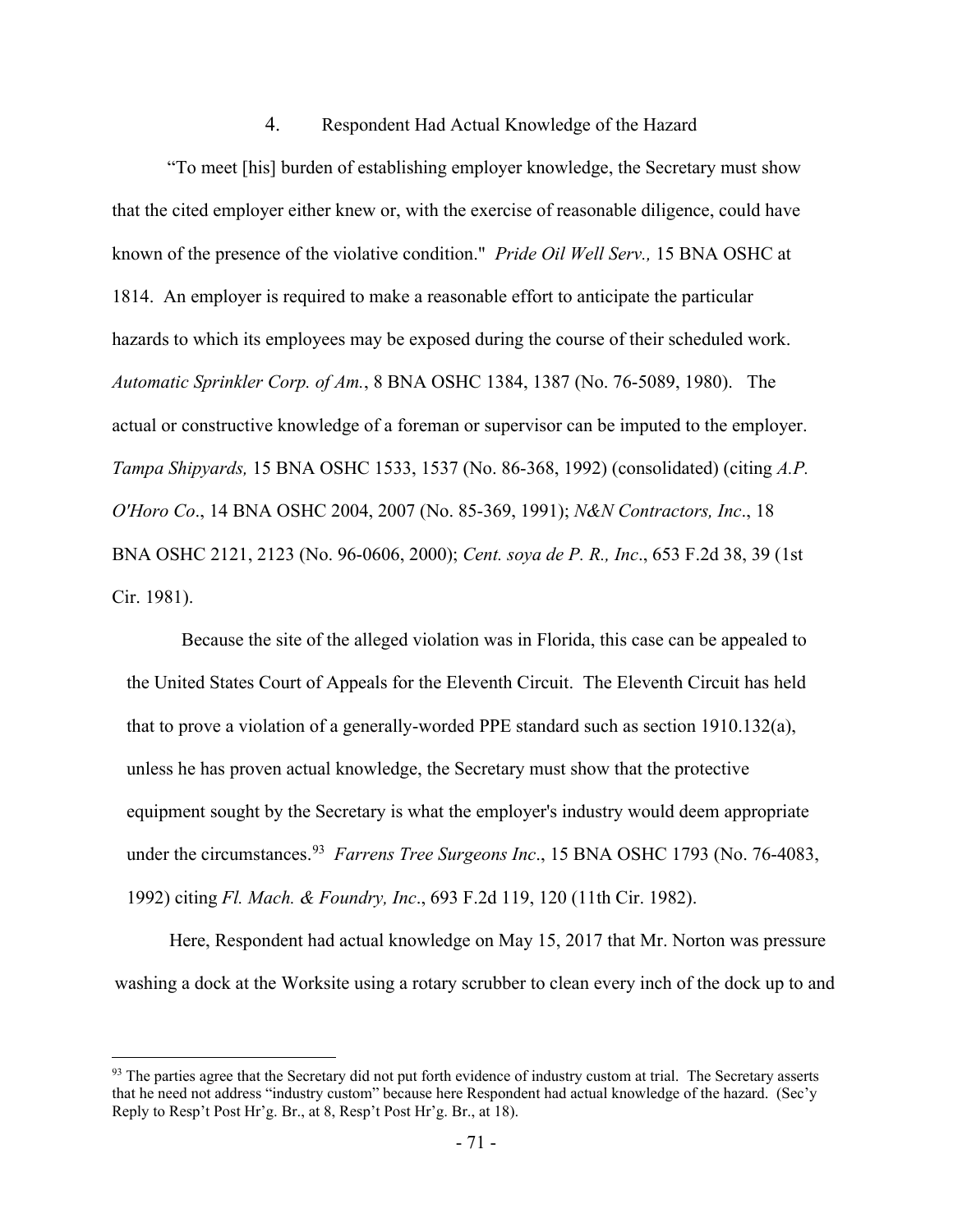including the very edges of a ten foot wide, 289 feet long unguarded, raised above the water, dock while wearing rubber boots and not wearing a PFD while surrounded on three sides by open, 19 feet deep water in Tampa Bay, Florida. ((Tr. 371-73, 392-93, 426, 498-501, 601; Exs. 23, 35, at 63-73; SF 2-6, 9-11; Sec'y Reply to Resp't Post Hr'g. Br., at 7-8). Respondent's management tasked Mr. Norton to scrub and pressure wash the dock. (Tr. 450-51; Exs. O, at 2, U, at 5). At least two separate C&W supervisors, Mr. Walker and Ms. Alberti, were fully aware that Mr. Norton was pressure washing the dock without a PFD that morning. After Mr. Norton pressure washed the dock the first time, Ms. Alberti told him to go back and clean some rust stains off the dock. (Tr. 378-82, 450-51, 498-99, 601; Exs. 24, 35, at 23, 35, 54, 65, 78, O, at 2, U, at 5, 8, Y, at 6).

Actual knowledge may be imputed to the employer where a supervisor continues to work in the area of the violative condition through the time of the accident. *Am. Wrecking Corp*., 19 BNA OSHC 1703, 1710 (No. 96-1330, 2001) (consolidated), *affd in relevant part*, 351 F.3d 1254 (D.C. Cir. 2003). The violative condition, Mr. Norton not provided and wearing a PFD while he was pressure washing a boat dock at the TCC on May 15, 2017, did not change between the time Ms. Alberti observed him working and when Ms. Alberti sent Mr. Norton back to the dock to clean the rust stains. Mr. Wendall acknowledged that falling into water that was nineteen feet deep was a drowning hazard. (Ex. 35, at 69). He further acknowledged that there was a "general hazard" where a worker pressure washing a dock with an unguarded edge could trip, slip or fall into water the abutted the dock's edge. These acknowledgements were made on behalf of Respondent at Mr. Wendall's Rule 30(b)(6) deposition. (Ex. 35, at 72-73).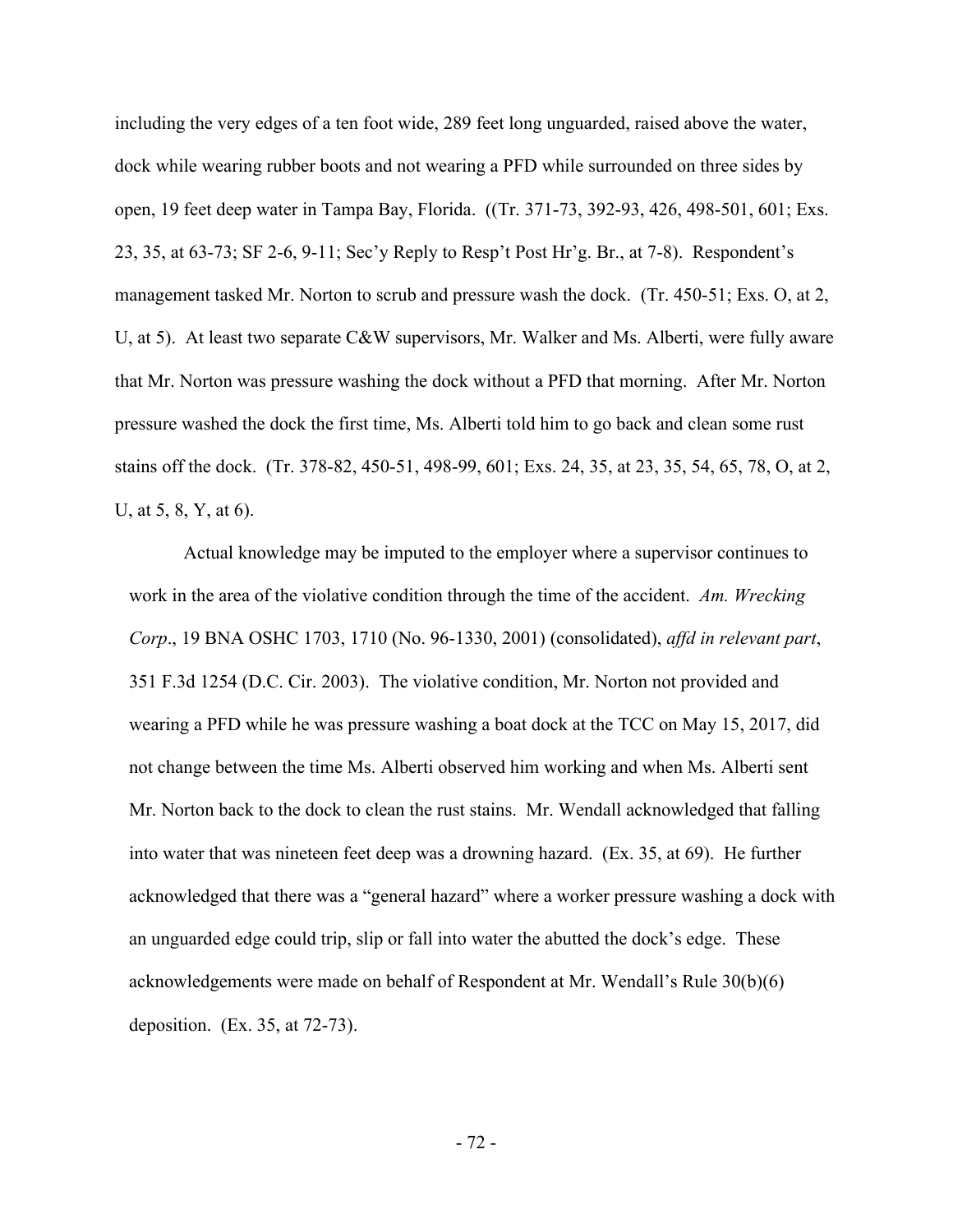The Secretary need not show that an employer understood or acknowledged that the physical conditions were actually hazardous. He must show only that the employer was aware of the physical conditions that constitute a violation. *Jake 's Fireworks Inc*., 893 F.3d 1248,  $1260$  ( $10^{th}$  Cir. 2018). C&W Supervisors Alberti and Walker were fully aware of the physical conditions that constituted a violation, i.e. that Johnnie Norton was pressure washing a boat dock at the TCC without wearing a PFD on May 15, 2017. (Ex. 1). Respondent also misstates the Secretary's burden where it argues that the "Secretary failed to establish in the record that Respondent had actual knowledge that a personal flotation device was necessary for the work performed at the Tampa Convention Center." (Resp't Post Hrg. Br., at 42). The Secretary need not show that a PFD was "necessary for the work performed." *S&H Riggers & Erectors, Inc. v. Occupational Safety & Health Review Comm'n, 659 F.2d 1273, 1284 (5<sup>th</sup> Cir. 1981),* provides that the Secretary must show "clear actual knowledge that personal protective equipment was necessary under the circumstances." (*Id*.).

In the thirty seconds after Mr. Norton fell into the Tampa Bay, video evidence shows Mr. Norton splashing and struggling in the water (Ex. 12). He was unable to remain above water, get or stay afloat, reach the dock or its deck, or swim to the sea wall. (Exs. 5, 9, 12). Under these circumstances, where Mr. Norton suddenly fell into Tampa Bay, a PFD would have prevented Mr. Norton from quickly sinking down into the Tampa Bay and drowning. (Sec'y Reply to Resp't Post Hr'g. Br., at 14-15).

These facts demonstrate that Respondent had "clear actual knowledge that PPE was necessary under the circumstances." The circumstances (that the dock was unguarded and surrounded on three sides by the Tampa Bay, and that there were no ladders extending off the dock) are facts that existed before Mr. Norton drowned. When Mr. Sheehan asked Mr.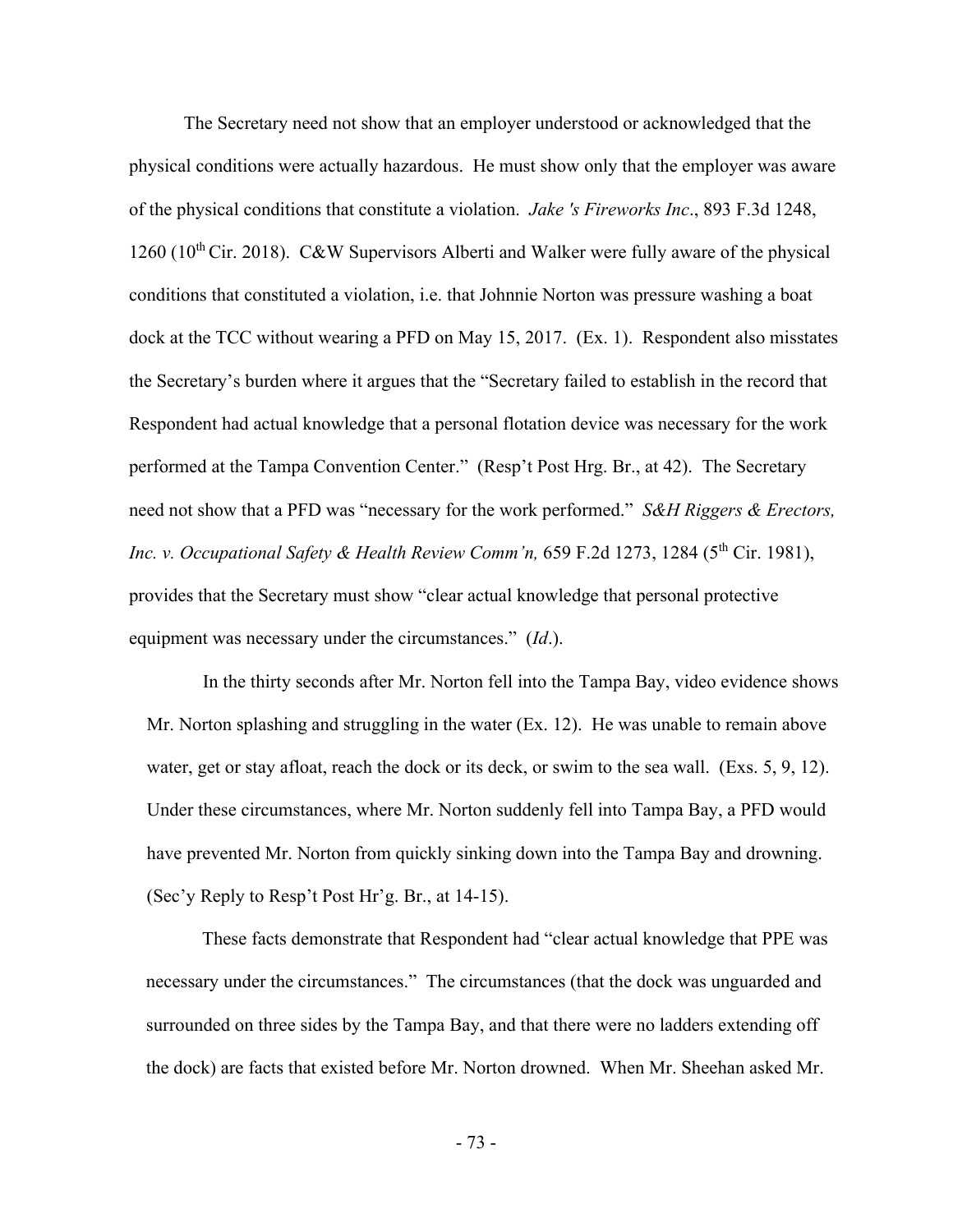Norton if he could swim, he was aware of these "circumstances."

The Court finds that the Secretary has carried his burden in this regard.

Respondent's attempts to argue that it did not have knowledge of the hazard because it did not "see a hazard" are rejected. Mr. Wendell testified that he did not "see a risk there ... a risk that warrants a PFD …." (Tr. 502). Respondent's JHA did not identify a drowning hazard associated with pressure washing and Mr. Wendell did not know if the JHA was site specific to the dock. (Tr. 503; Ex. 21). The JHA provides little support to Respondent's argument. Whether or not Respondent understood or acknowledged that the physical conditions were actually hazardous is not dispositive. *Jake 's Fireworks Inc*., 893 F.3d at 1260. (Sec'y Post Hr'g. Br., at 40).

Respondent's position that it just did not see a "risk there" is unpersuasive because its own employees recognized the hazard. Operating a pressure washer and rotary scrubber on an unguarded dock close to water is an open and obvious hazard as discussed above. As Mr. Wendall stated at his Rule 30(b)(6) deposition, anyone tasked with using a pressure washer to clean the dock would have to get the entire dock, including the very edge of the dock that abuts the water. (Tr. 499-501; Ex. 35, at 63-67). C&W's employees, not on Awnclean's weekly payroll, recognized that working near water while pressure washing presented a drowning hazard. Mr. Estonier routinely wore a life jacket/PFD when he pressure washed the dock. (Tr. 382, 386; Ex. 24, at 7). Ms. Ballard testified that she observed C&W management watching Mr. Estonier pressure washing the dock while wearing a life jacket. (Tr. 92, 110; Ex. 27, at 2). In another instance, Mario Arana wore a life jacket when he pressure washed the dock once when Mr. Norton was sick. (Ex. 26). Mr. Arana knew how to swim but wore the life jacket anyway because he "wanted to be sure that [he] was protected." (Ex. 26). C&W supervisor Sheehan also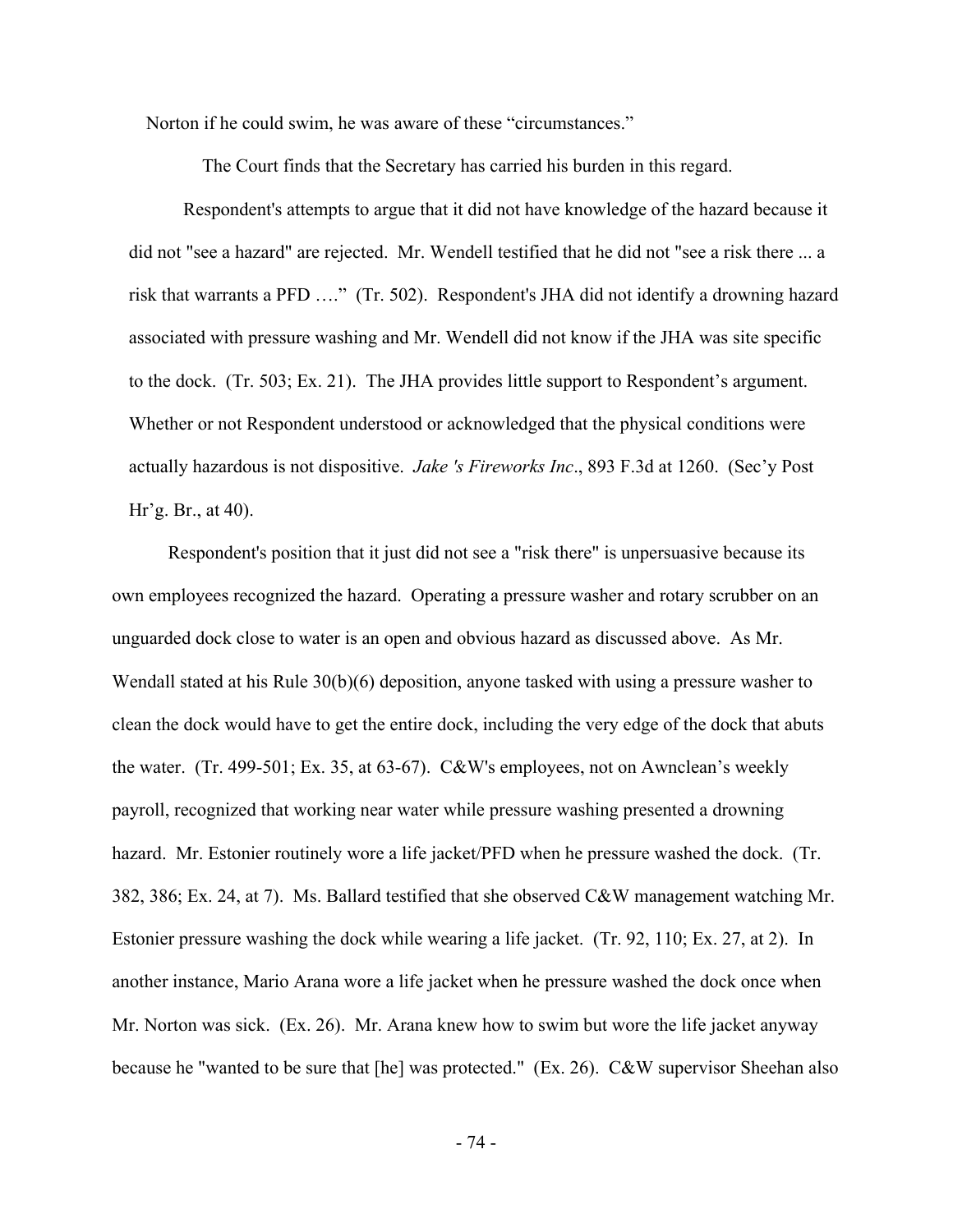recognized the hazard because he specifically asked Mr. Norton if he could swim. This conversation happened when Mr. Norton was told to do pressure washing on the dock. He was asked because the person that used to clean the area had a fear of water and used to put a jacket on. (Tr. 386, 442; Ex. 23). The fact at least two C&W employees recognized the hazard belies Respondent's argument that it "didn't see a hazard there." (Sec'y Post Hr'g. Br., at 37-42).

Respondent points to *Cotter & Co. v. Occupational Safety & Health Review Comm'n*, 598 F.2d 911 (5th Cir. 1979) in support of its position that the citation should be vacated. (Resp't Post Hr'g. Br., at 40). In *Cotter*, the Fifth Circuit Court of Appeals reversed the Commission's decision which had found actual knowledge, by finding no evidence of "confirmed knowledge"[94](#page-74-0) on the employer's part regarding a hazard warranting PPE. *Cotter*, 598 F.2d at 915. In support of its holding, the *Cotter* Circuit court found that an employer's voluntary provision of steel-toed shoes to employees did not establish actual knowledge of the hazard. (*Id.* at 914). The Circuit court reasoned that the safety-shoe program was "established merely to accommodate the preferences of the employees." (*Id.*).The Circuit court further explained its rationale stating that it recognized "the folly of discouraging an employer, by expanding the scope of his liability beyond what it would otherwise be, from exhorting employees to take every possible safety precaution in the development of a superior industrial safety program." (*Id.).*

That is not the case here. Cotter's holding is distinguishable from the case at hand. Respondent did not exhort employees "to take every possible safety precaution." Respondent did not provide Mr. Norton with a host of safety precautions, including a PFD, Mr. Norton

<span id="page-74-0"></span> $94$  The Court finds that Respondent had specific confirmed knowledge that PFDs were warranted because C&W Supervisor Sheehan specifically asked Mr. Norton if he could swim. Mr. Sheehan's query as to whether Mr. Norton could swim is evidence of actual knowledge that pressure washing the boat dock at the TCC without a PFD being issued and worn presented a drowning hazard. (Sec'y Rely to Resp't Post Hr'g. Br., at 11-12).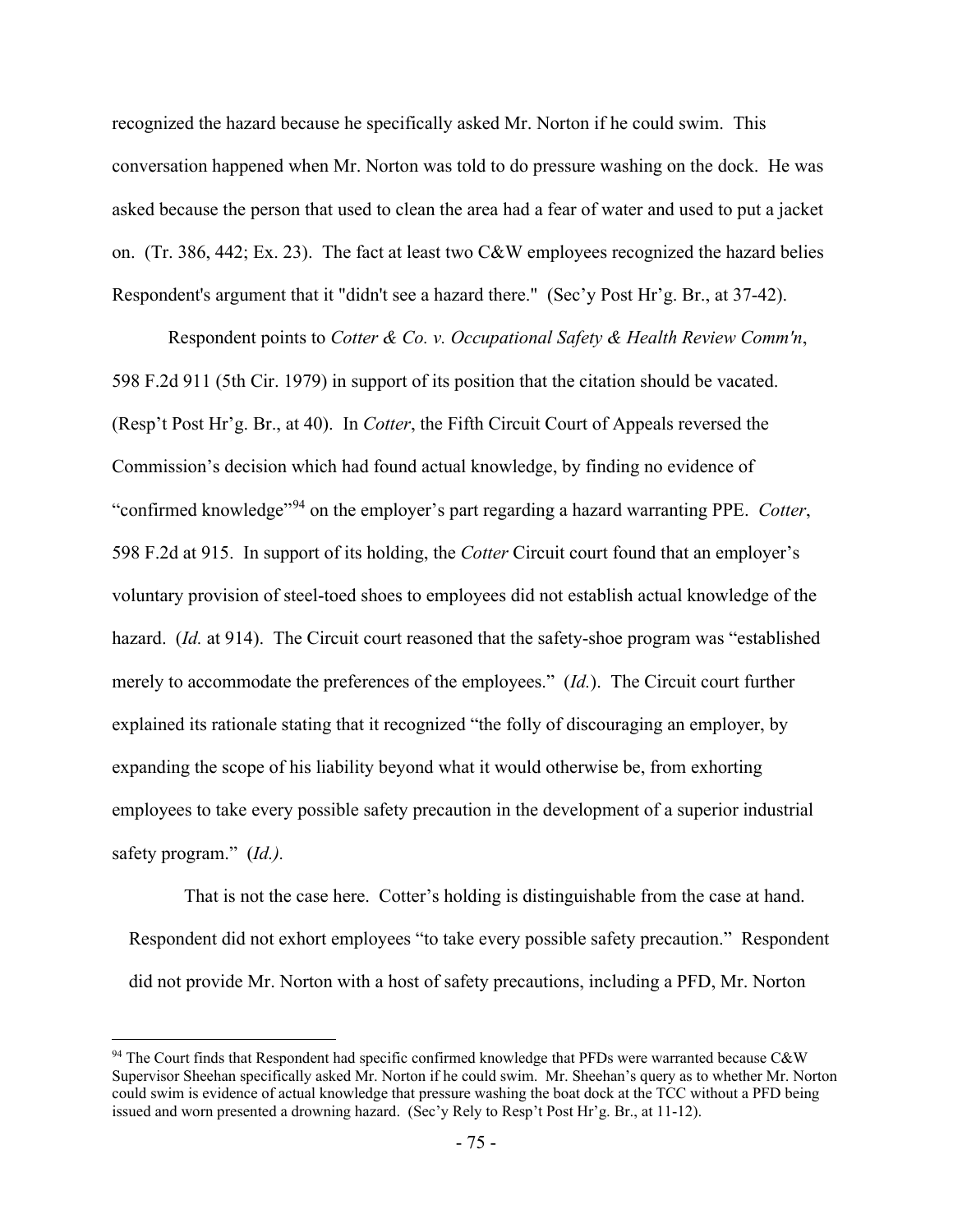could have taken. Instead, Respondent did not give Mr. Norton any PPE even after Mr. Sheehan made a specific inquiry of Mr. Norton regarding a hazard (drowning) warranting a PFD. *(Id. at 915).* Mr. Norton did not express a "preference" for a PFD and Respondent did not "take every possible safety precaution in the development of a superior industrial safety program." (*Id.).* Instead, Mr. Sheehan recognized a specific hazard (drowning) and then did nothing. Respondent did not require the use of a PFD once it recognized the drowning hazard. (Sec'y Reply to Resp't Post Hr'g. Br., at 8-9).

The aforementioned facts establish that C&W supervisors had actual knowledge that Mr. Norton was pressure washing an unguarded boat dock at the TCC on May 15, 2017 without being provided with, or wearing, a PFD.

## **VIII. THE VIOLATION WAS PROPERLY CLASSIFIED AS SERIOUS AND THE PROPOSED PENALTY IS REASONABLE**

Under section 17(a) of the Act, a "serious" violation exists if there is a "substantial probability that death or serious physical harm could result" from the condition and the employer knew, or with reasonable diligence could have known, of the presence of the violation. *See E. Tex. Motor Freight, Inc*., 671 F.2d 845, 849 (5th Cir. 1982); *Cal. Stevedor & Ballast Co*., 517 F.2d 986, 988 (9th Cir. 1975); *Ga. Elec. Co.,* 595 F.2d 309, 318 (5th Cir. 1979).

Respondent's knowledge of the conditions has been established. In determining whether the violation here was serious, the only consideration is whether there would be a substantial probability of death or bodily harm in the event of an accident. The Secretary need not prove substantial probability that an accident will occur, only the probability of death or bodily harm if an accident occurs.

The evidence in this case establishes that there is a high probability of death or serious bodily harm if an accident occurs given that Mr. Norton actually drowned. This evidence is

- 76 -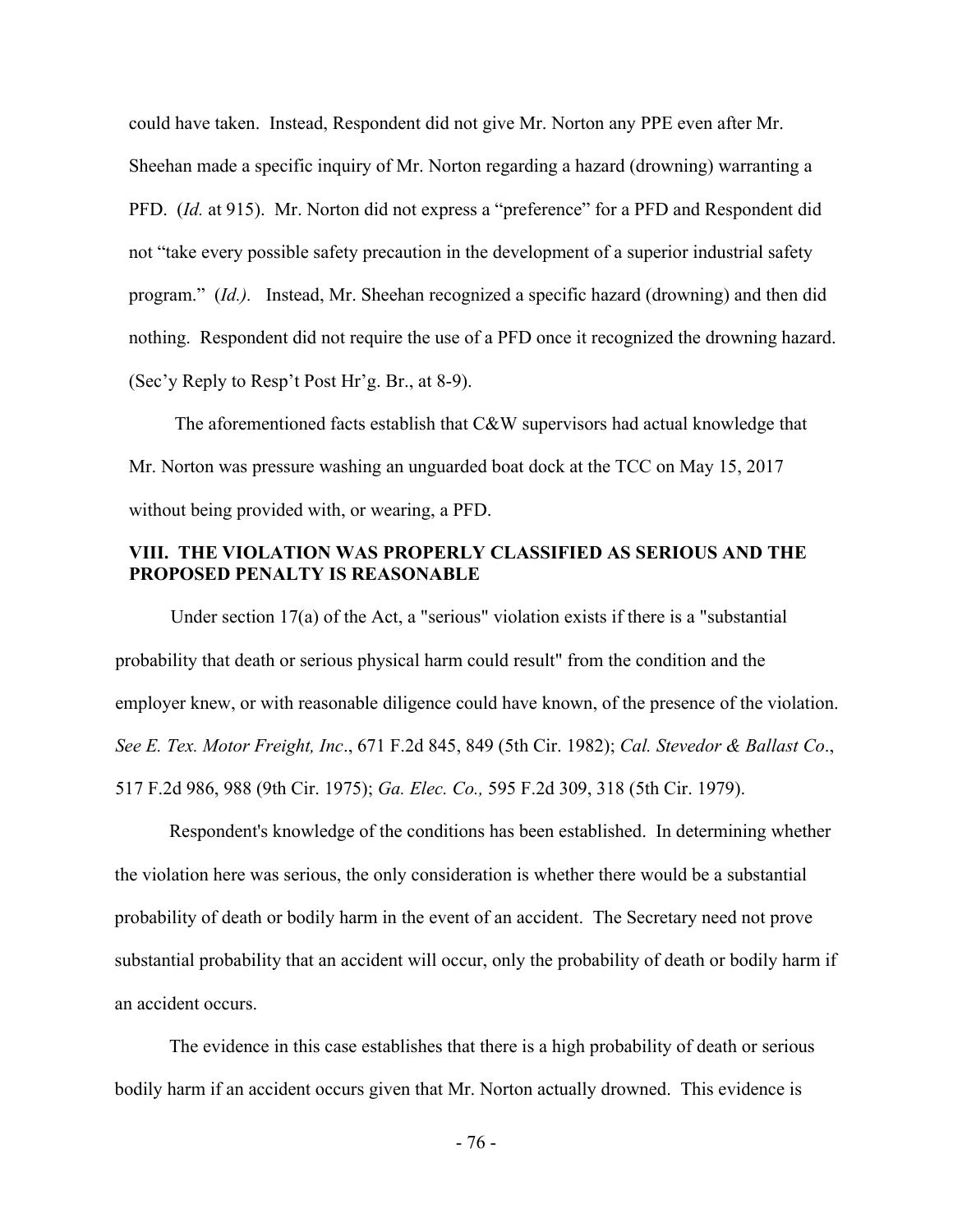sufficient to support a serious citation. Accordingly, the violation was properly classified as "Serious."

The evidence also reflects that the penalty of \$12,675 was properly calculated and should be affirmed. Section  $17(i)$  of the Act, 29 U.S.C. 666 $(i)$ , requires the Secretary to consider four factors in proposing penalties: the gravity of the violation and the employer's good faith, history, and size. The Act does not prescribe how or what weight to apply to the factors. *Atlas Roofing Co. v. OSHRC*, 518 F.2d 990, 1001 (5th Cir. 1975), *aff'd*, 430 U.S. 442 (1977) (OSHA penalties are meant to "inflict pocket-book deterrence"). Usually, the gravity of the violation is the factor of greater significance. *Caterpillar, Inc*., 15 BNA OSHC 2153, 2178 (No. 97-922, 1993). Penalty assessment requires application of administrative discretion. *D.S. Grading Co., Inc*., 899 F.2d 1145, 1148 (11th Cir. 1990).

CO Marrero testified that there was a "greater" probability of an accident in light of the fact that C&W employees, including workers on Awnclean's weekly payroll, were routinely pressure washing the dock without wearing a PFD device, and, in this case a fatality occurred. (Tr. 409). Accordingly, the gravity of the violation is properly classified as "high/greater." (Tr. 413). The Secretary's analysis resulted in the assessment of a \$12,675 penalty. (Tr. 408; Sec'y Post Hr'g. Br., at 44-46).

The Court finds that the Secretary properly considered Respondent's size, history of violations, and good faith and determined that no adjustments to the gravity-based penalty were warranted. (Tr. 409). After considering these same factors, the Court agrees with the Secretary's proposed penalty and assesses the penalty of \$12,675.

- 77 -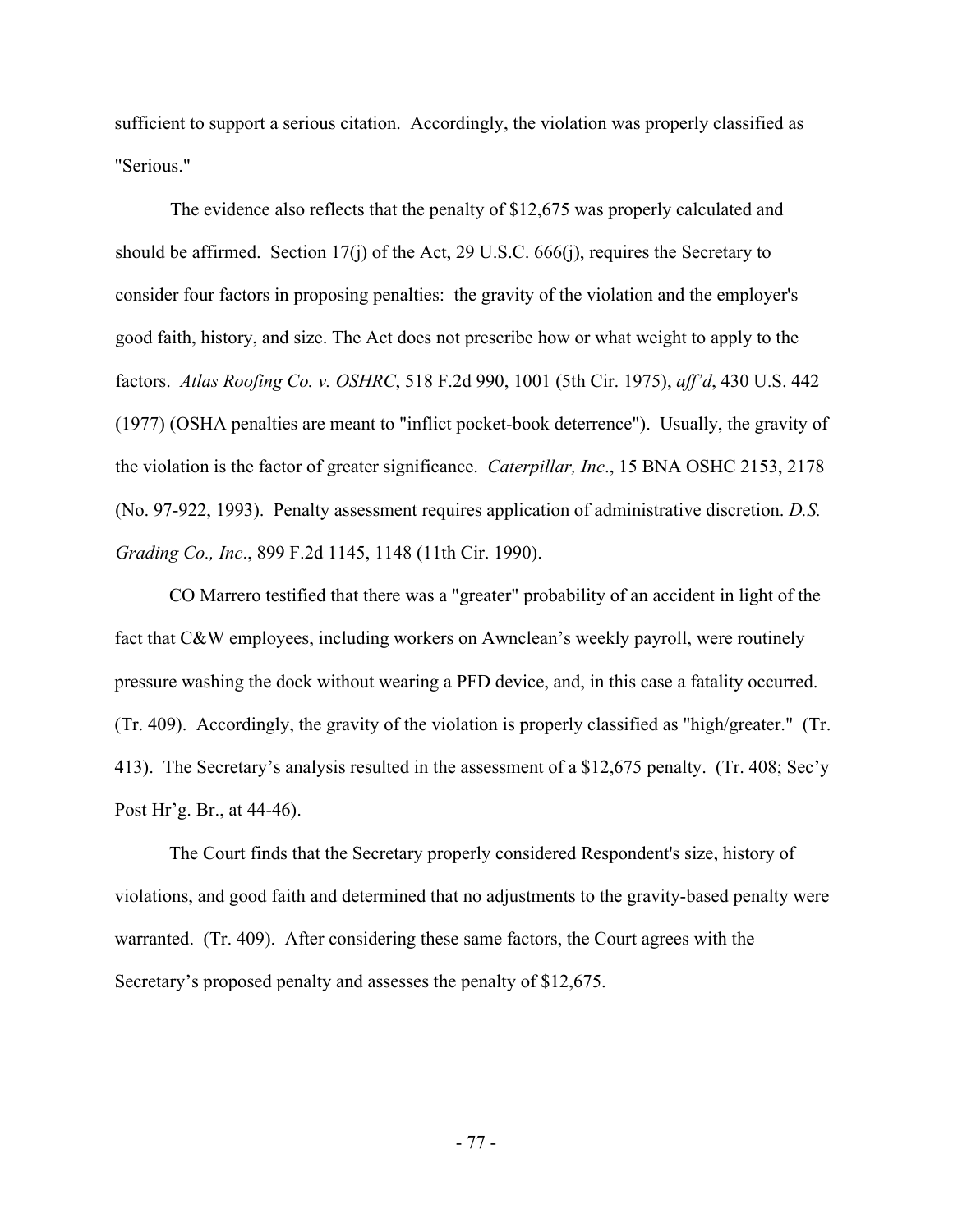## **IX. RESPONDENT'S DEFENSES FAIL**

In its Answer, Respondent pleaded numerous defenses: inapplicability of the standard, that it was not an employer of Mr. Norton, it was not a controlling employer at the Worksite, that Mr. Norton's drowning was an isolated incident, that it took adequate alternative measures, that it lacked knowledge that PFDs were required in these circumstances, that the violation was not serious, that it followed normal and customary procedures in its industry, that its safety precautions were adequate, and estoppel.<sup>95</sup> Each and every one of these defenses fails. (Sec'y Post Hrg. Br., at 46-51).

The Secretary has proven his prima facie case. He has shown that the standard applies, Respondent was in an employee-employer relationship with Mr. Norton on and before May 15, 2017 for at least several months, or, at the very least, was a controlling employer, and that Respondent had actual knowledge that its employees were pressure washing the boat dock at the TCC without being issued or wearing PFDs.

Respondent's argument that Mr. Norton's drowning is an isolated incident is unsupported. The affirmative defense of "isolated incident" is sustained when an employer proves that the assertedly isolated incident results from an employee's departure from a uniformly enforced work rule*. B-G Maint. Mgmt., Inc*., 4 BNA OSHC 1282 (No. 4713, 1976); *Robert T. Winzinger, Inc*., 4 BNA OSHC 1475 (No. 6790, 1976). Respondent's has not identified any work rule that Mr. Norton allegedly violated. As such, Respondent has not carried its burden and this affirmative defense fails.

Respondent's adequate alternative measures defense also falls short. In

<span id="page-77-0"></span> $95$  Respondent has abandoned its estoppel defense. (Ex. 32, at 10, answer to Interrogatory No. 9).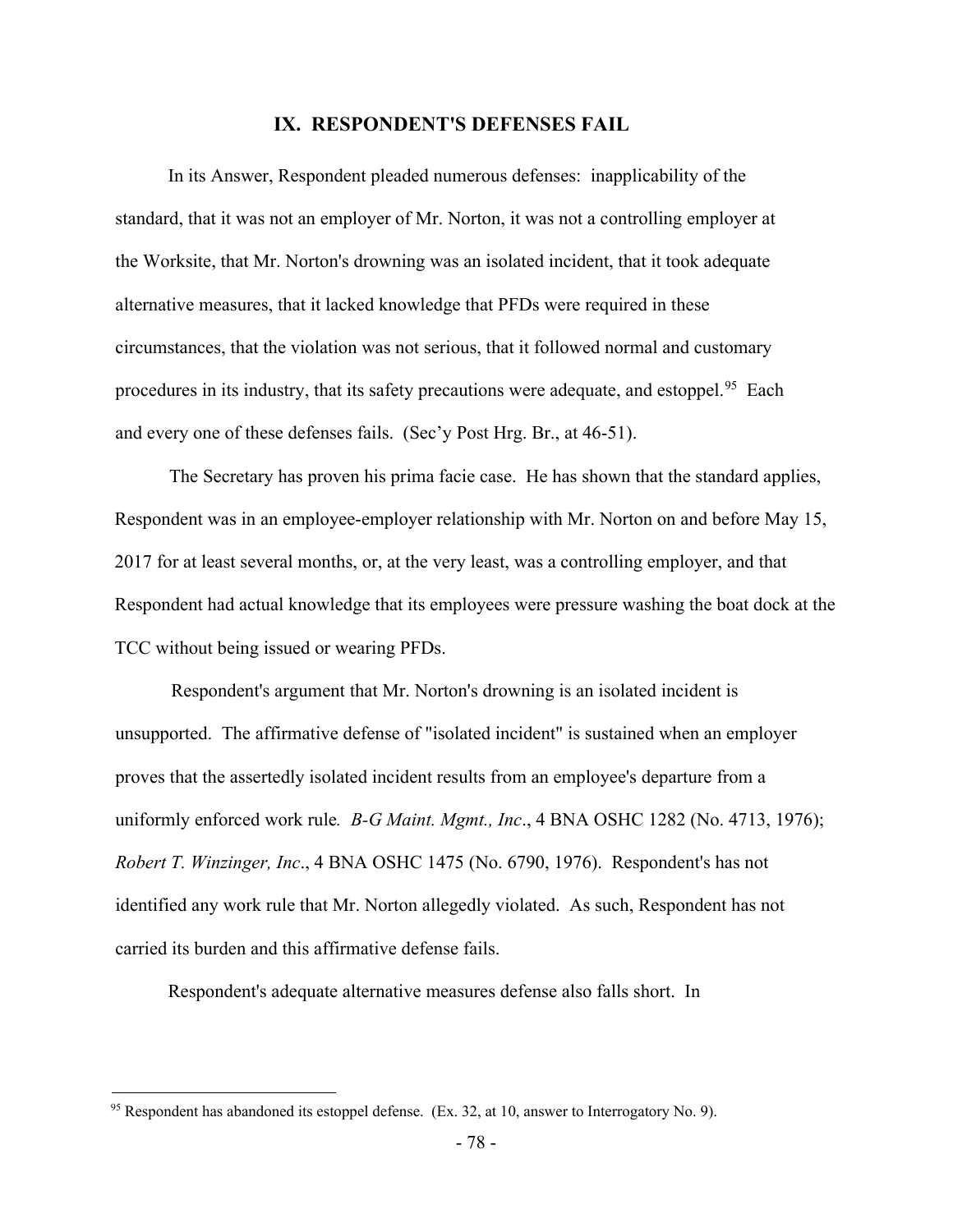*Novak & Co*., Inc., 11 BNA OSHC 1763, 1765-66 (No. 80-7335, 1984), the Commission held that where a "a hazard remains unabated, the employer who does not create or control the hazard will be relieved of any responsibility for violating the standard if it can establish that it used reasonable alternative means to protect its employees or had no actual or constructive knowledge that the condition was hazardous." (*Id*.). Here, Respondent controlled whether employees were exposed to the drowning hazard and had actual knowledge of it. Respondent sent Mr. Norton to pressure wash and rotary scrub an unguarded boat dock close to water without issuing him a PFD and requiring its use. C&W Supervisor Alberti sent Mr. Norton back to the dock to remove a rust stain. Respondent ordered Mr. Norton to do the work and controlled the Worksite. It had actual knowledge as imputed to it through its supervisors Ms. Alberti and Mr. Walker. There is no persuasive evidence that Respondent took any meaningful alternative measures to protect Mr. Norton from drowning while pressure washing the boat dock at the TCC on May 15, 2017. During her Rule 30(b)(6) deposition, C&W's designated representative, Ms. Diaz, could not articulate any facts about this defense.

Q: What does C&W believe that it did to protect against . . . the violation alleged in the citation?

A: I don't know. (Ex. 35, at 103).

Respondent's defense that it lacked knowledge that PFDs were required in these circumstances is unpersuasive and also fails. As noted above, Respondent argues that it lacked knowledge that PFDs were required. For the reasons outlined above, Respondent had actual knowledge of the hazard.

Respondent's argument that the violation was not serious is also without merit. As set forth above, in determining whether a violation is serious, the only consideration is whether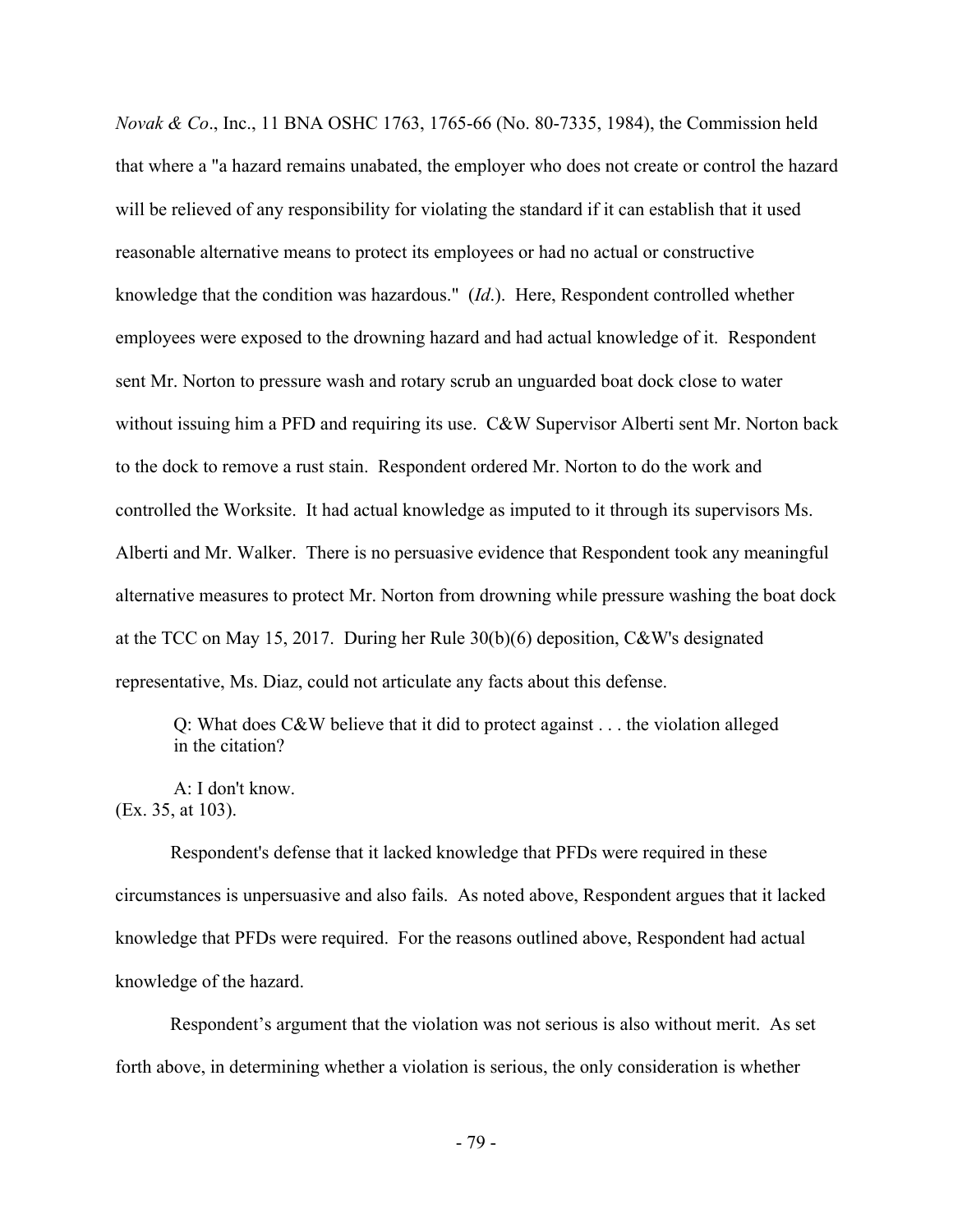there would be a substantial probability of death or bodily harm in the event of an accident. The Secretary need not prove substantial probability that an accident will occur, only the probability of death or bodily harm if an accident occurs. Here, an accident occurred, and Mr. Norton drowned. The violation was properly classified as "Serious".

Respondent's claim that its practices were consistent with normal and customary procedures in the facilities management industry is unpersuasive. Respondent has not sufficiently shown what the industry norms are. During Ms. Diaz's Rule 30(b)(6) deposition, she admitted that Respondent only looked to what the TCC did. She said:

Q: Are you saying that there are other companies within that industry that don't recognize the need for PFDs when working on a dock?

A: No, I am not saying that.

Q: Okay. You are saying that as far as the City of Tampa's training and the recommendations from the pressure washer manufacturer, that's what your answer is based on?

A: Correct.

(Ex. 35, at 109).

The TCC is in the "facilities management industry." But what it told, or did not tell, Respondent to do does not by itself establish normal and customary procedures within the facilities management industry.

The Secretary has carried his burden showing that Respondent had actual knowledge that Mr. Norton performed pressure washing work on the boat dock at the TCC without being issued, or wearing, a PFD on May 15, 2017. What the employer's industry would deem appropriate under the circumstances of this case is therefore immaterial. Moreover, neither Mr. Wendell nor Ms. Diaz were qualified as an expert witness pursuant to Fed. R. Civ. P. 702. They were only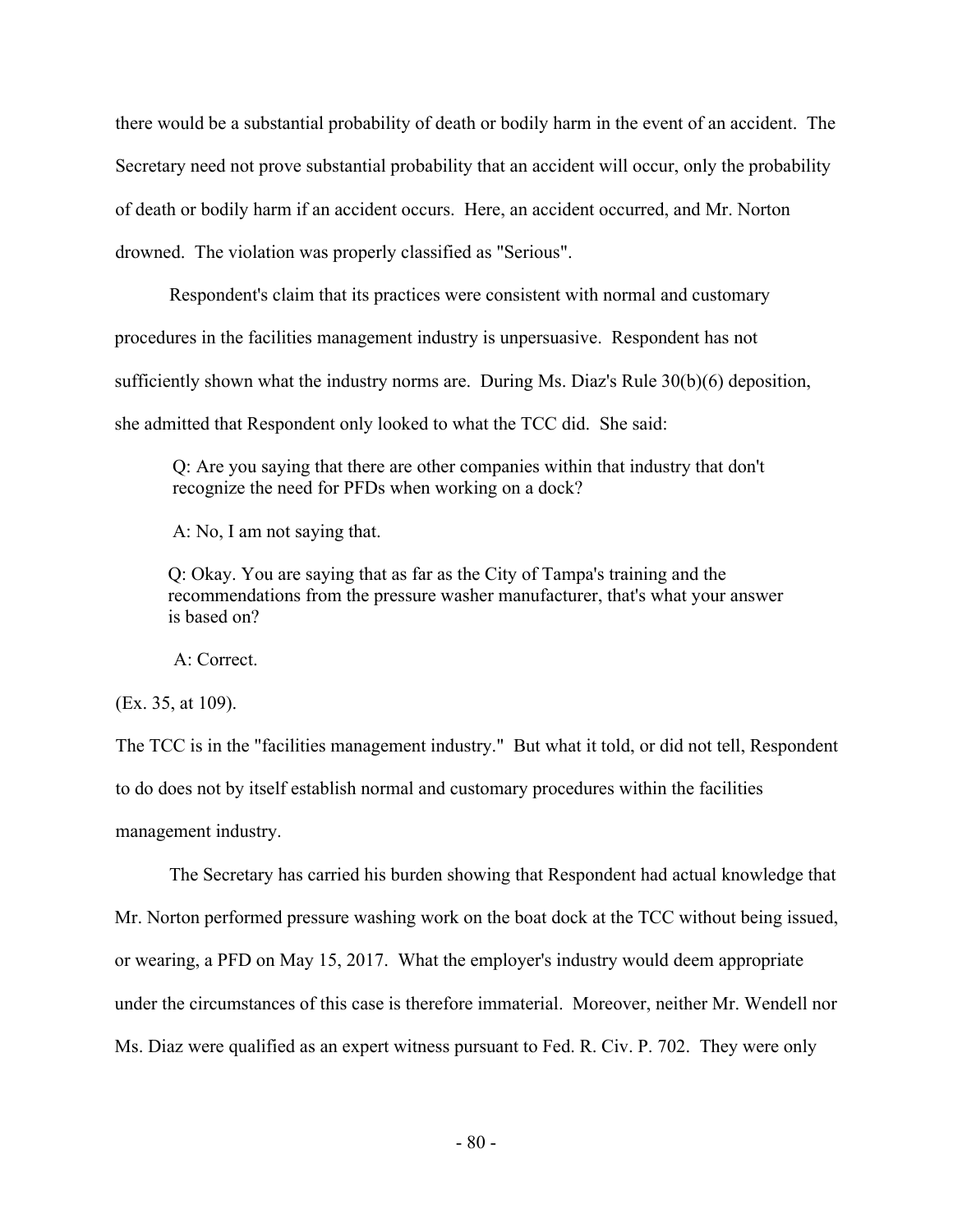competent to speak about their own actual knowledge and were not qualified to opine about what the employer's industry would deem appropriate under these circumstances.

It is Respondent's duty to identify hazardous conditions. Respondent conducted a JHA for pressure washing at the TCC.<sup>96</sup> (Ex. 21). Its JHA identifies three components for training on: how to operate the pressure washer, required PPE, and the manufacturer's/operator's manual. (Ex. 21, at 2). Respondent's reliance on the pressure washer manual to establish "normal and customary procedures in the facilities management industry" is deficient. It is not the pressure washer manufacturer's duty to identify all hazardous conditions.

Respondent argues that its safety precautions were adequate. Respondent has admitted that it did nothing to protect workers from a drowning hazard at the dock at the TCC. During C&W's Rule 30(b)(6) deposition, Ms. Diaz admitted that Respondent did not take any measures to prevent drowning hazards at all. She said:

Q: What specific measures did C&W take to prevent drowning hazards at the TCC site?

A: Not for drowning hazards. We don't have anything documenting drowning hazards. I mean, our jobs and tasks really don't represent a drowning hazard.

(Ex. 35**,** at 104).

It is disingenuous for Respondent to allege that its safety precautions were adequate while simultaneously admitting that it did nothing to prevent drowning hazards at the boat dock at the TCC.

<span id="page-80-0"></span><sup>&</sup>lt;sup>96</sup> Respondent made it "really clear" that it did not want Awnclean to write up a JHA for work done at the TCC by workers on Awnclean's weekly payroll. (Tr. 199-200).